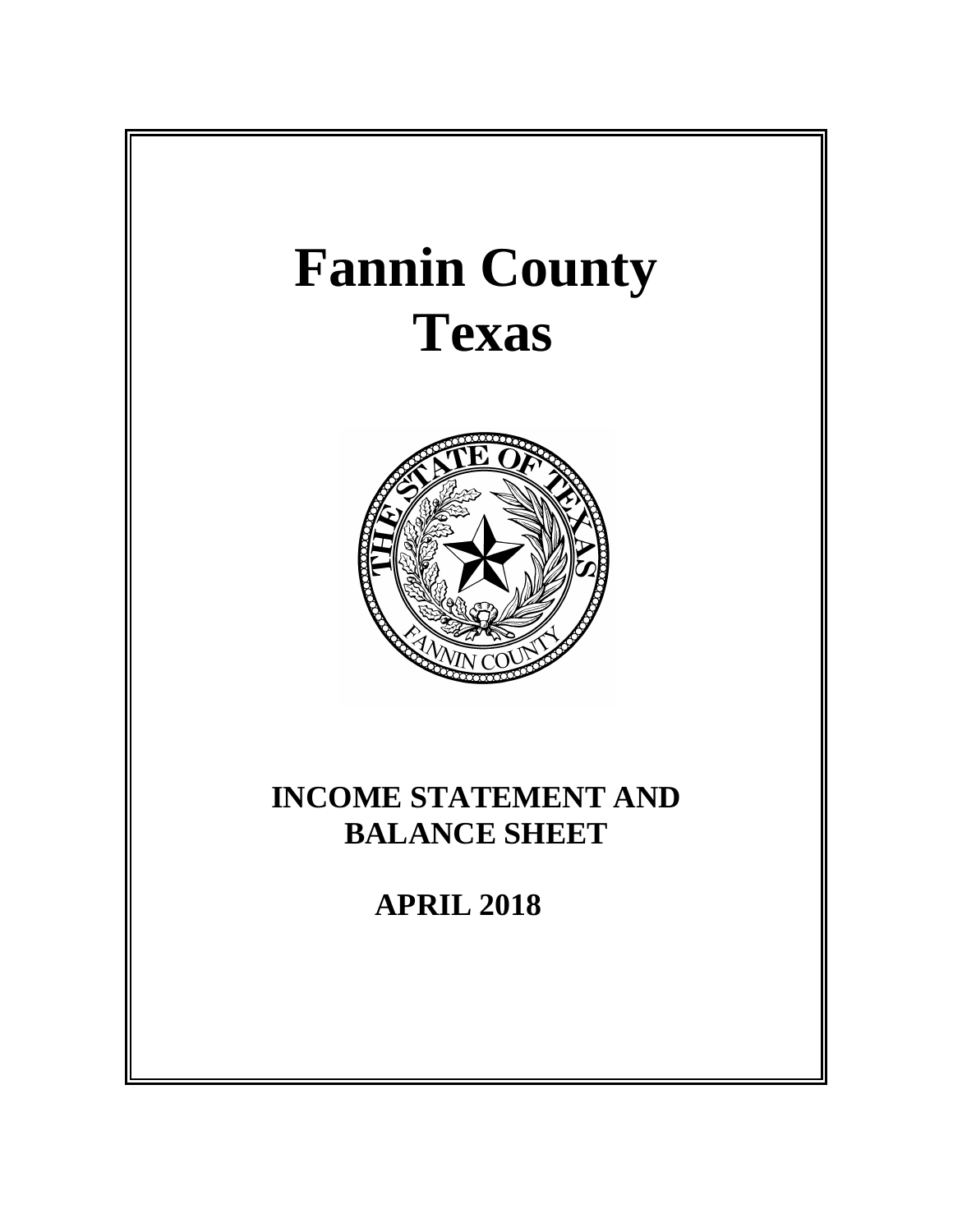| $05 - 01 - 2018$ | TIME: 09:50 AM - FOR MONTH ENDING 4-30-18                                                                                               | INCOME STATEMENT    |                        | PAGE<br>1<br>PREPARER: 0004 |
|------------------|-----------------------------------------------------------------------------------------------------------------------------------------|---------------------|------------------------|-----------------------------|
|                  | FANNIN COUNTY<br>101 E. SAM RAYBURN DRIVE SUITE 303                                                                                     | BONHAM, TEXAS 75418 |                        |                             |
|                  |                                                                                                                                         |                     |                        |                             |
|                  |                                                                                                                                         |                     |                        |                             |
|                  | ***** INCOME ACCOUNTS *****                                                                                                             |                     |                        |                             |
|                  | 10-300-110 UNENCUMBERED FUND BALANCE                                                                                                    |                     | 0.00                   |                             |
|                  |                                                                                                                                         |                     |                        |                             |
|                  | 10-310-110 CURRENT TAXES                                                                                                                |                     | 7,319,446.62           |                             |
|                  |                                                                                                                                         |                     |                        |                             |
|                  |                                                                                                                                         |                     |                        |                             |
|                  | 10-318-120 PAY N LIEU TAX/GRASSLAND                                                                                                     |                     | 0.00                   |                             |
|                  | 10-318-121 PAY N LIEU TAX/UPPER TRINITY 14,592.80                                                                                       |                     |                        |                             |
|                  | 10-318-130 COURT COSTS/ARREST FEES                                                                                                      |                     | 119,403.42<br>0.072.04 |                             |
|                  | 10-318-132 ATTORNEYS & DOCTORS                                                                                                          |                     | 9,072.04<br>12,582.35  |                             |
|                  | 10-318-140 TAX ON MIXED DRINKS<br>10-318-160 SALES TAX REVENUES                                                                         |                     | 486,583.84             |                             |
|                  |                                                                                                                                         |                     |                        |                             |
|                  |                                                                                                                                         |                     |                        |                             |
|                  | 10-319-420 JAIL PAY PHONE COMMISSION                                                                                                    |                     | 147,088.95             |                             |
|                  | 10-319-429 SCHOLARSHIP FUNDS<br>10-319-551 ANNUAL PAYMENT                                                                               |                     | 0.00<br>0.00           |                             |
|                  | 10-319-552 MONTHLY MONITORING PAYMEN                                                                                                    |                     | 0.00                   |                             |
|                  | 10-319-553 ADMINISTRATIVE FEE                                                                                                           |                     | 151,952.50             |                             |
|                  |                                                                                                                                         |                     |                        |                             |
|                  |                                                                                                                                         |                     |                        |                             |
|                  | 10-320-200 ALCOHLIC BEVERAGE LICENSE                                                                                                    |                     | 660.50                 |                             |
|                  | 10-320-300 SEWAGE PERMITS/INSPECTIONS                                                                                                   |                     | 58, 255. 26            |                             |
|                  | 10-320-545 FOOD SERV.PERMITS/CLASSES<br>10-320-545 FOOD SERV.PERMITS/CLASSES 0.00<br>10-320-546 \$5 COUNTY FEE/FOOD HANDLERS CLASS 0.00 |                     | 0.00                   |                             |
|                  |                                                                                                                                         |                     |                        |                             |
|                  |                                                                                                                                         |                     |                        |                             |
|                  | 10-321-200 COMMISSIONS ON CAR REGIST                                                                                                    |                     | 63,916.39              |                             |
|                  | 10-321-250 COMMISSION ON CAR TITLES                                                                                                     |                     | 25,540.00              |                             |
|                  | 10-321-251 COMM.ON SALES TAX COLLECTIONS                                                                                                |                     | 0.00                   |                             |
|                  | 10-321-901 TAX CERTIFICATES                                                                                                             |                     | 4,012.42               |                             |
|                  |                                                                                                                                         |                     |                        |                             |
|                  |                                                                                                                                         |                     |                        |                             |
|                  |                                                                                                                                         |                     |                        |                             |
|                  |                                                                                                                                         |                     |                        |                             |
|                  | 10-340-135 FAMILY PROTECTION FEE                                                                                                        |                     | 1,021.85               |                             |
|                  | 10-340-400 COUNTY JUDGE FEES                                                                                                            |                     | 217.22                 |                             |
|                  | 10-340-403 COUNTY CLERK FEES                                                                                                            |                     | 106,472.82             |                             |
|                  | 10-340-450 DISTRICT CLERK FEES<br>10-340-455 J. P. #1 FEES                                                                              |                     | 43,064.54<br>9,650.34  |                             |
|                  | 10-340-456 J. P. #2 FEES                                                                                                                |                     | 4,954.31               |                             |
|                  | 10-340-457 J. P. #3 FEES                                                                                                                |                     | 5,552.85               |                             |
|                  | 10-340-475 DISTRICT ATTORNEY FEES                                                                                                       |                     | 2,848.36               |                             |
|                  | 10-340-480 BOND APPLICATION FEE                                                                                                         |                     | 500.00                 |                             |
|                  | 10-340-484 ELECTION REIMBURSEMENTS<br>10-340-551 CONSTABLE PCT. 1 FEES                                                                  |                     | 166.40<br>6,727.48     |                             |
|                  | 10-340-552 CONSTABLE PCT. 2 FEES                                                                                                        |                     | 1,365.00               |                             |
|                  | 10-340-553 CONSTABLE PCT. 3 FEES                                                                                                        |                     | 1,400.00               |                             |
|                  | 10-340-560 SHERIFF FEES                                                                                                                 |                     | 23,071.45              |                             |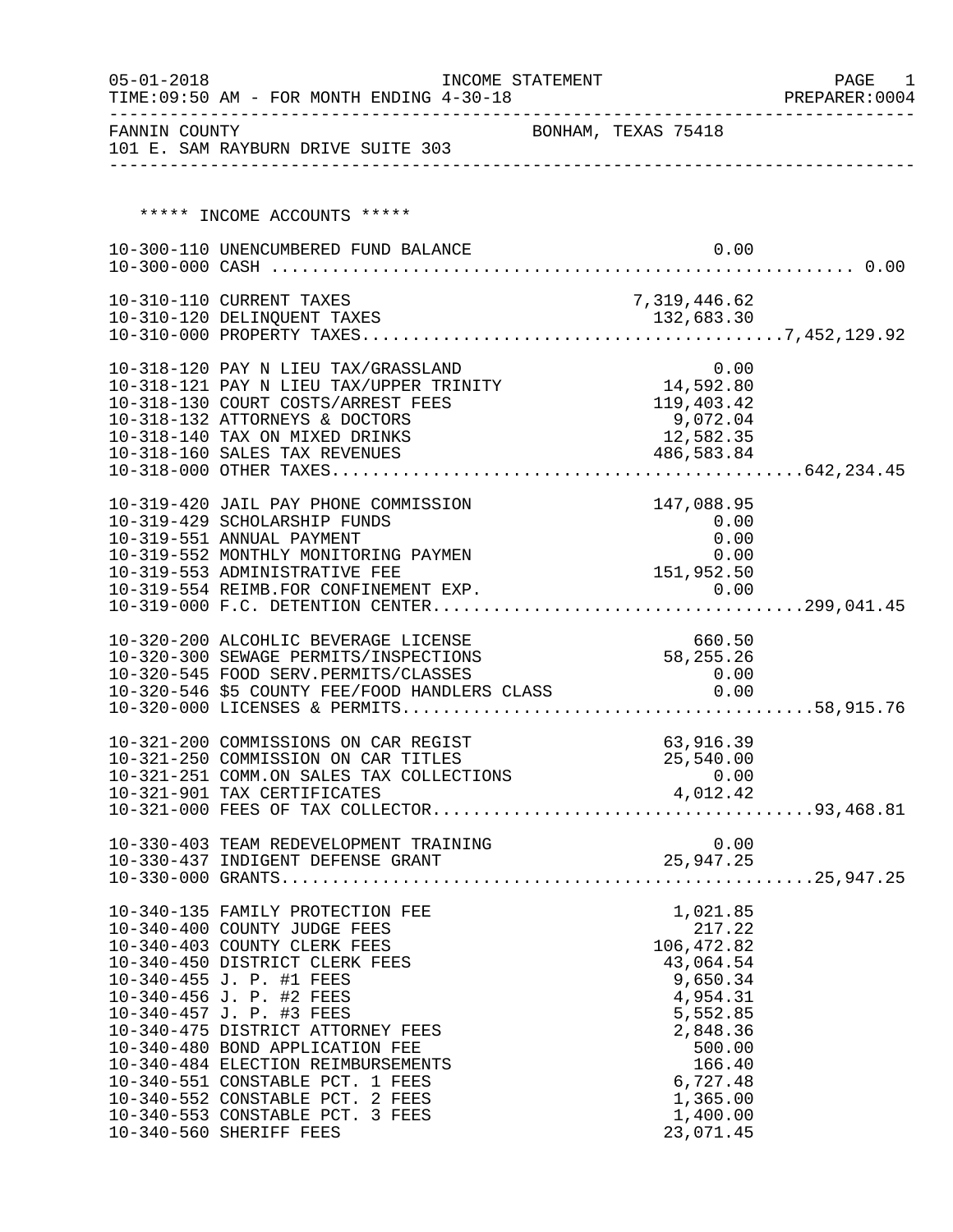| $05 - 01 - 2018$ | INCOME STATEMENT<br>TIME: 09:50 AM - FOR MONTH ENDING 4-30-18                                                                                                                                                                                                                                                                                                                                                                                                                                                                                                                                                                                                                                                                                                                                                                                                                                                                                                                                                                                                                                                                                                                                                                                                                                                              |                                                                                                                                                                                                 | PAGE 2<br>PREPARER: 0004 |
|------------------|----------------------------------------------------------------------------------------------------------------------------------------------------------------------------------------------------------------------------------------------------------------------------------------------------------------------------------------------------------------------------------------------------------------------------------------------------------------------------------------------------------------------------------------------------------------------------------------------------------------------------------------------------------------------------------------------------------------------------------------------------------------------------------------------------------------------------------------------------------------------------------------------------------------------------------------------------------------------------------------------------------------------------------------------------------------------------------------------------------------------------------------------------------------------------------------------------------------------------------------------------------------------------------------------------------------------------|-------------------------------------------------------------------------------------------------------------------------------------------------------------------------------------------------|--------------------------|
| FANNIN COUNTY    | BONHAM, TEXAS 75418<br>101 E. SAM RAYBURN DRIVE SUITE 303                                                                                                                                                                                                                                                                                                                                                                                                                                                                                                                                                                                                                                                                                                                                                                                                                                                                                                                                                                                                                                                                                                                                                                                                                                                                  |                                                                                                                                                                                                 |                          |
|                  | 10-340-573 BOND SUPERVISION FEES<br>10-340-600 D.C.6TH COURT OF APPEALS FEE 875.82<br>10-340-601 C.C.6TH COURT OF APPEALS FEE 875.82<br>10-340-652 SUBDIVISION FEES 2,692.40<br>10-340-652 SUBDIVISION FEES 2,692.40<br>10-340-662 SUBDI                                                                                                                                                                                                                                                                                                                                                                                                                                                                                                                                                                                                                                                                                                                                                                                                                                                                                                                                                                                                                                                                                   |                                                                                                                                                                                                 |                          |
|                  | 10-350-455 J. P. #1 FINES<br>10-350-456 J. P. #2 FINES                                                                                                                                                                                                                                                                                                                                                                                                                                                                                                                                                                                                                                                                                                                                                                                                                                                                                                                                                                                                                                                                                                                                                                                                                                                                     | 3,427.45<br>134.10                                                                                                                                                                              |                          |
|                  |                                                                                                                                                                                                                                                                                                                                                                                                                                                                                                                                                                                                                                                                                                                                                                                                                                                                                                                                                                                                                                                                                                                                                                                                                                                                                                                            |                                                                                                                                                                                                 |                          |
|                  |                                                                                                                                                                                                                                                                                                                                                                                                                                                                                                                                                                                                                                                                                                                                                                                                                                                                                                                                                                                                                                                                                                                                                                                                                                                                                                                            |                                                                                                                                                                                                 |                          |
|                  | 10-364-162 SALE OF ASSETS LAND/BUILDING<br>10-364-162 SALE OF ASSETS LAND/BUILDING 0.00<br>10-364-163 SALE OF EQUIPMENT 23,382.38<br>10-364-000 SALE OF ASSETS LAND/BUILDING23,382.38                                                                                                                                                                                                                                                                                                                                                                                                                                                                                                                                                                                                                                                                                                                                                                                                                                                                                                                                                                                                                                                                                                                                      | 0.00                                                                                                                                                                                            |                          |
|                  | 10-370-100 KFYN-RADIO TOWER RENT<br>10-370-112 TOBACCO SETTLEMENT<br>10-370-115 RENT- VERIZON TOWER<br>10-370-120 CONTRIBUTION IHC TRUST<br>10-370-125 IHC STATE REIMBURSEMENT 3,878.84<br>10-370-130 REFUNDS & MISCELLANEOUS 9,928.14<br>10-370-131 AUTOMOBILE INSURANCE LOSS PAYMENTS 0.00<br>10-370-132 PROPERTY INSURANCE LOSS PAYMENTS 0<br>10-370-139 STATE JUROR REIMB.FEE<br>10-370-143 D.A.SALARY REIMB.<br>10-370-143 D.A.SALARY REIMB.<br>10-370-144 CO. JUDGE COURT FEES SALARY REIMB.<br>10-370-147 UTILITIES REIMBURSEMENT<br>10-370-151 ASST. DA LONGEVITY PAY<br>10-370-152 HB 9 D.A. SUPPLEMENTAL FUNDS<br>10-370-162 COURT REPORTER SERVICE FEE 3,048.74<br>10-370-163 ADM.OF COURT JUSTICE 10% SB 1417 498.86<br>10-370-164 TIME PAYMENT FEE 40% SB 1417 1,995.73<br>10-370-166 JUDICIAL SUPP.FEE(60<br>10-370-166 JUDICIAL SUPP.FEE(60 CENTS)<br>10-370-167 JUROR REIMB.FEE<br>10-370-408 COUNTY WELLNESS PROGRAM<br>10-370-410 CO CT AT LAW SUPPLEMENT<br>10-370-450 DIST. CLK. PASSPORT PHOTO<br>10-370-453 REIMB.CEC ODYSSEY SAAS<br>10-370-509 CANDY MACHINE COMMISSION<br>10-370-510 DR. PEPPER COMMISSION<br>10-370-510 DR. PEPPER COMMISSION 120.00<br>10-370-553 DONATION CONST.3 RADIO EQUIP. (0.00<br>10-370-562 STATE REIMB.OFFENDER TRANSPORT 2,698.40<br>10-370-565 COCA-COLA COMMISSIONS | 1,400.00<br>18,060.46<br>8,378.02<br>13,362.00<br>9,166.66<br>0.00<br>10,230.76<br>2,760.00<br>438.41<br>2,917.22<br>1,037.04<br>42,000.00<br>80.00<br>16, 194. 75<br>115.18<br>120.00<br>26.08 |                          |
|                  | 11-300-111 BEGINNING CASH BALANCE                                                                                                                                                                                                                                                                                                                                                                                                                                                                                                                                                                                                                                                                                                                                                                                                                                                                                                                                                                                                                                                                                                                                                                                                                                                                                          | 0.00                                                                                                                                                                                            |                          |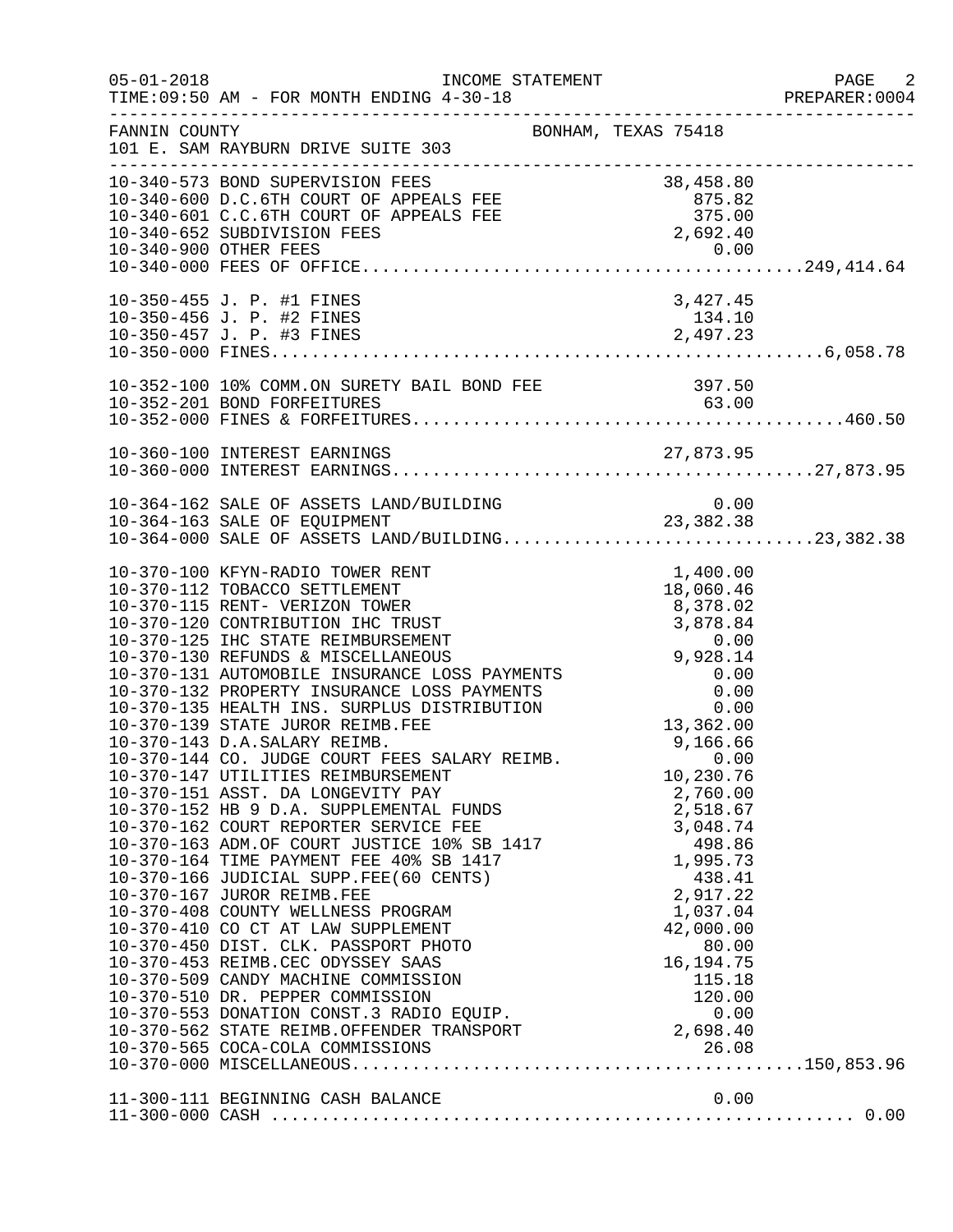| $05 - 01 - 2018$ | TIME: 09:50 AM - FOR MONTH ENDING 4-30-18                                                 | INCOME STATEMENT |                     |                            |      | PAGE 3 |
|------------------|-------------------------------------------------------------------------------------------|------------------|---------------------|----------------------------|------|--------|
| FANNIN COUNTY    | 101 E. SAM RAYBURN DRIVE SUITE 303                                                        |                  | BONHAM, TEXAS 75418 |                            |      |        |
|                  | 11-340-600 COUNTY CLERK FEES<br>11-340-650 DISTRICT CLERK FEES                            |                  |                     | 4,422.42<br>1,512.90       |      |        |
|                  | 11-360-100 INTEREST EARNINGS                                                              |                  |                     | 52.01                      |      |        |
|                  | 12-300-112 BEGINNING CASH BALANCE                                                         |                  |                     |                            | 0.00 |        |
|                  | 12-360-100 INTEREST EARNINGS                                                              |                  |                     | 2.89                       |      |        |
|                  | 12-370-134 CO.CLK.VITAL STAT.FEE                                                          |                  |                     | 435.00                     |      |        |
|                  | 13-300-113 BEGINNING CASH BALANCE                                                         |                  |                     |                            | 0.00 |        |
|                  | 13-345-113 SURETY BAIL BOND FEE                                                           |                  | 3,975.00            |                            |      |        |
|                  | 13-370-130 REFUNDS & MISCELLANEOUS<br>13-370-132 TEMPORARY BOND SECURITY                  |                  |                     | 0.00<br>0.00               |      |        |
|                  | 14-300-114 BEGINNING CASH                                                                 |                  |                     |                            | 0.00 |        |
|                  | 14-370-455 JP1 SECURITY FEE<br>14-370-456 JP2 SECURITY FEE<br>14-370-457 JP3 SECURITY FEE |                  |                     | 230.68<br>133.61<br>169.67 |      |        |
|                  |                                                                                           |                  |                     |                            |      |        |
|                  | 16-370-149 CO. JUDGE EXCESS SUPP.                                                         |                  |                     | 246.29                     |      |        |
|                  | 17-300-117 BEGINNING CASH BALANCE                                                         |                  |                     |                            | 0.00 |        |
|                  | 17-340-131 PROBATE JUDGES EDUCATION                                                       |                  |                     | 260.25                     |      |        |
|                  | 17-370-130 REFUNDS & MISCELLANEOUS                                                        |                  |                     | 0.00                       |      |        |
|                  | 18-300-118 BEGINNING CASH BALANCE                                                         |                  |                     |                            | 0.00 |        |
|                  | 18-360-100 INTEREST EARNINGS                                                              |                  |                     | 22.30                      |      |        |
|                  | 18-370-130 REFUNDS & MISCELLANEOUS                                                        |                  |                     |                            | 0.00 |        |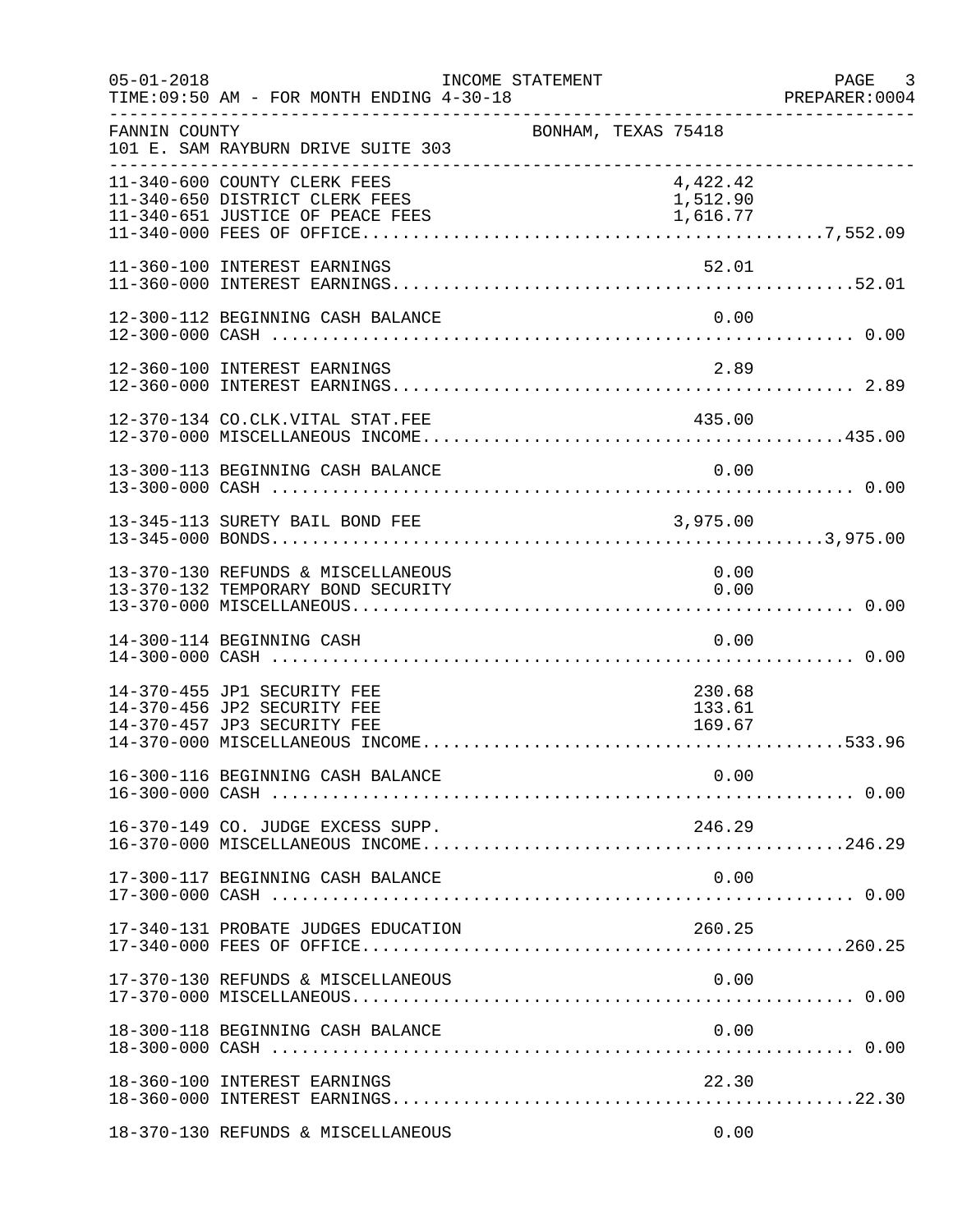| $05 - 01 - 2018$<br>___________________ | TIME: 09:50 AM - FOR MONTH ENDING 4-30-18<br>____________________                                                                                       | INCOME STATEMENT |                                                          | PAGE 4<br>PREPARER: 0004 |
|-----------------------------------------|---------------------------------------------------------------------------------------------------------------------------------------------------------|------------------|----------------------------------------------------------|--------------------------|
| FANNIN COUNTY                           | 101 E. SAM RAYBURN DRIVE SUITE 303                                                                                                                      |                  | BONHAM, TEXAS 75418                                      |                          |
|                                         |                                                                                                                                                         |                  |                                                          |                          |
|                                         | 19-300-119 BEGINNING CASH BALANCE                                                                                                                       |                  | 0.00                                                     |                          |
|                                         | 19-360-100 INTEREST EARNINGS                                                                                                                            |                  | 3.93                                                     |                          |
|                                         |                                                                                                                                                         |                  |                                                          |                          |
|                                         | 20-300-120 BEGINNING CASH BALANCE                                                                                                                       |                  | 0.00                                                     |                          |
|                                         | 20-360-100 INTEREST EARNINGS                                                                                                                            |                  | 17.88                                                    |                          |
|                                         | 20-370-135 CO.OFFICE REC.MNGMT.FEE                                                                                                                      |                  |                                                          |                          |
|                                         | 21-300-121 BEGINNING CASH BALANCE                                                                                                                       |                  | 0.00                                                     |                          |
|                                         | 21-310-110 CURRENT TAXES<br>21-310-120 DELINQUENT TAXES                                                                                                 |                  | 420,737.74<br>7,625.57                                   |                          |
|                                         | 21-318-120 PAY N LIEU TAX/GRASSLAND<br>21-318-121 PAY N LIEU TAX/UPPER TRINITY<br>21-318-160 SALES TAX REVENUES                                         |                  | 635.82<br>535.82<br>INITY 884.17<br>27,465.65            |                          |
|                                         | 21-321-200 CAR REGISTRATION/SALES TAX<br>21-321-300 COUNTY'S ADDITIONAL \$10                                                                            |                  | 73, 244. 13<br>38,999.24                                 |                          |
|                                         | 21-330-200 FEMA GRANT                                                                                                                                   |                  | 0.00                                                     |                          |
|                                         | 21-350-403 COUNTY CLERK FINES<br>21-350-450 DISTRICT CLERK FINES<br>21-350-455 J. P. #1 FINES<br>21-350-456 J. P. #2 FINES<br>21-350-457 J. P. #3 FINES |                  | 4,163.48<br>4,806.88<br>2,584.63<br>1,894.57<br>1,911.76 |                          |
|                                         | 21-360-100 INTEREST EARNINGS                                                                                                                            |                  | 214.65                                                   |                          |
|                                         | 21-364-162 LAND/BUILDING<br>21-364-163 SALE OF EQUIPMENT                                                                                                |                  | 0.00<br>0.00                                             |                          |
|                                         | 21-370-100 PROPERTY LEASE<br>21-370-120 STATE LATERAL ROAD<br>21-370-125 TDT. WEIGHT FEES                                                               |                  | 0.00<br>17,352.25<br>11,254.66                           |                          |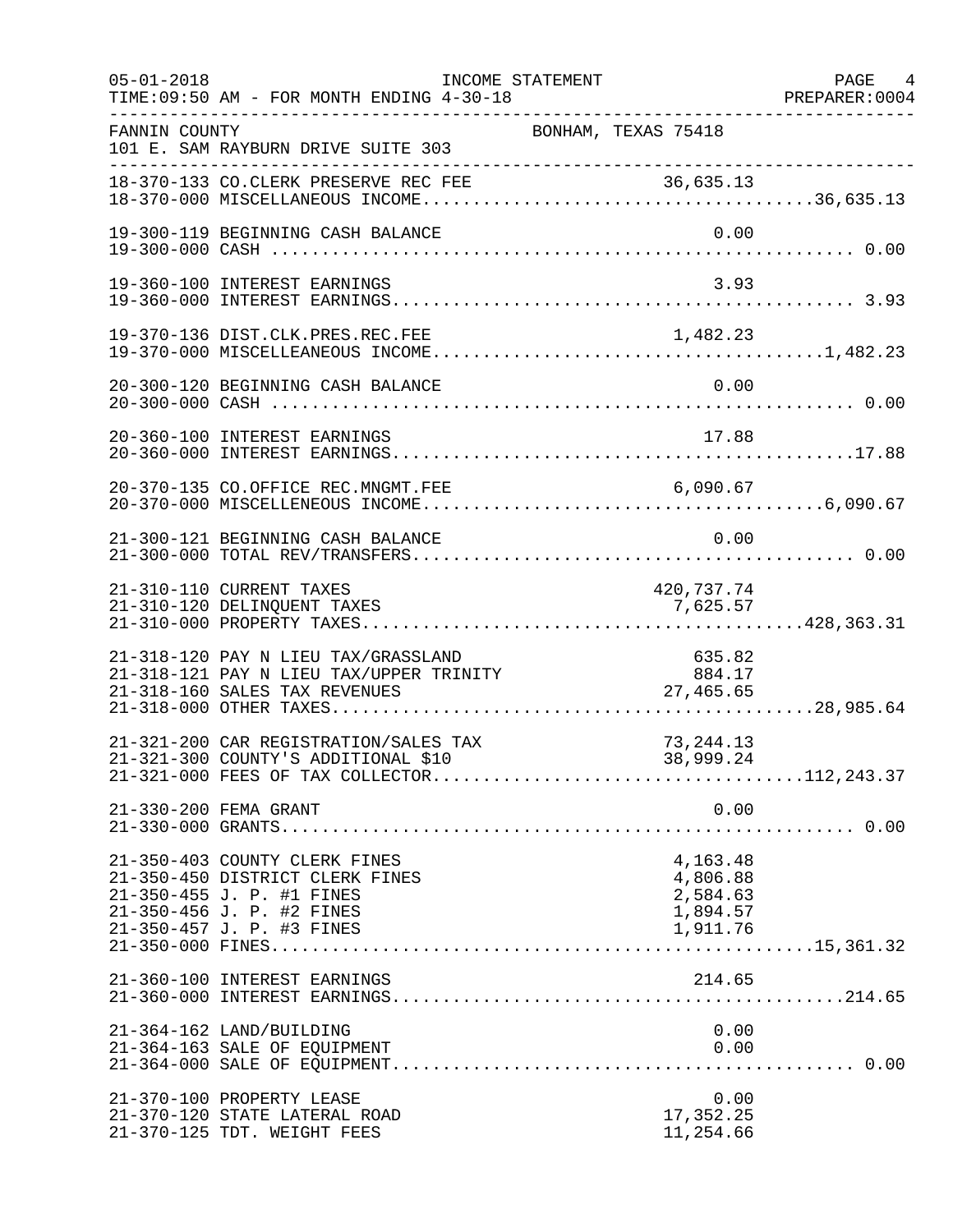| $05 - 01 - 2018$ | INCOME STATEMENT<br>TIME: 09:50 AM - FOR MONTH ENDING 4-30-18                                                                                                                                                                                                                              |                                                              | PAGE 5<br>PREPARER:0004 |
|------------------|--------------------------------------------------------------------------------------------------------------------------------------------------------------------------------------------------------------------------------------------------------------------------------------------|--------------------------------------------------------------|-------------------------|
| FANNIN COUNTY    | 101 E. SAM RAYBURN DRIVE SUITE 303<br>-----------------------------                                                                                                                                                                                                                        | BONHAM, TEXAS 75418                                          |                         |
|                  | 21-370-130 REFUNDS & MISCELLANEOUS<br>21-370-140 PROCEEDS OF LOAN                                                                                                                                                                                                                          | 853.20<br>0.00                                               |                         |
|                  | 22-300-122 BEGINNING CASH BALANCE                                                                                                                                                                                                                                                          | 0.00                                                         |                         |
|                  | 22-310-110 CURRENT TAXES                                                                                                                                                                                                                                                                   | 490,103.73                                                   |                         |
|                  | 22-318-120 PAY N LIEU TAX/GRASSLAND<br>22-318-121 PAY N LIEU TAX/UPPER TRINITY<br>22-318-160 SALES TAX REVENUES                                                                                                                                                                            | 740.65<br>1,029.94<br>31,993.82                              |                         |
|                  | 22-321-200 CAR REGISTRATION/SALES TAX<br>22-321-300 COUNTY'S ADDITIONAL \$10                                                                                                                                                                                                               | 85, 319.69<br>45,428.82                                      |                         |
|                  | 22-330-200 FEMA GRANT                                                                                                                                                                                                                                                                      | 0.00                                                         |                         |
|                  | 22-350-403 COUNTY CLERK FINES<br>22-350-450 DISTRICT CLERK FINES<br>22-350-455 J. P. #1 FINES<br>22-350-456 J. P. #2 FINES<br>22-350-457 J. P. #3 FINES                                                                                                                                    | 4,849.89<br>5,599.36<br>3,010.74<br>2,206.93<br>2,226.94     |                         |
|                  | 22-360-100 INTEREST EARNINGS                                                                                                                                                                                                                                                               | 2,966.25                                                     |                         |
|                  | 22-364-163 SALE OF EQUIPMENT                                                                                                                                                                                                                                                               | 0.00                                                         |                         |
|                  | 22-370-120 STATE LATERAL ROAD<br>22-370-125 TDT WEIGHT FEES<br>22-370-130 REFUNDS & MISCELLANEOUS<br>22-370-131 AUTOMOBILE INSURANCE LOSS PAYMENT<br>22-370-140 PROCEEDS OF LOAN<br>22-370-145 REIMBURSEMENT OF MATERIALS 6,068.88<br>22-370-150 TRENTON HIGH MEADOWS SUBDIVISION 4,200.00 | 20, 213.07<br>13,110.19<br>0.00<br>0.00<br>29,871.00<br>0.00 |                         |
|                  | 23-300-123 BEGINNING CASH BALANCE                                                                                                                                                                                                                                                          | 0.00                                                         |                         |
|                  | 23-310-110 CURRENT TAXES                                                                                                                                                                                                                                                                   | 735,155.56                                                   |                         |
|                  | 23-318-120 PAY N LIEU TAX/GRASSLAND<br>23-318-121 PAY N LIEU TAX/UPPER TRINITY<br>23-318-160 SALES TAX REVENUES                                                                                                                                                                            | 1,110.97<br>1,544.90<br>47,990.74                            |                         |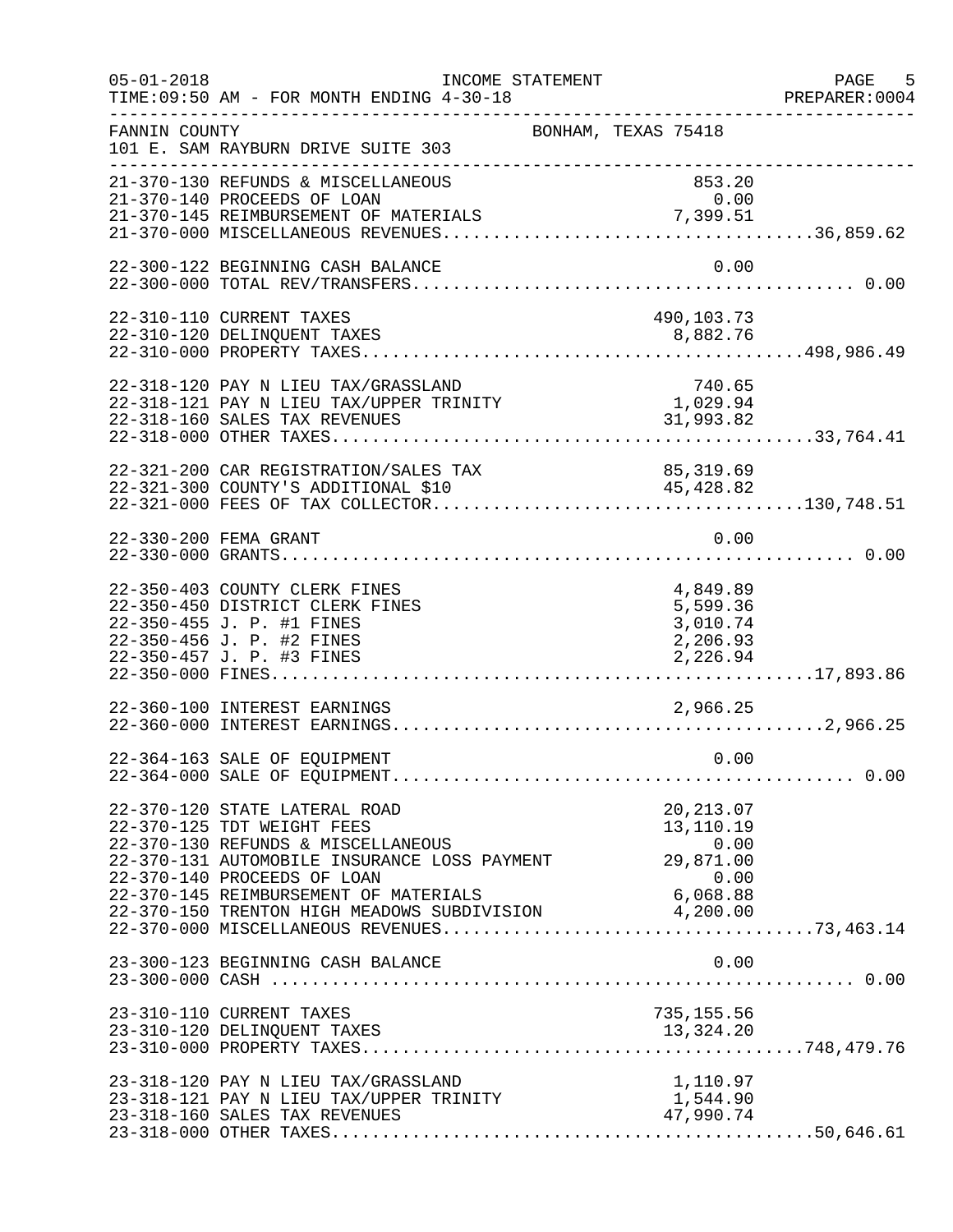| $05 - 01 - 2018$ | INCOME STATEMENT<br>TIME: 09:50 AM - FOR MONTH ENDING 4-30-18                                                                                                                                        |                                                                 | PAGE 6<br>PREPARER: 0004 |
|------------------|------------------------------------------------------------------------------------------------------------------------------------------------------------------------------------------------------|-----------------------------------------------------------------|--------------------------|
| FANNIN COUNTY    | 101 E. SAM RAYBURN DRIVE SUITE 303                                                                                                                                                                   | BONHAM, TEXAS 75418                                             |                          |
|                  | 23-321-200 CAR REGISTRATION/SALES TAX<br>23-321-300 COUNTY'S ADDITIONAL \$10                                                                                                                         | 127,979.55                                                      |                          |
|                  | 23-330-200 FEMA GRANT                                                                                                                                                                                | 0.00                                                            |                          |
|                  | 23-350-403 COUNTY CLERK FINES<br>23-350-450 DISTRICT CLERK FINES<br>23-350-455 J. P. #1 FINES<br>23-350-456 J. P. #2 FINES                                                                           | 7,274.83<br>8,399.04<br>4,516.08<br>3,310.35                    |                          |
|                  |                                                                                                                                                                                                      |                                                                 |                          |
|                  | 23-364-162 LAND/BUILDING<br>23-364-163 SALE OF EQUIPMENT                                                                                                                                             | 0.00<br>0.00                                                    |                          |
|                  | 23-370-120 STATE LATERAL ROAD<br>23-370-125 TDT WEIGHT FEES<br>23-370-130 REFUNDS & MISCELLANEOUS<br>23-370-139 RESTITUTION<br>23-370-140 PROCEEDS OF LOANS<br>23-370-145 REIMBURSEMENT OF MATERIALS | 30,319.60<br>19,665.28<br>2,605.42<br>0.00<br>0.00<br>10,861.86 |                          |
|                  | 24-300-124 BEGINNING CASH BALANCE<br>24-300-999 TOTAL TRANSFERS                                                                                                                                      | 0.00                                                            | 0.00                     |
|                  | 24-310-110 CURRENT TAXES<br>24-310-120 DELINQUENT TAXES                                                                                                                                              | 418,466.84<br>7,584.40                                          |                          |
|                  | 24-318-120 PAY N LIEU TAX/GRASSLAND<br>24-318-121 PAY N LIEU TAX/UPPER TRINITY<br>24-318-160 SALES TAX REVENUES                                                                                      | 632.39<br>879.39<br>27, 317.39                                  |                          |
|                  | 24-321-200 CAR REGISTRATION/SALES TAX                                                                                                                                                                | 72,848.78                                                       |                          |
|                  | 24-330-200 FEMA GRANT                                                                                                                                                                                | 0.00                                                            |                          |
|                  | 24-350-403 COUNTY CLERK FINES<br>24-350-450 DISTRICT CLERK FINES<br>24-350-455 J. P. #1 FINES<br>24-350-456 J. P. #2 FINES<br>24-350-457 J. P. #3 FINES                                              | 4,141.00<br>4,780.94<br>2,570.66<br>1,884.35<br>1,901.44        |                          |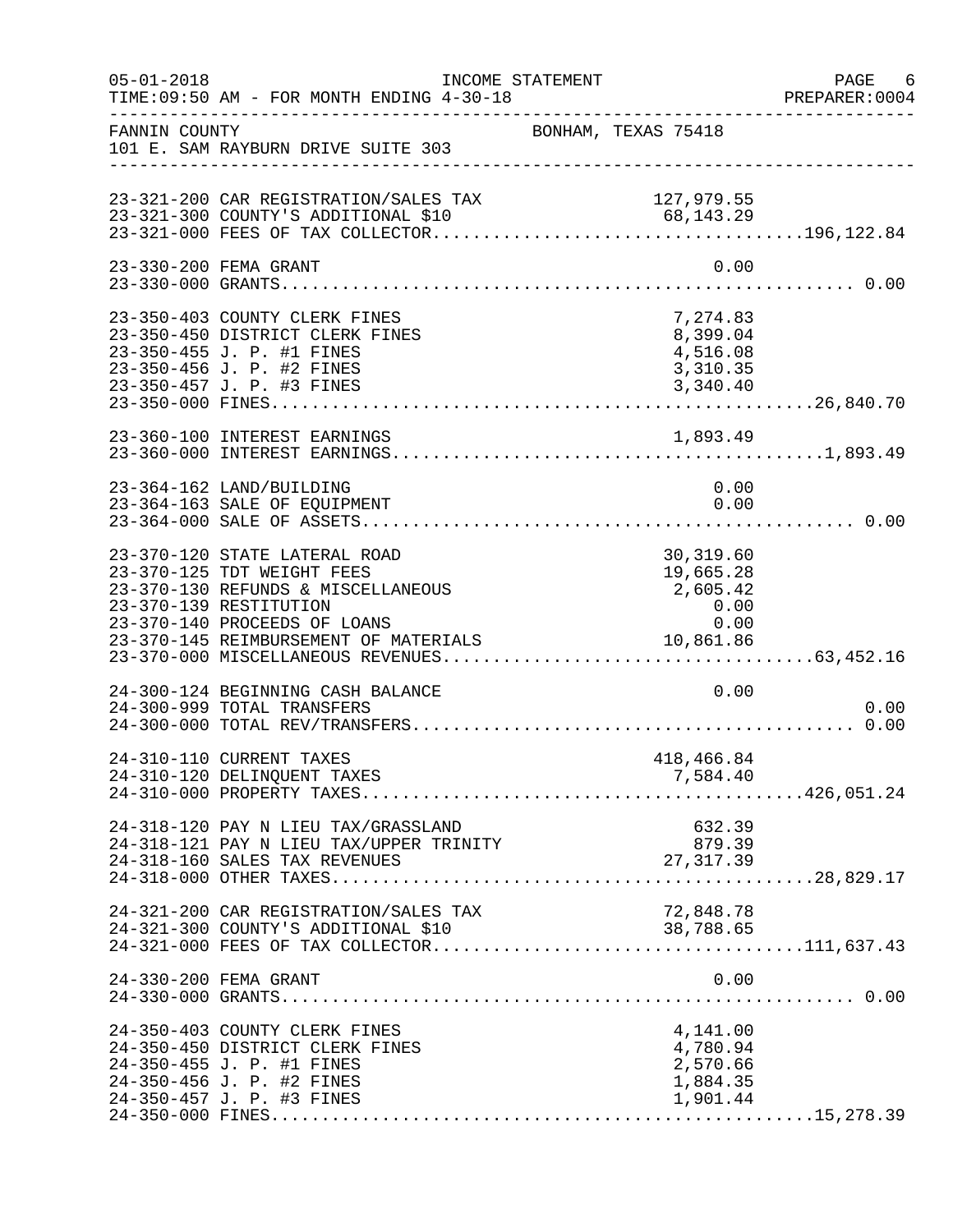| $05 - 01 - 2018$     | INCOME STATEMENT<br>TIME: 09:50 AM - FOR MONTH ENDING 4-30-18                                                                                                                                                                                                                   |                                                                                                                  | PAGE 7<br>PREPARER:0004 |
|----------------------|---------------------------------------------------------------------------------------------------------------------------------------------------------------------------------------------------------------------------------------------------------------------------------|------------------------------------------------------------------------------------------------------------------|-------------------------|
| FANNIN COUNTY        | 101 E. SAM RAYBURN DRIVE SUITE 303                                                                                                                                                                                                                                              | BONHAM, TEXAS 75418                                                                                              |                         |
|                      |                                                                                                                                                                                                                                                                                 |                                                                                                                  |                         |
|                      | 24-364-162 LAND/BUILDING<br>24-364-163 SALE OF EQUIPMENT                                                                                                                                                                                                                        | 0.00<br>0.00                                                                                                     |                         |
|                      | 24-370-120 STATE LATERAL ROAD<br>24-370-125 TDT WEIGHT FEES<br>24-370-130 REFUNDS & MISCELLANEOUS<br>24-370-138 SALE OF SCRAP IRON<br>24-370-140 PROCEEDS OF LOAN<br>24-370-145 REIMBURSEMENT OF MATERIALS<br>24-370-146 SALE OF RECYCLED MATERIALS<br>24-370-147 OFFICE RENTAL | 17,258.59<br>11,193.91<br>1,117.12<br>$\begin{array}{r} 0.00 \\ 0.00 \\ 13,318.12 \end{array}$<br>498.50<br>0.00 |                         |
|                      | 25-300-125 BEGINNING CASH BALANCE                                                                                                                                                                                                                                               | 0.00                                                                                                             |                         |
| 25-370-625 DONATIONS | 25-370-138 SALE OF SCRAP IRON                                                                                                                                                                                                                                                   | 0.00<br>0.00                                                                                                     |                         |
|                      | 26-300-126 BEGINNING CASH BALANCE                                                                                                                                                                                                                                               | 0.00                                                                                                             |                         |
|                      | 26-360-100 INTEREST EARNINGS                                                                                                                                                                                                                                                    | 20.07                                                                                                            |                         |
|                      | 26-370-455 J.P.#1 TECHNOLOGY FEES                                                                                                                                                                                                                                               | 938.68                                                                                                           |                         |
|                      | 27-300-127 BEGINNING CASH BALANCE                                                                                                                                                                                                                                               | 0.00                                                                                                             |                         |
|                      | 27-360-100 INTEREST EARNINGS                                                                                                                                                                                                                                                    | 4.48                                                                                                             |                         |
|                      | 27-370-456 J.P.#2 TECHNOLOGY FEES                                                                                                                                                                                                                                               | 538.38                                                                                                           |                         |
|                      | 28-300-128 BEGINNING CASH                                                                                                                                                                                                                                                       | 0.00                                                                                                             |                         |
|                      | 28-360-100 INTEREST EARNINGS                                                                                                                                                                                                                                                    | 2.02                                                                                                             |                         |
|                      | 28-370-456 J.P.#3 TECHNOLOGY FEES                                                                                                                                                                                                                                               | 678.63                                                                                                           |                         |
|                      | 30-360-100 INTEREST EARNINGS                                                                                                                                                                                                                                                    | 0.00                                                                                                             |                         |
|                      | 30-370-569 SHERIFF WORK RELEASE                                                                                                                                                                                                                                                 | 0.00                                                                                                             |                         |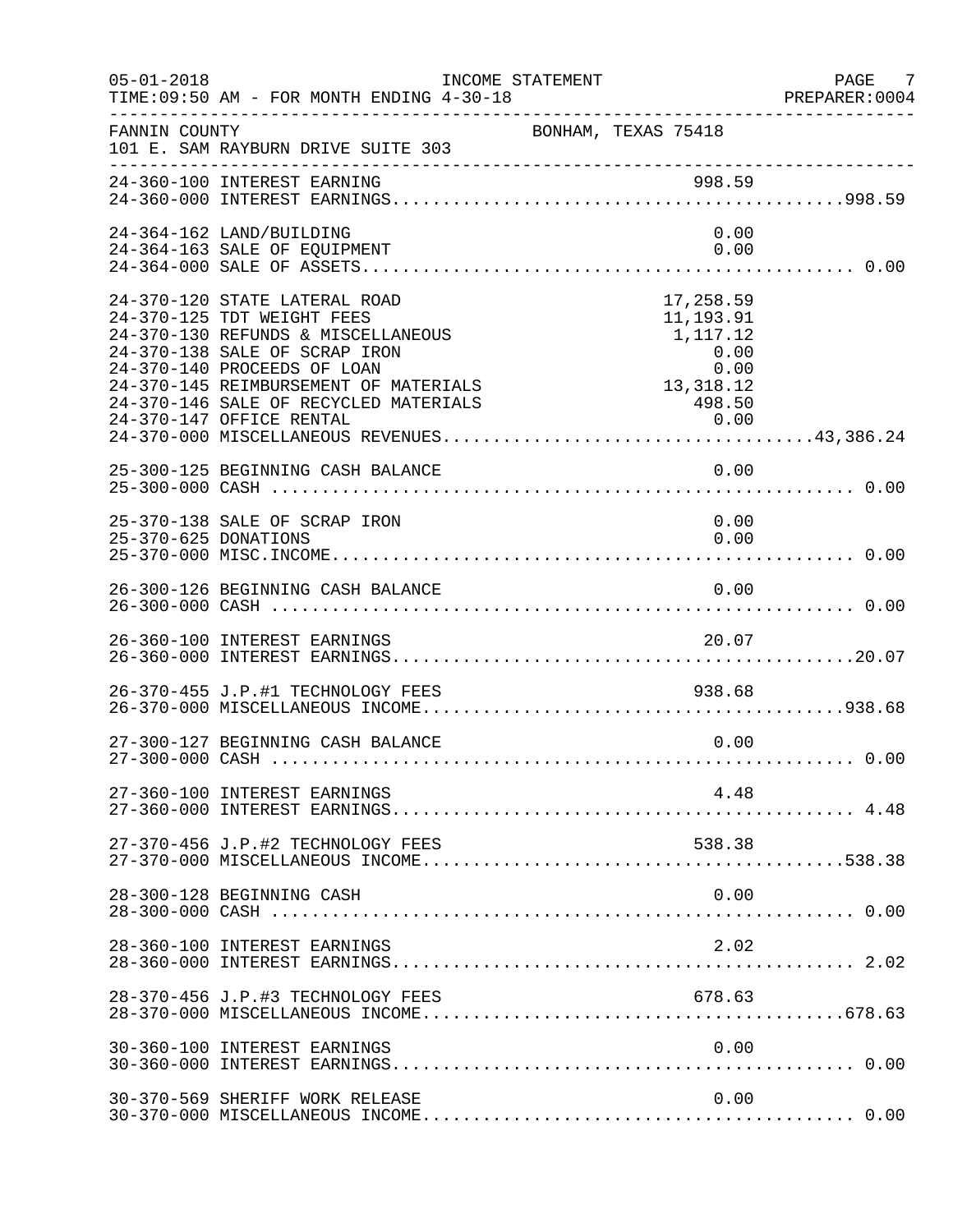| $05 - 01 - 2018$ | INCOME STATEMENT<br>TIME: 09:50 AM - FOR MONTH ENDING 4-30-18<br>______________________________________ |                       | PAGE 8 |
|------------------|---------------------------------------------------------------------------------------------------------|-----------------------|--------|
| FANNIN COUNTY    | BONHAM, TEXAS 75418<br>101 E. SAM RAYBURN DRIVE SUITE 303                                               |                       |        |
|                  |                                                                                                         |                       |        |
|                  | 31-330-510 COURTHOUSE RESTORATION                                                                       | 0.00                  |        |
|                  | 31-370-131 RESTORATION DONATIONS                                                                        | 0.00                  |        |
|                  | 33-300-133 BEGINNING CASH BALANCE                                                                       | 0.00                  |        |
|                  | 33-340-480 APPLICATION FEE                                                                              | 0.00                  |        |
|                  | 34-300-134 BEGINNING CASH BALANCE                                                                       | 0.00                  |        |
|                  | 34-360-100 INTEREST INCOME                                                                              | 10.47                 |        |
|                  | 34-370-450 DISTRICT CT.RECORDS ARCHIVE FEE 2,549.62                                                     |                       |        |
|                  | 35-340-403 COUNTY CLERK FEES<br>35-340-450 DISTRICT CLERK FEES                                          | 2,627.94<br>6, 130.78 |        |
|                  | 35-360-100 INTEREST EARNINGS                                                                            | 64.22                 |        |
|                  | 36-300-136 BEGINNING CASH BALANCE-D.A.FEE<br>36-300-236 BEGINNING CASH BALANCE-SEIZURE                  | 0.00<br>0.00          |        |
|                  |                                                                                                         | 1,023.19              |        |
|                  | 36-352-200 CONTRABAND FORFEITURE<br>36-352-300 D.A. SEIZURE FUND                                        | 221.24<br>0.00        |        |
|                  | 36-360-100 INTEREST EARNINGS-D.A. FEE<br>36-360-236 INTEREST EARNINGS-SEIZURE FUND                      | 0.46<br>0.88          |        |
|                  | 36-370-130 REFUNDS & MISCELLANEOUS<br>36-370-319 RESTITUTION                                            | 993.69<br>182.15      |        |
|                  | 37-360-100 INTEREST EARNINGS                                                                            | 0.32                  |        |
|                  | 37-370-130 REFUNDS & MISCELLANEOUS                                                                      | 0.00                  |        |
|                  | 38-360-100 INTEREST EARNINGS                                                                            | 128.77                |        |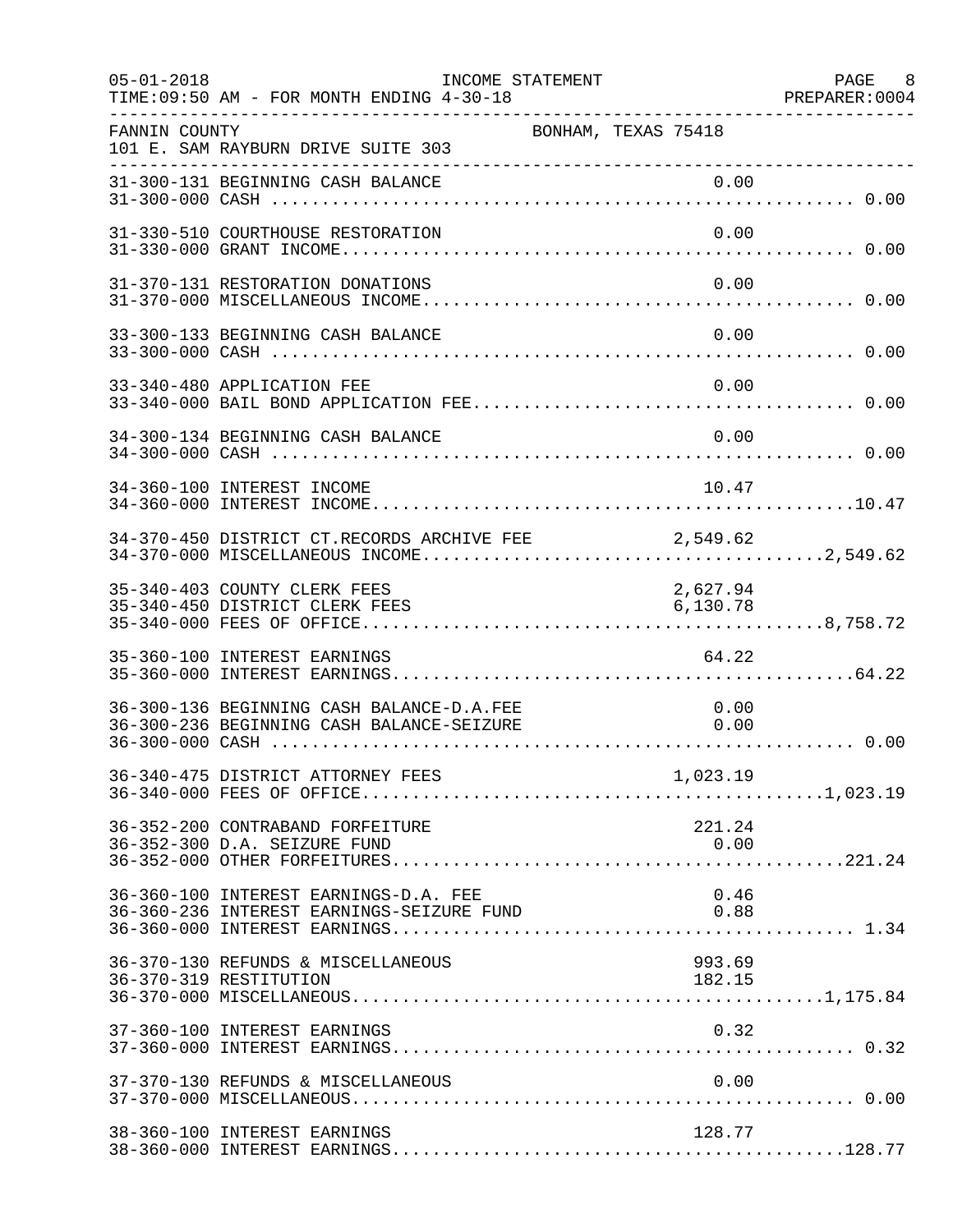| $05 - 01 - 2018$     | INCOME STATEMENT<br>TIME: 09:50 AM - FOR MONTH ENDING 4-30-18                                                     |                     |                          | PAGE 9<br>PREPARER: 0004 |
|----------------------|-------------------------------------------------------------------------------------------------------------------|---------------------|--------------------------|--------------------------|
| FANNIN COUNTY        | 101 E. SAM RAYBURN DRIVE SUITE 303                                                                                | BONHAM, TEXAS 75418 |                          |                          |
|                      | 39-360-100 INTEREST EARNINGS                                                                                      |                     | 47.37                    |                          |
|                      | 39-370-150 BONNIE RUTH COOPER TRUST                                                                               |                     | 1,180.35                 |                          |
|                      | 40-300-110 UNENCUMBERED FUND BALANCE                                                                              |                     | 0.00                     |                          |
|                      | 40-330-410 NAACHO GRANT INCOME                                                                                    |                     | 0.00                     |                          |
| 41-370-406 DONATIONS |                                                                                                                   |                     | 300.00                   |                          |
|                      | 42-330-477 HAZARD MITIGATION DR-1999                                                                              |                     | 0.00                     |                          |
|                      | 44-330-423 2016 HOMELAND SECURITY                                                                                 |                     | 0.00                     |                          |
|                      | 45-330-403 CHAPTER 19 FUNDS                                                                                       |                     | 5,052.74                 |                          |
|                      | 46-300-146 BEGINNING CASH BALANCE                                                                                 |                     | 0.00                     |                          |
|                      | 46-330-475 SAFE ROOM REIMBURSEMENT DR-4029 35,234.73<br>46-330-476 ADMINISTRATIVE FEE 1,200.00                    |                     |                          |                          |
|                      | 48-300-148 BEGINNING CASH BALANCE                                                                                 |                     | 0.00                     |                          |
|                      | 48-340-130 REFUNDS & MISCELLANEOUS<br>48-340-403 CONTRACT ADMINISTRATIVE FEE<br>48-340-484 ELECTION REIMBURSEMENT |                     | 0.00<br>112.50<br>855.00 |                          |
|                      | 49-300-149 BEGINNING CASH BALANCE                                                                                 |                     | 0.00                     |                          |
|                      | 49-330-475 INVESTIGATOR/LEOSE GRANT                                                                               |                     | 619.89                   |                          |
|                      | 51-370-440 CO.CLK.CO.& DIST.CT.TECHNOLOGY FEE 380.26<br>$51-370-000$ CO.CLK.MISCELLANEOUS INCOME380.26            |                     |                          |                          |
|                      | 52-360-100 INTEREST EARNINGS                                                                                      |                     | 5.44                     |                          |
|                      | 52-370-133 CO.CLK.COURT RECORDS PRESERVATION F 750.00                                                             |                     |                          |                          |
|                      | 53-300-153 BEGINNING CASH BALANCE                                                                                 |                     | 0.00                     |                          |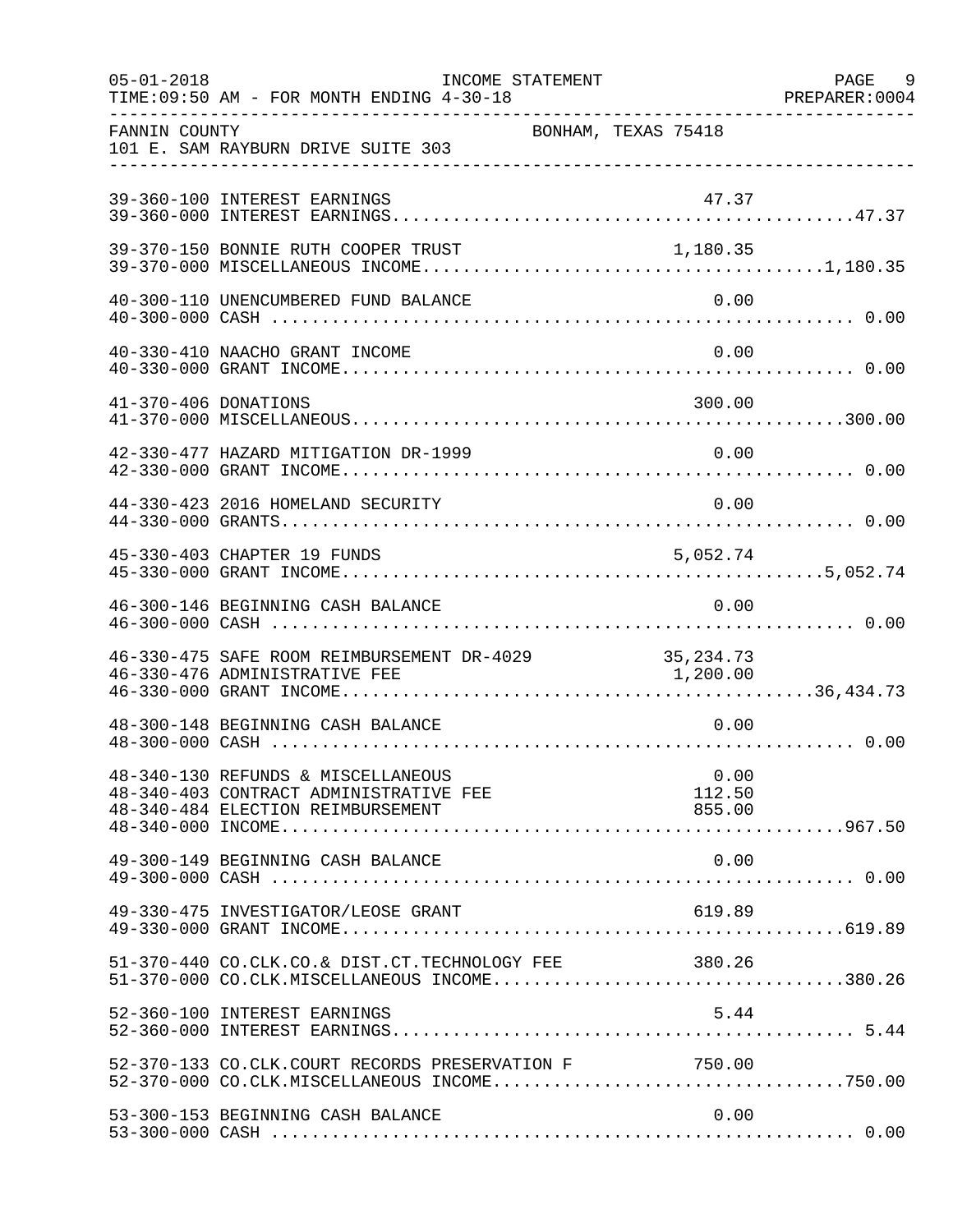| $05 - 01 - 2018$ | INCOME STATEMENT<br>TIME: 09:50 AM - FOR MONTH ENDING 4-30-18                                             |                                                              | PAGE 10<br>PREPARER:0004 |
|------------------|-----------------------------------------------------------------------------------------------------------|--------------------------------------------------------------|--------------------------|
| FANNIN COUNTY    | 101 E. SAM RAYBURN DRIVE SUITE 303                                                                        | BONHAM, TEXAS 75418                                          |                          |
|                  | 53-370-133 CO. CLERK RECORDS ARCHIVE FEE                                                                  |                                                              |                          |
|                  | 55-300-156 BEGINNING CASH BALANCE                                                                         | 0.00                                                         |                          |
|                  | 55-360-100 INTEREST EARNINGS                                                                              | 0.06                                                         |                          |
|                  | 55-370-130 REFUNDS & MISCELLANEOUS<br>55-370-160 PEACE OFFICER ALLOCATION                                 | 0.00<br>$\begin{smallmatrix}0.00\\1,841.91\end{smallmatrix}$ |                          |
|                  | 56-300-156 BEGINNING CASH BALANCE                                                                         | 0.00                                                         |                          |
|                  | 56-330-560 BULLETPROOF VEST PARTNERSHIP                                                                   | 0.00                                                         |                          |
|                  | 56-352-200 CONTRABAND FOREITURE                                                                           | 48, 151.55                                                   |                          |
|                  | 56-355-560 FEDERAL FORFEITURE FUNDS 2018 428,333.82<br>56-355-000 FEDERAL FORFEITURE FUNDS 2018428,333.82 |                                                              |                          |
|                  | 56-360-100 INTEREST EARNINGS-SO FORFEITURE                                                                | 12.01                                                        |                          |
|                  | 56-370-108 FEDERAL OT REIMBURSEMENT<br>56-370-130 REFUNDS & MISCELLANEOUS                                 | 0.00<br>3,712.11                                             |                          |
|                  | 56-390-140 TRANSFERS IN                                                                                   | 0.00                                                         |                          |
|                  | 57-300-157 BEGINNING CASH BALANCE                                                                         | 0.00                                                         |                          |
|                  | 57-360-100 INTEREST EARNINGS                                                                              | 0.00                                                         |                          |
|                  | 57-370-560 SHERIFF K-9 UNIT                                                                               | 0.00                                                         |                          |
|                  | 59-300-159 BEGINNING CASH BALANCE                                                                         | 0.00                                                         |                          |
|                  | 59-360-100 INTEREST EARNINGS                                                                              | 14.54                                                        |                          |
|                  | 59-370-425 DRUG COURT FEE                                                                                 | 2,695.59                                                     |                          |
|                  | 60-300-110 BEGINNING CASH BALANCE                                                                         | 0.00                                                         |                          |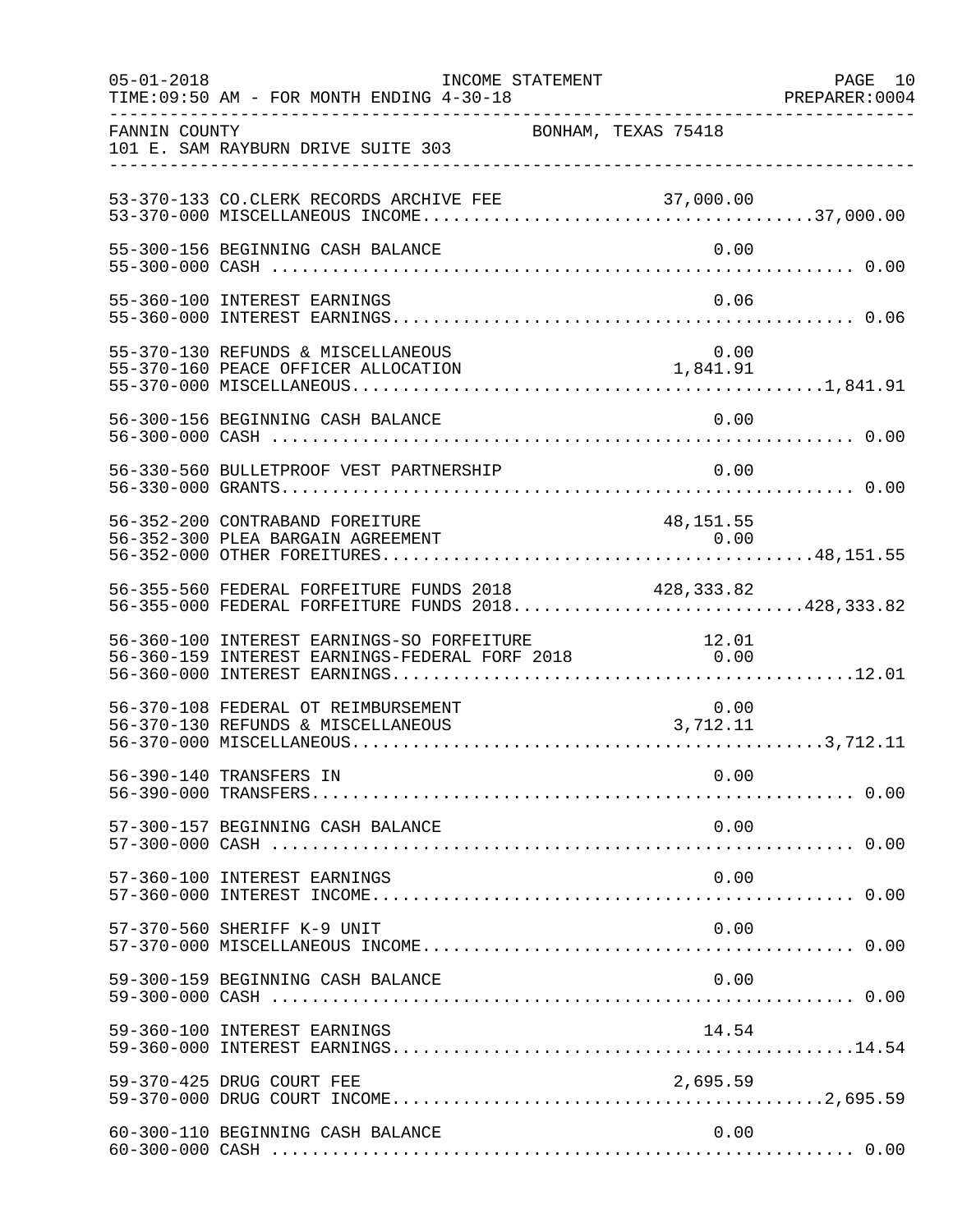| $05 - 01 - 2018$ | INCOME STATEMENT<br>TIME: 09:50 AM - FOR MONTH ENDING 4-30-18                                                                            |                                      | PAGE 11<br>PREPARER: 0004 |
|------------------|------------------------------------------------------------------------------------------------------------------------------------------|--------------------------------------|---------------------------|
| FANNIN COUNTY    | BONHAM, TEXAS 75418<br>101 E. SAM RAYBURN DRIVE SUITE 303                                                                                |                                      |                           |
|                  | 60-310-110 CURRENT TAXES<br>60-310-120 DELINQUENT TAXES<br>60-310-260 CURRENT TAXES SERIES '98<br>60-310-262 DELINQUENT TAXES SERIES '98 | 402,047.84<br>688.72<br>0.00<br>0.00 |                           |
|                  | 60-318-120 PAY N LIEU TAX/GRASSLAND                                                                                                      | 0.00                                 |                           |
|                  | 60-360-100 INTEREST EARNINGS<br>60-360-200 INTEREST, 2017 GO BONDS                                                                       | 0.00<br>0.00                         |                           |
|                  | 60-370-130 REFUNDS & MISCELLANEOUS                                                                                                       | 0.00                                 |                           |
|                  | 61-370-440 DIST.CLK.CO.& DIST.CT.TECHNOLOGY FE 367.59<br>61-370-000 DIST.CLK.MISCELLANEOUS INCOME367.59                                  |                                      |                           |
|                  | 62-360-100 INTEREST EARNINGS                                                                                                             | 9.16                                 |                           |
|                  | 62-370-133 DIST.CLK.COURT RECORDS PRESERVATION 1,936.89<br>62-370-000 DIST.CLK.COURT MISCELLAEOUS INCOME1,936.89                         |                                      |                           |
|                  | 63-300-151 BEGINNING CASH BALANCE                                                                                                        | 0.00                                 |                           |
|                  | 63-370-130 REFUNDS & MISCELLANEOUS<br>63-370-160 PEACE OFFICER ALLOCATION                                                                | 0.00<br>678.30                       |                           |
|                  | 64-300-152 BEGINNING CASH BALANCE                                                                                                        | 0.00                                 |                           |
|                  | 64-370-130 REFUNDS & MISCELLANEOUS<br>64-370-160 PEACE OFFICER ALLOCATION                                                                | 0.00<br>678.48                       |                           |
|                  | 65-300-153 BEGINNING CASH BALANCE                                                                                                        | 0.00                                 |                           |
|                  | 65-370-130 REFUNDS & MISCELLANEOUS<br>65-370-160 PEACE OFFICER ALLOCATION                                                                | 0.00<br>678.30                       |                           |
|                  | 66-300-166 BEGINNING CASH BALANCE                                                                                                        | 0.00                                 |                           |
|                  | 66-360-100 INTEREST EARNINGS LEGEND BANK<br>66-360-166 INTEREST EARNINGS ICS                                                             | 0.00<br>25,093.40                    |                           |
|                  | 66-370-130 REFUNDS & MISCELLANEOUS                                                                                                       | 0.00                                 |                           |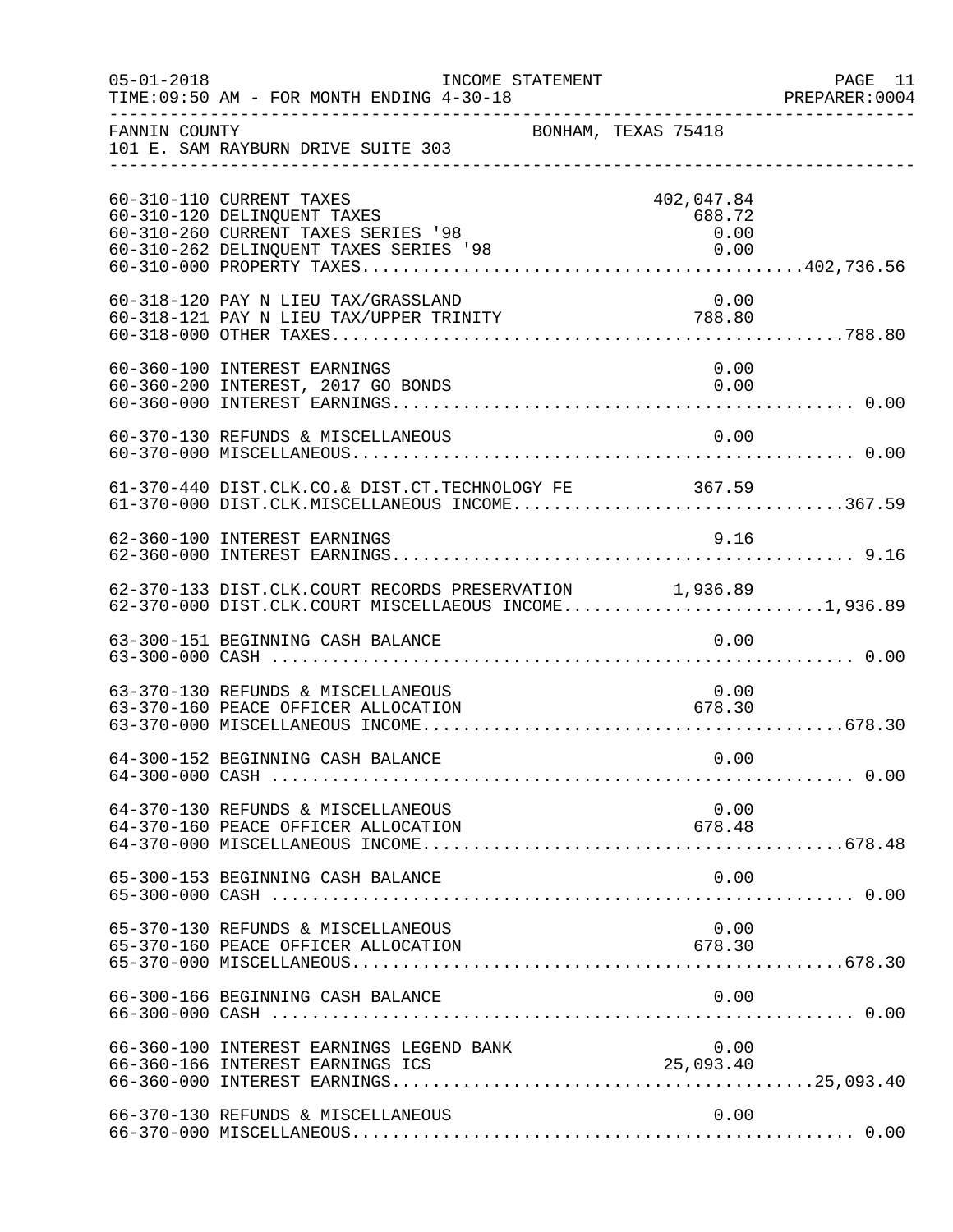| $05 - 01 - 2018$ | INCOME STATEMENT<br>TIME: 09:50 AM - FOR MONTH ENDING 4-30-18                                                                                                                                                                                                                                                                                                                                    |                                                                                                  | PAGE 12<br>PREPARER:0004 |
|------------------|--------------------------------------------------------------------------------------------------------------------------------------------------------------------------------------------------------------------------------------------------------------------------------------------------------------------------------------------------------------------------------------------------|--------------------------------------------------------------------------------------------------|--------------------------|
| FANNIN COUNTY    | BONHAM, TEXAS 75418<br>101 E. SAM RAYBURN DRIVE SUITE 303                                                                                                                                                                                                                                                                                                                                        |                                                                                                  |                          |
|                  | 67-300-110 UNENCUMBERED FUND BALANCE                                                                                                                                                                                                                                                                                                                                                             | 0.00                                                                                             |                          |
|                  | 67-319-551 ANNUAL PAYMENT                                                                                                                                                                                                                                                                                                                                                                        | 0.00                                                                                             |                          |
|                  | 70-360-100 INTEREST EARNINGS                                                                                                                                                                                                                                                                                                                                                                     | 574.39                                                                                           |                          |
|                  | 71-330-475 INVESTIGATOR CRIMES AGAINST WOMEN 0.00                                                                                                                                                                                                                                                                                                                                                |                                                                                                  |                          |
|                  | 72-330-560 INVESTIGATOR CRIMES AGAINST CHILDRE 17,671.68                                                                                                                                                                                                                                                                                                                                         |                                                                                                  |                          |
|                  | 80-300-180 BEGINNING CASH BALANCE                                                                                                                                                                                                                                                                                                                                                                | 0.00                                                                                             |                          |
|                  | 80-370-130 MISCELLANEOUS<br>80-370-180 PROGRAM FEES                                                                                                                                                                                                                                                                                                                                              | 100.00<br>100.00                                                                                 |                          |
|                  | 87-340-575 JUVENILE PROBATION FEES<br>87-340-576 JUVENILE PROBATION RESTITUTION<br>87-340-577 JUVENILE PROBATION COURT COSTS<br>87-340-578 FEES RECEIVED FOR OTHER COUNTIES                                                                                                                                                                                                                      | 1,210.00<br>1,914.00<br>60.00<br>0.00                                                            |                          |
|                  | 88-367-100 HOSPITAL QUARTERLY PAYMENT                                                                                                                                                                                                                                                                                                                                                            | 0.00                                                                                             |                          |
|                  | 89-300-110 UNENCUMBERED FUND BALANCE                                                                                                                                                                                                                                                                                                                                                             | 0.00                                                                                             |                          |
|                  | 89-330-901 TJJD-A-14-074 GRANT<br>89-330-906 TJJD-N-14-074 GRANT<br>89-330-908 STRUCTURAL FAM. THER. GRANT OOG<br>89-330-913 TJJD-C-14-074 GRANT<br>89-330-915 BASIC PROBATION SUPERVISION<br>89-330-916 COMMUNITY PROGRAMS<br>89-330-917 PRE/POST ADJUDICATION<br>89-330-918 COMMITMENT DIVERSION<br>89-330-919 MENTAL HEALTH SERVICES<br>89-330-920 REGIONAL DIVERSIONS ALTERNATIVES 13,929.00 | 0.00<br>0.00<br>25,000.00<br>0.00<br>87,339.00<br>60,000.00<br>9,000.00<br>9,000.00<br>11,274.00 |                          |
|                  | 89-360-189 INTEREST INCOME                                                                                                                                                                                                                                                                                                                                                                       | 7.95                                                                                             |                          |
|                  | 89-370-130 REFUNDS & MISCELLANEOUS                                                                                                                                                                                                                                                                                                                                                               | 0.00                                                                                             |                          |
|                  | 92-360-100 INTEREST EARNINGS<br>92-360-350 GOV. COMMODITY PROG. ASCS                                                                                                                                                                                                                                                                                                                             | 278.56<br>0.00                                                                                   |                          |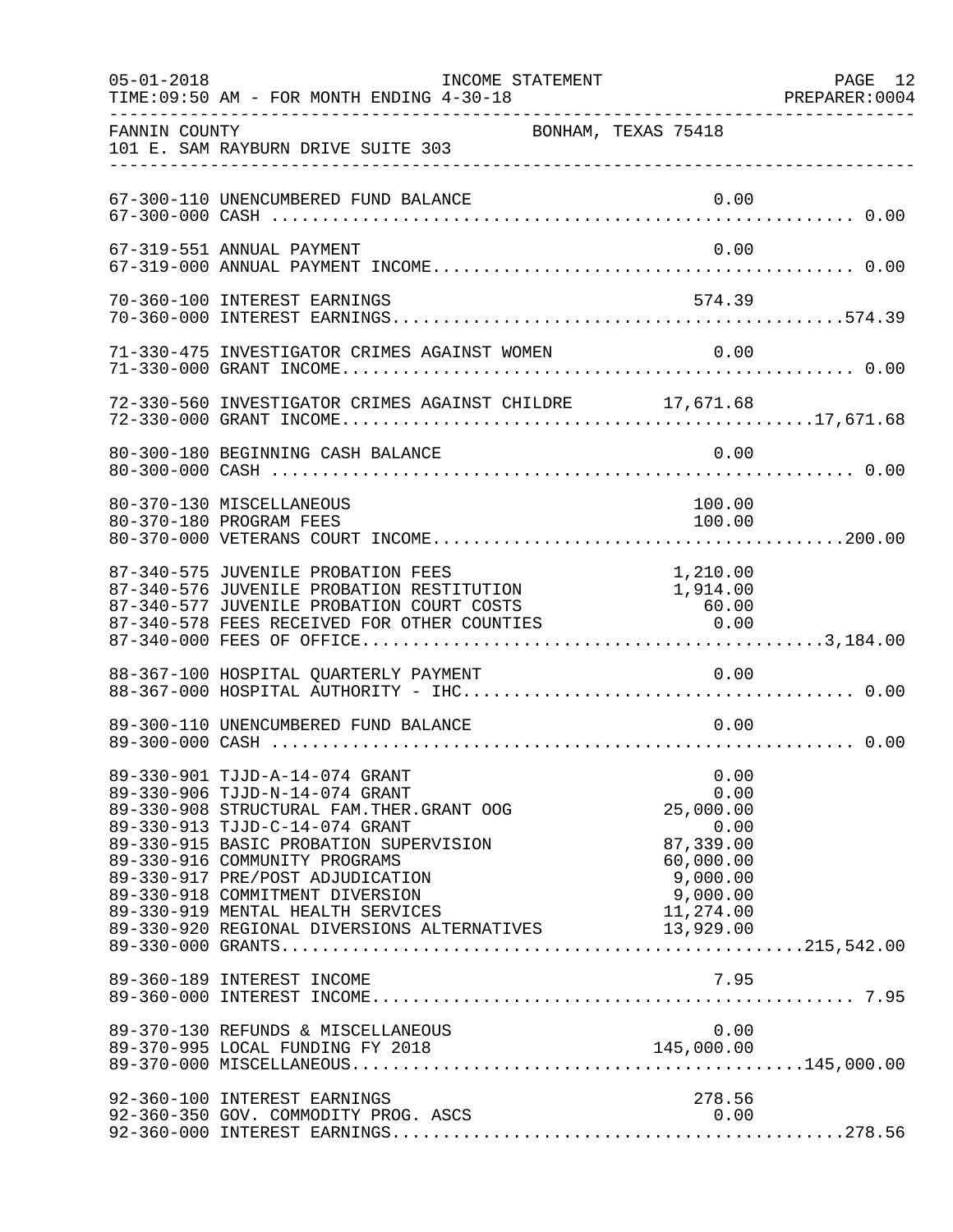| $05 - 01 - 2018$                                                                    | TIME: 09:50 AM - FOR MONTH ENDING 4-30-18                                                                                                                                                                                                                                                                                                                                                                                                                                                                                                                  | INCOME STATEMENT    |  |                                                                                                                                                                                                                                            | PAGE 13<br>PREPARER: 0004 |
|-------------------------------------------------------------------------------------|------------------------------------------------------------------------------------------------------------------------------------------------------------------------------------------------------------------------------------------------------------------------------------------------------------------------------------------------------------------------------------------------------------------------------------------------------------------------------------------------------------------------------------------------------------|---------------------|--|--------------------------------------------------------------------------------------------------------------------------------------------------------------------------------------------------------------------------------------------|---------------------------|
|                                                                                     | FANNIN COUNTY<br>101 E. SAM RAYBURN DRIVE SUITE 303                                                                                                                                                                                                                                                                                                                                                                                                                                                                                                        | BONHAM, TEXAS 75418 |  |                                                                                                                                                                                                                                            |                           |
| 92-370-100 RENT                                                                     |                                                                                                                                                                                                                                                                                                                                                                                                                                                                                                                                                            |                     |  | 0.00                                                                                                                                                                                                                                       |                           |
|                                                                                     | 93-330-909 GRANT #713169 RANDOLPH                                                                                                                                                                                                                                                                                                                                                                                                                                                                                                                          |                     |  | 0.00                                                                                                                                                                                                                                       |                           |
|                                                                                     |                                                                                                                                                                                                                                                                                                                                                                                                                                                                                                                                                            |                     |  |                                                                                                                                                                                                                                            |                           |
|                                                                                     | 95-360-100 INTEREST EARNINGS                                                                                                                                                                                                                                                                                                                                                                                                                                                                                                                               |                     |  | 0.00                                                                                                                                                                                                                                       |                           |
|                                                                                     | 95-370-125 AFLAC FSA CLEARING<br>95-370-130 REFUNDS & MISCELLANEOUS                                                                                                                                                                                                                                                                                                                                                                                                                                                                                        |                     |  | 0.00<br>0.00                                                                                                                                                                                                                               |                           |
|                                                                                     |                                                                                                                                                                                                                                                                                                                                                                                                                                                                                                                                                            |                     |  |                                                                                                                                                                                                                                            |                           |
|                                                                                     | ***** EXPENSE ACCOUNTS *****                                                                                                                                                                                                                                                                                                                                                                                                                                                                                                                               |                     |  |                                                                                                                                                                                                                                            |                           |
| 10-400-203 RETIREMENT<br>10-400-435 PRINTING<br>10-400-480 BOND<br>10-400-590 BOOKS | 10-400-101 SALARY ELECTED OFFICIAL<br>10-400-104 STATE PROBATE SALARY SUPPLEMENT<br>10-400-105 SALARY SECRETARY<br>10-400-201 SOCIAL SECURITY TAXES<br>10-400-202 GROUP HEALTH & DENTAL INSURANCE<br>10-400-204 WORKERS' COMPENSATION<br>10-400-205 MEDICARE TAX<br>10-400-225 TRAVEL ALLOWANCE<br>10-400-310 OFFICE SUPPLIES<br>10-400-311 POSTAL EXPENSES<br>10-400-427 OUT OF COUNTY TRAVEL<br>10-400-431 LOCAL TRAVEL<br>10-400-437 COURT REPORTER EXPENSE<br>10-400-468 JUVENILE BOARD SALARY<br>10-400-572 OFFICE EQUIPMENT<br>10-400-574 TECHNOLOGY |                     |  | 37, 336.65<br>$21,644.55$<br>0.00<br>21,644.55<br>3,383.26<br>11, 112.07<br>$6, 815.17$<br>176.25<br>791.20<br>791.20<br>2,100.00<br>481.89<br>27.13<br>4,121.96<br>0.00<br>58.50<br>0.00<br>1,400.00<br>247.00<br>37.59<br>0.00<br>161.00 |                           |
|                                                                                     |                                                                                                                                                                                                                                                                                                                                                                                                                                                                                                                                                            |                     |  |                                                                                                                                                                                                                                            |                           |
| 10-403-203 RETIREMENT                                                               | 10-403-101 SALARY ELECTED OFFICIAL<br>10-403-104 SALARY DEPUTIES<br>10-403-107 REGULAR-TEMP. PART-TIME<br>10-403-201 SOCIAL SECURITY TAXES<br>10-403-202 GROUP HEALTH & DENTAL INSURANCE<br>10-403-204 WORKERS COMPENSATION<br>10-403-205 MEDICARE TAX                                                                                                                                                                                                                                                                                                     |                     |  | 32,620.20<br>97, 434.84<br>957.00<br>7,116.48<br>42,853.40<br>14,786.93<br>434.14<br>1,664.46                                                                                                                                              |                           |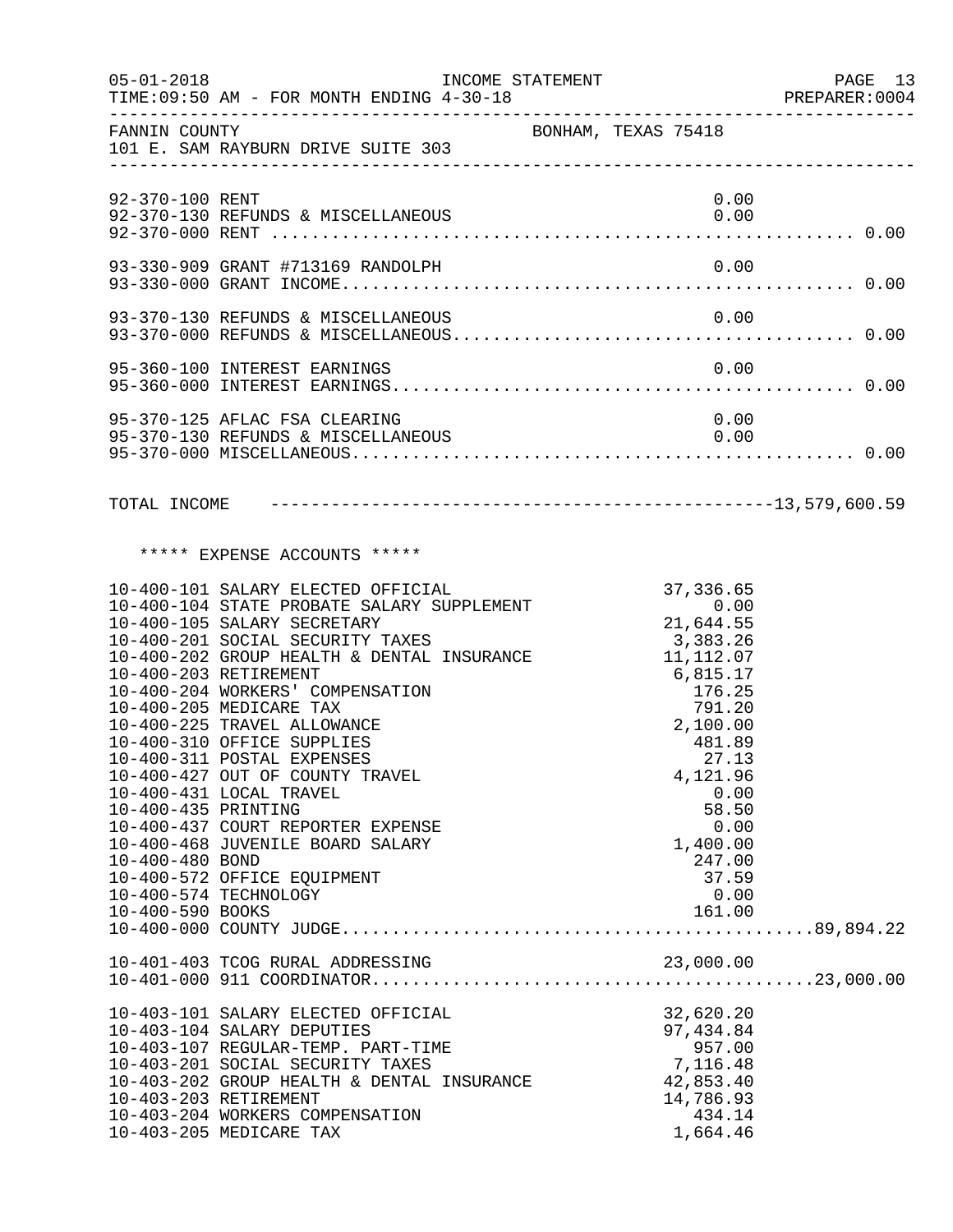|                                                                                                      |                                                                                                                                                                                                                                                                                                                                                                                                                                                                                                                                                                                                                                                                                                         |                                                                                                                                                           | PAGE 14<br>PREPARER: 0004 |
|------------------------------------------------------------------------------------------------------|---------------------------------------------------------------------------------------------------------------------------------------------------------------------------------------------------------------------------------------------------------------------------------------------------------------------------------------------------------------------------------------------------------------------------------------------------------------------------------------------------------------------------------------------------------------------------------------------------------------------------------------------------------------------------------------------------------|-----------------------------------------------------------------------------------------------------------------------------------------------------------|---------------------------|
|                                                                                                      | FANNIN COUNTY SONHAM, TEXAS 75418<br>101 E. SAM RAYBURN DRIVE SUITE 303                                                                                                                                                                                                                                                                                                                                                                                                                                                                                                                                                                                                                                 |                                                                                                                                                           |                           |
| 10-403-435 PRINTING<br>10-403-480 BOND<br>10-403-481 DUES<br>10-404-109 SALARY<br>10-404-311 POSTAGE | 10-403-310 OFFICE SUPPLIES<br>10-403-311 POSTAL EXPENSES<br>10-403-420 UTILITIES TELEPHONE 0.00<br>10-403-427 OUT OF COUNTY TRAVEL 2,212.62<br>10-403-431 LOCAL TRAVEL<br>10-403-437 IMAGING/INDEXING<br>10-404-201 SOCIAL SECURITY TAXES<br>10-404-203 RETIREMENT<br>10-404-205 MEDICARE TAX<br>10-404-310 ELECTION SUPPLIES<br>$\begin{tabular}{lllllllllllllllllllll} 10-404-311 &\text{POSTAGE} & & & & & & 6,168.81 \\ 10-404-423 &\text{CELL PHONE} & & & & 140.00 \\ 10-404-427 &\text{ELECTION TRAVEL} & & & 307.46 \\ 10-404-428 &\text{EMPLoyEE TRAINING} & & & & 0.00 \\ 10-404-429 &\text{DFS BACKGROWND CHECK} & & & & 0.00 \\ 10-404-430 &\text{BIDS AND NOTICES} & & & 0.00 \\ 10-404-4$ | 2,593.47<br>$\begin{array}{c} 0.00 \\ 198.40 \end{array}$<br>198.40<br>$\frac{198.40}{4,676.29}$<br>200.00<br>0.00<br>$13,177.08$<br>0.00<br>0.00<br>0.00 |                           |
|                                                                                                      |                                                                                                                                                                                                                                                                                                                                                                                                                                                                                                                                                                                                                                                                                                         |                                                                                                                                                           |                           |
| 10-405-435 PRINTING                                                                                  | 10-405-102 SALARY APPOINTED OFFICIAL 21,392.40<br>10-405-201 SOCIAL SECURITY TAXES 1,326.30<br>10-405-202 GROUP HEALTH & DENTAL INSURANCE 6,121.92<br>10-405-203 RETIREMENT<br>10-405-204 WORKERS' COMPENSATION<br>10-405-205 MEDICARE TAX<br>10-405-310 OFFICE SUPPLIES<br>10-405-311 POSTAL EXPENSES<br>10-405-427 OUT OF COUNTY TRAVEL<br>10-405-428 TRAINING/TUITION<br>10-405-572 OFFICE EQUIPMENT                                                                                                                                                                                                                                                                                                 | 2,414.23<br>65.07<br>310.20<br>78.84<br>98.00<br>0.00<br>0.00<br>0.00<br>0.00                                                                             |                           |
| 10-406-103 SALARY<br>10-406-422 R&M RADIO                                                            | 10-406-107 SALARY TEMP./EXTRA<br>10-406-201 SOCIAL SECURITY TAXES<br>10-406-202 GROUP HEALTH & DENTAL INS<br>10-406-203 RETIREMENT<br>10-406-204 WORKERS' COMPENSATION<br>10-406-205 MEDICARE TAX<br>10-406-225 TRAVEL ALLOWANCE<br>10-406-310 OFFICE SUPPLIES<br>10-406-311 POSTAL EXPENSE<br>10-406-330 AUTO EXPENSE-GAS & OIL<br>10-406-423 CELL PHONE ALLOWANCE<br>10-406-427 OUT OF COUNTY TRAVEL                                                                                                                                                                                                                                                                                                  | 23,644.35<br>0.00<br>1,463.29<br>6,121.92<br>2,668.30<br>71.92<br>342.20<br>70.00<br>0.00<br>49.00<br>403.31<br>0.00<br>280.00<br>13.91                   |                           |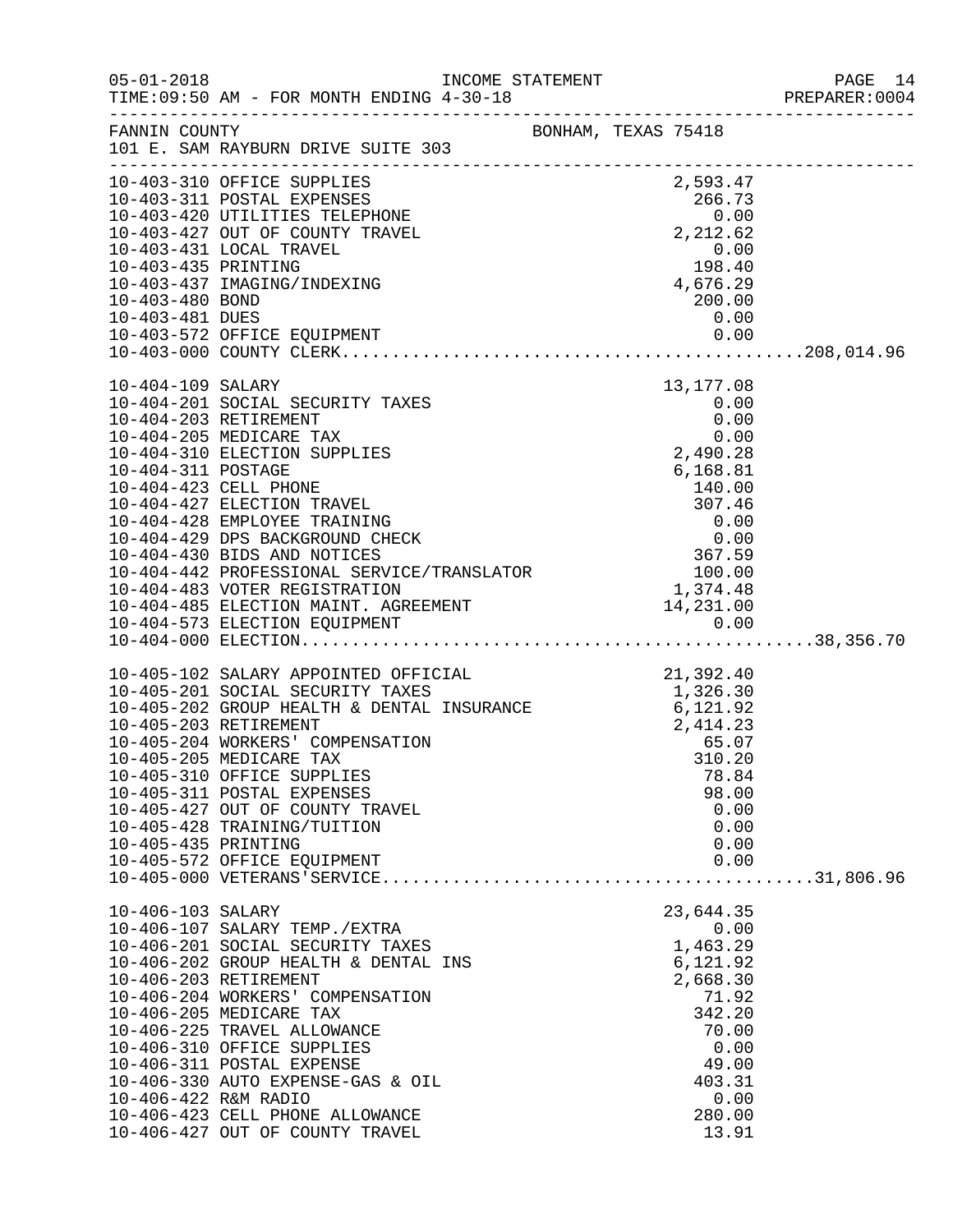|                      |                                                                                                                                                                                                                                                                                                                                                       |                                    | PREPARER: 0004 |
|----------------------|-------------------------------------------------------------------------------------------------------------------------------------------------------------------------------------------------------------------------------------------------------------------------------------------------------------------------------------------------------|------------------------------------|----------------|
|                      | FANNIN COUNTY<br>101 E. SAM RAYBURN DRIVE SUITE 303                                                                                                                                                                                                                                                                                                   |                                    |                |
|                      | 10-406-428 TRAINING & TUITION 0.00<br>10-406-454 R&M AUTO 325.99<br>10-406-487 TRAILER/AUTO INSURANCE 657.00<br>10-406-489 CODE RED EARLY WARNING SYSTEM 12,768.00                                                                                                                                                                                    |                                    |                |
|                      |                                                                                                                                                                                                                                                                                                                                                       |                                    |                |
|                      |                                                                                                                                                                                                                                                                                                                                                       |                                    |                |
|                      |                                                                                                                                                                                                                                                                                                                                                       |                                    |                |
|                      |                                                                                                                                                                                                                                                                                                                                                       |                                    |                |
|                      |                                                                                                                                                                                                                                                                                                                                                       |                                    |                |
|                      | $[10-409-100\text{ CMPENKUSMCT MANABEMHENT}\underbrace{0.00} {0.00\text{ CMPENSAMTON PAN} } {\begin{array}{ c c c c c c c c c c c c c c c} \hline 10-409-201\text{ SCORIN EISURITY TAKES} & 0.00 \\ 10-409-203\text{ RETIREMENTY TAKES} & 0.00 \\ 10-409-203\text{ RETIREMENTY TAKES} & 0.00 \\ 10-409-204\text{ WOKREES'} & \text{COMPINSANTON} & 4$ |                                    |                |
|                      |                                                                                                                                                                                                                                                                                                                                                       |                                    |                |
|                      |                                                                                                                                                                                                                                                                                                                                                       |                                    |                |
|                      |                                                                                                                                                                                                                                                                                                                                                       |                                    |                |
|                      |                                                                                                                                                                                                                                                                                                                                                       |                                    |                |
|                      |                                                                                                                                                                                                                                                                                                                                                       |                                    |                |
|                      | 10-410-101 SALARY ELECTED OFFICIAL<br>10-410-103 SALARY COURT COORDINATOR                                                                                                                                                                                                                                                                             | 80,769.30<br>17,343.23             |                |
| 10-410-130 BAILIFF   | 10-410-110 SALARY COURT REPORTER                                                                                                                                                                                                                                                                                                                      | 33, 424. 43<br>22,017.30           |                |
|                      | 10-410-201 SOCIAL SECURITY TAXES<br>10-410-202 GROUP HEALTH & DENTAL INS<br>10-410-203 RETIREMENT                                                                                                                                                                                                                                                     | 9,120.92<br>21,686.84<br>17,491.14 |                |
|                      | 10-410-204 WORKERS COMPENSATION<br>10-410-205 MEDICARE TAX<br>10-410-310 OFFICE SUPPLIES                                                                                                                                                                                                                                                              | 482.45<br>2,227.32<br>191.27       |                |
| 10-410-311 POSTAGE   | 10-410-315 COPIER RENTAL<br>10-410-395 BAILIFF UNIFORMS                                                                                                                                                                                                                                                                                               | 589.97<br>256.11<br>0.00           |                |
| 10-410-420 TELEPHONE | 10-410-421 DSL INTERNET<br>10-410-424 INDIGENT ATTORNEY FEES                                                                                                                                                                                                                                                                                          | 1,366.13<br>0.00<br>27,849.61      |                |
| 10-410-435 PRINTING  | 10-410-425 PROFESSIONAL SERVICES<br>10-410-427 OUT OF COUNTY TRAVEL                                                                                                                                                                                                                                                                                   | 300.00<br>0.00<br>0.00             |                |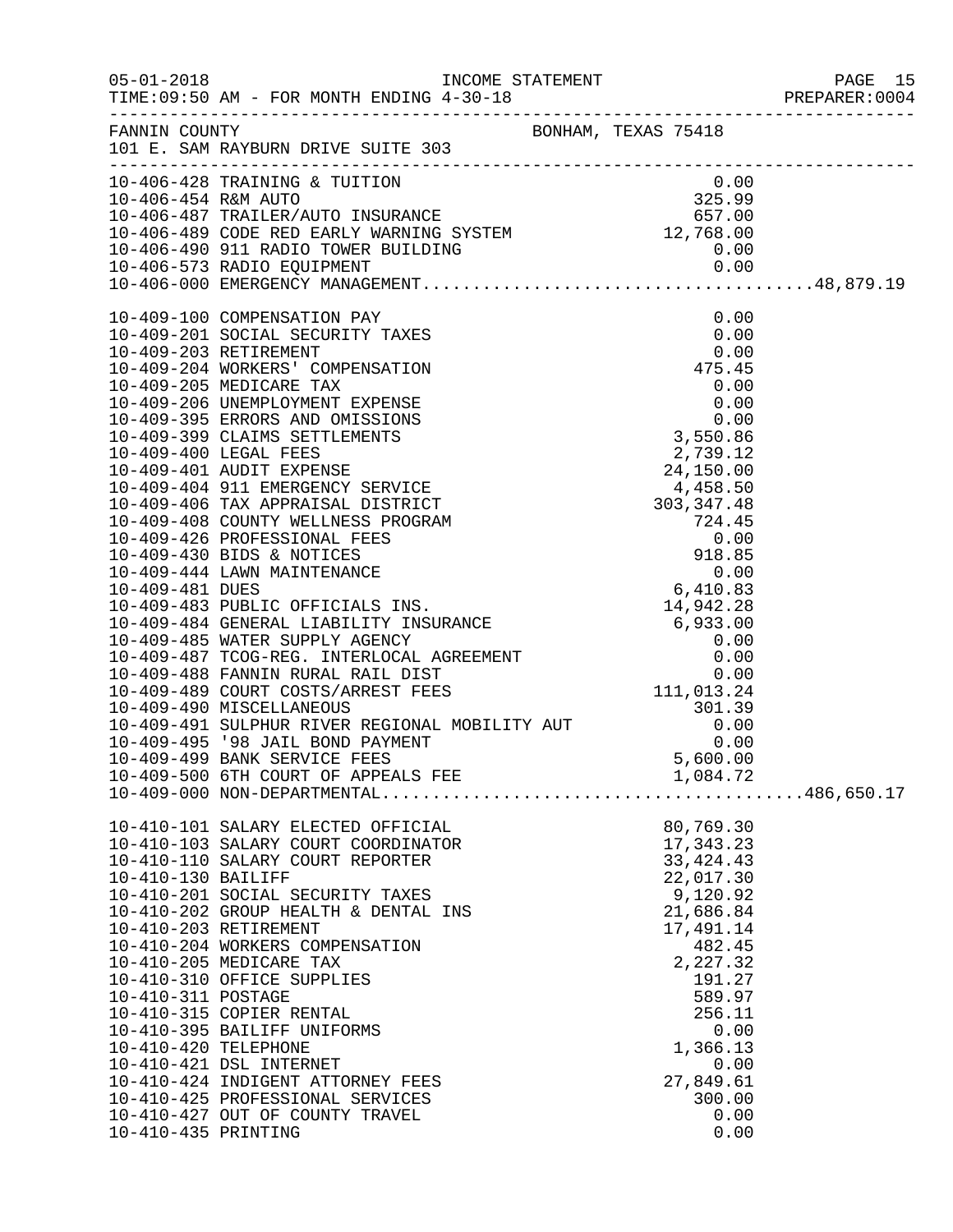| $05 - 01 - 2018$                                               | INCOME STATEMENT<br>TIME: 09:50 AM - FOR MONTH ENDING 4-30-18                                                                                                                                                                                                                                                                                                                                                                                                                                                                                                                                                                                                                                                                                       |                     |                                                                                                                                                                                                                  |                                                           | PAGE 16<br>PREPARER: 0004 |
|----------------------------------------------------------------|-----------------------------------------------------------------------------------------------------------------------------------------------------------------------------------------------------------------------------------------------------------------------------------------------------------------------------------------------------------------------------------------------------------------------------------------------------------------------------------------------------------------------------------------------------------------------------------------------------------------------------------------------------------------------------------------------------------------------------------------------------|---------------------|------------------------------------------------------------------------------------------------------------------------------------------------------------------------------------------------------------------|-----------------------------------------------------------|---------------------------|
|                                                                | FANNIN COUNTY<br>101 E. SAM RAYBURN DRIVE SUITE 303                                                                                                                                                                                                                                                                                                                                                                                                                                                                                                                                                                                                                                                                                                 | BONHAM, TEXAS 75418 |                                                                                                                                                                                                                  |                                                           |                           |
| 10-410-481 DUES                                                | 10-410-437 COURT REPORTER EXPENSE<br>10-410-439 WITNESS EXPENSE<br>10-410-453 R&M EQUIPMENT<br>10-410-467 VISITING JUDGE<br>10-410-468 JUVENILE BOARD SALARY<br>247.00<br>10-410-572 OFFICE EQUIPMENT<br>10-410-574 TECHNOLOGY                                                                                                                                                                                                                                                                                                                                                                                                                                                                                                                      |                     |                                                                                                                                                                                                                  | 0.00<br>0.00<br>0.00                                      |                           |
|                                                                |                                                                                                                                                                                                                                                                                                                                                                                                                                                                                                                                                                                                                                                                                                                                                     |                     |                                                                                                                                                                                                                  |                                                           |                           |
| 10-435-130 BAILIFF<br>10-435-205 MEDICARE<br>10-435-427 TRAVEL | 10-435-103 SALARY COURT COORDINATOR<br>10-435-110 SALARY COURT REPORTER<br>10-435-201 SOCIAL SECURITY<br>10-435-202 GROUP HEALTH INSURANCE<br>10-435-203 RETIREMENT<br>10-435-204 WORKERS COMPENSATION<br>10-435-310 OFFICE SUPPLIES<br>10-435-311 DISTRICT JUDGE POSTAGE<br>10-435-352 GPS/SCRAM MONITORS<br>10-435-395 BAILIFF UNIFORMS<br>10-435-421 LEXIS NEXIS ONLINE LEGAL<br>10-435-428 TRAINING/TUITION<br>10-435-432 ATTORNEY FEES JUVENILE<br>10-435-433 ATTORNEY FEES DRUG CT<br>10-435-434 APPEAL COURT TRANSCRIPTS<br>10-435-435 ATTORNEYS FEES APPEALS CT<br>10-435-436 ATTORNEY FEES- CPS CASES<br>10-435-437 ATTORNEY FEES<br>10-435-438 COURT REPORTER EXPENSE<br>10-435-439 INVESTIGATOR EXPENSE<br>10-435-440 PHYSICIANS EXPENSE |                     | 20,245.86<br>42,967.95<br>22,537.50<br>5,067.31<br>18,365.76<br>9,914.77<br>1,185.30<br>1,174.74<br>1,817.39<br>1,175.00<br>5,463.50<br>28,030.00<br>6,415.50<br>207,685.06<br>87,730.97<br>9,187.00<br>4,109.69 | 261.28<br>51.59<br>0.00<br>0.00<br>384.00<br>0.00<br>0.00 |                           |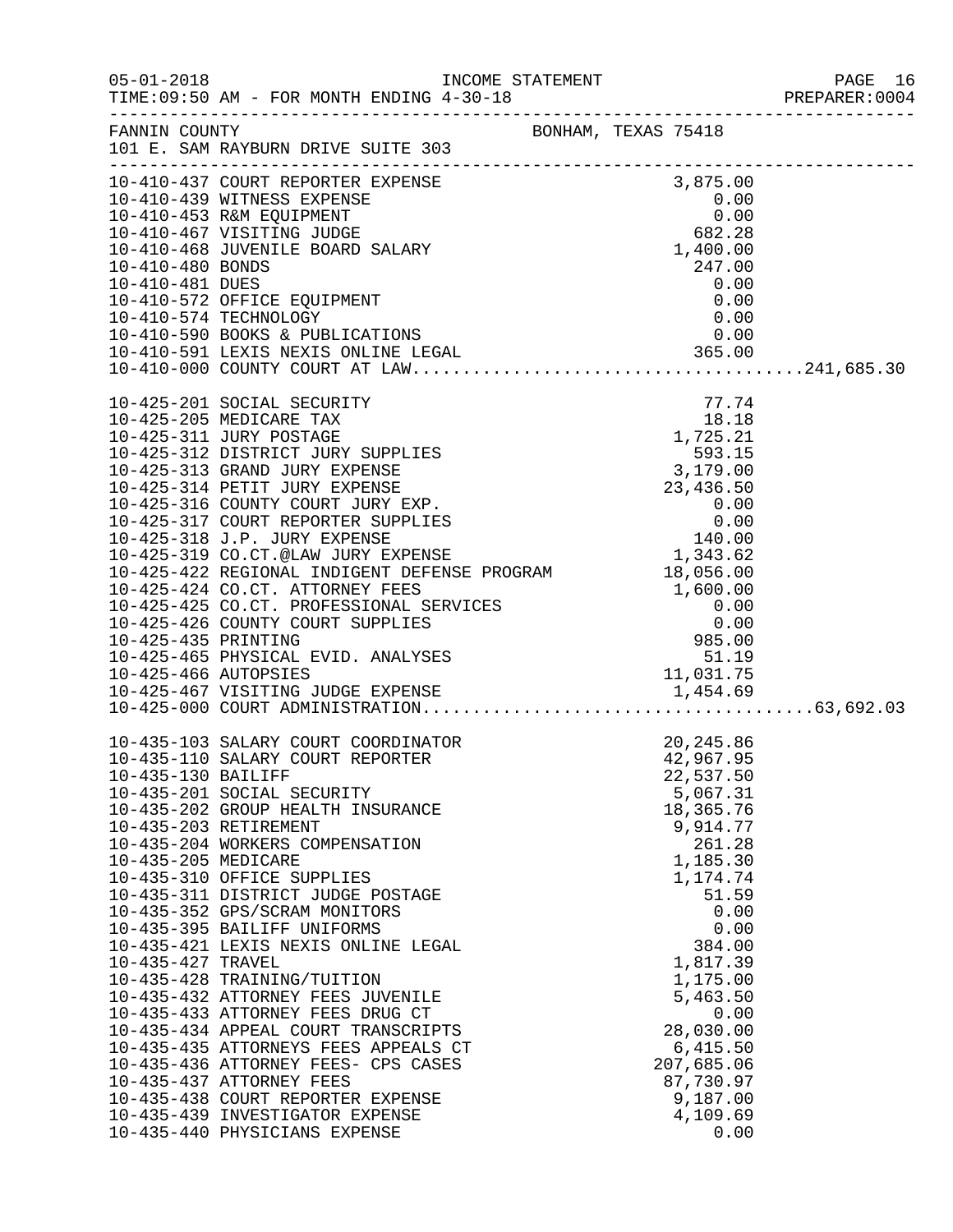|                                                           |                                                                                                                                                                                                                                                                                                                                                                                                                                                                                                                                                                                              |                                                                                                                                                                        | PAGE 17<br>PREPARER: 0004 |
|-----------------------------------------------------------|----------------------------------------------------------------------------------------------------------------------------------------------------------------------------------------------------------------------------------------------------------------------------------------------------------------------------------------------------------------------------------------------------------------------------------------------------------------------------------------------------------------------------------------------------------------------------------------------|------------------------------------------------------------------------------------------------------------------------------------------------------------------------|---------------------------|
|                                                           | $\begin{tabular}{lllllll} \texttt{FANNIN} & \texttt{COUNTY} & \texttt{BONHAM, TEXAS} & 75418 \\ 101 & E. SAM RAYBURN DRIVE SUITE & 303 \\ \end{tabular}$                                                                                                                                                                                                                                                                                                                                                                                                                                     |                                                                                                                                                                        |                           |
|                                                           | 10-435-442 OTHER PROFESSIONAL SERV.<br>10-435-468 JUVENILE BOARD SALARY 2,100.00<br>10-435-572 OFFICE EQUIPMENT 445.98<br>10-435-572 OFFICE EQUIPMENT 445.98<br>10-435-574 TECHNOLOGY 0.00<br>10-435-590 DISTRICT JUDGE BOOKS 90.47<br>10-                                                                                                                                                                                                                                                                                                                                                   |                                                                                                                                                                        |                           |
|                                                           | $10-450-101\,\mathrm{SALARY}\,\mathrm{BEST}.\,T = T = 0.97133\,\mathrm{SALARY}\,\mathrm{BIST}.\,T = T = 0.97133\,\mathrm{SIAAPY}\,\mathrm{BIST}.\,T = T = 0.97133\,\mathrm{SIAAPY}\,\mathrm{BIST}.\,T = T = 0.97133\,\mathrm{SIAAPY}\,\mathrm{BRT}.\,T = 0.97133\,\mathrm{SIAAPY}\,\mathrm{BRT}.\,T = 0.9713\,\mathrm{SIAAPY}\,\mathrm{BRT}.\,T = 0.9713\,\mathrm{SIAAPY}\,\mathrm{BRT}.\,$                                                                                                                                                                                                  |                                                                                                                                                                        |                           |
| 10-455-435 PRINTING<br>10-455-480 BOND<br>10-455-481 DUES | 10-455-101 SALARY ELECTED OFFICIAL 24,916.05<br>10-455-103 SALARY ASSISTANTS 35,396.47<br>10-455-201 SOCIAL SECURITY TAXES 3,459.58<br>10-455-202 GROUP HEALTH & DENTAL INSURANCE<br>10-455-203 RETIREMENT<br>10-455-204 WORKERS' COMPENSATION<br>10-455-205 MEDICARE TAX<br>10-455-225 TRAVEL ALLOWANCE<br>10-455-310 OFFICE SUPPLIES<br>10-455-311 POSTAL EXPENSES<br>10-455-420 UTILITIES TELEPHONE<br>10-455-422 R & M RADIO<br>10-455-423 CELL PHONE ALLOWANCE<br>10-455-427 OUT OF COUNTY TRAVEL<br>10-455-572 OFFICE EQUIPMENT<br>10-455-573 RADIO EQUIPMENT<br>10-455-574 TECHNOLOGY | 19,397.61<br>6,805.67<br>186.59<br>809.11<br>1,400.00<br>306.13<br>121.78<br>808.57<br>0.00<br>140.00<br>1,221.25<br>86.75<br>0.00<br>135.00<br>287.97<br>0.00<br>0.00 |                           |
|                                                           | 10-456-101 SALARY ELECTED OFFICIAL<br>10-456-104 SALARY DEPUTY<br>10-456-201 SOCIAL SECURITY TAXES                                                                                                                                                                                                                                                                                                                                                                                                                                                                                           | 1,494.96<br>22,138.80<br>1,478.98                                                                                                                                      |                           |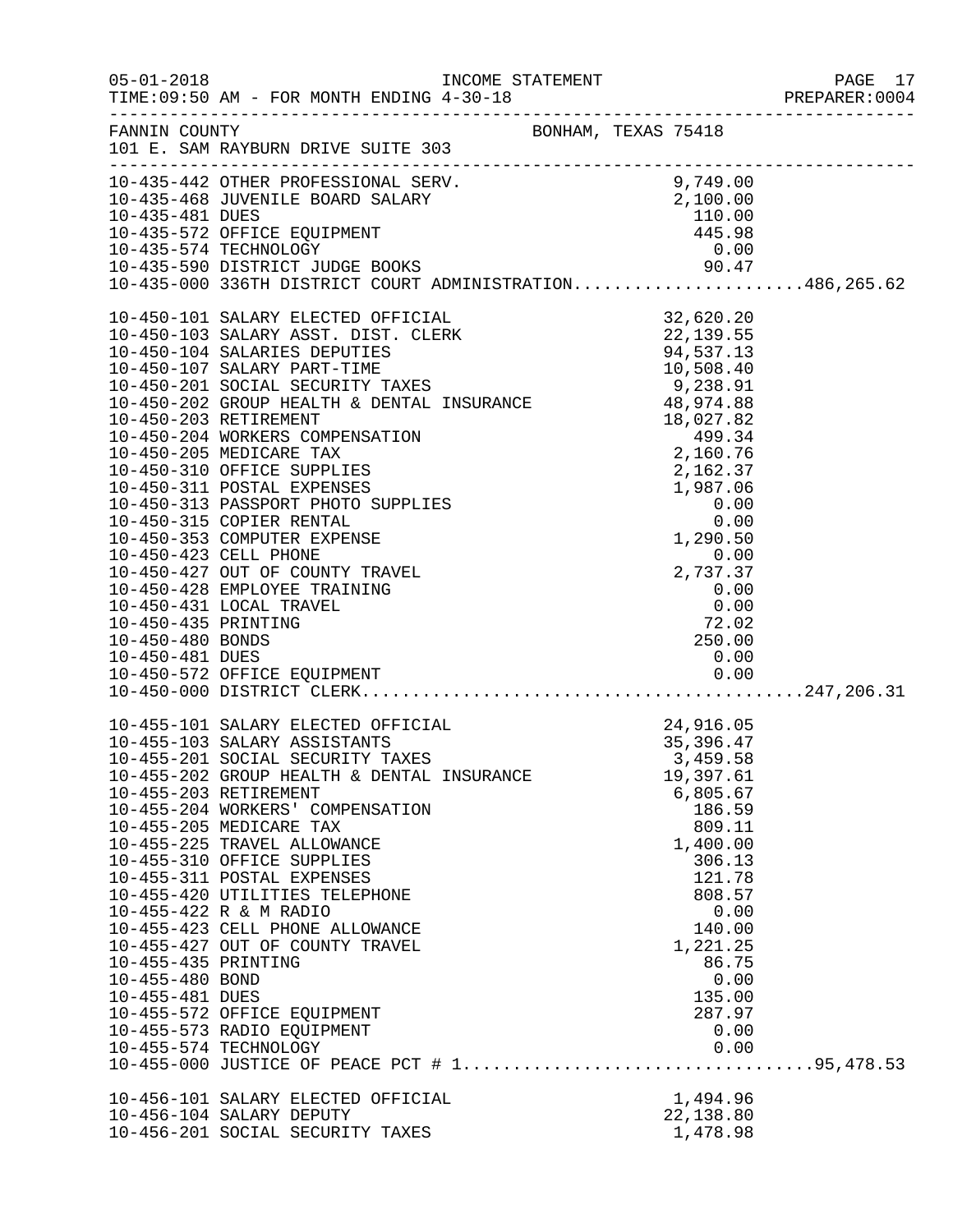|                                                           |                                                                                                                                                                                                                                                                                                                                                                                                                                                                                                                                            |                                                                                                                                                                                     | PAGE 18<br>PREPARER:0004<br>PAGE 18 |
|-----------------------------------------------------------|--------------------------------------------------------------------------------------------------------------------------------------------------------------------------------------------------------------------------------------------------------------------------------------------------------------------------------------------------------------------------------------------------------------------------------------------------------------------------------------------------------------------------------------------|-------------------------------------------------------------------------------------------------------------------------------------------------------------------------------------|-------------------------------------|
|                                                           | FANNIN COUNTY BONHAM, TEXAS 75418<br>101 E. SAM RAYBURN DRIVE SUITE 303                                                                                                                                                                                                                                                                                                                                                                                                                                                                    |                                                                                                                                                                                     |                                     |
|                                                           | $[10-456-202 \text{ GRUDF}} {\rm H0+456-420 \text{ GRUDF}} {\rm H0+456-400 \text{ OF HEERITHK}} {\rm H0+456-404 \text{ WOKKERS}} {\rm H0+456-404 \text{ WOKKERS}} {\rm H0+456-404 \text{ WOKKERS}} {\rm H0+456-404 \text{ WOKKERS}} {\rm H0+456-421 \text{ ISL L1OWANCE}} {\rm H0+456-421 \text{ ISL L1WENERS}} {\rm H0+456-422 \text{ ISL L1KRE} {\rm H0+456-421 \text{$                                                                                                                                                                  |                                                                                                                                                                                     |                                     |
|                                                           |                                                                                                                                                                                                                                                                                                                                                                                                                                                                                                                                            |                                                                                                                                                                                     |                                     |
| 10-457-435 PRINTING<br>10-457-480 BOND<br>10-457-481 DUES | 10-457-460 OFFICE RENTAL<br>10-457-572 OFFICE EQUIPMENT<br>10-457-574 TECHNOLOGY                                                                                                                                                                                                                                                                                                                                                                                                                                                           | 108.57<br>1,666.64<br>149.00<br>60.00<br>0.00<br>0.00                                                                                                                               |                                     |
|                                                           | 10-475-101 DA. SALARY SUPPLEMENT<br>10-475-102 HB 9 D.A. SUPPLEMENTAL FUNDS<br>10-475-103 SALARY ASSISTANT D.A.<br>10-475-104 ASST. DA LONGEVITY PAY<br>10-475-105 SALARIES SECRETARIES<br>10-475-106 DA SALARY REIMB. GC CH 46<br>10-475-107 SALARY TEMP./EXTRA<br>10-475-108 INVESTIGATOR CRIMES AGAINST WOMEN<br>10-475-109 INVESTIGATOR<br>10-475-201 SOCIAL SECURITY TAXES<br>10-475-202 GROUP HEALTH INSURANCE<br>10-475-203 RETIREMENT<br>10-475-204 WORKERS' COMPENSATION<br>10-475-205 MEDICARE TAX<br>10-475-310 OFFICE SUPPLIES | 2,884.65<br>2,100.00<br>165,815.90<br>2,720.00<br>100,994.40<br>13,445.32<br>0.00<br>0.00<br>33,833.25<br>19,005.89<br>54, 222. 22<br>36, 275. 34<br>719.68<br>4,445.01<br>4,959.61 |                                     |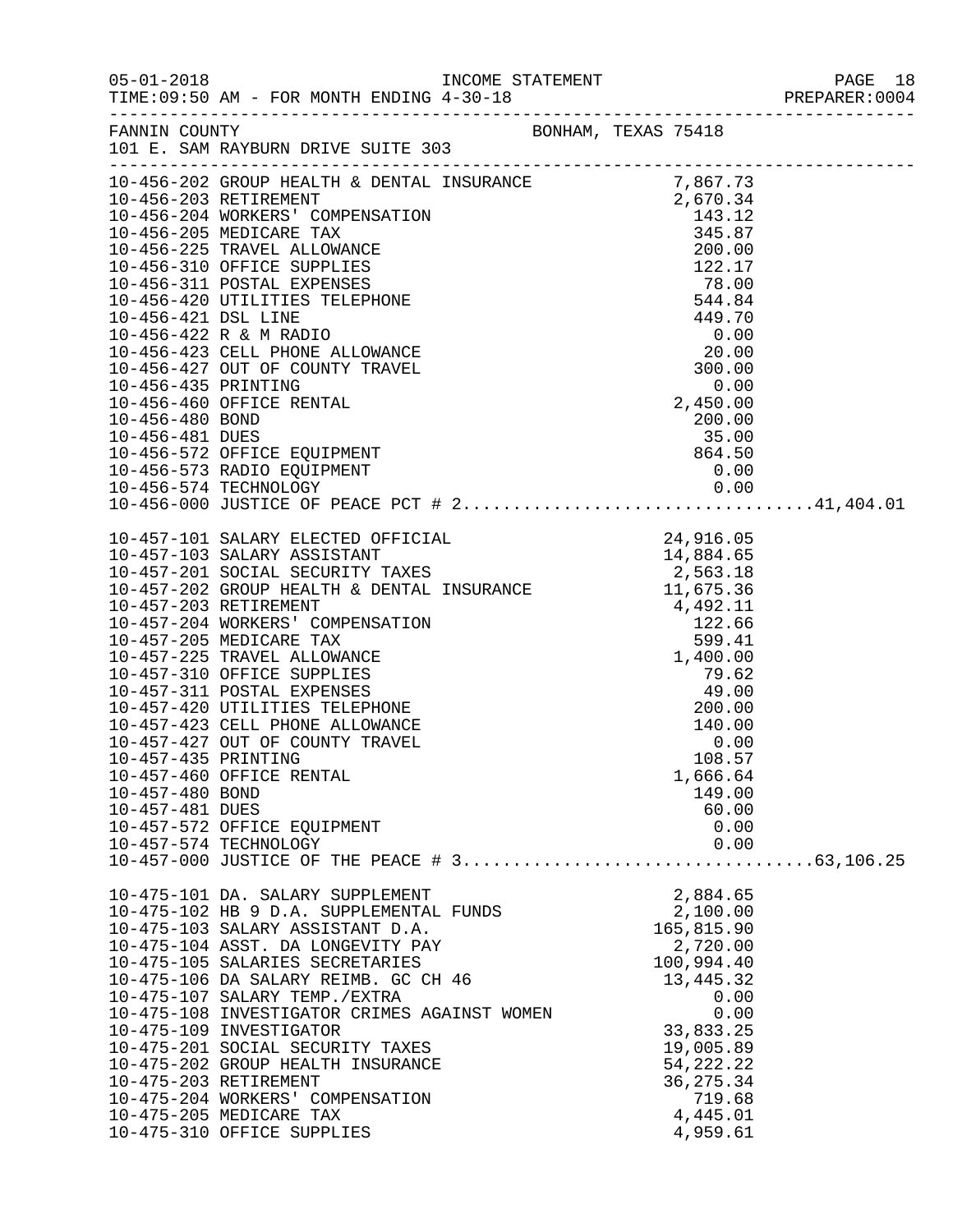| $05 - 01 - 2018$                   | TIME: 09:50 AM - FOR MONTH ENDING 4-30-18                                                                                                                                                                                                                                                                                                                              |                                   | PAGE 19<br>PREPARER:0004<br>PAGE 19 |
|------------------------------------|------------------------------------------------------------------------------------------------------------------------------------------------------------------------------------------------------------------------------------------------------------------------------------------------------------------------------------------------------------------------|-----------------------------------|-------------------------------------|
|                                    | FANNIN COUNTY BONHAM, TEXAS 75418<br>101 E. SAM RAYBURN DRIVE SUITE 303                                                                                                                                                                                                                                                                                                |                                   |                                     |
|                                    | $\begin{tabular}{lllllllllllllllllllllll} 10-475-315 & \text{COPIER EXPENSE} & 928.36 \\ 10-475-421 & \text{INTERENT/ONLINE LEGAL RE} & 645.29 \\ 10-475-422 & \text{INTERNET/ONLINE LEGAL RE & 3,658.96 \\ 10-475-427 & \text{OUT OF COUNTY TRAVEL} & 2,564.49 \\ 10-475-428 & \text{TRAINING/TUITION} & 2,564.49 \\ 10-475-431 & \text{LOCAL TRAVEL} & 0.00 \\ 10-4$ |                                   |                                     |
|                                    |                                                                                                                                                                                                                                                                                                                                                                        |                                   |                                     |
|                                    |                                                                                                                                                                                                                                                                                                                                                                        |                                   |                                     |
|                                    |                                                                                                                                                                                                                                                                                                                                                                        |                                   |                                     |
|                                    |                                                                                                                                                                                                                                                                                                                                                                        |                                   |                                     |
|                                    | 10-475-439 WITNESS EXPENSE<br>10-475-465 PHYS.EVIDENCE ANALYSIS 96.05<br>10-475-469 DPS TESTING 0.00<br>10-475-480 BOND 91.00<br>10-475-572 OFFICE EQUIPMENT 302.49<br>10-475-574 TECHNOLOGY 0.00<br>10-475-590 BOOKS 0.00                                                                                                                                             |                                   |                                     |
|                                    |                                                                                                                                                                                                                                                                                                                                                                        |                                   |                                     |
|                                    | 10-475-590 BOOKS 0.00<br>10-475-000 DISTRICT & CO. ATTORNEY452,687.97                                                                                                                                                                                                                                                                                                  |                                   |                                     |
|                                    |                                                                                                                                                                                                                                                                                                                                                                        |                                   |                                     |
|                                    |                                                                                                                                                                                                                                                                                                                                                                        |                                   |                                     |
|                                    |                                                                                                                                                                                                                                                                                                                                                                        |                                   |                                     |
|                                    |                                                                                                                                                                                                                                                                                                                                                                        |                                   |                                     |
|                                    |                                                                                                                                                                                                                                                                                                                                                                        |                                   |                                     |
|                                    |                                                                                                                                                                                                                                                                                                                                                                        |                                   |                                     |
|                                    |                                                                                                                                                                                                                                                                                                                                                                        |                                   |                                     |
|                                    | 10-496-103 SALARY PURCHASING AGENT<br>10-496-201 SOCIAL SECURITY TAXES<br>10-496-202 GROUP HEALTH INSURANCE                                                                                                                                                                                                                                                            | 18,435.63<br>1,148.56<br>1,311.81 |                                     |
| 10-496-203 RETIREMENT              | 10-496-204 WORKERS' COMPENSATION                                                                                                                                                                                                                                                                                                                                       | 2,049.65<br>99.79                 |                                     |
|                                    | 10-496-205 MEDICARE TAX<br>10-496-310 OFFICE SUPPLIES<br>10-496-353 COMPUTER SOFTWARE MAINTENANCE                                                                                                                                                                                                                                                                      | 268.61<br>200.43<br>350.00        |                                     |
| 10-496-421 CELL PHONE              | 10-496-427 OUT OF COUNTY TRAVEL                                                                                                                                                                                                                                                                                                                                        | 90.00<br>44.94                    |                                     |
| 10-496-435 PRINTING                | 10-496-431 LOCAL TRAVEL<br>10-496-452 R & M EQUIPMENT                                                                                                                                                                                                                                                                                                                  |                                   | 0.00<br>0.00<br>0.00                |
| 10-496-480 BOND<br>10-496-481 DUES | 10-496-572 OFFICE EQUIPMENT                                                                                                                                                                                                                                                                                                                                            | 354.00                            | 0.00<br>0.00                        |
|                                    |                                                                                                                                                                                                                                                                                                                                                                        |                                   |                                     |
|                                    | 10-497-101 SALARY ELECTED OFFICIAL<br>10-497-103 SALARY ASSISTANT                                                                                                                                                                                                                                                                                                      | 32,620.20<br>25, 138.05           |                                     |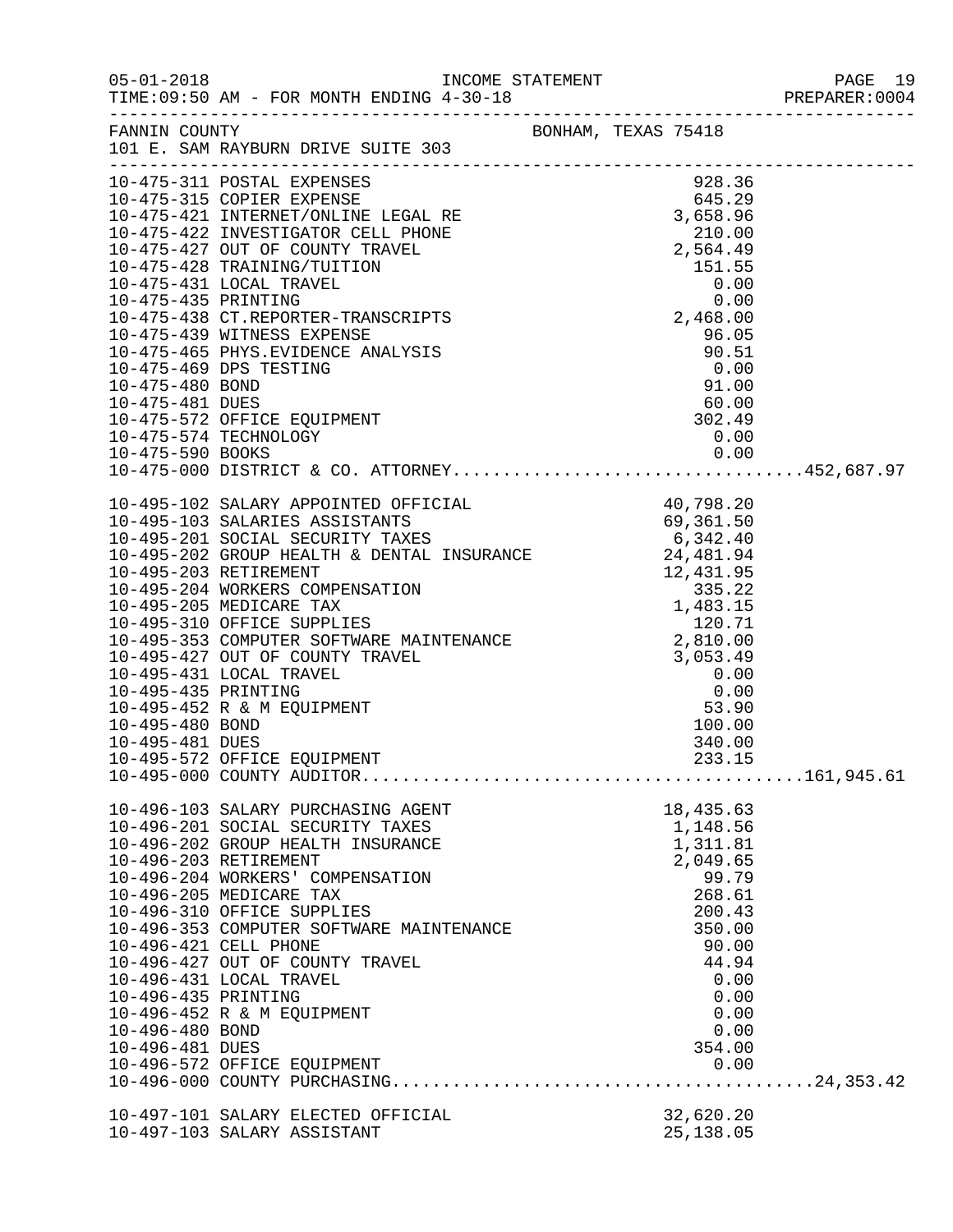|                                    | FANNIN COUNTY<br>101 E. SAM RAYBURN DRIVE SUITE 303                                                                                                         |                                                               |  |
|------------------------------------|-------------------------------------------------------------------------------------------------------------------------------------------------------------|---------------------------------------------------------------|--|
|                                    |                                                                                                                                                             |                                                               |  |
|                                    |                                                                                                                                                             |                                                               |  |
| 10-497-481 DUES                    | 10-497-572 OFFICE EQUIPMENT                                                                                                                                 | $\begin{array}{r} 0.00 \\ 175.00 \\ 0.00 \\ 0.00 \end{array}$ |  |
|                                    |                                                                                                                                                             |                                                               |  |
|                                    |                                                                                                                                                             |                                                               |  |
|                                    |                                                                                                                                                             |                                                               |  |
| 10-499-480 BOND<br>10-499-481 DUES |                                                                                                                                                             | 0.00<br>125.00                                                |  |
|                                    | 10-499-572 OFFICE EQUIPMENT<br>10-499-574 TECHNOLOGY                                                                                                        | 55.28<br>0.00                                                 |  |
|                                    | 10-503-103 SALARY-TECHNICIAN<br>10-503-107 PART TIME TECHNICIAN<br>10-503-201 SOCIAL SECURITY<br>10-503-202 GROUP HEALTH INSURANCE<br>10-503-203 RETIREMENT | 23,108.85<br>10,368.23<br>1,963.04<br>6,121.78<br>3,778.02    |  |
|                                    | 10-503-204 WORKERS COMPENSATION<br>10-503-205 MEDICARE TAX<br>10-503-225 TRAVEL ALLOWANCE<br>10-503-310 OFFICE SUPPLIES<br>10-503-421 CELL PHONE ALLOWANCE  | 114.41<br>459.05<br>483.00<br>0.00<br>241.50                  |  |
| 10-503-435 PRINTING                | 10-503-427 OUT OF COUNTY TRAVEL<br>10-503-453 R&M COMPUTER/TRAINING<br>10-503-572 OFFICE EQUIPMENT<br>10-503-574 COMPUTER/WEB SOFTWARE                      | 750.00<br>0.00<br>0.00<br>1,825.15<br>2,015.60                |  |
|                                    | 10-503-576 COUNTY COMPUTER REPLACEMENT                                                                                                                      | 0.00                                                          |  |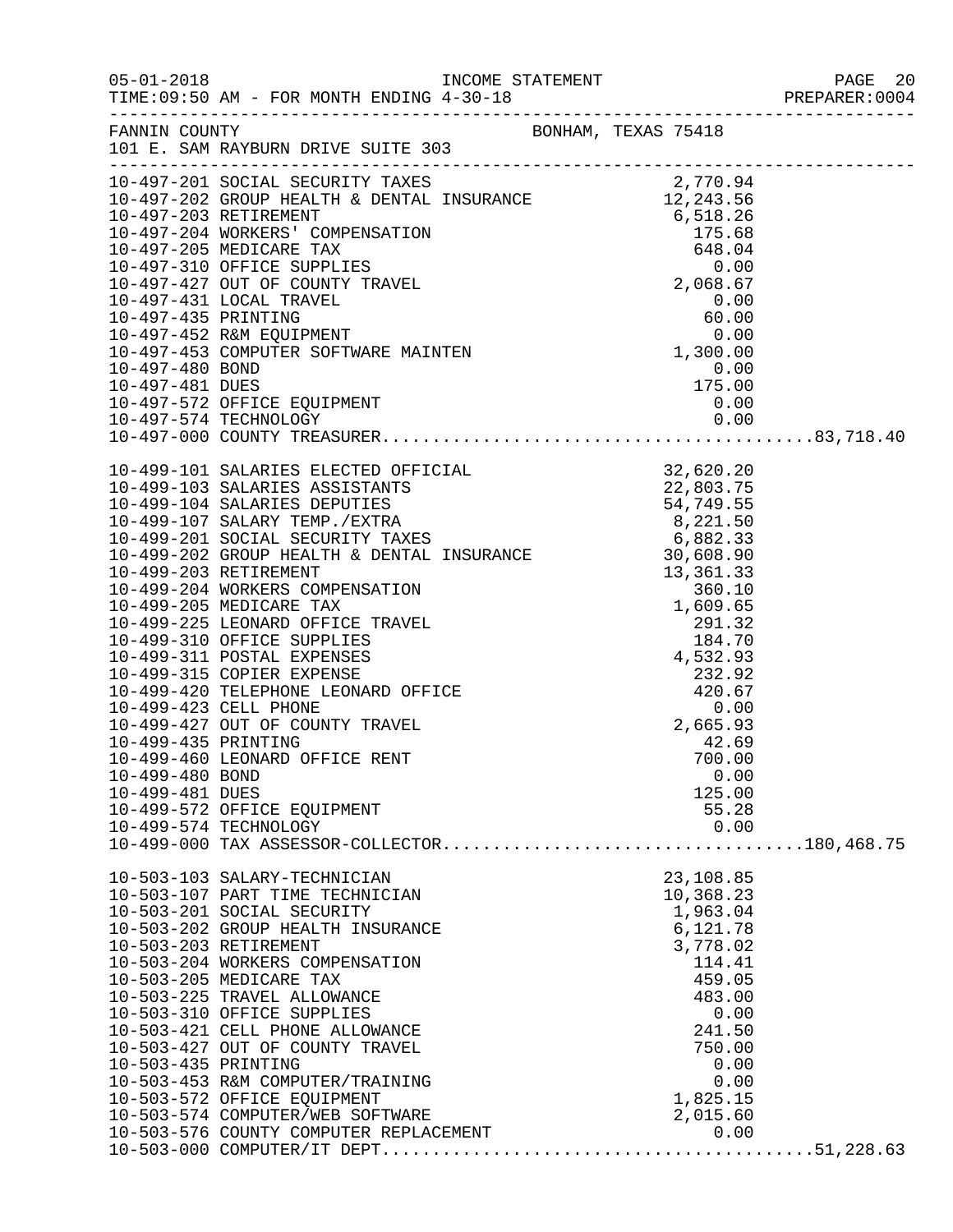|                                               |                                                                                                                                                                                                                                                                                                                                                                                                                    |                                                                                                                                                 | PREPARER: 0004 |
|-----------------------------------------------|--------------------------------------------------------------------------------------------------------------------------------------------------------------------------------------------------------------------------------------------------------------------------------------------------------------------------------------------------------------------------------------------------------------------|-------------------------------------------------------------------------------------------------------------------------------------------------|----------------|
|                                               | FANNIN COUNTY BONHAM, TEXAS 75418<br>101 E. SAM RAYBURN DRIVE SUITE 303                                                                                                                                                                                                                                                                                                                                            |                                                                                                                                                 |                |
|                                               |                                                                                                                                                                                                                                                                                                                                                                                                                    |                                                                                                                                                 |                |
|                                               | 10-510-574 TECHNOLOGY<br>10-510-575 LAND/BUILDING<br>10-510-577 JANITOR EQUIPMENT                                                                                                                                                                                                                                                                                                                                  | 0.00<br>0.00<br>0.00                                                                                                                            |                |
|                                               |                                                                                                                                                                                                                                                                                                                                                                                                                    |                                                                                                                                                 |                |
| 10-511-203 RETIREMENT<br>10-511-535 BUILDINGS | 10-511-115 SALARY JANITOR<br>10-511-201 SOCIAL SECURITY TAXES<br>10-511-204 WORKER' COMPENSATION<br>10-511-205 MEDICARE TAX<br>10-511-225 JANITOR TRAVEL<br>10-511-332 JANITOR SUPPLIES<br>10-511-440 UTILITIES ELECTRICITY<br>10-511-441 UTILITIES GAS<br>10-511-442 UTILITIES WATER<br>10-511-443 TRASH PICK-UP SERVICE<br>10-511-444 LAWN MAINTENANCE<br>10-511-450 R & M BUILDING<br>10-511-482 FIRE INSURANCE | 2,356.94<br>146.11<br>265.94<br>55.11<br>34.21<br>72.61<br>137.92<br>1,988.18<br>570.30<br>538.28<br>239.37<br>0.00<br>1,311.71<br>0.00<br>0.00 |                |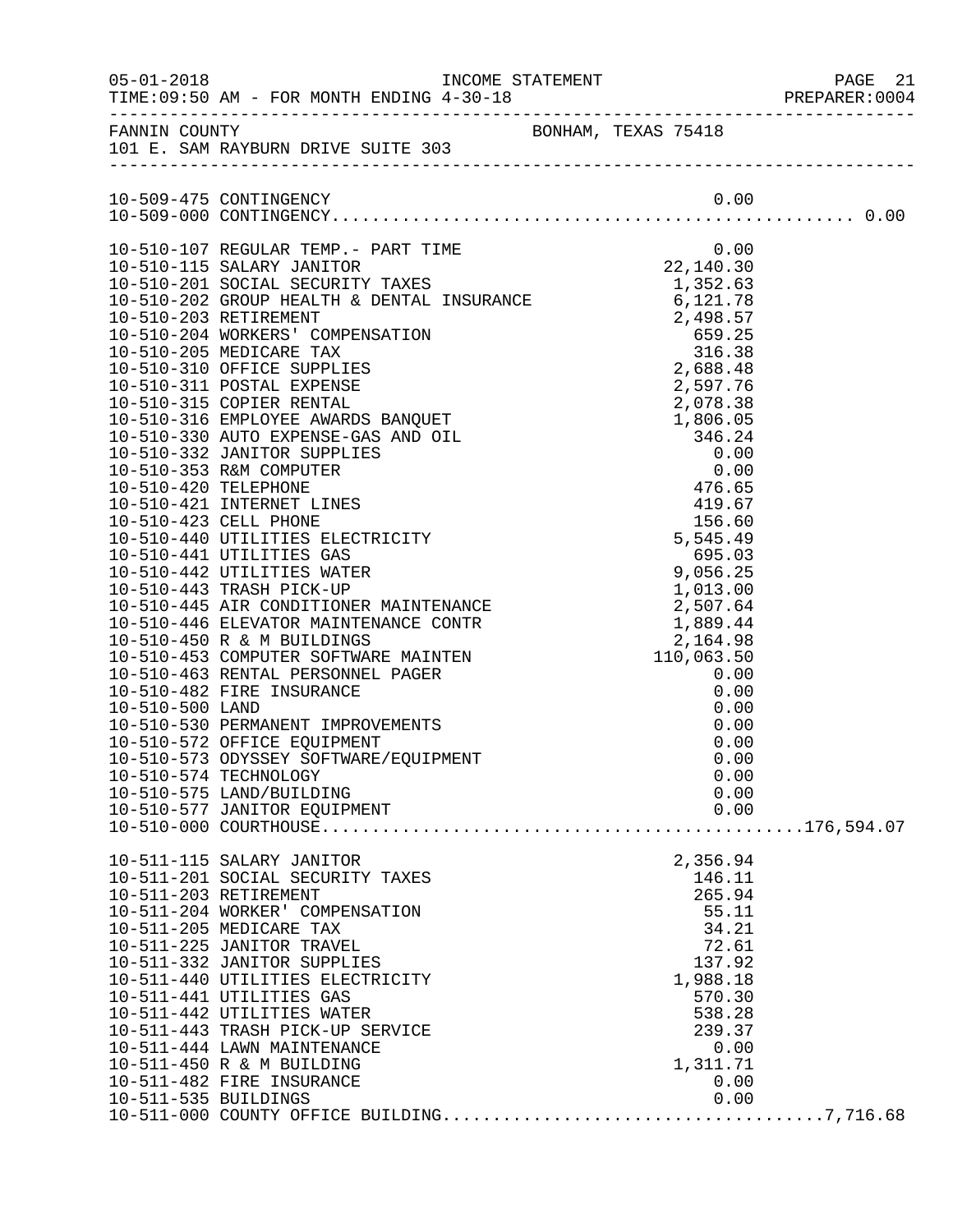| $05 - 01 - 2018$                            | TIME: 09:50 AM - FOR MONTH ENDING 4-30-18                                                                                                                                                                                                                                                                                                                                                                                                                                                                    | INCOME STATEMENT |                     |                                                                                                                                                                       | PAGE 22<br>PREPARER: 0004       |
|---------------------------------------------|--------------------------------------------------------------------------------------------------------------------------------------------------------------------------------------------------------------------------------------------------------------------------------------------------------------------------------------------------------------------------------------------------------------------------------------------------------------------------------------------------------------|------------------|---------------------|-----------------------------------------------------------------------------------------------------------------------------------------------------------------------|---------------------------------|
| FANNIN COUNTY                               | 101 E. SAM RAYBURN DRIVE SUITE 303                                                                                                                                                                                                                                                                                                                                                                                                                                                                           |                  | BONHAM, TEXAS 75418 |                                                                                                                                                                       |                                 |
|                                             | 10-512-332 JANITOR SUPPLIES<br>10-512-440 UTILITIES ELECTRICITY<br>10-512-442 UTILITIES WATER<br>10-512-450 R&M BUILDING<br>10-512-482 FIRE INSURANCE                                                                                                                                                                                                                                                                                                                                                        |                  |                     | 206.92<br>3,256.90<br>339.40<br>242.00<br>0.00                                                                                                                        |                                 |
| 10-513-420 TELEPHONE<br>10-513-421 INTERNET | 10-513-115 SALARY JANITOR<br>10-513-201 SOCIAL SECURITY TAXES<br>10-513-203 RETIREMENT<br>10-513-204 WORKERS' COMPENSATION<br>10-513-205 MEDICARE TAX<br>10-513-315 COPIER RENTAL<br>10-513-332 JANITOR SUPPLIES<br>10-513-440 UTILITIES ELECTRICITY<br>10-513-441 UTILITIES GAS<br>10-513-442 UTILITIES WATER<br>10-513-443 TRASH PICKUP SERVICE<br>10-513-444 LAWN MAINTENANCE<br>10-513-450 R&M BUILDING<br>10-513-455 PARKING LOT<br>10-513-482 FIRE INSURANCE                                           |                  |                     | 6,824.02<br>423.08<br>770.12<br>220.30<br>98.96<br>637.06<br>484.45<br>3,028.97<br>713.86<br>2,255.61<br>911.35<br>615.93<br>478.74<br>0.00<br>744.44<br>0.00<br>0.00 |                                 |
|                                             | 10-514-421 TELEPHONE/INTERNET 2,192.89                                                                                                                                                                                                                                                                                                                                                                                                                                                                       |                  |                     |                                                                                                                                                                       |                                 |
|                                             | 10-515-440 UTILITIES ELECTRICITY<br>10-515-441 UTILITIES GAS<br>10-515-442 UTILITIES WATER<br>10-515-444 LAWN MAINTENANCE<br>10-515-450 R&M BUILDING<br>10-515-482 FIRE INSURANCE<br>10-515-501 PEST CONTROL                                                                                                                                                                                                                                                                                                 |                  |                     | 251.67<br>412.08<br>0.00<br>0.00<br>320.00<br>0.00<br>60.00                                                                                                           | $\ldots \ldots \ldots 1,043.75$ |
| 10-516-420 TELEPHONE                        | 10-516-115 SALARY JANITOR<br>10-516-201 SOCIAL SECURITY TAXES<br>10-516-203 RETIREMENT<br>10-516-204 WORKERS' COMPENSATION<br>10-516-205 MEDICARE TAX<br>10-516-225 JANITOR TRAVEL<br>10-516-332 JANITOR SUPPLIES<br>10-516-440 UTILITIES ELECTRICITY<br>10-516-441 UTILITIES GAS<br>10-516-442 UTILITIES WATER<br>10-516-443 TRASH PICKUP SERVICE<br>10-516-444 LAWN MAINTENANCE<br>10-516-450 R&M BUILDING<br>10-516-482 FIRE INSURANCE<br>10-516-530 BUILDING REMODEL<br>10-516-535 BUILDING CONSTRUCTION |                  |                     | 1,122.94<br>69.62<br>126.68<br>44.08<br>16.24<br>117.93<br>70.07<br>0.00<br>2,961.36<br>0.00<br>308.76<br>0.00<br>0.00<br>306.00<br>0.00<br>0.00<br>0.00              |                                 |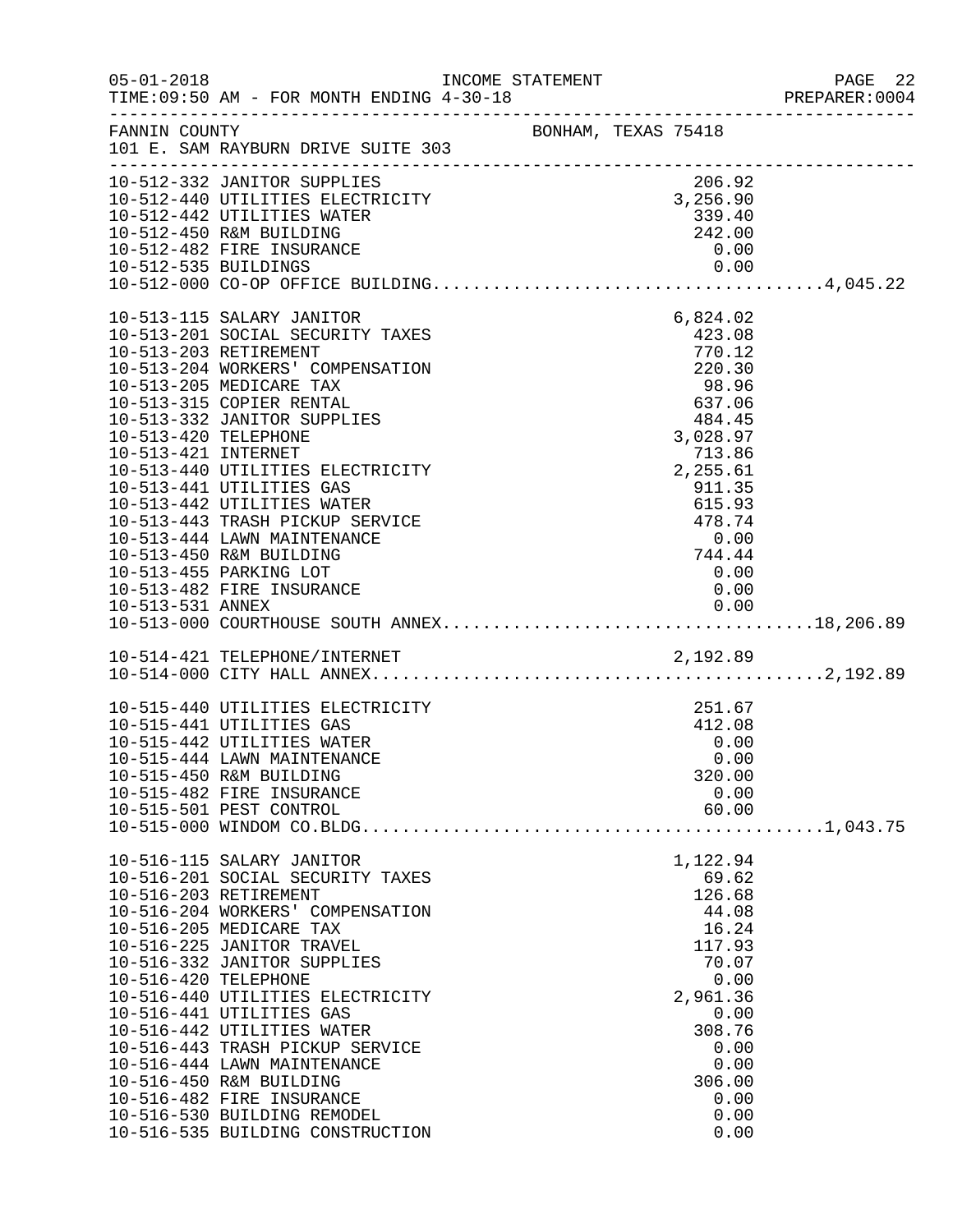| $05 - 01 - 2018$                                               | TIME: 09:50 AM - FOR MONTH ENDING 4-30-18                                                                                                                                                                                                                                                                                                                                                                                                             | INCOME STATEMENT                                                                                                                                                  | PAGE 23<br>PREPARER: 0004 |
|----------------------------------------------------------------|-------------------------------------------------------------------------------------------------------------------------------------------------------------------------------------------------------------------------------------------------------------------------------------------------------------------------------------------------------------------------------------------------------------------------------------------------------|-------------------------------------------------------------------------------------------------------------------------------------------------------------------|---------------------------|
| FANNIN COUNTY                                                  | 101 E. SAM RAYBURN DRIVE SUITE 303                                                                                                                                                                                                                                                                                                                                                                                                                    | BONHAM, TEXAS 75418                                                                                                                                               |                           |
|                                                                | 10-516-572 OFFICE EQUIPMENT 0.00<br>10-516-000 AGRILIFE EXTENSION BUILDING5,143.68                                                                                                                                                                                                                                                                                                                                                                    |                                                                                                                                                                   |                           |
| 10-517-535 BUILDING                                            |                                                                                                                                                                                                                                                                                                                                                                                                                                                       | 0.00                                                                                                                                                              |                           |
|                                                                | 10-518-311 POSTAL EXPENSES<br>10-518-332 JANITOR SUPPLIES<br>10-518-420 UTILITIES TELEPHONE<br>10-518-421 INTERNET SERVICES<br>10-518-440 UTILITIES ELECTRICITY<br>10-518-441 UTILITIES GAS<br>10-518-442 UTILITIES WATER<br>10-518-443 TRASH PICKUP SERVICE<br>10-518-450 R & M BUILDING<br>10-518-460 MOVING EXPENSES<br>10-518-470 OFFICE SPACE LEASE<br>10-518-483 ALARM MONITORING<br>10-518-484 CLEANING SERVICES<br>10-518-501 PEST CONTROL    | 344.00<br>1,550.59<br>10,050.20<br>7,903.59<br>7,045.79<br>2,653.74<br>1,523.22<br>847.92<br>4,764.53<br>0.00<br>$59,625.00$<br>885.60<br>0 0 0<br>0.00<br>707.00 |                           |
|                                                                |                                                                                                                                                                                                                                                                                                                                                                                                                                                       |                                                                                                                                                                   |                           |
|                                                                |                                                                                                                                                                                                                                                                                                                                                                                                                                                       |                                                                                                                                                                   |                           |
|                                                                | 10-543-416 FIRE PROTECTION SERVICE<br>10-543-422 R&M RADIO/TOWER<br>10-543-440 UTILITIES ELECTRICITY<br>10-543-447 REPEATER SERVICE CONTRACT<br>10-543-490 FCC RADIO LICENSE                                                                                                                                                                                                                                                                          | 42,000.00<br>$36.87$<br>$8,235.80$<br>0.00                                                                                                                        |                           |
| 10-551-435 PRINTING<br>10-551-480 BOND<br>10-551-572 EQUIPMENT | 10-551-101 SALARY ELECTED OFFICIAL<br>10-551-201 SOCIAL SECURITY TAXES<br>10-551-202 GROUP HEALTH & DENTAL INSURANCE<br>10-551-203 RETIREMENT<br>10-551-204 WORKERS' COMPENSATION<br>10-551-205 MEDICARE TAX<br>10-551-310 OFFICE SUPPLIES<br>10-551-311 POSTAL EXPENSES<br>10-551-330 AUTO EXPENSE-GAS AND OIL<br>10-551-421 ONLINE RESEARCH/ACCURINT<br>10-551-422 R & M RADIO<br>10-551-427 TRAVEL EXPENSE<br>10-551-488 LAW ENFORCEMENT PROF. INS | 18,570.60<br>1,191.01<br>2,800.84<br>2,095.57<br>327.02<br>278.49<br>0.00<br>46.09<br>580.13<br>300.00<br>0.00<br>1,400.00<br>0.00<br>0.00<br>482.00<br>0.00      |                           |
|                                                                | 10-552-101 SALARY ELECTED OFFICIAL<br>10-552-201 SOCIAL SECURITY TAXES<br>10-552-202 GROUP HEALTH & DENTAL INSURANCE                                                                                                                                                                                                                                                                                                                                  | 9,017.40<br>645.85<br>6,121.78                                                                                                                                    |                           |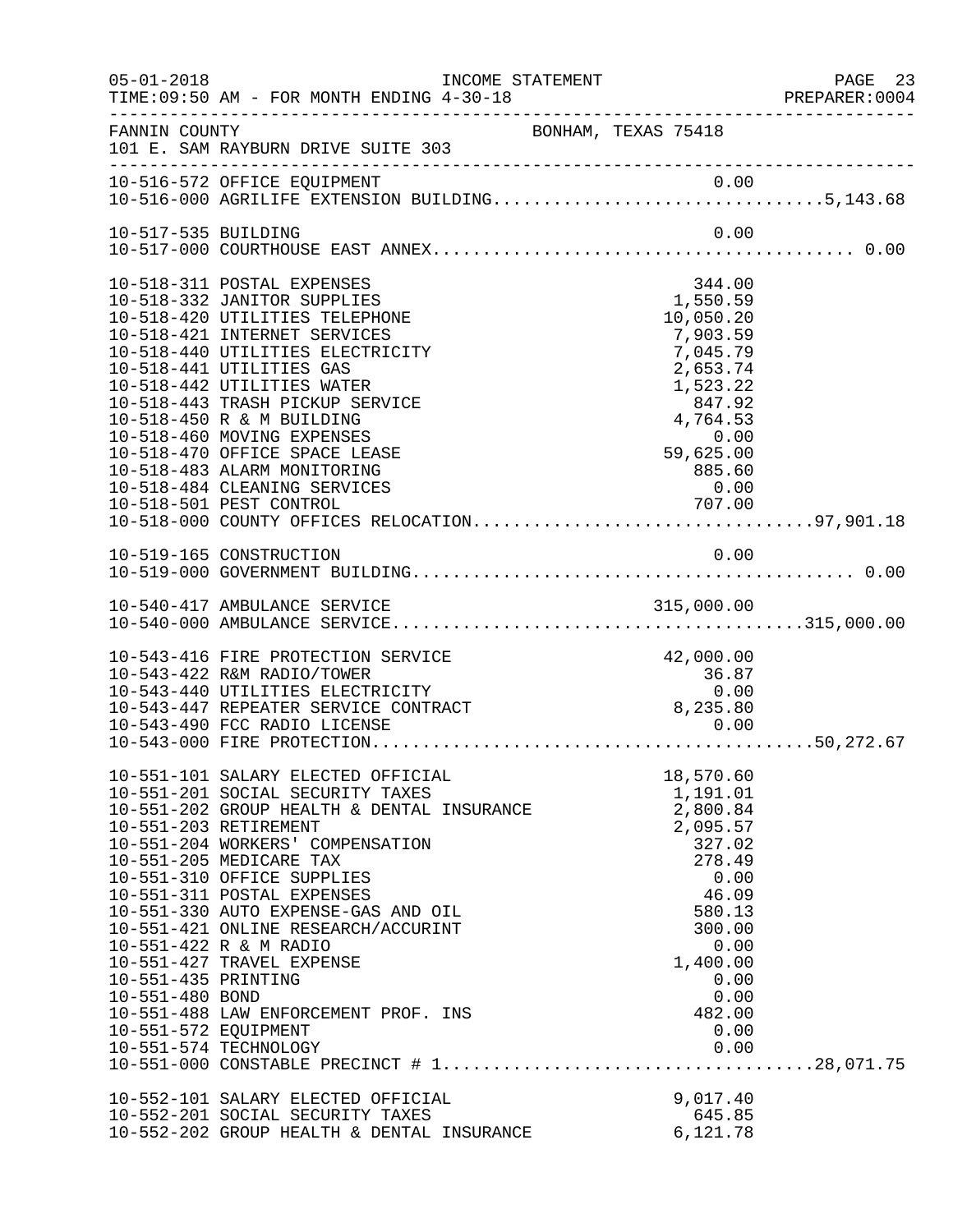|                                        |                                                                                                                                                                                                                                                                                                                                                                                                                                                                                                                                                                                                                                                                                                                                                        |                     |                                                                                                        |                                                                                                                                                                                                                                      |                              | PREPARER: 0004 |
|----------------------------------------|--------------------------------------------------------------------------------------------------------------------------------------------------------------------------------------------------------------------------------------------------------------------------------------------------------------------------------------------------------------------------------------------------------------------------------------------------------------------------------------------------------------------------------------------------------------------------------------------------------------------------------------------------------------------------------------------------------------------------------------------------------|---------------------|--------------------------------------------------------------------------------------------------------|--------------------------------------------------------------------------------------------------------------------------------------------------------------------------------------------------------------------------------------|------------------------------|----------------|
|                                        | FANNIN COUNTY<br>101 E. SAM RAYBURN DRIVE SUITE 303                                                                                                                                                                                                                                                                                                                                                                                                                                                                                                                                                                                                                                                                                                    | BONHAM, TEXAS 75418 |                                                                                                        |                                                                                                                                                                                                                                      |                              |                |
| 10-552-435 PRINTING<br>10-552-480 BOND | 10-552-203 RETIREMENT<br>10-552-204 WORKERS' COMPENSATION<br>10-552-205 MEDICARE TAX<br>10-552-310 OFFICE SUPPLIES<br>10-552-311 POSTAL EXPENSES<br>10-552-330 AUTO EXPENSE-GAS AND OIL<br>10-552-422 R & M RADIO<br>10-552-427 TRAVEL EXPENSE<br>10-552-428 TRAINING/TUITION/TRAVEL<br>10-552-488 LAW ENFOREMENT PROF. INS.<br>10-552-573 RADIO EQUIPMENT                                                                                                                                                                                                                                                                                                                                                                                             |                     |                                                                                                        | 1,017.63<br>158.79<br>151.10<br>0.00<br>0.00<br>41.21<br>1,400.00<br>0.00<br>0.00<br>$0\,.00\0.00$<br>0.00                                                                                                                           | 0.00<br>0.00                 |                |
| 10-553-435 PRINTING<br>10-553-480 BOND | 10-553-101 SALARY ELECTED OFFICIAL (8,015.70<br>10-553-201 SOCIAL SECURITY TAXES 583.75<br>10-553-202 GROUP HEALTH & DENTAL INSURANCE (6,121.78<br>10-553-203 RETIREMENT<br>10-553-204 WORKERS' COMPENSATION<br>10-553-205 MEDICARE TAX<br>10-553-310 OFFICE SUPPLIES<br>10-553-311 POSTAL EXPENSES<br>10-553-330 AUTO EXPENSE-GAS AND OIL<br>10-553-427 TRAVEL EXPENSE<br>10-553-400 BOND<br>10-553-488 LAW ENFORCEMENT PROF. INS<br>10-553-488 LAW ENFORCEMENT PROF. INS                                                                                                                                                                                                                                                                             |                     | $\begin{array}{r} \n 0.41.60 \\  904.60 \\  141.15 \\  136.55 \\  0.00 \\  0.00 \\  0.00\n\end{array}$ | 1,400.00<br>0.00<br>0.00                                                                                                                                                                                                             | 0.00                         |                |
|                                        |                                                                                                                                                                                                                                                                                                                                                                                                                                                                                                                                                                                                                                                                                                                                                        |                     |                                                                                                        |                                                                                                                                                                                                                                      |                              |                |
|                                        | 10-560-101 SALARY ELECTED OFFICIAL<br>10-560-102 ADMINISTRATIVE SECRETARY<br>10-560-103 CHIEF DEPUTY<br>10-560-104 SALARIES DEPUTIES<br>10-560-107 PT RECORDS/EVIDENCE CLERKS<br>10-560-108 COMPENSATION PAY<br>10-560-110 JAIL ADMINISTRATOR<br>10-560-111 LIEUTENANT<br>10-560-113 TRANSPORT OFFICER<br>10-560-114 PROF. STANDARDS OFFICER<br>10-560-120 SALARY DISPATCHER<br>10-560-201 SOCIAL SECURITY TAXES<br>10-560-202 GROUP HEALTH INSURANCE<br>10-560-203 RETIREMENT<br>10-560-204 WORKERS' COMPENSATION<br>10-560-205 MEDICARE TAX<br>10-560-206 UNEMPLOYMENT EXPENSE<br>10-560-250 EMPLOYEE PHYSICALS<br>10-560-310 OFFICE SUPPLIES<br>10-560-311 POSTAL EXPENSES<br>10-560-315 SHERIFF COPIER RENTAL<br>10-560-330 AUTO EXPENSE GAS & OIL |                     |                                                                                                        | 33,603.75<br>23,488.95<br>25,929.75<br>342, 233.41<br>6,357.47<br>20,065.35<br>23,572.50<br>20,065.35<br>114,836.85<br>36,909.90<br>180,561.13<br>68,861.23<br>8,322.71<br>8,632.15<br>1,855.00<br>6,369.44<br>1,051.89<br>31,259.58 | 0.00<br>0.00<br>0.00<br>0.00 |                |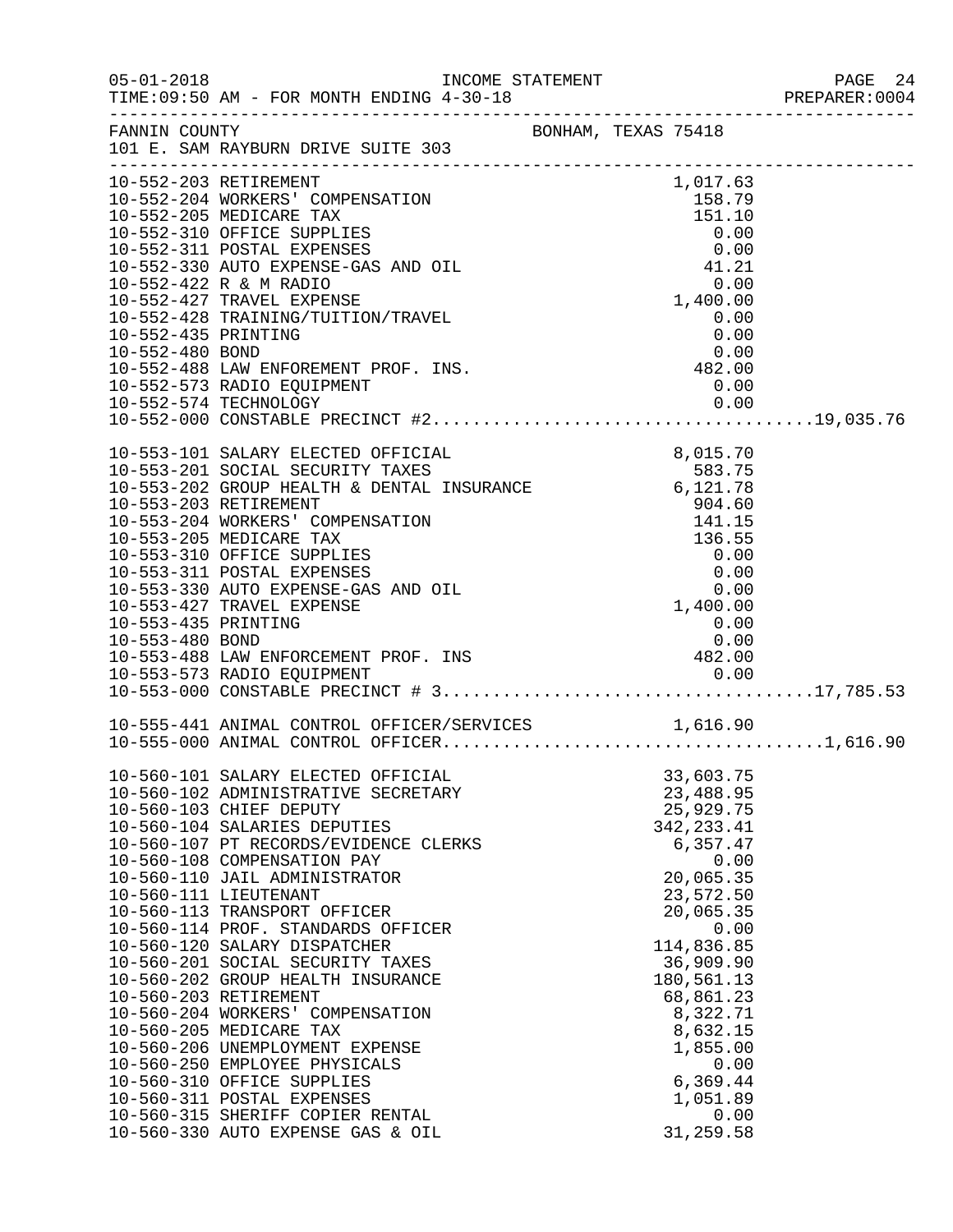|                      |                                                            |                     |              | PREPARER: 0004 |
|----------------------|------------------------------------------------------------|---------------------|--------------|----------------|
|                      | FANNIN COUNTY                                              | BONHAM, TEXAS 75418 |              |                |
|                      |                                                            |                     |              |                |
|                      |                                                            |                     |              |                |
|                      |                                                            |                     |              |                |
|                      |                                                            |                     |              |                |
|                      |                                                            |                     |              |                |
|                      |                                                            |                     |              |                |
|                      |                                                            |                     |              |                |
|                      |                                                            |                     |              |                |
|                      |                                                            |                     |              |                |
|                      |                                                            |                     |              |                |
|                      |                                                            |                     |              |                |
|                      |                                                            |                     |              |                |
|                      |                                                            |                     |              |                |
|                      |                                                            |                     |              |                |
|                      |                                                            |                     |              |                |
|                      |                                                            |                     |              |                |
|                      |                                                            |                     |              |                |
|                      |                                                            |                     |              |                |
|                      |                                                            |                     |              |                |
|                      |                                                            |                     |              |                |
|                      |                                                            |                     |              |                |
|                      |                                                            |                     |              |                |
|                      |                                                            |                     |              |                |
|                      |                                                            |                     |              |                |
|                      |                                                            |                     |              |                |
|                      |                                                            |                     |              |                |
|                      |                                                            |                     |              |                |
|                      |                                                            |                     |              |                |
|                      |                                                            |                     |              |                |
|                      |                                                            |                     |              |                |
|                      | 10-562-396 BODY ARMOR                                      |                     | 0.00         |                |
|                      | 10-562-000 RIFLE RESISTANT BODY ARMOR 3439801 0.00         |                     |              |                |
|                      | 10-565-380 PRISONER HOUSING                                |                     | 851,023.75   |                |
|                      | 10-565-400 PRISONER TRANSPORT/GUARD                        |                     | 8,407.87     |                |
|                      | 10-565-405 PRISONER MEDICAL                                |                     | 59,166.46    |                |
|                      | 10-565-429 SCHOLARSHIP AWARDS                              |                     | 0.00         |                |
|                      | 10-565-442 CR4200 UTILITY WATER<br>10-565-450 R&M BUILDING |                     | 0.00         |                |
|                      | 10-565-482 FIRE INSURANCE                                  |                     | 0.00<br>0.00 |                |
|                      | 10-565-491 JUSTICE ASSISTANCE GRANT                        |                     | 0.00         |                |
| 10-565-500 LAND      |                                                            |                     | 0.00         |                |
| 10-565-532 JAIL      |                                                            |                     | 0.00         |                |
|                      |                                                            |                     |              |                |
| 10-570-420 TELEPHONE |                                                            |                     | 1,209.31     |                |
|                      | 10-570-421 TELEPHONE SYSTEM INSTALLATION                   |                     | 0.00         |                |
|                      |                                                            |                     |              |                |
|                      | 10-573-103 SALARY-BOND SUPERVISOR                          |                     | 22,884.30    |                |
|                      | 10-573-201 SOCIAL SECURITY TAXES                           |                     | 1,418.85     |                |
|                      | 10-573-202 GROUP HEALTH INSURANCE                          |                     | 6,121.78     |                |
|                      | 10-573-203 RETIREMENT                                      |                     | 2,582.61     |                |
|                      | 10-573-204 WORKERS' COMPENSATION                           |                     | 69.61        |                |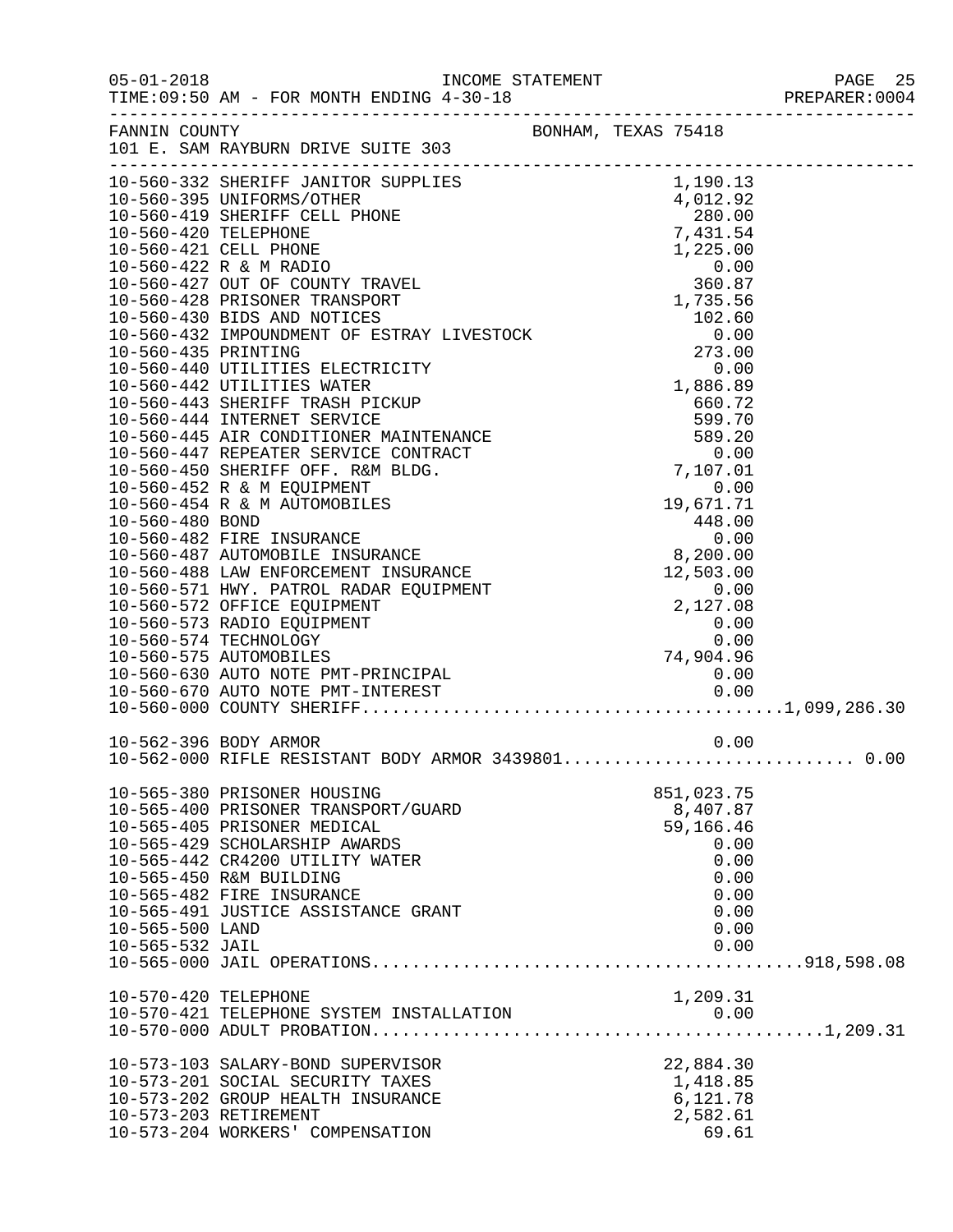| $05 - 01 - 2018$                                          | TIME: 09:50 AM - FOR MONTH ENDING 4-30-18                                                                                                                                                                                                                                                                                                                                                                                                   |                                                                                                                                 |  |
|-----------------------------------------------------------|---------------------------------------------------------------------------------------------------------------------------------------------------------------------------------------------------------------------------------------------------------------------------------------------------------------------------------------------------------------------------------------------------------------------------------------------|---------------------------------------------------------------------------------------------------------------------------------|--|
|                                                           | FANNIN COUNTY<br>101 E. SAM RAYBURN DRIVE SUITE 303                                                                                                                                                                                                                                                                                                                                                                                         |                                                                                                                                 |  |
|                                                           | $\begin{array}{lllllllllllllllllll} 10-573-205 & \text{MEDICARE TAX} & 331.80 \\ 10-573-310 & \text{OFFICE SUPPLIES} & 80.11 \\ 10-573-311 & \text{POSTAL EXPENSES} & 0.00 \\ 10-573-313 & \text{DRUG TESTING SUPPLIES} & 472.50 \\ 10-573-340 & \text{EVALUATIONS} & 0.00 \\ 10-573-353 & \text{COMPUTER EXPENSE} & 0.00 \\ 10-573-420 & \text{TELEPHONE} & 455.5$                                                                         |                                                                                                                                 |  |
|                                                           | $\begin{array}{lllllllllllllllllllllll} 10-575-311 & \text{POSTAGE} & 0.00 \\ 10-575-408 & \text{DEFENTION OPERATING COST} & 0.00 \\ 10-575-415 & \text{RESIDENTIAL PLACEMENT} & 0.00 \\ 10-575-416 & \text{COUNTIS} & \text{SENUEST} & 0.00 \\ 10-575-420 & \text{TELEPHONE} & 0.00 \\ 10-575-427 & \text{TRAVEL & TRAINING} & 0.00 \\ 10-575-995 & \text{JUVENILE PROBATION FUNDING} &$                                                   |                                                                                                                                 |  |
| 10-590-454 R&M AUTO<br>10-590-480 BOND<br>10-590-481 DUES | 10-590-467 VISITING HEALTH INSPECTOR<br>10-590-487 AUTOMOBILE INSURANCE<br>10-590-572 OFFICE EQUIPMENT<br>10-590-574 TECHNOLOGY<br>10-590-575 AUTOMOBILE/PICKUP                                                                                                                                                                                                                                                                             | 549.74<br>102.08<br>0.00<br>0.00<br>208.00<br>252.70<br>0.00<br>0.00                                                            |  |
|                                                           | 10-640-410 FANNIN CO. CHILDRENS CTR<br>10-640-411 FANNIN CO. WELFARE BOARD<br>10-640-412 FANNIN CO. HISTORICAL SOC<br>10-640-413 TEXOMA COMMUNITY CENTER(M.H.M.R.)<br>10-640-414 FANNIN COUNTY CRISIS CENTER<br>10-640-415 TAPS PUBLIC TRANSIT<br>10-640-416 TRI-COUNTY SNAP<br>10-640-440 UTILITIES ELECTRICITY<br>10-640-441 UTILITIES GAS<br>10-640-442 UTILITIES WATER<br>10-640-443 TRASH PICK-UP<br>10-640-450 R & M BUILDINGS (TDHS) | 7,000.00<br>6,000.00<br>4,500.00<br>22,500.00<br>0.00<br>5,000.00<br>0.00<br>3,684.02<br>1,410.05<br>1,688.31<br>239.37<br>0.00 |  |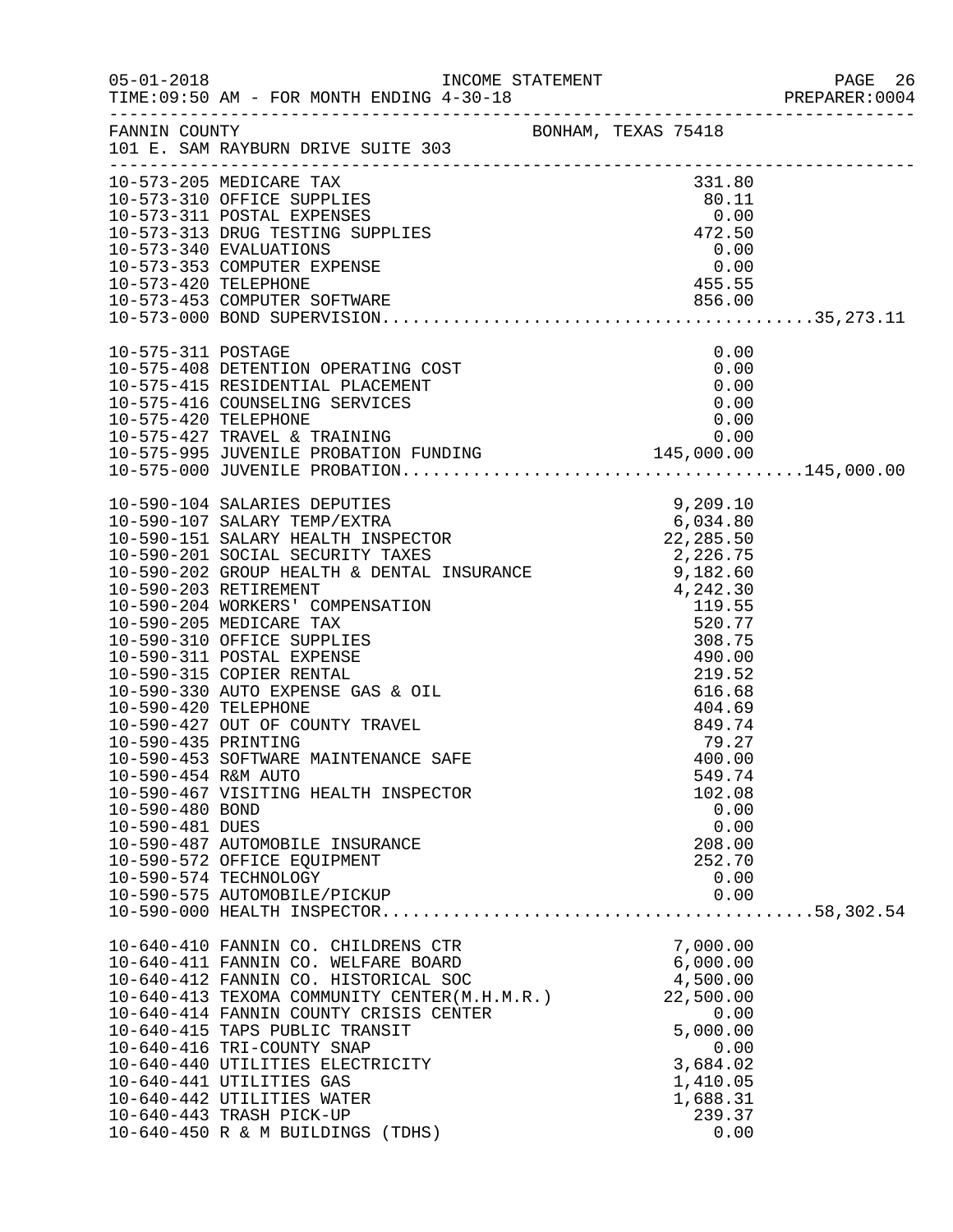| $05 - 01 - 2018$                                                   | TIME: 09:50 AM - FOR MONTH ENDING 4-30-18                                                                                                                                                                                                                                                                                                                                                                                                                                                                                                                                                                                                                         |                                                                                                                                                                    | PAGE 27<br>PREPARER:0004 |
|--------------------------------------------------------------------|-------------------------------------------------------------------------------------------------------------------------------------------------------------------------------------------------------------------------------------------------------------------------------------------------------------------------------------------------------------------------------------------------------------------------------------------------------------------------------------------------------------------------------------------------------------------------------------------------------------------------------------------------------------------|--------------------------------------------------------------------------------------------------------------------------------------------------------------------|--------------------------|
| FANNIN COUNTY                                                      | 101 E. SAM RAYBURN DRIVE SUITE 303                                                                                                                                                                                                                                                                                                                                                                                                                                                                                                                                                                                                                                | BONHAM, TEXAS 75418                                                                                                                                                |                          |
|                                                                    | 10-640-482 FIRE INSURANCE<br>10-640-493 DHS PARKING LOT                                                                                                                                                                                                                                                                                                                                                                                                                                                                                                                                                                                                           | 0.00<br>0.00                                                                                                                                                       |                          |
|                                                                    |                                                                                                                                                                                                                                                                                                                                                                                                                                                                                                                                                                                                                                                                   |                                                                                                                                                                    |                          |
|                                                                    | 10-645-102 SALARY IHC DIRECTOR<br>10-645-107 SALARY ASSISTANT<br>10-645-201 SOCIAL SECURITY TAX<br>10-645-202 GROUP HEALTH INSURANCE<br>10-645-203 RETIREMENT<br>10-645-204 WORKER'S COMP<br>10-645-205 MEDICARE TAX<br>10-645-210 TOTAL SALARY & BENEFITS<br>10-645-310 OFFICE SUPPLIES                                                                                                                                                                                                                                                                                                                                                                          | $22,955.25$<br>9,209.10<br>1,932.53<br>9.182<br>451.99<br>0.71                                                                                                     | 47, 459.35               |
|                                                                    | 10-645-311 POSTAL EXPENSE<br>10-645-330 BIDS & NOTICES<br>10-645-353 COMPUTER EXPENSE<br>10-645-390 SUBSCRIPTIONS                                                                                                                                                                                                                                                                                                                                                                                                                                                                                                                                                 | 0.00<br>0.00<br>8,472.00<br>0.00                                                                                                                                   |                          |
|                                                                    | 10-645-399 SUBTOTAL OFFICE EXPENSE<br>10-645-404 COBRA/INSURANCE<br>10-645-407 INELIGIBLE IHC EXPENSE<br>10-645-409 DIABETIC SUPPLIES<br>10-645-410 CERT. REG. NURSE ANES.<br>10-645-411 PHYSICIAN, NON-EMERGENCY<br>10-645-412 PRESCRIPTIONS, DRUGS<br>10-645-413 HOSPITAL, INPATIENT<br>10-645-414 HOSPITAL, OUTPATIENT<br>10-645-415 LABORATORY/ X-RAY<br>10-645-416 SKILLED NURSING FACILITY<br>10-645-417 FAMILY PLANNING<br>10-645-418 FED. QUALIFIED HEALTH CENTER<br>10-645-419 COUNSELING SERVICE<br>10-645-420 RURAL HEALTH CLINIC<br>10-645-421 STATE HOSPITAL CONTRACTS<br>10-645-422 AMBULATORY SURGICAL CENTE<br>10-645-423 MEDICAL EQUIP. PURCHASE | <sup>2</sup><br>$\frac{8}{5}$ , 0,<br>$\frac{42}{7}$ , 928. c<br>$\frac{7}{7}$ , 928. c<br>$\frac{1}{56}$ , 13<br>0. 00<br>0. 00<br>1, 896. 5<br>0<br>0.00<br>0.00 | 8,472.71                 |
| 10-645-435 PRINTING<br>10-645-440 TELEPHONE<br>10-645-441 DSL LINE | 10-645-425 TOTAL MEDICAL/IHC<br>10-645-427 OUT OF COUNTY TRAVEL<br>10-645-499 SERVICES & OTHER CHARGES                                                                                                                                                                                                                                                                                                                                                                                                                                                                                                                                                            | 0.00<br>0.00<br>638.91<br>415.98                                                                                                                                   | 68, 357.52<br>1,054.89   |
|                                                                    | 10-645-574 TECHNOLOGY<br>10-645-599 CAPITAL OUTLAY                                                                                                                                                                                                                                                                                                                                                                                                                                                                                                                                                                                                                | 0.00                                                                                                                                                               | 0.00                     |
|                                                                    | 10-665-105 SALARY SECRETARY<br>10-665-107 REGULAR-TEMP. PART-TIME<br>10-665-150 CO. AGENTS SALARIES<br>10-665-201 SOCIAL SECURITY TAXES<br>10-665-202 GROUP HEALTH & DENTAL INSURANCE<br>10-665-203 RETIREMENT<br>10-665-204 WORKERS' COMPENSATION<br>10-665-205 MEDICARE TAX                                                                                                                                                                                                                                                                                                                                                                                     | 14,975.85<br>0.00<br>16,026.00<br>1,610.32<br>6,121.78<br>1,690.02<br>45.55<br>376.61                                                                              |                          |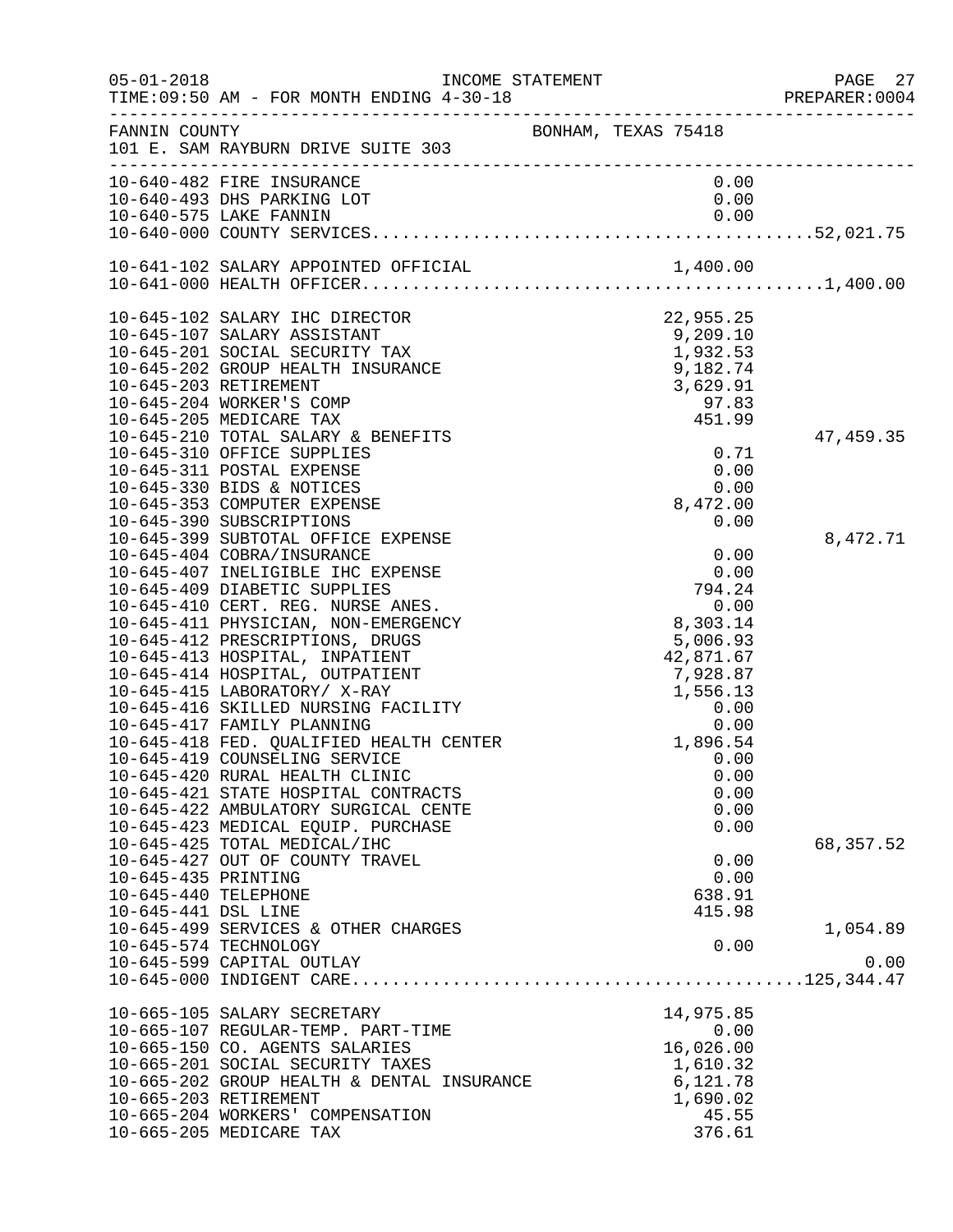| $05 - 01 - 2018$     | INCOME STATEMENT<br>TIME: 09:50 AM - FOR MONTH ENDING 4-30-18                                                                                                                                                                                               |  |                                                                                       | PAGE 28<br>PREPARER:0004 |
|----------------------|-------------------------------------------------------------------------------------------------------------------------------------------------------------------------------------------------------------------------------------------------------------|--|---------------------------------------------------------------------------------------|--------------------------|
| FANNIN COUNTY        | BONHAM, TEXAS 75418<br>101 E. SAM RAYBURN DRIVE SUITE 303                                                                                                                                                                                                   |  |                                                                                       |                          |
| 10-665-420 TELEPHONE | 10-665-310 OFFICE SUPPLIES<br>10-665-311 POSTAL EXPENSE<br>10-665-315 COPIER RENTAL<br>10-665-335 PROGRAM SUPPLIES<br>10-665-421 CELL PHONE ALLOWANCE<br>10-665-422 CABLE INTERNET<br>10-665-427 IN/OUT CO.TRAVEL-AG.<br>10-665-428 IN/OUT CO.TRAVEL-F.C.S. |  | 207.73<br>98.00<br>701.31<br>0.00<br>870.10<br>700.00<br>336.00<br>527.67<br>1,283.19 |                          |
|                      | 10-665-429 IN/OUT CO.TRAVEL-4-H<br>10-665-572 OFFICE EQUIPMENT<br>10-665-574 TECHNOLOGY                                                                                                                                                                     |  | 0.00<br>0.00<br>0.00                                                                  |                          |
|                      | 10-696-491 SOIL & WATER CONSERVATION                                                                                                                                                                                                                        |  | 1,000.00                                                                              |                          |
| 11-435-107 PART TIME |                                                                                                                                                                                                                                                             |  | 0.00                                                                                  |                          |
|                      |                                                                                                                                                                                                                                                             |  |                                                                                       |                          |
| 11-560-205 MEDICARE  | 11-560-130 SALARY/BAILIFF<br>11-560-201 SOCIAL SECURITY<br>11-560-203 RETIREMENT<br>11-560-204 WORKER'S COMPENSATION<br>11-560-427 BAILIFF CONT.ED./OUT OF COUNTY                                                                                           |  | 0.00<br>0.00<br>0.00<br>0.00<br>0.00<br>0.00                                          |                          |
|                      | 12-403-310 OFFICE SUPPLIES<br>12-403-427 OUT OF COUNTY TRAVEL<br>12-403-574 COMPUTER EQUIPMENT                                                                                                                                                              |  | 1,919.00<br>0.00<br>0.00                                                              |                          |
|                      | 13-498-489 10% TO STATE COMPTROLLER                                                                                                                                                                                                                         |  |                                                                                       |                          |
|                      | 14-435-320 JP1 SECURITY EXPENSE<br>14-435-321 JP2 SECURITY EXPENSE<br>14-435-322 JP3 SECURITY EXPENSE                                                                                                                                                       |  | 0.00<br>0.00<br>0.00                                                                  |                          |
|                      | 16-400-310 OFFICE SUPPLIES<br>16-400-427 OUT OF COUNTY TRAVEL<br>16-400-572 OFFICE EQUIPMENT<br>16-400-590 COUNTY JUDGE BOOKS                                                                                                                               |  | 0.00<br>0.00<br>0.00<br>113.00                                                        |                          |
|                      | 17-400-427 OUT OF COUNTY TRAVEL                                                                                                                                                                                                                             |  | 0.00                                                                                  |                          |
|                      | 18-402-103 SALARY ASSISTANT<br>18-402-107 SALARY TEMP/EXTRA                                                                                                                                                                                                 |  | 10,776.35<br>0.00                                                                     |                          |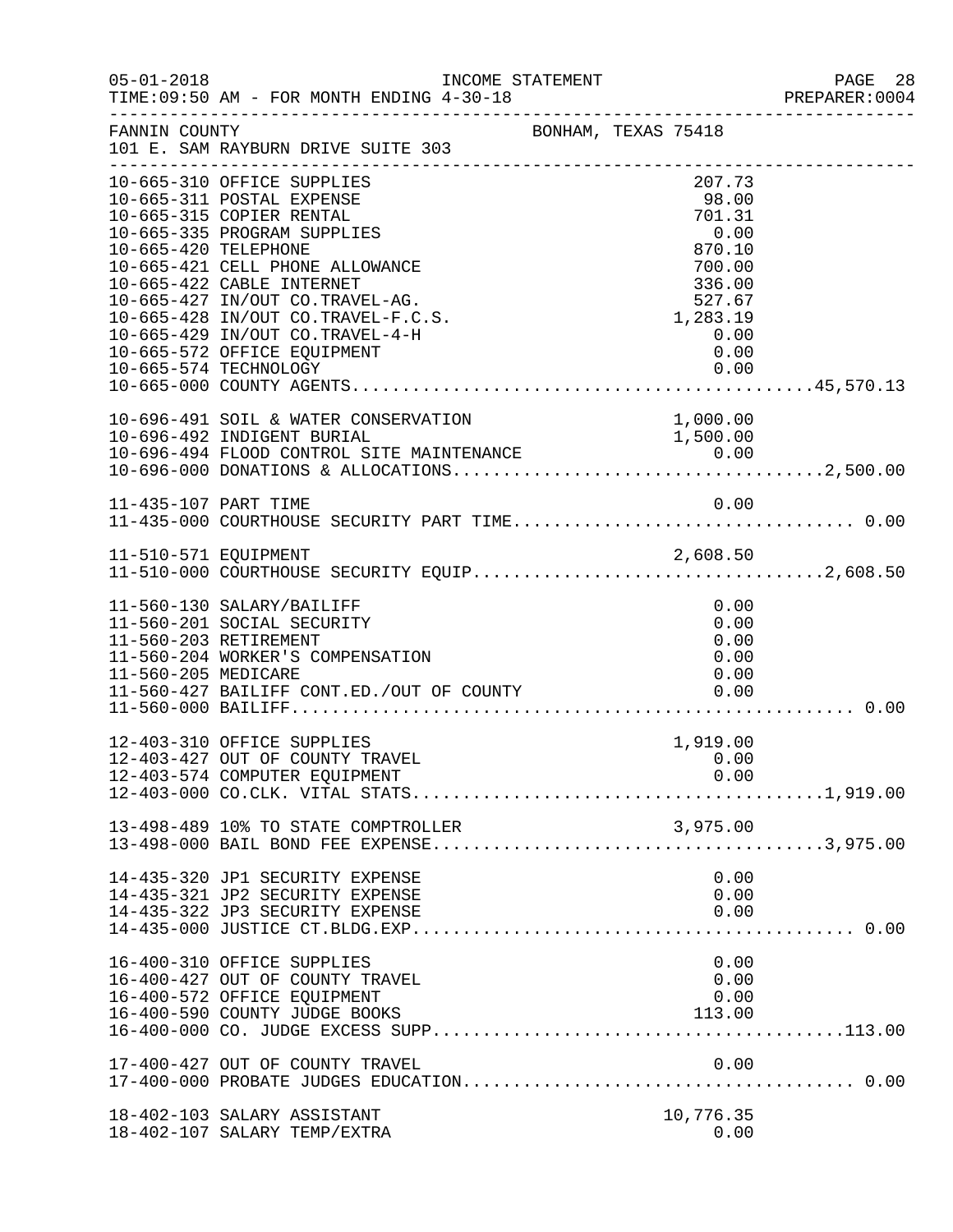|                     |                                                                                              |  |                       | PREPARER: 0004 |
|---------------------|----------------------------------------------------------------------------------------------|--|-----------------------|----------------|
|                     |                                                                                              |  |                       |                |
|                     |                                                                                              |  |                       |                |
|                     |                                                                                              |  |                       |                |
|                     |                                                                                              |  |                       |                |
|                     |                                                                                              |  |                       |                |
|                     |                                                                                              |  |                       |                |
|                     |                                                                                              |  |                       |                |
|                     |                                                                                              |  |                       |                |
|                     |                                                                                              |  |                       |                |
|                     |                                                                                              |  |                       |                |
|                     | 19-450-107 SALARY TEMP/EXTRA<br>19-450-201 SOCIAL SECURITY TAXES                             |  | 0.00<br>0.00          |                |
|                     | 19-450-203 RETIREMENT                                                                        |  | 0.00                  |                |
|                     | 19-450-204 WORKERS COMPENSATION                                                              |  | 0.00<br>0.00          |                |
|                     | 19-450-205 MEDICARE TAX<br>19-450-310 OFFICE SUPPLIES<br>19-450-400 RECORDS STORAGE SHELVING |  | 0.00                  |                |
| 19-450-435 PRINTING |                                                                                              |  | 0.00<br>0.00          |                |
|                     |                                                                                              |  |                       |                |
|                     |                                                                                              |  |                       |                |
|                     |                                                                                              |  |                       |                |
|                     |                                                                                              |  |                       |                |
|                     |                                                                                              |  |                       |                |
|                     |                                                                                              |  |                       |                |
|                     | 20-449-205 MEDICARE TAX<br>20-449-310 OFFICE SUPPLIES                                        |  | 61.70<br>0.00         |                |
|                     | 20-449-350 RECORDS DISPOSAL<br>20-449-400 RECORDS STORAGE SHELVING                           |  | 906.78                |                |
|                     | 20-449-453 COMPUTER SOFTWARE MAINTENANCE                                                     |  | 0.00<br>1,550.00      |                |
|                     | 20-449-460 EQUIPMENT RENTAL<br>20-449-574 COMPUTER EQUIPMENT                                 |  | 0.00<br>0.00          |                |
|                     |                                                                                              |  |                       |                |
|                     | 21-509-475 CONTINGENCY                                                                       |  | 0.00                  |                |
|                     |                                                                                              |  |                       |                |
|                     | 21-621-100 COMPENSATION PAY                                                                  |  | 0.00                  |                |
|                     | 21-621-101 SALARY ELECTED OFFICIAL<br>21-621-105 SALARY SECRETARY                            |  | 35, 131.35<br>0.00    |                |
|                     | 21-621-106 SALARY PRECINCT EMPLOYEES                                                         |  | 104,032.19            |                |
|                     | 21-621-107 REGULAR-TEMP. PART-TIME<br>21-621-108 SALARY-FOREMAN                              |  | 0.00<br>25,084.50     |                |
|                     | 21-621-199 TOTAL SALARIES<br>21-621-201 SOCIAL SECURITY TAXES                                |  | 9,946.92              | 164,248.04     |
|                     | 21-621-202 GROUP HEALTH INSURANCE                                                            |  | 42,654.35             |                |
|                     | 21-621-203 RETIREMENT<br>21-621-204 WORKERS' COMPENSATION                                    |  | 18,537.59<br>3,825.07 |                |
|                     | 21-621-205 MEDICARE TAX                                                                      |  | 2,326.19              |                |
|                     | 21-621-206 UNEMPLOYMENT EXPENSE                                                              |  | 0.00                  |                |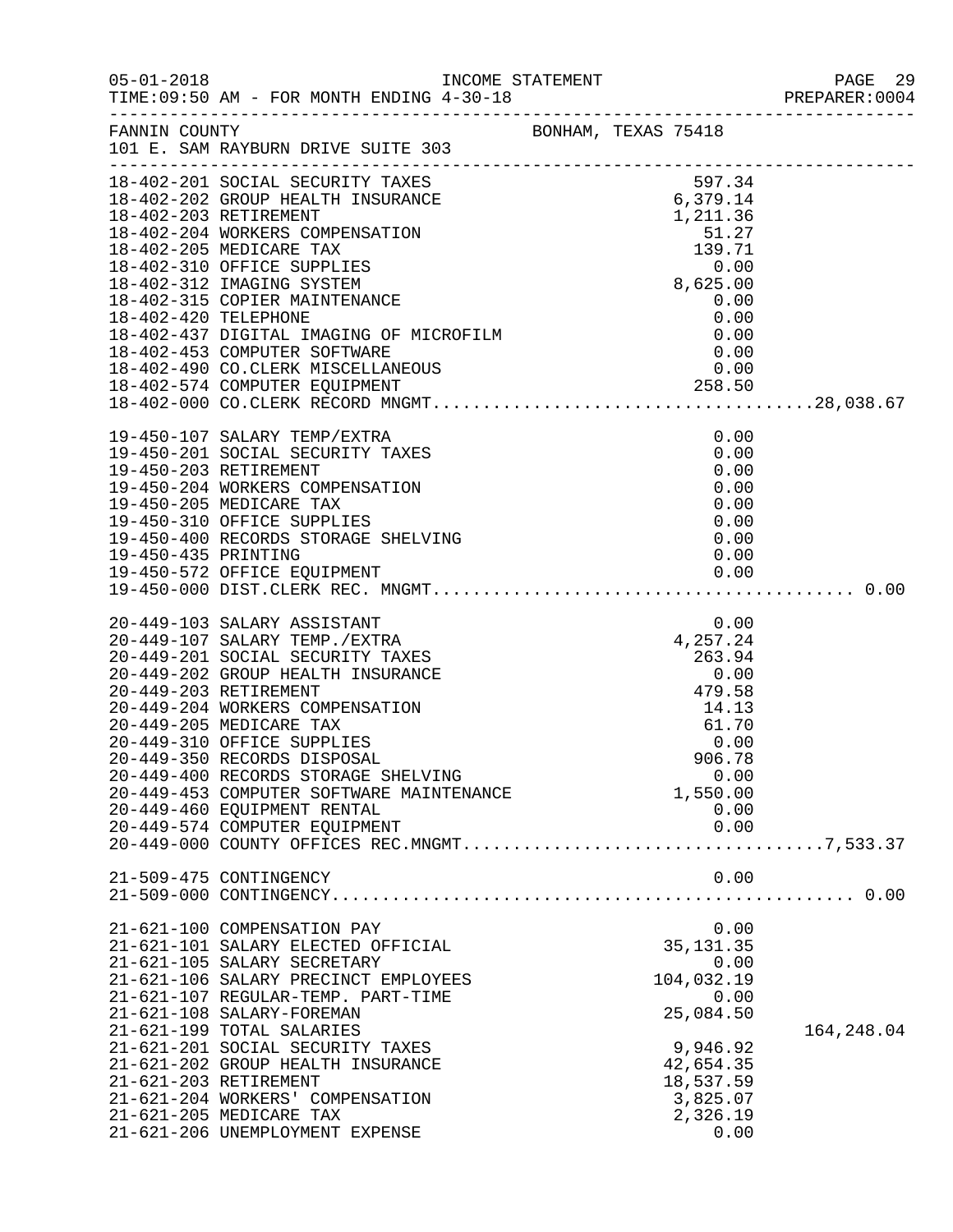|                      |                                                                   |                   | PAGE 30<br>PREPARER: 0004 |
|----------------------|-------------------------------------------------------------------|-------------------|---------------------------|
|                      |                                                                   |                   |                           |
|                      |                                                                   |                   | 77,290.12                 |
|                      |                                                                   |                   |                           |
|                      |                                                                   |                   |                           |
|                      |                                                                   |                   |                           |
|                      |                                                                   |                   |                           |
|                      |                                                                   |                   |                           |
|                      |                                                                   |                   |                           |
|                      |                                                                   |                   |                           |
|                      |                                                                   |                   |                           |
|                      |                                                                   |                   | 85,954.88                 |
|                      |                                                                   |                   |                           |
|                      |                                                                   |                   |                           |
|                      |                                                                   |                   |                           |
|                      |                                                                   |                   |                           |
|                      |                                                                   |                   |                           |
|                      |                                                                   |                   |                           |
|                      |                                                                   |                   |                           |
|                      |                                                                   |                   |                           |
|                      |                                                                   |                   |                           |
|                      |                                                                   |                   |                           |
|                      |                                                                   |                   |                           |
|                      |                                                                   |                   |                           |
|                      |                                                                   |                   |                           |
|                      |                                                                   |                   |                           |
|                      |                                                                   |                   |                           |
|                      |                                                                   |                   |                           |
|                      |                                                                   |                   |                           |
|                      |                                                                   |                   |                           |
|                      |                                                                   |                   |                           |
|                      | 21-621-490 MISCELLANEOUS                                          | 0.00              |                           |
|                      | 21-621-491 SOIL & WATER CONSERVATION                              | 250.00            |                           |
|                      | 21-621-492 TDRA FLOOD CASH MATCH                                  | 0.00              |                           |
|                      | 21-621-494 FLOOD CONTROL SITE MAINTENANCE                         | 5,500.00          |                           |
|                      | 21-621-495 PIPELINE SALES TAX REIMBURSEMENT                       | 0.00              |                           |
|                      | 21-621-496 TCOG HAZARDOUS WASTEMATCH                              | 0.00              |                           |
|                      | 21-621-499 TOTAL SER. & OTHER CHARGES                             |                   | 51, 113. 12               |
|                      | 21-621-570 COMPUTER EQUIPMENT                                     | 0.00              |                           |
|                      | 21-621-571 PURCHASE OF MACH./EQUIP.<br>21-621-573 RADIO EQUIPMENT | 67,000.00<br>0.00 |                           |
|                      | 21-621-575 LAND AND BUILDING                                      | 0.00              |                           |
|                      | 21-621-599 CAPITAL OUTLAY                                         |                   | 67,000.00                 |
|                      | 21-621-630 NOTE PAYMENT                                           | 0.00              |                           |
|                      | 21-621-670 NOTE PAYMENT-INTEREST                                  | 0.00              |                           |
| 21-621-695 SURVEYING |                                                                   | 0.00              |                           |
|                      |                                                                   |                   |                           |
|                      | 21-625-105 SALARY SECRETARY                                       | 5,534.70          |                           |
|                      | 21-625-201 SOCIAL SECURITY TAXES                                  | 250.05            |                           |
|                      | 21-625-202 GROUP HEALTH INSURANCE                                 | 1,530.34          |                           |
|                      | 21-625-203 RETIREMENT                                             | 624.56            |                           |
|                      | 21-625-204 WORKERS' COMPENSATION                                  | 16.83             |                           |
|                      | 21-625-205 MEDICARE TAX                                           | 58.40             |                           |
|                      | 21-625-310 OFFICE SUPPLIES<br>21-625-311 POSTAL EXPENSES          | 20.35<br>0.00     |                           |
|                      |                                                                   |                   |                           |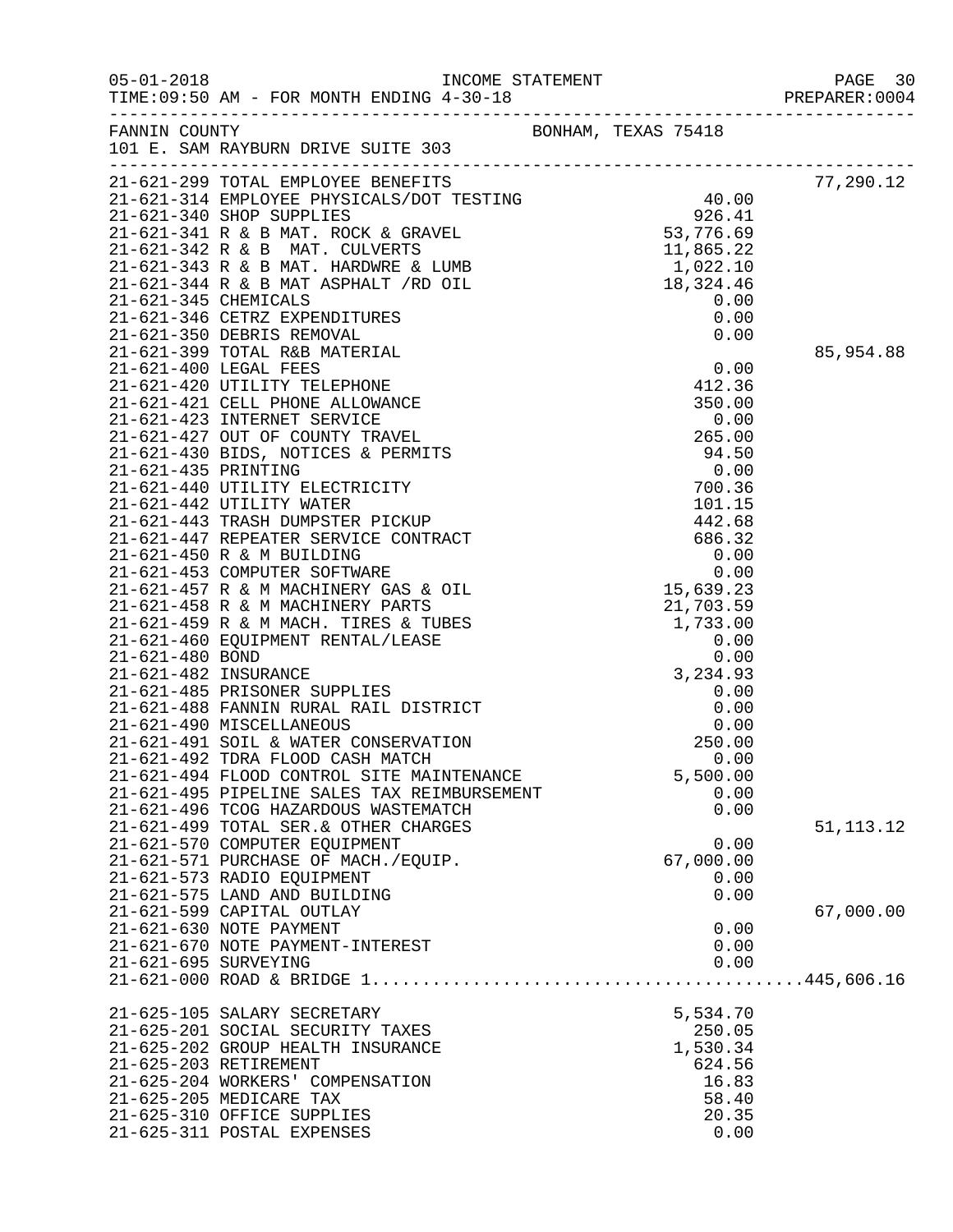| $05 - 01 - 2018$     | TIME: 09:50 AM - FOR MONTH ENDING 4-30-18                                    | INCOME STATEMENT                                                                 | PAGE 31<br>PREPARER: 0004 |
|----------------------|------------------------------------------------------------------------------|----------------------------------------------------------------------------------|---------------------------|
| FANNIN COUNTY        | 101 E. SAM RAYBURN DRIVE SUITE 303                                           | BONHAM, TEXAS 75418                                                              |                           |
|                      | 21-625-353 COMPUTER EXPENSE                                                  | 409.30                                                                           |                           |
|                      | 21-625-427 OUT OF COUNTY TRAVEL                                              | 0.00                                                                             |                           |
| 21-625-480 BOND      |                                                                              | 24.75                                                                            |                           |
|                      | 21-625-572 OFFICE EQUIPMENT                                                  | 0.00                                                                             |                           |
|                      |                                                                              | 21-625-574 COMPUTER EQUIPMENT<br>21-625-000 ADMINISTRATIVE OFFICE R&B #18,469.28 |                           |
|                      | 22-509-475 CONTINGENCY                                                       | 0.00                                                                             |                           |
|                      |                                                                              |                                                                                  |                           |
|                      | 22-622-100 COMPENSATION PAY                                                  | 0.00                                                                             |                           |
|                      | 22-622-101 SALARY ELECTED OFFICIAL                                           | 35, 131.35                                                                       |                           |
|                      | 22-622-105 SALARY SECRETARY                                                  | 0.00                                                                             |                           |
|                      | 22-622-106 SALARY PRECINCT EMPLOYEES                                         | 123, 320.10                                                                      |                           |
|                      | 22-622-107 REGULAR-TEMP. PART-TIME                                           | 0.00                                                                             |                           |
|                      | 22-622-199 TOTAL SALARIES                                                    |                                                                                  | 158,451.45                |
|                      | 22-622-201 SOCIAL SECURITY TAXES                                             | 9,441.05                                                                         |                           |
|                      | 22-622-202 GROUP HEALTH INSURANCE                                            | 48,974.24                                                                        |                           |
|                      | 22-622-203 RETIREMENT                                                        | 17,881.73                                                                        |                           |
|                      | 22-622-204 WORKERS' COMPENSATION                                             | 3,636.32                                                                         |                           |
|                      | 22-622-205 MEDICARE TAX                                                      | 2,207.90                                                                         |                           |
|                      | 22-622-206 UNEMPLOYMENT EXPENSE                                              | 0.00                                                                             |                           |
|                      | 22-622-299 TOTAL EMPLOYEE BENEFITS                                           |                                                                                  | 82, 141. 24               |
|                      | 22-622-312 CONTRACT LABOR                                                    | 0.00                                                                             |                           |
|                      | 22-622-314 EMPLOYEE PHYSICALS/DOT TESTING                                    | 60.00                                                                            |                           |
|                      | 22-622-340 SHOP SUPPLIES                                                     | 1,157.08                                                                         |                           |
|                      | 22-622-341 R & B MAT. ROCK & GRAVEL                                          | 76,192.45                                                                        |                           |
|                      | 22-622-342 R & B MAT. CULVERTS                                               | 8,147.00                                                                         |                           |
|                      | 22-622-343 R & B MAT. HARDWRE & LUMB<br>22-622-344 R & B MAT. ASPHALT/RD OIL | 853.69                                                                           |                           |
| 22-622-345 CHEMICALS |                                                                              | 1,811.20<br>0.00                                                                 |                           |
|                      | 22-622-346 CETRZ EXPENDITURES                                                | 0.00                                                                             |                           |
|                      | 22-622-350 DEBRIS REMOVAL                                                    | 0.00                                                                             |                           |
| 22-622-395 UNIFORMS  |                                                                              | 1,472.98                                                                         |                           |
|                      | 22-622-399 TOTAL R&B MATERIALS                                               |                                                                                  | 89,694.40                 |
|                      | 22-622-400 LEGAL FEES                                                        | 0.00                                                                             |                           |
|                      | 22-622-420 UTILITY TELEPHONE                                                 | 978.66                                                                           |                           |
|                      | 22-622-421 CELL PHONE ALLOWANCE                                              | 350.00                                                                           |                           |
|                      | 22-622-427 OUT OF COUNTY TRAVEL                                              | 40.00                                                                            |                           |
|                      | 22-622-430 BIDS, NOTICES & PERMITS                                           | 0.00                                                                             |                           |
| 22-622-435 PRINTING  |                                                                              | 0.00                                                                             |                           |
|                      | 22-622-440 UTILITY ELECTRICITY                                               | 752.07                                                                           |                           |
|                      | 22-622-441 UTILITY GAS                                                       | 587.72                                                                           |                           |
|                      | 22-622-442 UTILITY WATER                                                     | 460.98                                                                           |                           |
|                      | 22-622-443 TRASH PICKUP                                                      | 630.00                                                                           |                           |
|                      | 22-622-447 REPEATER SERVICE CONTRACT                                         | 686.32                                                                           |                           |
|                      | 22-622-450 R&M BUILDING                                                      | 0.00                                                                             |                           |
|                      | 22-622-453 COMPUTER SOFTWARE                                                 | 0.00                                                                             |                           |
|                      | 22-622-457 R & M MACHINERY GAS & OIL                                         | 33,956.70                                                                        |                           |
|                      | 22-622-458 R & M MACHINERY PARTS                                             | 21,400.50                                                                        |                           |
|                      | 22-622-459 R & M MACH. TIRES & TUBES                                         | 7,683.58                                                                         |                           |
|                      | 22-622-460 EQUIPMENT RENTAL/LEASE                                            | 0.00                                                                             |                           |
| 22-622-480 BOND      |                                                                              | 0.00                                                                             |                           |
| 22-622-482 INSURANCE |                                                                              | 5,291.93                                                                         |                           |
|                      | 22-622-485 PRISONER SUPPLIES                                                 | 0.00                                                                             |                           |
|                      | 22-622-488 FANNIN RURAL RAIL DISTRICT                                        | 0.00                                                                             |                           |
|                      | 22-622-490 MISCELLANEOUS                                                     | 0.00                                                                             |                           |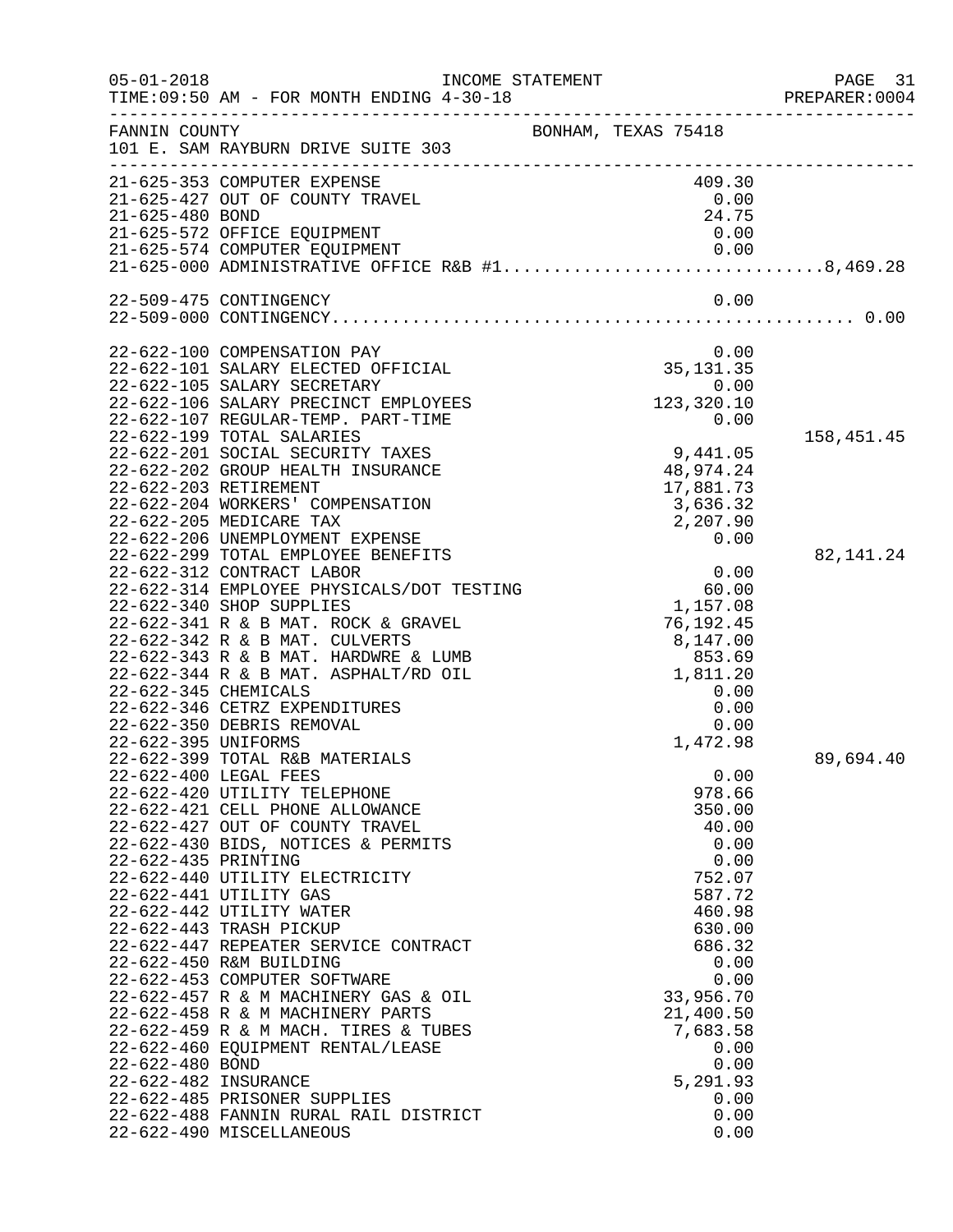| $05 - 01 - 2018$ | INCOME STATEMENT<br>TIME: 09:50 AM - FOR MONTH ENDING 4-30-18                       |                                                                      | PAGE 32<br>PREPARER: 0004 |
|------------------|-------------------------------------------------------------------------------------|----------------------------------------------------------------------|---------------------------|
| FANNIN COUNTY    | 101 E. SAM RAYBURN DRIVE SUITE 303                                                  | BONHAM, TEXAS 75418                                                  |                           |
|                  | 22-622-491 SOIL & WATER CONSERVATION                                                | 250.00                                                               |                           |
|                  | 22-622-492 TDRA FLOOD CASH MATCH                                                    | 0.00<br>$\begin{array}{c} 0.00 \ 0.00 \ 0.00 \ 4,000.00 \end{array}$ |                           |
|                  | 22-622-493 TRENTON HIGH MEADOWS SUBDIVISION                                         |                                                                      |                           |
|                  | 22-622-494 FLOOD CONTROL SITE MAINTENANCE                                           | 0.00                                                                 |                           |
|                  | 22-622-495 PIPELINE SALES TAX REIMBURSEMENT<br>22-622-496 TCOG HAZARDOUS WASTEMATCH | 0.00                                                                 |                           |
|                  | 22-622-499 TOTAL SER. & OTHER CHARGES                                               |                                                                      | 77,068.46                 |
|                  | 22-622-562 LAND/BUILDING                                                            | 0.00                                                                 |                           |
|                  | 22-622-570 COMPUTER EQUIPMENT                                                       |                                                                      |                           |
|                  | 22-622-571 PURCHASE OF MACH./EQUIP.                                                 | 0.00<br>121,874.68                                                   |                           |
|                  | 22-622-573 RADIO EQUIPMENT                                                          | 0.00                                                                 |                           |
|                  | 22-622-580 PRECINCT BRIDGE                                                          | 0.00                                                                 |                           |
|                  | 22-622-599 CAPITAL OUTLAY                                                           |                                                                      | 121,874.68                |
|                  |                                                                                     |                                                                      |                           |
|                  | 22-625-105 SALARY SECRETARY                                                         | 5,534.70                                                             |                           |
|                  | 22-625-201 SOCIAL SECURITY TAXES                                                    | 250.33                                                               |                           |
|                  | 22-625-202 GROUP HEALTH INSURANCE                                                   | 1,530.48                                                             |                           |
|                  | 22-625-203 RETIREMENT<br>22-625-204 WORKERS' COMPENSATION                           | 624.62<br>16.83                                                      |                           |
|                  | 22-625-205 MEDICARE TAX                                                             | 58.55                                                                |                           |
|                  | 22-625-310 OFFICE SUPPLIES                                                          | 100.00                                                               |                           |
|                  | 22-625-311 POSTAL EXPENSES                                                          | 0.00                                                                 |                           |
|                  | 22-625-353 COMPUTER EXPENSE                                                         | 409.30                                                               |                           |
|                  | 22-625-427 OUT OF COUNTY TRAVEL                                                     | 0.00                                                                 |                           |
| 22-625-480 BOND  |                                                                                     | 24.75                                                                |                           |
|                  | 22-625-572 OFFICE EQUIPMENT                                                         | 0.00                                                                 |                           |
|                  | 22-625-574 COMPUTER EQUIPMENT<br>22-625-000 ADMINISTRATIVE OFFICE R&B #28,549.56    |                                                                      |                           |
|                  |                                                                                     |                                                                      |                           |
|                  |                                                                                     |                                                                      |                           |
|                  |                                                                                     |                                                                      |                           |
|                  | 23-509-475 CONTINGENCY                                                              | 0.00                                                                 |                           |
|                  |                                                                                     |                                                                      |                           |
|                  | 23-623-100 COMPENSATION PAY                                                         | 0.00                                                                 |                           |
|                  | 23-623-101 SALARY ELECTED OFFICIAL                                                  | 35, 131.35                                                           |                           |
|                  | 23-623-105 SALARY SECRETARY                                                         | 5,100.28                                                             |                           |
|                  | 23-623-106 SALARY PRECINCT EMPLOYEES                                                | 135,545.69                                                           |                           |
|                  | 23-623-107 REGULAR-TEMP. PART-TIME<br>23-623-199 TOTAL SALARIES                     | 0.00                                                                 | 175, 777.32               |
|                  | 23-623-201 SOCIAL SECURITY TAXES                                                    | 10,848.58                                                            |                           |
|                  | 23-623-202 GROUP HEALTH INSURANCE                                                   | 62,528.99                                                            |                           |
|                  | 23-623-203 RETIREMENT                                                               | 19,848.66                                                            |                           |
|                  | 23-623-204 WORKERS' COMPENSATION                                                    | 4,675.70                                                             |                           |
|                  | 23-623-205 MEDICARE TAX                                                             | 2,537.18                                                             |                           |
|                  | 23-623-206 UNEMPLOYMENT EXPENSE                                                     | 0.00                                                                 |                           |
|                  | 23-623-299 TOTAL EMPLOYEE BENEFITS                                                  |                                                                      | 100,439.11                |
|                  | 23-623-310 OFFICE SUPPLIES                                                          | 144.08                                                               |                           |
|                  | 23-623-314 EMPLOYEE PHYSICALS/DOT TESTING                                           | 60.00                                                                |                           |
|                  | 23-623-315 COPIER EXPENSE                                                           | 0.00                                                                 |                           |
|                  | 23-623-340 SHOP SUPPLIES<br>23-623-341 R & B MAT. ROCK & GRAVEL                     | 2,189.39<br>105,507.75                                               |                           |
|                  | 23-623-342 R & B MAT. CULVERTS                                                      | 4,088.80                                                             |                           |
|                  | 23-623-343 R & B MAT. HARDWRE & LUMB                                                | 1,824.00                                                             |                           |
|                  | 23-623-344 R & B MAT. ASPHALT/RD OIL                                                | 12,448.64                                                            |                           |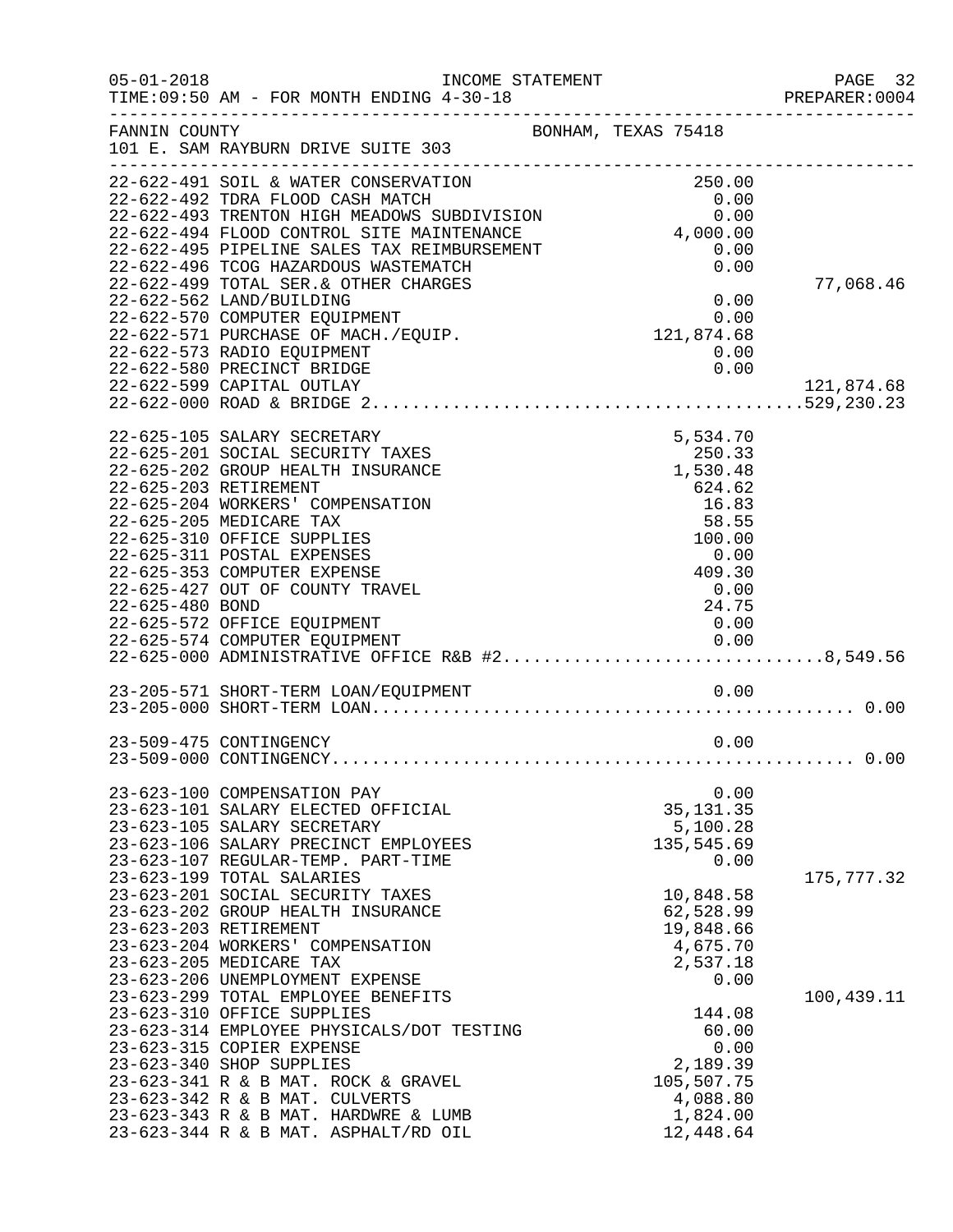| $05 - 01 - 2018$     | TIME: 09:50 AM - FOR MONTH ENDING 4-30-18                                  |  |            | PREPARER: 0004 |
|----------------------|----------------------------------------------------------------------------|--|------------|----------------|
|                      | FANNIN COUNTY<br>BONHAM, TEXAS 75418<br>101 E. SAM RAYBURN DRIVE SUITE 303 |  |            |                |
| 23-623-345 CHEMICALS |                                                                            |  | 0.00       |                |
|                      |                                                                            |  |            |                |
|                      |                                                                            |  |            |                |
|                      |                                                                            |  |            | 127,878.71     |
|                      |                                                                            |  |            |                |
|                      |                                                                            |  |            |                |
|                      |                                                                            |  |            |                |
|                      |                                                                            |  |            |                |
|                      |                                                                            |  |            |                |
|                      |                                                                            |  |            |                |
|                      |                                                                            |  |            |                |
|                      |                                                                            |  |            |                |
|                      |                                                                            |  |            |                |
|                      |                                                                            |  |            |                |
|                      |                                                                            |  |            |                |
|                      |                                                                            |  |            |                |
|                      |                                                                            |  |            |                |
|                      |                                                                            |  |            |                |
|                      |                                                                            |  |            |                |
|                      |                                                                            |  |            |                |
|                      |                                                                            |  |            |                |
|                      |                                                                            |  |            |                |
|                      |                                                                            |  |            |                |
|                      |                                                                            |  |            |                |
|                      |                                                                            |  |            |                |
|                      |                                                                            |  |            |                |
|                      |                                                                            |  |            |                |
|                      |                                                                            |  |            |                |
|                      |                                                                            |  |            |                |
|                      |                                                                            |  |            |                |
|                      | 23-623-499 TOTAL SER. & OTHER CHARGES                                      |  |            |                |
|                      | 23-623-562 LAND/BUILDING                                                   |  | 0.00       | 122,565.56     |
|                      | 23-623-570 COMPUTER EQUIPMENT                                              |  | 0.00       |                |
|                      | 23-623-571 PURCHASE OF MACH./EQUIP.                                        |  | 139,265.62 |                |
|                      | 23-623-572 OFFICE EQUIPMENT                                                |  | 0.00       |                |
|                      | 23-623-573 RADIO EQUIPMENT                                                 |  | 0.00       |                |
|                      | 23-623-575 LAND/BUILDING                                                   |  | 0.00       |                |
|                      | 23-623-580 PRECINCT BRIDGE                                                 |  | 0.00       |                |
|                      | 23-623-599 CAPITAL OUTLAY                                                  |  |            | 139,265.62     |
|                      | 23-623-630 NOTE PAYMENT-PRINCIPAL                                          |  | 0.00       |                |
|                      | 23-623-670 NOTE PAYMENT-INTEREST                                           |  | 0.00       |                |
|                      |                                                                            |  |            |                |
|                      | 23-625-105 SALARY SECRETARY                                                |  | 5,534.70   |                |
|                      | 23-625-201 SOCIAL SECURITY TAXES                                           |  | 250.33     |                |
|                      | 23-625-202 GROUP HEALTH INSURANCE                                          |  | 1,530.48   |                |
|                      | 23-625-203 RETIREMENT                                                      |  | 624.62     |                |
|                      | 23-625-204 WORKERS' COMPENSATION                                           |  | 16.83      |                |
|                      | 23-625-205 MEDICARE TAX                                                    |  | 58.55      |                |
|                      | 23-625-310 OFFICE SUPPLIES                                                 |  | 71.60      |                |
|                      | 23-625-311 POSTAL EXPENSES                                                 |  | 0.00       |                |
|                      | 23-625-353 COMPUTER EXPENSE                                                |  | 409.31     |                |
|                      | 23-625-427 OUT OF COUNTY TRAVEL                                            |  | 0.00       |                |
| 23-625-480 BOND      |                                                                            |  | 24.75      |                |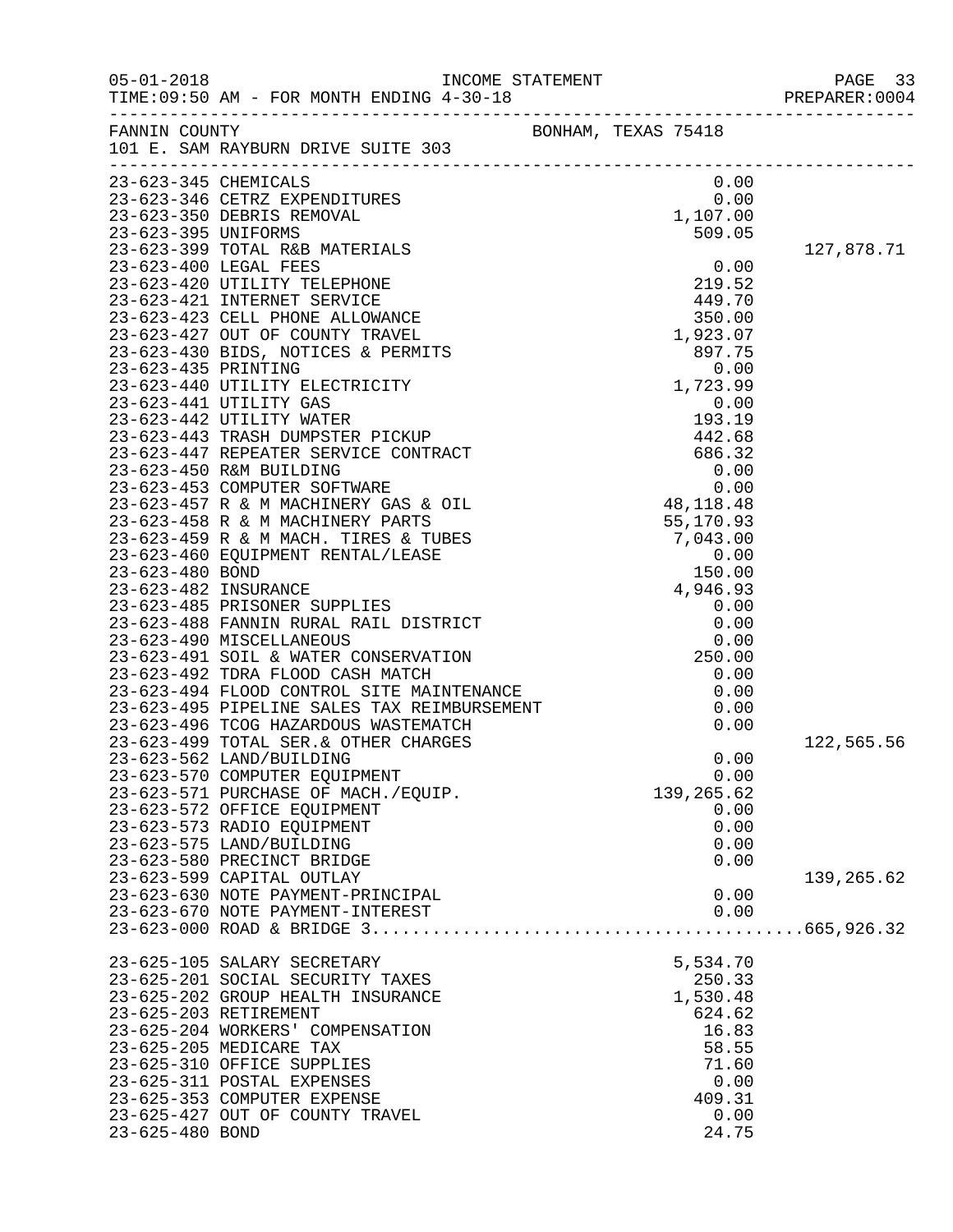| $05 - 01 - 2018$                                                                       | INCOME STATEMENT<br>TIME: 09:50 AM - FOR MONTH ENDING 4-30-18                                                                                                                                                                                                                                                                                                                                                                                                                                                                                                                                                                                                                                                                                                                                                                                                                                                                                                                                                                                                                                                                                                                                                                                                                                                                                                                                                                                                                                            | PREPARE<br>---------------------------------                                                                                                                                                                                                                                                                                                                                                                                                                                                    | PAGE 34<br>PREPARER: 0004            |
|----------------------------------------------------------------------------------------|----------------------------------------------------------------------------------------------------------------------------------------------------------------------------------------------------------------------------------------------------------------------------------------------------------------------------------------------------------------------------------------------------------------------------------------------------------------------------------------------------------------------------------------------------------------------------------------------------------------------------------------------------------------------------------------------------------------------------------------------------------------------------------------------------------------------------------------------------------------------------------------------------------------------------------------------------------------------------------------------------------------------------------------------------------------------------------------------------------------------------------------------------------------------------------------------------------------------------------------------------------------------------------------------------------------------------------------------------------------------------------------------------------------------------------------------------------------------------------------------------------|-------------------------------------------------------------------------------------------------------------------------------------------------------------------------------------------------------------------------------------------------------------------------------------------------------------------------------------------------------------------------------------------------------------------------------------------------------------------------------------------------|--------------------------------------|
| FANNIN COUNTY                                                                          | 101 E. SAM RAYBURN DRIVE SUITE 303                                                                                                                                                                                                                                                                                                                                                                                                                                                                                                                                                                                                                                                                                                                                                                                                                                                                                                                                                                                                                                                                                                                                                                                                                                                                                                                                                                                                                                                                       | BONHAM, TEXAS 75418                                                                                                                                                                                                                                                                                                                                                                                                                                                                             |                                      |
|                                                                                        | 23-625-572 OFFICE EQUIPMENT<br>23-625-574 COMPUTER EQUIPMENT 0.00<br>23-625-000 ADMINISTRATIVE OFFICE R&B #38,521.17                                                                                                                                                                                                                                                                                                                                                                                                                                                                                                                                                                                                                                                                                                                                                                                                                                                                                                                                                                                                                                                                                                                                                                                                                                                                                                                                                                                     | 0.00                                                                                                                                                                                                                                                                                                                                                                                                                                                                                            |                                      |
|                                                                                        | 24-509-475 CONTINGENCY                                                                                                                                                                                                                                                                                                                                                                                                                                                                                                                                                                                                                                                                                                                                                                                                                                                                                                                                                                                                                                                                                                                                                                                                                                                                                                                                                                                                                                                                                   | 0.00                                                                                                                                                                                                                                                                                                                                                                                                                                                                                            |                                      |
| 24-624-345 CHEMICALS<br>24-624-435 PRINTING<br>24-624-480 BOND<br>24-624-482 INSURANCE | 24-624-100 COMPENSATION PAY<br>24-624-101 SALARY ELECTED OFFICIAL<br>24-624-105 SALARY SECRETARY<br>24-624-106 SALARY PRECINCT EMPLOYEES<br>24-624-107 REGULAR-TEMP. PART-TIME<br>24-624-108 LABOR REIMBURSEMENT<br>24-624-199 TOTAL SALARIES<br>24-624-201 SOCIAL SECURITY TAXES<br>24-624-202 GROUP HEALTH INSURANCE<br>24-624-203 RETIREMENT<br>24-624-204 WORKERS' COMPENSATION<br>24-624-205 MEDICARE TAX<br>24-624-206 UNEMPLOYMENT EXPENSE<br>24-624-299 TOTAL EMPLOYEE BENEFITS<br>24-624-310 OFFICE SUPPLIES<br>24-624-314 EMPLOYEE PHYSICALS/DOT TESTING<br>24-624-340 SHOP SUPPLIES<br>24-624-341 R & B MAT. ROCK & GRAVEL<br>24-624-342 R & B MAT. CULVERTS<br>24-624-343 R & B MAT. HARDWRE & LUMB<br>24-624-344 R & B MAT. ASPHALT/RD OIL<br>24-624-346 CETRZ EXPENDITURES<br>24-624-350 DEBRIS REMOVAL<br>24-624-395 EMPLOYEE UNIFORMS<br>24-624-399 TOTAL R&B MATERIALS<br>24-624-400 LEGAL FEES<br>24-624-420 UTILITY TELEPHONE<br>24-624-421 DSL INTERNET<br>24-624-423 CELL PHONE ALLOWANCE<br>24-624-427 OUT OF COUNTY TRAVEL<br>24-624-430 BIDS, NOTICES & PERMITS<br>24-624-440 UTILITY ELECTRICITY<br>24-624-441 UTILITY GAS<br>24-624-442 UTILITY WATER<br>24-624-443 TRASH PICKUP<br>24-624-447 REPEATER SERVICE CONTRACT<br>24-624-450 R&M BUILDING<br>24-624-453 COMPUTER SOFTWARE<br>24-624-457 R & M MACHINERY GAS & OIL<br>24-624-458 R & M MACHINERY PARTS<br>24-624-459 R & M MACH. TIRES & TUBES<br>24-624-460 EQUIPMENT RENTAL/LEASE<br>24-624-485 PRISONER'S SUPPLIES | 0.00<br>35, 131.35<br>15,424.50<br>74,039.69<br>8,928.78<br>0.00<br>8,244.39<br>39, 354. 31<br>15,073.37<br>3,138.29<br>1,928.04<br>1,133.65<br>$49.00$<br>$60.00$<br>$1,218.15$<br>$-22.37$<br>38,130.27<br>5,468.06<br>108.68<br>5,567.14<br>0.00<br>0.00<br>0.00<br>1,097.99<br>0.00<br>862.38<br>354.12<br>0.00<br>867.04<br>0.00<br>0.00<br>1,655.13<br>495.31<br>773.74<br>1,004.76<br>686.32<br>187.50<br>0.00<br>24,850.92<br>20,547.28<br>4,640.00<br>0.00<br>0.00<br>2,853.93<br>0.00 | 133,524.32<br>68,872.05<br>51,699.29 |
|                                                                                        | 24-624-488 FANNIN RURAL RAIL DISTRICT<br>24-624-490 MISCELLANEOUS<br>24-624-491 SOIL & WATER CONSERVATION                                                                                                                                                                                                                                                                                                                                                                                                                                                                                                                                                                                                                                                                                                                                                                                                                                                                                                                                                                                                                                                                                                                                                                                                                                                                                                                                                                                                | 0.00<br>0.00<br>250.00                                                                                                                                                                                                                                                                                                                                                                                                                                                                          |                                      |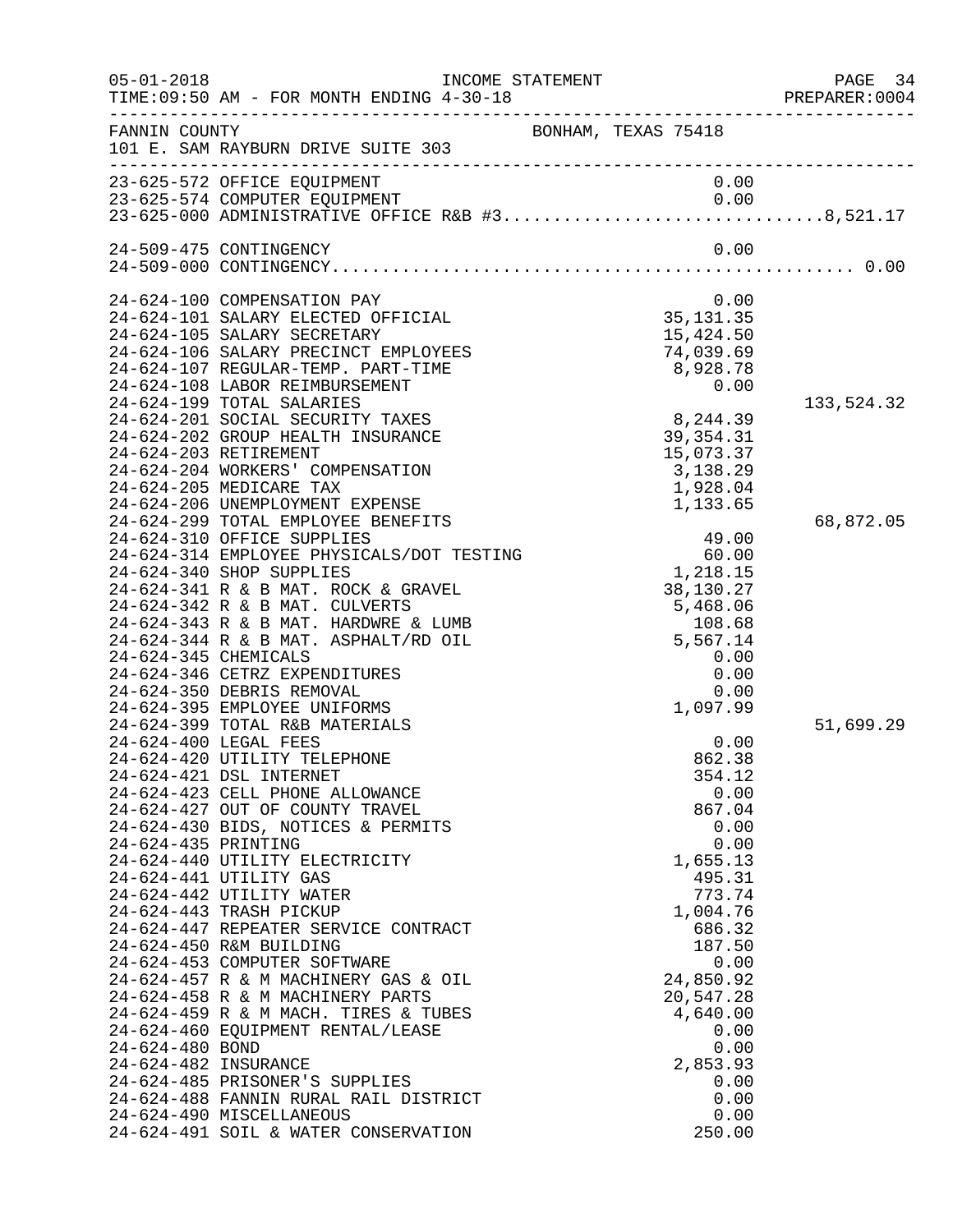| $05 - 01 - 2018$     | INCOME STATEMENT<br>TIME: 09:50 AM - FOR MONTH ENDING 4-30-18<br>-------------------------------------                                                                                                                                                                                                                                                                                                                                                                                |  |                                                                                                                | PAGE 35<br>PREPARER: 0004 |
|----------------------|---------------------------------------------------------------------------------------------------------------------------------------------------------------------------------------------------------------------------------------------------------------------------------------------------------------------------------------------------------------------------------------------------------------------------------------------------------------------------------------|--|----------------------------------------------------------------------------------------------------------------|---------------------------|
| FANNIN COUNTY        | 101 E. SAM RAYBURN DRIVE SUITE 303                                                                                                                                                                                                                                                                                                                                                                                                                                                    |  | BONHAM, TEXAS 75418                                                                                            |                           |
|                      | 24-624-492 TDRA FLOOD CASH MATCH<br>24-624-494 FLOOD CONTROL SITE MAINTENANCE<br>24-624-495 PIPELINE SALES TAX REIMBURSEMENT<br>24-624-496 TCOG HAZARDOUS WASTEMATCH                                                                                                                                                                                                                                                                                                                  |  | 0.00<br>0.00<br>0.00<br>0.00                                                                                   |                           |
|                      | 24-624-499 TOTAL SER. & OTHER CHARGES<br>24-624-570 COMPUTER EQUIPMENT<br>24-624-571 PURCHASE OF MACH./EQUIP.<br>24-624-573 RADIO EQUIPMENT                                                                                                                                                                                                                                                                                                                                           |  | $0.00$<br>145,945.00<br>0.00                                                                                   | 60,028.43                 |
| 24-624-575 BUILDING  | 24-624-599 CAPITAL OUTLAY                                                                                                                                                                                                                                                                                                                                                                                                                                                             |  | 0.00                                                                                                           | 145,945.00                |
| 24-625-480 BOND      | 24-625-105 SALARY SECRETARY<br>24-625-201 SOCIAL SECURITY TAXES<br>24-625-202 GROUP HEALTH INSURANCE<br>24-625-203 RETIREMENT<br>24-625-204 WORKERS' COMPENSATION<br>24-625-205 MEDICARE TAX<br>24-625-310 OFFICE SUPPLIES<br>24-625-311 POSTAL EXPENSES<br>24-625-353 COMPUTER EXPENSE<br>24-625-427 OUT OF COUNTY TRAVEL<br>24-625-572 OFFICE EQUIPMENT<br>$24-625-574$ COMPUTER EQUIPMENT<br>24-625-574 COMPUTER EQUIPMENT 0.00<br>24-625-000 ADMINISTRATIVE OFFICE R&B #48,473.92 |  | 5,534.70<br>250.33<br>1,530.48<br>624.62<br>16.83<br>58.55<br>24.36<br>0.00<br>409.30<br>0.00<br>24.75<br>0.00 |                           |
|                      | 25-625-310 OFFICE SUPPLIES<br>25-625-343 ROAD SIGNS<br>25-625-353 COMPUTER EXPENSE<br>25-625-427 TRAVEL EXPENSE<br>25-625-572 OFFICE EQUIPMENT                                                                                                                                                                                                                                                                                                                                        |  | 0.00<br>0.00<br>0.00<br>0.00<br>0.00                                                                           |                           |
|                      | 26-455-420 OMNIBASE TELEPHONE LINE<br>26-455-572 OFFICE EQUIPMENT                                                                                                                                                                                                                                                                                                                                                                                                                     |  | 0.00<br>1,396.22                                                                                               |                           |
|                      | 27-456-572 OFFICE EQUIPMENT                                                                                                                                                                                                                                                                                                                                                                                                                                                           |  | 1,362.90                                                                                                       |                           |
|                      | 28-457-572 OFFICE EQUIPMENT                                                                                                                                                                                                                                                                                                                                                                                                                                                           |  | 284.99                                                                                                         |                           |
| 30-569-571 EQUIPMENT | 30-569-310 OFFICE SUPPLIES<br>30-569-421 ONLINE RESEARCH                                                                                                                                                                                                                                                                                                                                                                                                                              |  | 0.00<br>0.00<br>0.00                                                                                           |                           |
|                      | 31-510-490 MISCELLANEOUS                                                                                                                                                                                                                                                                                                                                                                                                                                                              |  | 0.00                                                                                                           |                           |
|                      | 33-498-310 OFFICE SUPPLIES<br>33-498-427 OUT OF COUNTY TRAVEL                                                                                                                                                                                                                                                                                                                                                                                                                         |  | 0.00<br>0.00                                                                                                   |                           |
|                      | 34-450-107 SALARYTEMP/EXTRA                                                                                                                                                                                                                                                                                                                                                                                                                                                           |  | 0.00                                                                                                           |                           |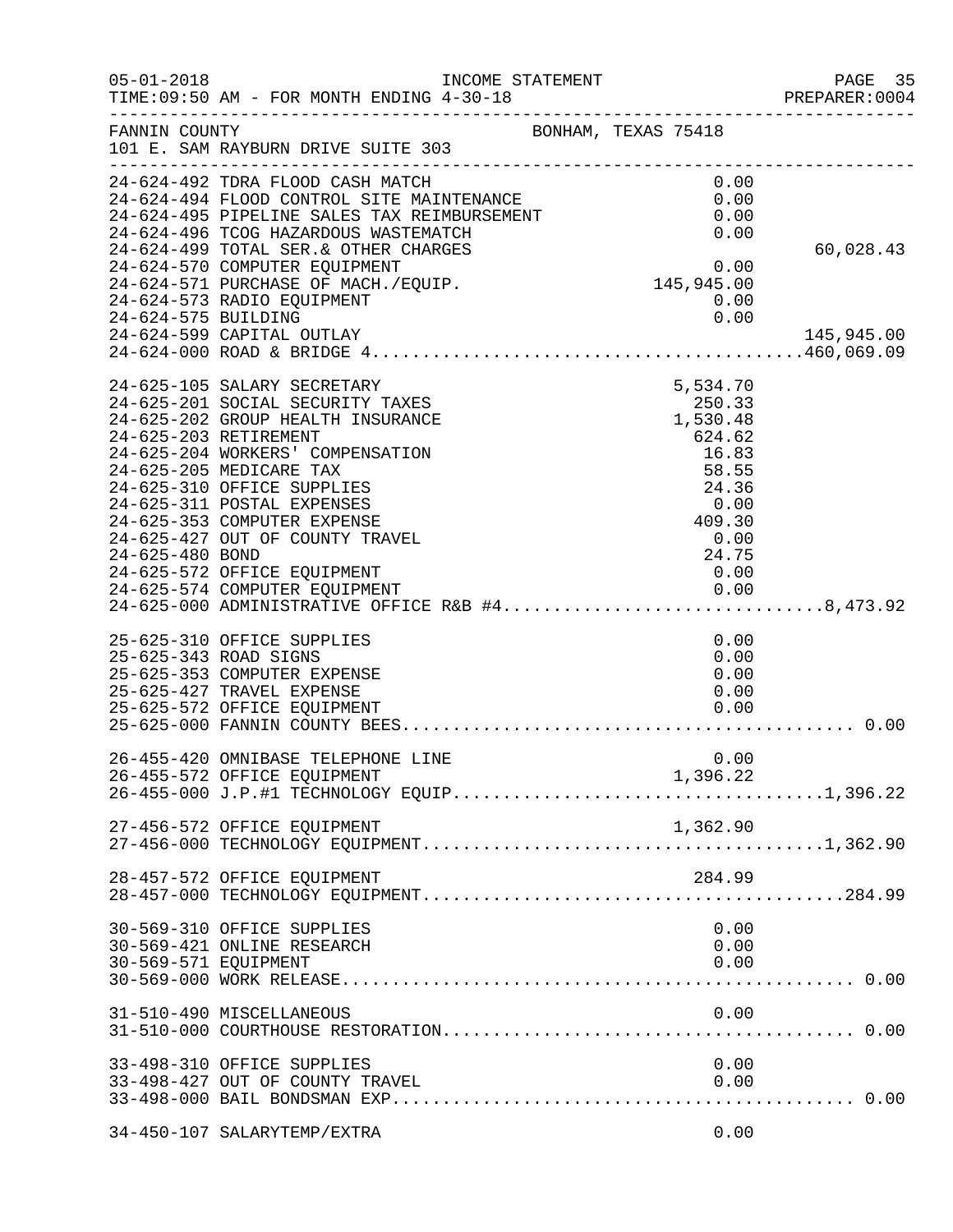| $05 - 01 - 2018$                                                  | INCOME STATEMENT<br>TIME: 09:50 AM - FOR MONTH ENDING 4-30-18                                                                                                                                                                                                                                                                                                                                |                     | PAGE 36<br>PREPARER:0004                                                                     |
|-------------------------------------------------------------------|----------------------------------------------------------------------------------------------------------------------------------------------------------------------------------------------------------------------------------------------------------------------------------------------------------------------------------------------------------------------------------------------|---------------------|----------------------------------------------------------------------------------------------|
| FANNIN COUNTY                                                     | 101 E. SAM RAYBURN DRIVE SUITE 303                                                                                                                                                                                                                                                                                                                                                           | BONHAM, TEXAS 75418 |                                                                                              |
|                                                                   | 34-450-201 SOCIAL SECURITY TAXES<br>34-450-203 RETIREMENT<br>34-450-204 WORKERS COMPENSATION<br>34-450-205 MEDICARE TAX                                                                                                                                                                                                                                                                      |                     | 0.00<br>0.00<br>0.00<br>0.00                                                                 |
|                                                                   | 34-450-572 OFFICE EQUIPMENT<br>34-450-000 DISTRICT CT.RECORDS ARCHIVE EQUIPME0.00                                                                                                                                                                                                                                                                                                            |                     |                                                                                              |
| 35-475-574 TECHNOLOGY<br>35-475-590 LAW BOOKS                     | 35-475-310 OFFICE SUPPLIES<br>35-475-421 LEXIS NEXIS ONLINE LEGAL RESEARCH 1,800.00<br>35-475-453 R&M COMPUTER                                                                                                                                                                                                                                                                               |                     | 0.00<br>0.00<br>0.00                                                                         |
|                                                                   | 36-475-107 SALARY SUPPLEMENT<br>36-475-201 SOCIAL SECURITY TAXES<br>36-475-203 RETIREMENT<br>36-475-204 WORKERS COMPENSATION<br>36-475-205 MEDICARE TAX<br>36-475-310 OFFICE SUPPLIES<br>36-475-321 CONTINUING EDUCATION<br>36-475-353 COMPUTER EXPENSE<br>36-475-421 INVESTIGATOR/HOT CK. ONLINE<br>36-475-490 MISCELLANEOUS<br>36-475-499 BANK SERVICE FEES<br>36-475-572 OFFICE EQUIPMENT | 129.99              | 0.00<br>0.00<br>0.00<br>0.00<br>0.00<br>0.00<br>0.00<br>0.00<br>0.00<br>0.00<br>0.00         |
| 36-477-203 RETIREMENT<br>36-477-321 TRAINING<br>36-477-480 TOWING | 36-477-107 SALARY SUPPLEMENT<br>36-477-201 SOCIAL SECURITY TAXES<br>36-477-204 WORKERS COMPENSATION<br>36-477-205 MEDICARE TAX<br>36-477-310 OFFICE SUPPLIES<br>36-477-470 CIVIL PROCESS<br>36-477-490 MISCELLANEOUS<br>36-477-499 BANK SERVICE FEES<br>36-477-572 OFFICE EQUIPMENT<br>36-477-574 COMPUTER EQUIPMENT                                                                         | 975.00              | 0.00<br>0.00<br>0.00<br>0.00<br>0.00<br>0.00<br>0.00<br>0.00<br>0.00<br>0.00<br>0.00<br>0.00 |
|                                                                   | 38-645-412 PRESCRIPTIONS                                                                                                                                                                                                                                                                                                                                                                     |                     | 0.00                                                                                         |
|                                                                   | 39-645-404 COBRA/INSURANCE<br>39-645-410 CERT. REG. NURSE ANES.<br>39-645-411 PHYSICIAN, NON-EMERGENCY<br>39-645-412 PRESCRIPTIONS, DRUGS<br>39-645-413 HOSPITAL-INPATIENT<br>39-645-414 HOSPITAL, OUTPATIENT<br>39-645-415 LABORATORY/X-RAY<br>39-645-418 FED. QUALIFIED HEALTH CENTER<br>39-645-422 AMBULATORY SURGICAL CENTER                                                             |                     | 0.00<br>0.00<br>0.00<br>0.00<br>0.00<br>0.00<br>0.00<br>0.00<br>0.00                         |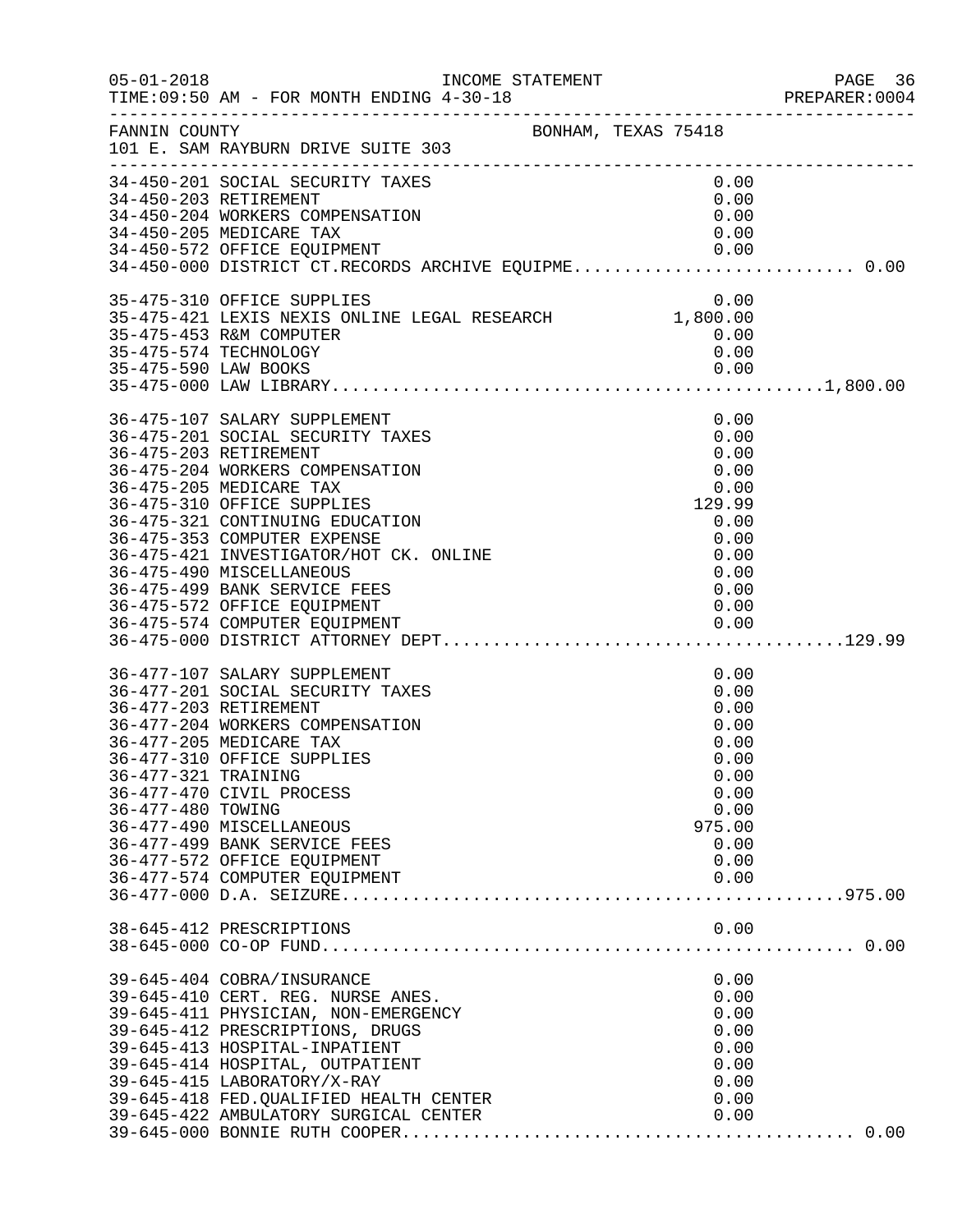| $05 - 01 - 2018$                            | INCOME STATEMENT<br>TIME: 09:50 AM - FOR MONTH ENDING 4-30-18                                                                                                                                                                                              |                     |  |                                                                                    | PAGE 37<br>PREPARER: 0004 |
|---------------------------------------------|------------------------------------------------------------------------------------------------------------------------------------------------------------------------------------------------------------------------------------------------------------|---------------------|--|------------------------------------------------------------------------------------|---------------------------|
| FANNIN COUNTY                               | 101 E. SAM RAYBURN DRIVE SUITE 303                                                                                                                                                                                                                         | BONHAM, TEXAS 75418 |  |                                                                                    |                           |
|                                             | 40-411-310 OFFICE SUPPLIES<br>40-411-427 OUT OF COUNTY TRAVEL<br>40-411-574 COMPUTER EQUIPMENT                                                                                                                                                             |                     |  | 401.94<br>0.00                                                                     |                           |
| 41-406-310 SUPPLIES<br>41-406-330 GAS & OIL | 41-406-427 TRAINING EXPENSE                                                                                                                                                                                                                                |                     |  | 0.00<br>0.00<br>0.00                                                               |                           |
|                                             | 42-477-310 OFFICE SUPPLIES<br>42-477-415 CONSULTANT<br>42-477-427 TRAVEL AND TRAINING                                                                                                                                                                      |                     |  | 0.00<br>0.00<br>0.00                                                               |                           |
|                                             | 44-412-578 2011 EQUIPMENT<br>44-412-579 2012 EQUIPMENT<br>44-412-580 2013 EQUIPMENT<br>44-412-581 2014 EQUIPMENT<br>44-412-582 2015 EQUIPMENT<br>44-412-583 2016 EQUIPMENT                                                                                 |                     |  | 0.00<br>0.00<br>0.00<br>0.00<br>0.00                                               |                           |
| 45-403-103 SALARY<br>45-403-481 DUES        | 45-403-201 SOCIAL SECURITY<br>45-403-204 WORKERS COMPENSATION<br>45-403-205 MEDICARE TAX<br>45-403-310 OFFICE SUPPLIES<br>45-403-427 OUT OF COUNTY TRAVEL<br>45-403-572 OFFICE EQUIPMENT<br>45-403-573 ELECTION EQUIPMENT<br>45-403-574 COMPUTER EQUIPMENT |                     |  | 160.00<br>9.92<br>0.00<br>2.32<br>655.50<br>0.00<br>250.00<br>0.00<br>0.00<br>0.00 |                           |
| 46-475-330 GAS/OIL<br>46-475-454 R&M AUTO   | 46-475-310 OFFICE SUPPLIES<br>46-475-314 SAFE ROOM REIMBURSEMENT<br>46-475-427 OUT OF COUNTY TRAVEL<br>46-475-573 RADIO EQUIPMENT<br>46-475-574 COMPUTER EQUIPMENT<br>46-475-000 SAFE ROOM REIMBURSEMENT PROGRAM36,520.54                                  |                     |  | 651.95<br>35, 234. 76<br>12.08<br>26.75<br>595.00<br>0.00<br>0.00                  |                           |
|                                             | 48-403-485 LICENSE/SUPPORT<br>48-403-573 ELECTION EQUIPMENT                                                                                                                                                                                                |                     |  | 0.00<br>8,383.30                                                                   |                           |
| 49-475-103 SALARY                           | 49-475-201 SOCIAL SECURITY<br>49-475-202 GROUP HEALTH INSURANCE<br>49-475-203 RETIREMENT<br>49-475-204 WORKER'S COMPENSATION<br>49-475-205 MEDICARE TAX<br>49-475-310 OFFICE SUPPLIES                                                                      |                     |  | 0.00<br>0.00<br>0.00<br>0.00<br>0.00<br>0.00<br>0.00                               |                           |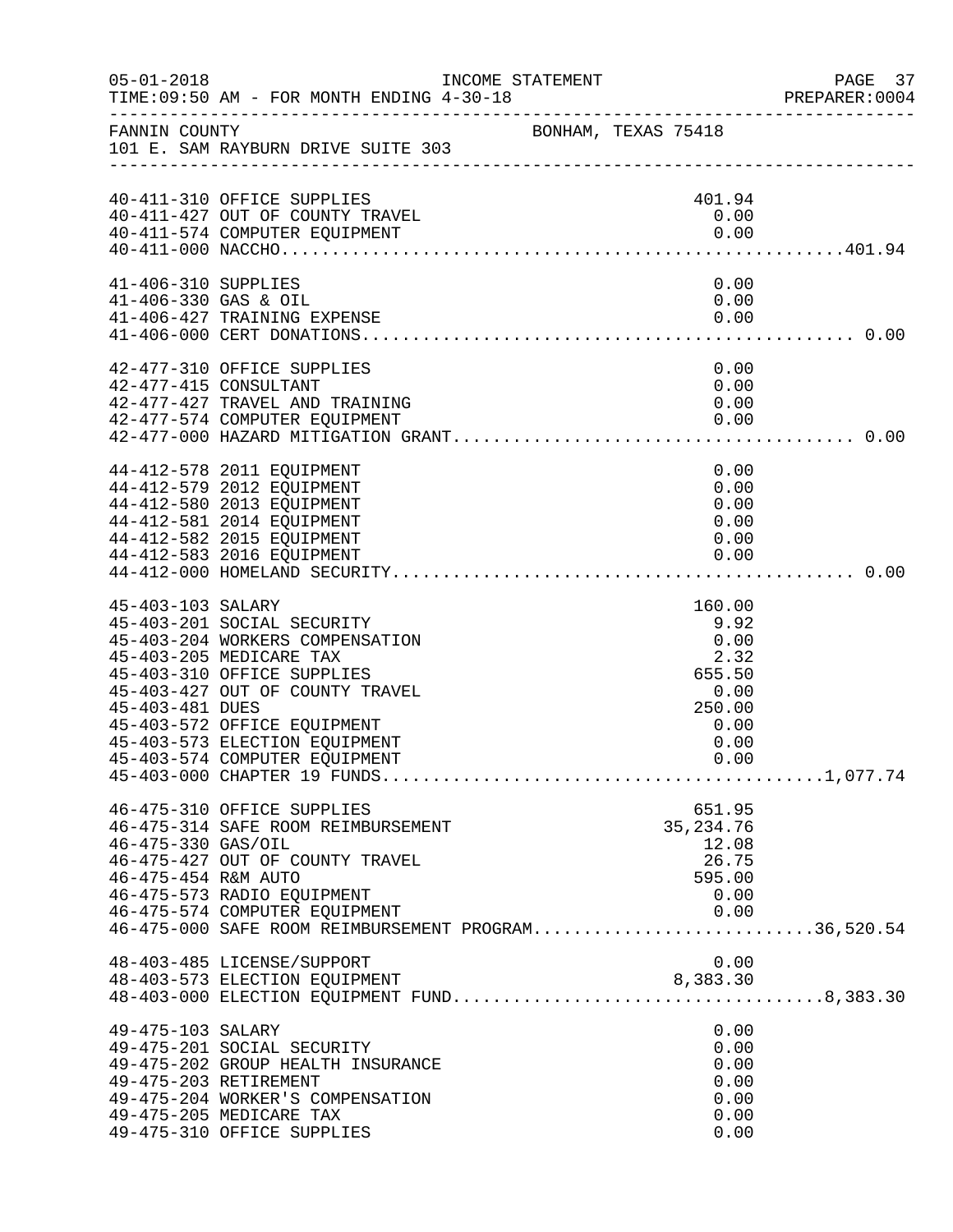| $05 - 01 - 2018$                                                | INCOME STATEMENT<br>TIME: 09:50 AM - FOR MONTH ENDING 4-30-18                                                                                                                                                                                                                                                                                                                                                                                                                                                                                                                                                                                             |                     |                                                                                                                                                                                                       | PAGE 38<br>PREPARER: 0004 |
|-----------------------------------------------------------------|-----------------------------------------------------------------------------------------------------------------------------------------------------------------------------------------------------------------------------------------------------------------------------------------------------------------------------------------------------------------------------------------------------------------------------------------------------------------------------------------------------------------------------------------------------------------------------------------------------------------------------------------------------------|---------------------|-------------------------------------------------------------------------------------------------------------------------------------------------------------------------------------------------------|---------------------------|
| FANNIN COUNTY                                                   | 101 E. SAM RAYBURN DRIVE SUITE 303                                                                                                                                                                                                                                                                                                                                                                                                                                                                                                                                                                                                                        | BONHAM, TEXAS 75418 |                                                                                                                                                                                                       |                           |
|                                                                 | 49-475-427 TRAINING/TUITION/OUT OF COUNTY 682.59<br>49-475-572 OFFICE EQUIPMENT                                                                                                                                                                                                                                                                                                                                                                                                                                                                                                                                                                           |                     | 0.00                                                                                                                                                                                                  |                           |
|                                                                 | 51-440-572 OFFICE EQUIPMENT<br>51-440-572 OFFICE EQUIPMENT<br>51-440-000 CO.CLK.COURT TECHNOLOGY EQUIPMENT37.59                                                                                                                                                                                                                                                                                                                                                                                                                                                                                                                                           |                     | 37.59                                                                                                                                                                                                 |                           |
|                                                                 | 52-449-572 OFFICE EQUIPMENT<br>52-449-000 CO.CLK.COURT RECORDS PRES.EQUIPMENT 0.00                                                                                                                                                                                                                                                                                                                                                                                                                                                                                                                                                                        |                     | 0.00                                                                                                                                                                                                  |                           |
|                                                                 | 53-403-437 DIGITAL IMAGING<br>53-403-490 CO. CLERK MISCELLANEOUS                                                                                                                                                                                                                                                                                                                                                                                                                                                                                                                                                                                          |                     | 0.00<br>0.00                                                                                                                                                                                          |                           |
| 55-560-435 PRINTING                                             | 55-560-427 OUT OF COUNTY TRAVEL<br>55-560-428 TRAINING & TUITION                                                                                                                                                                                                                                                                                                                                                                                                                                                                                                                                                                                          |                     | 0.00<br>0.00<br>0.00                                                                                                                                                                                  |                           |
| 56-560-108 SALARY<br>56-560-310 SUPPLIES<br>56-560-454 R&M AUTO | 56-560-201 SOCIAL SECURITY TAXES<br>56-560-202 GROUP HEALTH INSURANCE<br>56-560-203 RETIREMENT<br>56-560-204 WORKERS COMPENSATION<br>56-560-205 MEDICARE TAX<br>56-560-316 EMPLOYEE AWARDS BANQUET<br>56-560-395 UNIFORMS/PROT.VESTS<br>56-560-423 INTERNET SERVICE<br>56-560-427 OUT OF COUNTY TRAVEL<br>56-560-428 TRAINING & TUITION<br>56-560-452 R & M EQUIPMENT<br>56-560-460 EQUIPMENT RENTAL/LEASE<br>56-560-490 MISCELLANEOUS<br>56-560-495 NARCOTICS AND/OR OTHER INVESTIGATIO<br>56-560-499 BANK SERVICE FEES<br>56-560-571 AUTOMOBILES<br>56-560-572 OFFICE EQUIPMENT<br>56-560-573 TELEPHONE EQUIPMENT<br>56-560-580 INVESTIGATIVE EQUIPMENT |                     | 0.00<br>0.00<br>0.00<br>0.00<br>63.79<br>0.00<br>3,501.15<br>0.00<br>435.00<br>1,367.64<br>0.00<br>288.45<br>0.00<br>0.00<br>142.03<br>734.00<br>2,500.00<br>0.00<br>0.00<br>0.00<br>0.00<br>3,328.00 |                           |
| 56-565-108 SALARY                                               | 56-565-201 SOCIAL SECURITY TAXES<br>56-565-202 GROUP HEALTH INSURANCE<br>56-565-203 RETIREMENT<br>56-565-204 WORKERS COMPENSATION<br>56-565-205 MEDICARE TAX<br>56-565-000 INVESTIGATOR CRIMES AGAINST CHILDRE4,710.37                                                                                                                                                                                                                                                                                                                                                                                                                                    |                     | 3,139.37<br>194.61<br>975.48<br>355.41<br>0.00<br>45.50                                                                                                                                               |                           |
|                                                                 | 56-570-310 OFFICE & MISC. SUPPLIES<br>56-570-395 UNIFORMS/PROT. VESTS/BADGES<br>56-570-571 AUTOMOBILES<br>56-570-574 TECHNOLOGY                                                                                                                                                                                                                                                                                                                                                                                                                                                                                                                           |                     | 1,084.70<br>212.50<br>122,481.78<br>116,683.27                                                                                                                                                        |                           |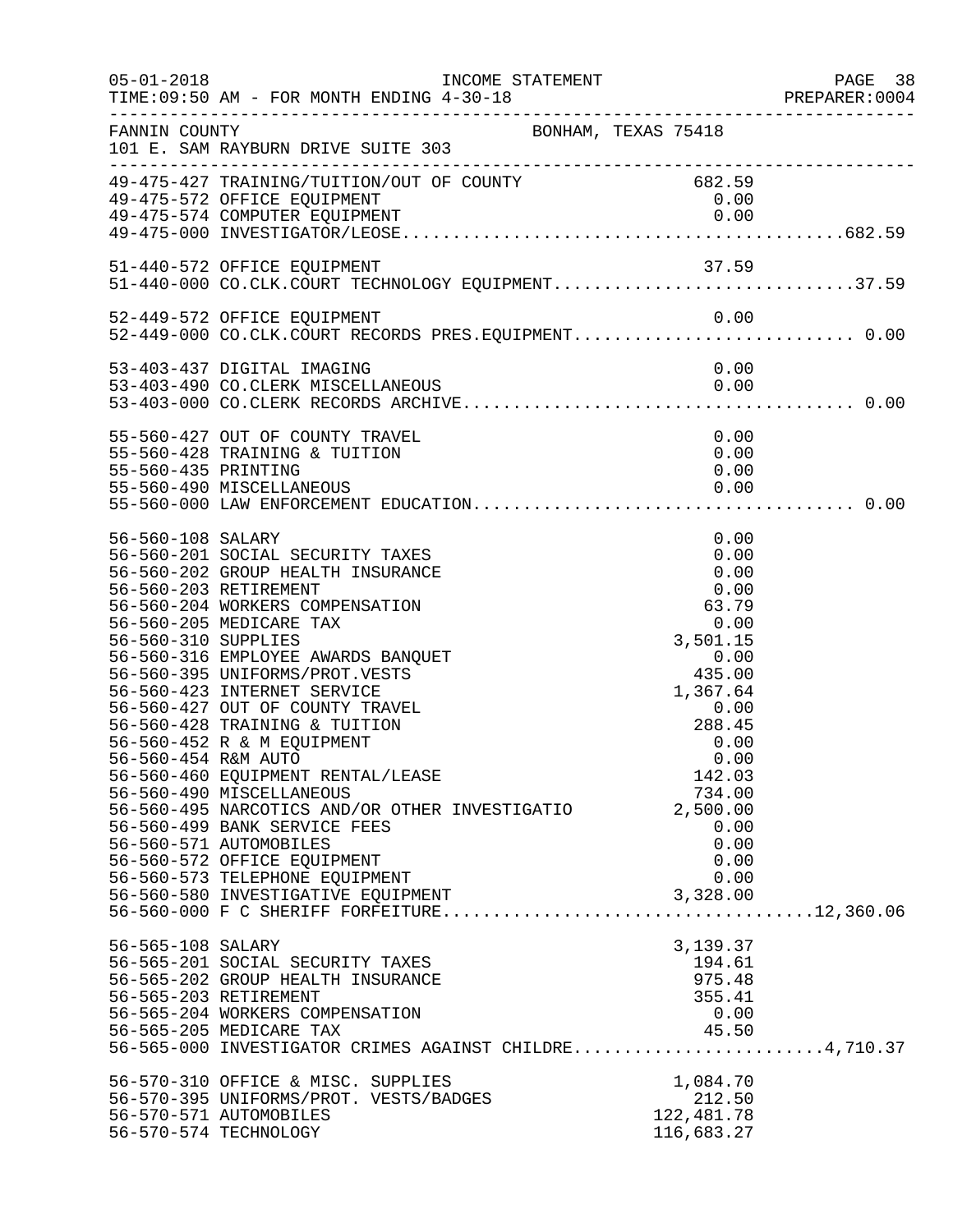| $05 - 01 - 2018$                                                   | INCOME STATEMENT<br>TIME: 09:50 AM - FOR MONTH ENDING 4-30-18                                                                                                                                                                                                              |                                                                                       | PAGE 39<br>PREPARER: 0004 |
|--------------------------------------------------------------------|----------------------------------------------------------------------------------------------------------------------------------------------------------------------------------------------------------------------------------------------------------------------------|---------------------------------------------------------------------------------------|---------------------------|
| FANNIN COUNTY                                                      | 101 E. SAM RAYBURN DRIVE SUITE 303<br>.com/news/2010/01/2010/01/2010/01/2010/01/2010/01/2010/01/2010/01/2010/01/2010                                                                                                                                                       | BONHAM, TEXAS 75418                                                                   |                           |
|                                                                    | 447.57<br>56-570-000 FEDERAL FORFEITURE FUNDS 2018240,909.82                                                                                                                                                                                                               |                                                                                       |                           |
| 57-560-310 SUPPLIES<br>57-560-395 UNIFORMS<br>57-560-571 EQUIPMENT | 57-560-427 OUT OF COUNTY TRAVEL<br>57-560-428 TRAINING/TUITION<br>57-560-580 PURCHASE OF ANIMAL                                                                                                                                                                            | 0.00<br>0.00<br>0.00<br>0.00<br>0.00<br>0.00                                          |                           |
|                                                                    | 59-425-433 DRUG COURT PROGRAMS<br>59-425-437 ATTORNEY FEES DRUG COURT 1,732.50                                                                                                                                                                                             | 240.00                                                                                |                           |
|                                                                    | 60-620-309 ANNUAL PAYING AGENT REGISTRAR FEES<br>60-620-400 BOND LEGAL FEES<br>60-620-401 CONTINUING DISCLOSURE FEES<br>60-620-490 MISCELLANEOUS<br>60-620-627 PRINCIPAL, 2017 GO BONDS<br>60-620-628 PRINCIPAL, JAIL '98 BONDS<br>60-620-629 PRINCIPAL, SERIAL BONDS 1992 | 117.26<br>0.00<br>0.00<br>$0.00$<br>0.00, 60, 60<br>$0.00$<br>0.00                    |                           |
|                                                                    | 60-660-667 INTEREST, 2017 GO BONDS<br>60-660-668 INTEREST JAIL'98 BONDS                                                                                                                                                                                                    | 197, 335.42<br>0.00                                                                   |                           |
|                                                                    | 61-440-572 OFFICE EQUIPMENT<br>61-440-000 DIST.CLK.COURT TECHNOLOGY EQUIPMENT910.60                                                                                                                                                                                        | 910.60                                                                                |                           |
|                                                                    | 62-449-572 OFFICE EQUIPMENT                                                                                                                                                                                                                                                | 0.00                                                                                  |                           |
|                                                                    | 63-551-427 OUT OF COUNTY TRAVEL<br>63-551-428 TRAINING & TUITION                                                                                                                                                                                                           | 0.00<br>0.00                                                                          |                           |
|                                                                    | 64-552-427 OUT OF COUNTY TRAVEL<br>64-552-428 TRAINING & TUITION                                                                                                                                                                                                           | 0.00<br>0.00                                                                          |                           |
|                                                                    | 65-553-427 OUT OF COUNTY TRAVEL<br>65-553-428 TRAINING & TUITION                                                                                                                                                                                                           | 0.00<br>0.00                                                                          |                           |
|                                                                    | 66-666-165 CONSTRUCTION<br>66-666-400 ATTORNEY FEES<br>66-666-402 ENGINEERING<br>66-666-403 ARCHITECTURAL FEES<br>66-666-430 BIDS & NOTICES<br>66-666-450 R & M BUILDINGS<br>66-666-451 ASBESTOS ABATEMENT<br>66-666-482 DEMOLITION<br>66-666-490 MISCELLANEOUS            | 0.00<br>4,556.00<br>0.00<br>66,625.00<br>468.00<br>0.00<br>155,876.50<br>0.00<br>0.00 |                           |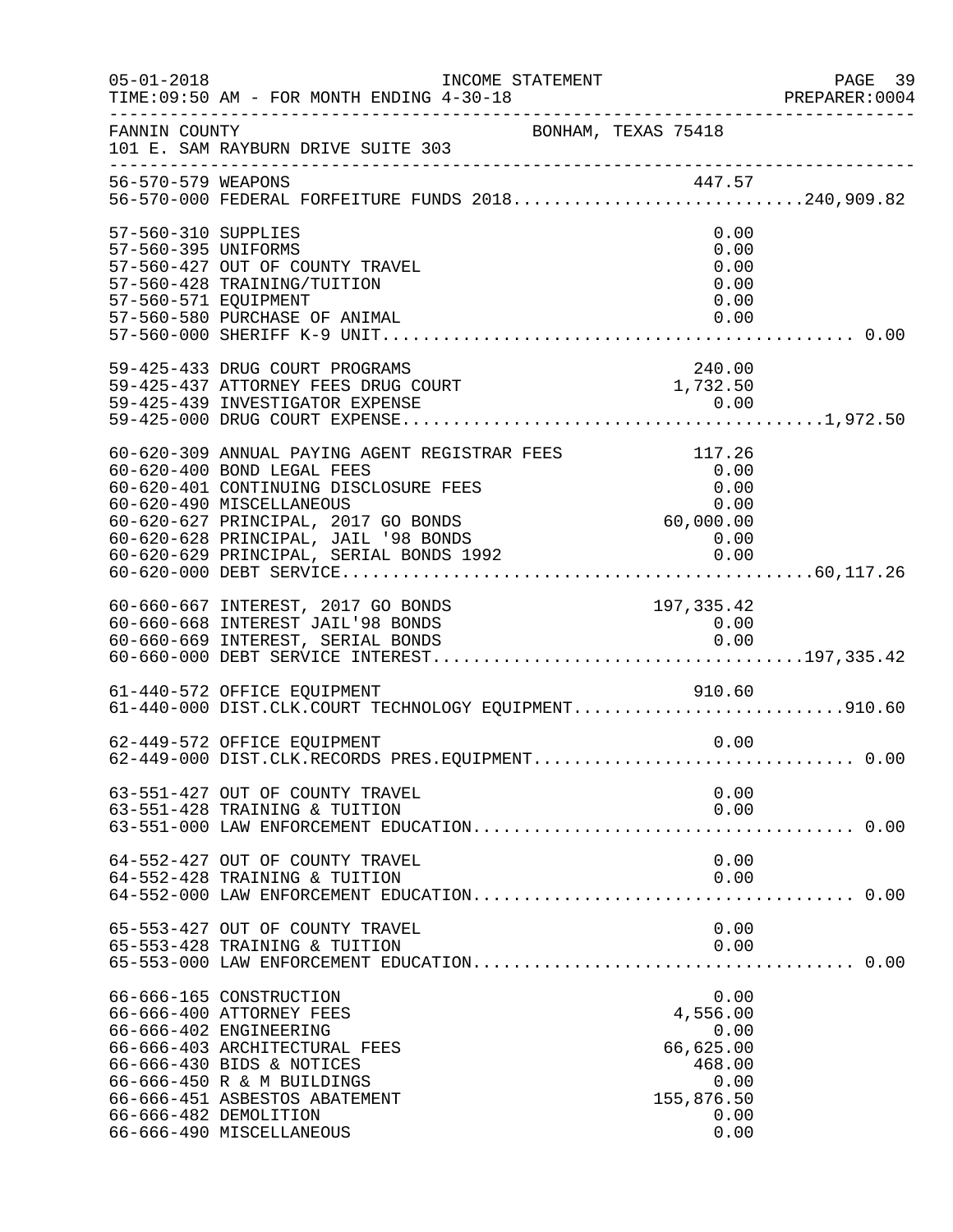| $05 - 01 - 2018$    | INCOME STATEMENT<br>TIME: 09:50 AM - FOR MONTH ENDING 4-30-18                                                                                                                                                                                                                                                                |                                                                      | PAGE 40<br>PREPARER:0004 |
|---------------------|------------------------------------------------------------------------------------------------------------------------------------------------------------------------------------------------------------------------------------------------------------------------------------------------------------------------------|----------------------------------------------------------------------|--------------------------|
| FANNIN COUNTY       | BONHAM, TEXAS 75418<br>101 E. SAM RAYBURN DRIVE SUITE 303                                                                                                                                                                                                                                                                    |                                                                      |                          |
| 66-666-535 BUILDING | 66-666-695 SURVEYING 8,500.00<br>66-666-000 COURTHOUSE CONSTRUCTION EXPENSE236,025.50                                                                                                                                                                                                                                        | 0.00                                                                 |                          |
|                     | 67-560-428 TRAINING & TUITION                                                                                                                                                                                                                                                                                                | 5,815.95                                                             |                          |
|                     | 70-622-399 CLAIM SETTLEMENTS<br>70-622-426 APPRAISAL FEES<br>70-622-429 RELOCATING UTILITIES                                                                                                                                                                                                                                 | 0.00<br>0.00<br>0.00                                                 |                          |
|                     | 70-629-502 RIGHT OF WAY PURCHASE FM #87<br>70-629-502 RIGHT OF WAY PURCHASE HWY #121<br>70-629-503 RIGHT OF WAY PURCHASE HWY.78<br>70-629-000 RIGHT OF WAY                                                                                                                                                                   | 0.00<br>0.00<br>0.00<br>0.00                                         |                          |
| 71-475-108 SALARY   | 71-475-201 SOCIAL SECURITY TAXES<br>71-475-202 GROUP HEALTH INSURANCE<br>71-475-203 RETIREMENT<br>71-475-204 WORKERS COMPENSATION<br>71-475-205 MEDICARE TAX<br>71-475-000 INVESTIGATOR CRIMES AGAINST WOMEN 0.00                                                                                                            | 0.00<br>0.00<br>0.00<br>0.00<br>0.00<br>0.00                         |                          |
| 72-560-108 SALARY   | 72-560-201 SOCIAL SECURITY TAXES<br>72-560-202 GROUP HEALTH INSURANCE<br>72-560-203 RETIREMENT<br>72-560-204 WORKERS COMPENSATION<br>72-560-205 MEDICARE TAX<br>72-560-000 INVESTIGATOR CRIMES AGAINST CHILDRE20,903.08                                                                                                      | 13,744.25<br>852.15<br>4,271.76<br>1,556.37<br>$-7,300.37$<br>279.26 |                          |
|                     | 80-570-490 MISCELLANEOUS                                                                                                                                                                                                                                                                                                     | 0.00                                                                 |                          |
|                     | 87-575-310 OFFICE SUPP./MISC.<br>87-575-319 RESTITUTION<br>87-575-320 COURT COSTS<br>87-575-321 REIMBURSEMENT OF FEES FOR OTHER COU<br>87-575-353 COMPUTER EXPENSE<br>87-575-416 STRUCTURAL FAMILY THERAPY<br>87-575-427 TRAVEL AND TRAINING                                                                                 | 725.62<br>1,914.00<br>60.00<br>0.00<br>0.00<br>0.00<br>0.00          |                          |
|                     | 88-645-409 DIABETIC SUPPLIES<br>88-645-410 CERT. REG. NURSE ANES.<br>88-645-411 PHYSICIAN, NON-EMERGENCY<br>88-645-412 PRESCRIPTIONS, DRUGS<br>88-645-413 HOSPITAL, INPATIENT<br>88-645-414 HOSPITAL, OUTPATIENT<br>88-645-415 LABORATORY/X-RAY<br>88-645-418 FED. QUALIFIED HEALTH CENTER<br>88-645-420 RURAL HEALTH CLINIC | 0.00<br>0.00<br>0.00<br>0.00<br>0.00<br>0.00<br>0.00<br>0.00<br>0.00 |                          |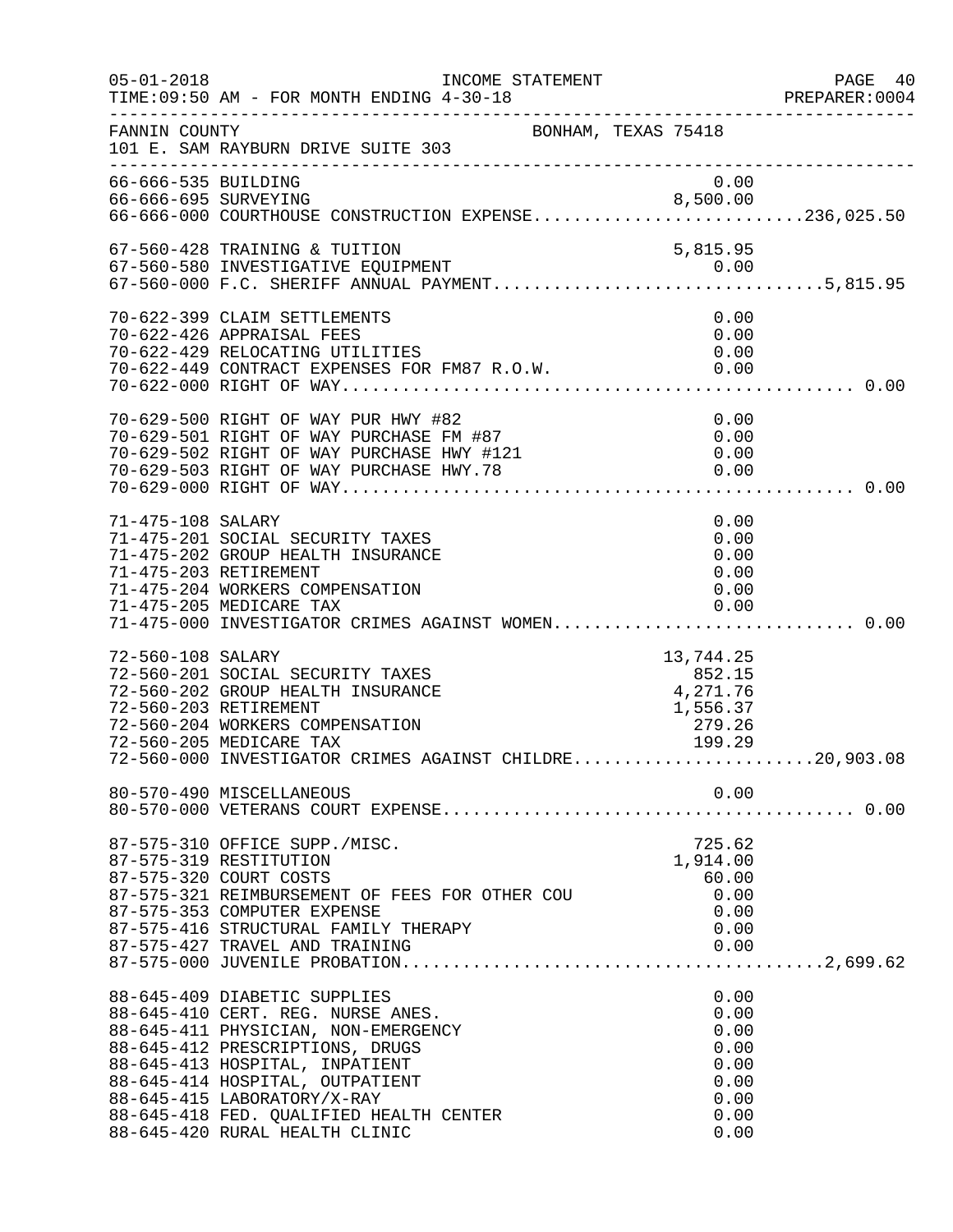| $05 - 01 - 2018$                              | INCOME STATEMENT<br>TIME: 09:50 AM - FOR MONTH ENDING 4-30-18                                                                                                                                                                                                                                           |                                                                                            | PAGE 41<br>PREPARER:0004 |
|-----------------------------------------------|---------------------------------------------------------------------------------------------------------------------------------------------------------------------------------------------------------------------------------------------------------------------------------------------------------|--------------------------------------------------------------------------------------------|--------------------------|
| FANNIN COUNTY                                 | BONHAM, TEXAS 75418<br>101 E. SAM RAYBURN DRIVE SUITE 303                                                                                                                                                                                                                                               |                                                                                            |                          |
|                                               |                                                                                                                                                                                                                                                                                                         |                                                                                            |                          |
|                                               | 89-581-416 STRUCTURAL FAMILY THERAPY 00G25,000.00<br>89-581-000 STRUCTURAL FAMILY THERAPY 00G25,000.00                                                                                                                                                                                                  |                                                                                            |                          |
| 89-588-203 RETIREMENT                         | 89-588-103 SALARY COMM.CORR.OFFICERS<br>89-588-201 SOCIAL SECURITY TAX<br>89-588-202 GROUP HEALTH INSURANCE<br>89-588-204 WORKERS COMPENSATION<br>89-588-205 MEDICARE TAX<br>89-588-310 OFFICE SUPPLIES                                                                                                 | 0.00<br>0.00<br>0.00<br>0.00<br>0.00<br>0.00<br>0.00                                       |                          |
|                                               | 89-589-416 STRUCTURAL FAMILY THERAPY<br>89-589-416 STRUCTURAL FAMILY THERAPY             0.00<br>89-589-000 REGIONAL DIVERSIONS ALTERNATIVES 0.00                                                                                                                                                       | 0.00                                                                                       |                          |
| 89-590-203 RETIREMENT                         | 89-590-102 SALARY APPOINTED OFFICIAL<br>89-590-103 SALARY COMM.CORR.OFFICERS<br>89-590-201 SOCIAL SECURITY TAX<br>89-590-202 GROUP HEALTH INSURANCE<br>89-590-204 WORKERS COMPENSATION<br>89-590-205 MEDICARE TAX<br>89-590-310 OPERATING/TRAVEL EXPENSES                                               | 17,987.70<br>21,088.65<br>2,363.50<br>8,417.22<br>4,409.77<br>$334.67$ $552.28$ $8,005.07$ |                          |
| 89-591-203 RETIREMENT                         | 89-591-102 SALARY APPOINTED OFFICIAL<br>89-591-103 SALARY COMM.CORR.OFFICERS<br>89-591-201 SOCIAL SECURITY TAX<br>89-591-202 GROUP HEALTH INSURANCE<br>89-591-204 WORKERS COMPENSATION<br>89-591-205 MEDICARE TAX<br>89-591-469 UNEXPENDED FUNDS                                                        | 15,052.20<br>17,647.05<br>1,977.49<br>7.042.98<br>3,690.14<br>280.06<br>462.60<br>0.00     |                          |
| 89-592-203 RETIREMENT<br>89-592-408 DETENTION | 89-592-102 SALARY APPOINTED OFFICIAL<br>89-592-103 SALARY COMM.CORR.OFFICERS<br>89-592-201 SOCIAL SECURITY TAX<br>89-592-202 GROUP HEALTH INSURANCE<br>89-592-204 WORKERS COMPENSATION<br>89-592-205 MEDICARE TAX<br>89-592-469 UNEXPENDED FUNDS<br>89-592-000 PRE/POST ADJUDICATION FACILITIES6,921.82 | 2,257.80<br>2,647.05<br>296.34<br>1,055.88<br>553.35<br>42.01<br>69.39<br>0.00<br>0.00     |                          |
| 89-593-203 RETIREMENT                         | 89-593-102 SALARY APPOINTED OFFICIAL<br>89-593-103 SALARY COMM.CORR.OFFICERS<br>89-593-201 SOCIAL SECURITY TAX<br>89-593-202 GROUP HEALTH INSURANCE                                                                                                                                                     | 2,257.80<br>2,647.05<br>296.34<br>1,055.88<br>553.35                                       |                          |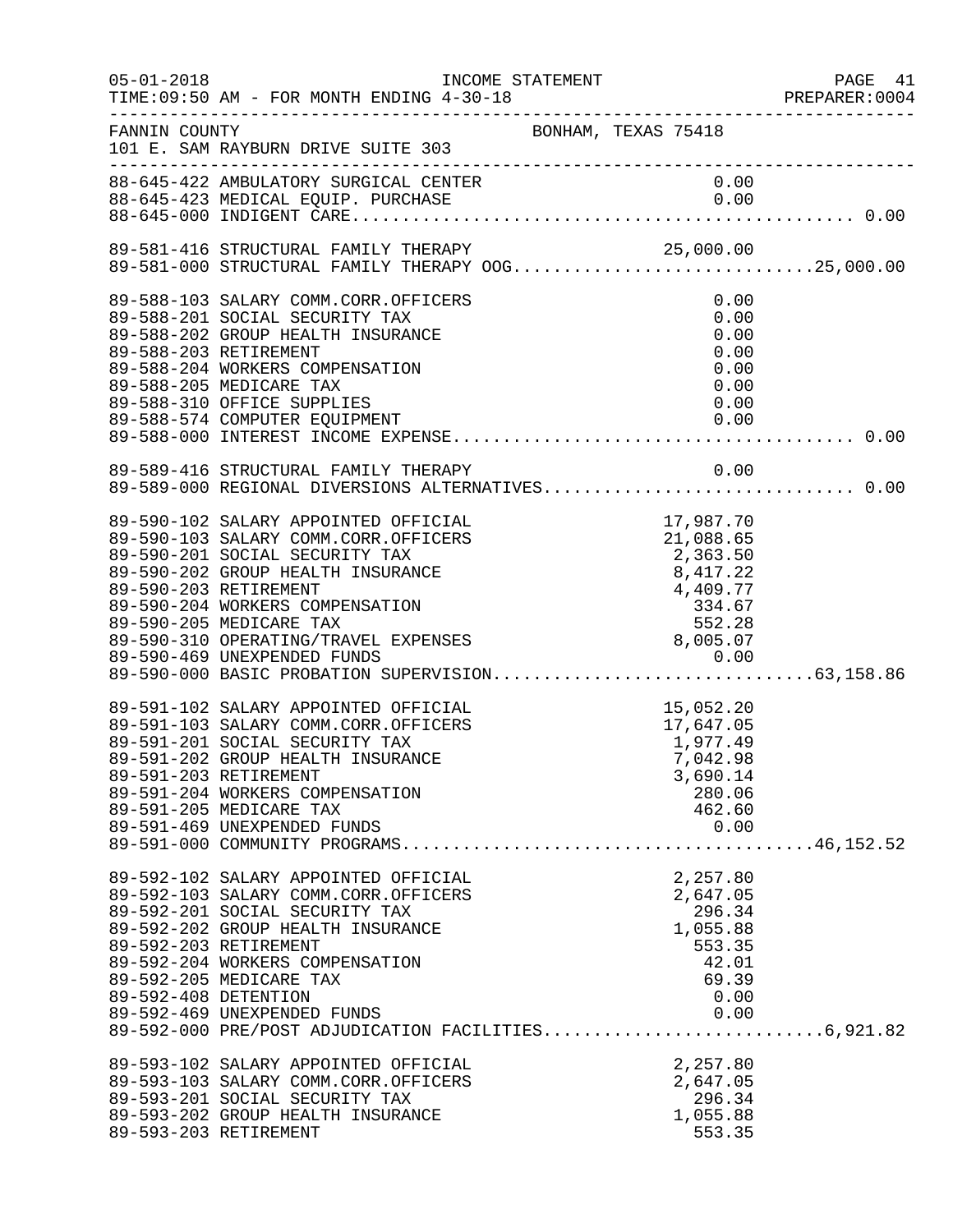| $05 - 01 - 2018$ | TIME: 09:50 AM - FOR MONTH ENDING 4-30-18                                                      |                     |          |       |      | ∠≄ PAGE<br>PREPARER:0004 |
|------------------|------------------------------------------------------------------------------------------------|---------------------|----------|-------|------|--------------------------|
| FANNIN COUNTY    | 101 E. SAM RAYBURN DRIVE SUITE 303                                                             | BONHAM, TEXAS 75418 |          |       |      |                          |
|                  | 89-593-204 WORKERS COMPENSATION<br>89-593-205 MEDICARE TAX<br>89-593-415 RESIDENTIAL PLACEMENT |                     |          | 42.01 |      |                          |
|                  |                                                                                                |                     |          | 69.39 |      |                          |
|                  |                                                                                                |                     |          |       |      |                          |
|                  |                                                                                                |                     |          |       |      |                          |
|                  |                                                                                                |                     |          |       |      |                          |
|                  |                                                                                                |                     |          |       |      |                          |
|                  |                                                                                                |                     |          |       |      |                          |
|                  |                                                                                                |                     |          |       |      |                          |
|                  |                                                                                                |                     |          |       |      |                          |
|                  |                                                                                                |                     |          |       |      |                          |
|                  |                                                                                                |                     |          |       |      |                          |
|                  |                                                                                                |                     |          |       |      |                          |
|                  |                                                                                                |                     |          |       |      |                          |
|                  |                                                                                                |                     |          |       |      |                          |
|                  | 89-994-488 LAW ENFORCEMENT INSURANCE                                                           |                     |          |       |      |                          |
|                  |                                                                                                |                     |          |       |      |                          |
|                  |                                                                                                |                     |          |       |      |                          |
|                  |                                                                                                |                     |          |       |      |                          |
|                  |                                                                                                |                     |          |       |      |                          |
|                  |                                                                                                |                     |          |       |      |                          |
|                  |                                                                                                |                     |          |       |      |                          |
|                  |                                                                                                |                     |          |       |      |                          |
|                  |                                                                                                |                     |          |       |      |                          |
|                  |                                                                                                |                     |          |       |      |                          |
|                  |                                                                                                |                     |          |       |      |                          |
|                  |                                                                                                |                     |          |       |      |                          |
|                  |                                                                                                |                     |          |       |      |                          |
|                  |                                                                                                |                     |          |       |      |                          |
|                  |                                                                                                |                     |          |       |      |                          |
|                  |                                                                                                |                     | 3,000.00 |       |      |                          |
|                  | 89-995-453 COMPUTER SOFTWARE                                                                   |                     |          |       |      |                          |
|                  |                                                                                                |                     |          |       |      |                          |
|                  | 92-700-310 OFFICE SUPPLIES                                                                     |                     |          |       | 0.00 |                          |
|                  | 92-700-430 BIDS AND NOTICES                                                                    |                     |          |       | 0.00 |                          |
|                  | 92-700-484 APPRAISALS                                                                          |                     |          |       | 0.00 |                          |
|                  | 92-700-490 LITERACY COUNCIL DONATION                                                           |                     |          |       | 0.00 |                          |
|                  |                                                                                                |                     |          |       |      |                          |
|                  | 93-909-414 GRANT ADMINISTRATION                                                                |                     |          |       | 0.00 |                          |
|                  | 93-909-415 CONSTRUCTION EXPENSE                                                                |                     |          |       | 0.00 |                          |
|                  | 93-909-416 ENGINEERING                                                                         |                     |          |       | 0.00 |                          |
|                  |                                                                                                |                     |          |       |      |                          |
|                  |                                                                                                |                     |          |       |      |                          |
| TOTAL EXPENSES   |                                                                                                |                     |          |       |      |                          |
|                  |                                                                                                |                     |          |       |      |                          |
| NET INCOME       |                                                                                                |                     |          |       |      |                          |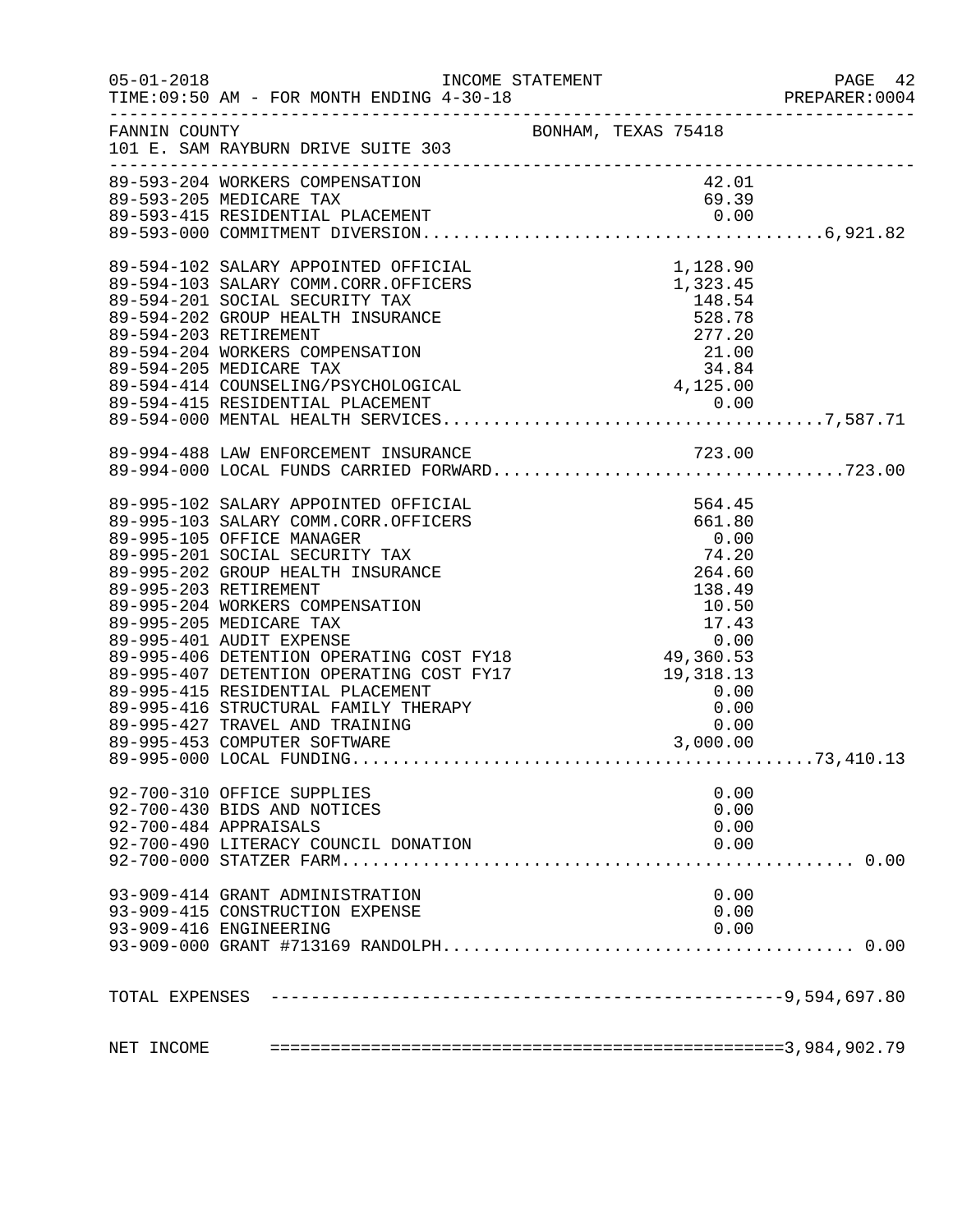| $05 - 01 - 2018$    | <b>BALANCE SHEET</b><br>TIME: 09:50 AM - FOR MONTH ENDING 4-30-18<br>-----------------------------                                                                                                                                                                    |                                                                                                         | PAGE 1<br>PREPARER: 0004<br>---------------------------------- |
|---------------------|-----------------------------------------------------------------------------------------------------------------------------------------------------------------------------------------------------------------------------------------------------------------------|---------------------------------------------------------------------------------------------------------|----------------------------------------------------------------|
| FANNIN COUNTY       | 101 E. SAM RAYBURN DRIVE SUITE 303                                                                                                                                                                                                                                    | BONHAM, TEXAS 75418                                                                                     |                                                                |
|                     | ***** ASSETS *****                                                                                                                                                                                                                                                    |                                                                                                         |                                                                |
| 10-100-100 PAYROLL  |                                                                                                                                                                                                                                                                       | 12.20                                                                                                   |                                                                |
|                     | 10-103-100 GENERAL-COMBINED FUNDS CHECKING 3,394,211.08                                                                                                                                                                                                               |                                                                                                         |                                                                |
|                     | 10-104-560 SHERIFF PETTY CASH                                                                                                                                                                                                                                         | 130.00                                                                                                  |                                                                |
|                     | 10-105-003 COUNTY CLERK CHANGE FUND<br>10-105-075 CO.ATTORNEY CHANGE FUND<br>10-105-115 JURY CASH ON HAND<br>10-105-450 DISTRICT CLK.CHANGE FUND<br>10-105-455 JP#1 CASH ON HAND<br>10-105-457 JP#3 CASH ON HAND<br>10-105-499 TAX ASSESSOR CHANGE FUND               | 100.00<br>0.00<br>1,000.00<br>50.00<br>100.00<br>100.00<br>1,400.00                                     |                                                                |
|                     | 10-120-305 FINES RECEIVABLE<br>10-120-306 ALLOWANCE FOR UNCOLLECTIBLES<br>10-120-307 ALOWANCE FOR UNCOLLECTIBLES HOSPITA<br>10-120-311 TAXES RECEIVABLE<br>10-120-312 DUE FROM OTHER GOVERNMENTS<br>10-120-313 DUE FROM OTHER FUNDS<br>10-120-314 ACCOUNTS RECEIVABLE | 6,024,016.44<br>1,710,769.53-<br>$100,000.00 -$<br>567,943.62<br>115,461.01<br>185,152.01<br>180,459.03 |                                                                |
|                     | 10-133-089 DUE FROM T.J.P.C.                                                                                                                                                                                                                                          | 0.00                                                                                                    |                                                                |
|                     | 10-330-396 RIFLE RESISTANT BODY ARMOR 3439801                                                                                                                                                                                                                         | 0.00                                                                                                    |                                                                |
| 10-513-162 BUILDING |                                                                                                                                                                                                                                                                       | 0.00                                                                                                    |                                                                |
|                     | 10-999-100 A/P CLEARING ACCOUNT                                                                                                                                                                                                                                       | 0.00                                                                                                    |                                                                |
| 11-100-100 PAYROLL  |                                                                                                                                                                                                                                                                       | 0.00                                                                                                    |                                                                |
|                     | 11-102-100 A/P CLEARING                                                                                                                                                                                                                                               | 0.00                                                                                                    |                                                                |
|                     | 11-103-100 C.H. SECURITY-COMBINED FUNDS CKING 122,198.33                                                                                                                                                                                                              |                                                                                                         |                                                                |
|                     | 11-120-313 DUE FROM OTHER FUNDS                                                                                                                                                                                                                                       | 4,119.57                                                                                                |                                                                |
|                     | 12-102-100 A/P CLEARING                                                                                                                                                                                                                                               | 0.00                                                                                                    |                                                                |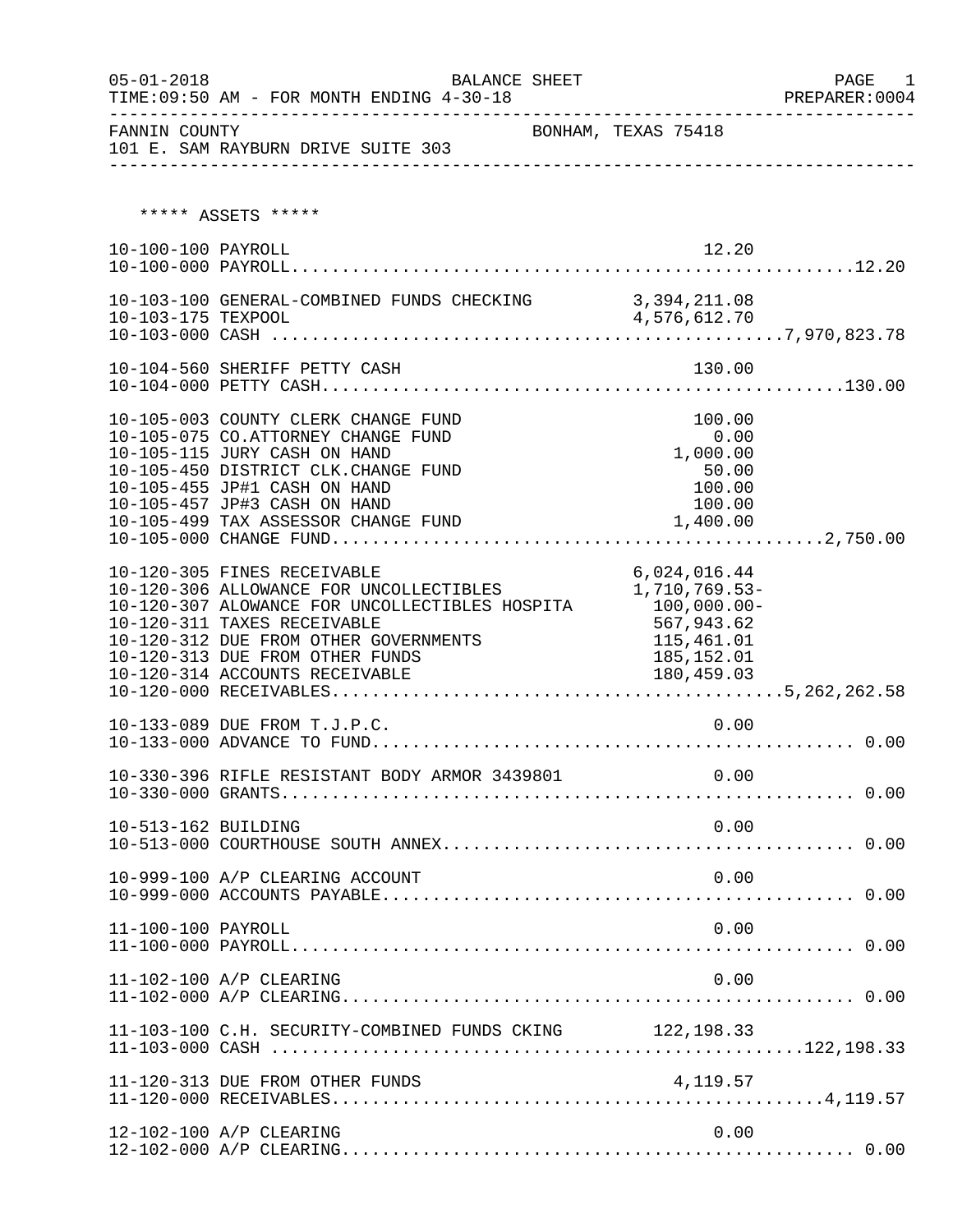| $05 - 01 - 2018$   | BALANCE SHEET<br>TIME: 09:50 AM - FOR MONTH ENDING 4-30-18 |                     | PAGE 2 |
|--------------------|------------------------------------------------------------|---------------------|--------|
| FANNIN COUNTY      | 101 E. SAM RAYBURN DRIVE SUITE 303                         | BONHAM, TEXAS 75418 |        |
|                    | 12-103-100 CO.CLK.VITAL STAT.-COMB.FUNDS CKING 5,819.17    |                     |        |
|                    | 12-120-313 DUE FROM OTHER FUNDS                            | 319.00              |        |
|                    | 13-102-100 A/P CLEARING                                    | 0.00                |        |
|                    | 13-103-113 SURETY BAIL BOND FEE                            | 5,310.00            |        |
|                    | 14-102-100 A/P CLEARING                                    | 0.00                |        |
|                    | 14-103-100 JUST.CT.BLDG.SEC.-COMB.FUNDS CKING 16,650.38    |                     |        |
|                    | 14-120-313 DUE FROM OTHER FUNDS                            | 180.10              |        |
|                    | 16-102-100 A/P CLEARING                                    | 0.00                |        |
|                    | 16-103-100 CO.JUDGE EXCESS SUPP.-COMB.FUND CK 17,624.67    |                     |        |
|                    | 17-102-100 A/P CLEARING                                    | 0.00                |        |
|                    | 17-103-100 PROB.JUDGES ED.-COMB. FUNDS CKING 5,002.39      |                     |        |
|                    | 17-120-313 DUE FROM OTHER FUNDS                            | 310.26              |        |
| 18-100-100 PAYROLL |                                                            | 0.00                |        |
|                    | 18-102-100 A/P CLEARING                                    | 0.00                |        |
|                    | 18-103-100 CO.CLK.REC.MNGMT.-COMB.FUNDS CKING 62,228.71    |                     |        |
|                    | 18-120-313 DUE FROM OTHER FUNDS                            | 23,815.17           |        |
| 19-100-100 PAYROLL |                                                            | 0.00                |        |
|                    | 19-102-100 A/P CLEARING                                    | 0.00                |        |
|                    | 19-103-100 DIST.CLK.REC.MNGMT-COMB.FUNDS CKING             | 9,942.56            |        |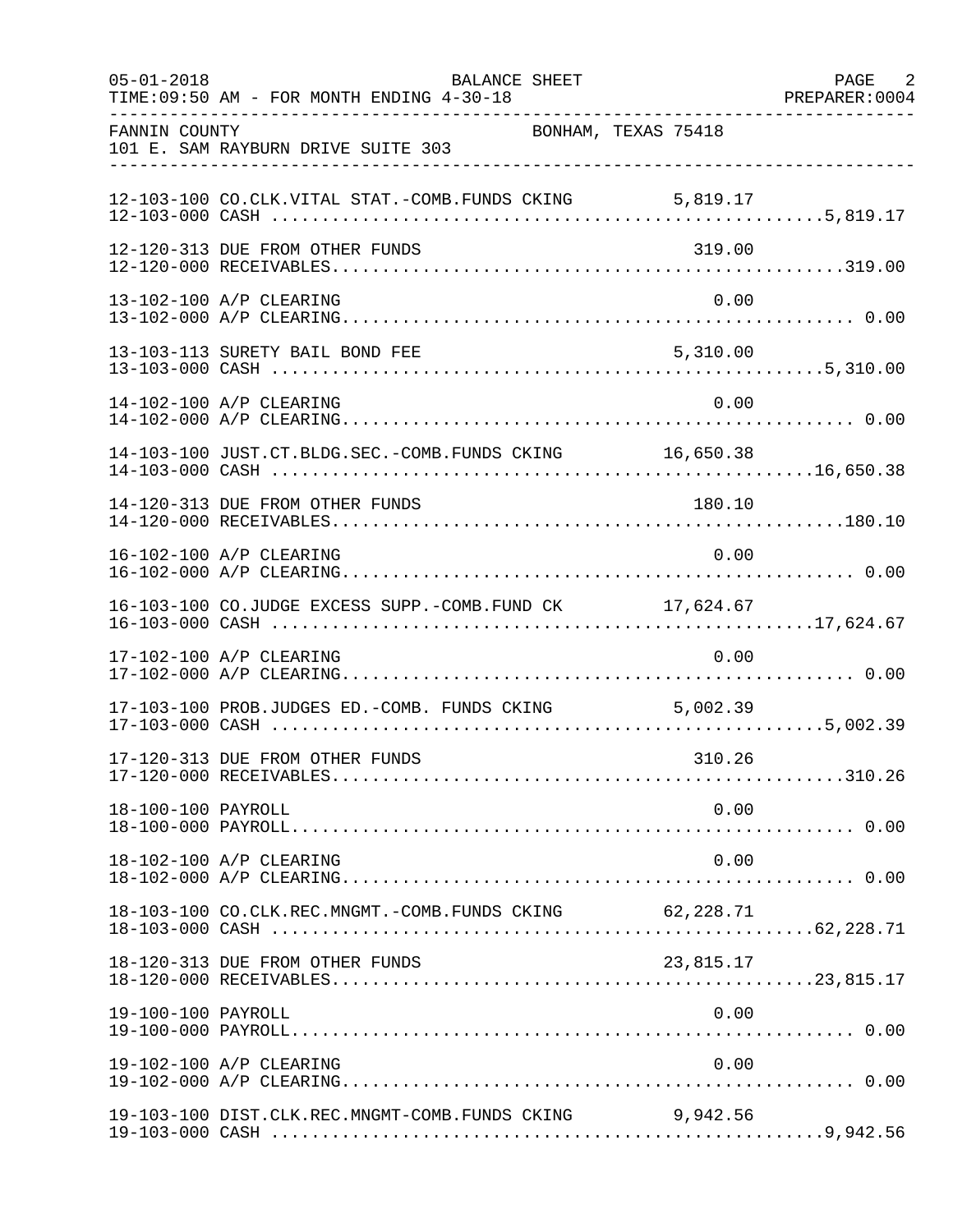| $05 - 01 - 2018$                       | <b>BALANCE SHEET</b><br>TIME: 09:50 AM - FOR MONTH ENDING 4-30-18                                                                     |                                                 | PAGE 3<br>PREPARER:0004 |
|----------------------------------------|---------------------------------------------------------------------------------------------------------------------------------------|-------------------------------------------------|-------------------------|
| FANNIN COUNTY                          | 101 E. SAM RAYBURN DRIVE SUITE 303                                                                                                    | BONHAM, TEXAS 75418                             |                         |
|                                        | 19-120-313 DUE FROM OTHER FUNDS                                                                                                       | 436.56                                          |                         |
| 20-100-100 PAYROLL                     |                                                                                                                                       | 0.00                                            |                         |
|                                        | 20-102-100 A/P CLEARING                                                                                                               | 0.00                                            |                         |
|                                        | 20-103-100 CO.OFF.REC.MNGMT-COMB. FUNDS CKING 41,337.80                                                                               |                                                 |                         |
|                                        | 20-120-313 DUE FROM OTHER FUNDS                                                                                                       |                                                 |                         |
| 21-100-100 PAYROLL                     |                                                                                                                                       | 0.00                                            |                         |
|                                        | 21-102-100 A/P CLEARING                                                                                                               | 0.00                                            |                         |
| 21-103-175 TEXPOOL                     | 21-103-100 R&B#1-COMBINED FUNDS CHECKING                                                                                              | 319,847.95<br>17,588.49                         |                         |
|                                        | 21-120-311 TAXES RECEIVABLE<br>21-120-312 DUE FROM OTHER GOVERNMENTS<br>21-120-313 DUE FROM OTHER FUNDS<br>21-120-315 INVENTORY ASSET | 29,558.47<br>6,633.14<br>8,927.99<br>3,473.88   |                         |
| 21-621-500 LAND<br>21-621-535 BUILDING | 21-621-599 CAPITAL OUTLAY                                                                                                             | 0.00<br>0.00                                    | 0.00                    |
| 22-100-100 PAYROLL                     |                                                                                                                                       | 0.00                                            |                         |
|                                        | 22-102-100 A/P CLEARING                                                                                                               | 0.00                                            |                         |
| 22-103-175 TEXPOOL                     | 22-103-100 R&B#2- COMBINED FUNDS CHECKING                                                                                             | 517,174.73<br>251, 272.13                       |                         |
|                                        | 22-120-311 TAXES RECEIVABLE<br>22-120-312 DUE FROM OTHER GOVERNMENT<br>22-120-313 DUE FROM OTHER FUNDS<br>22-120-315 INVENTORY ASSET  | 32,900.60<br>7,258.43<br>10,399.94<br>41,975.72 |                         |
| 22-622-500 LAND<br>22-622-535 BUILDING | 22-622-575 LAND/BUILDING<br>22-622-599 CAPITAL OUTLAY                                                                                 | 0.00<br>0.00<br>0.00                            | 0.00<br>0.00            |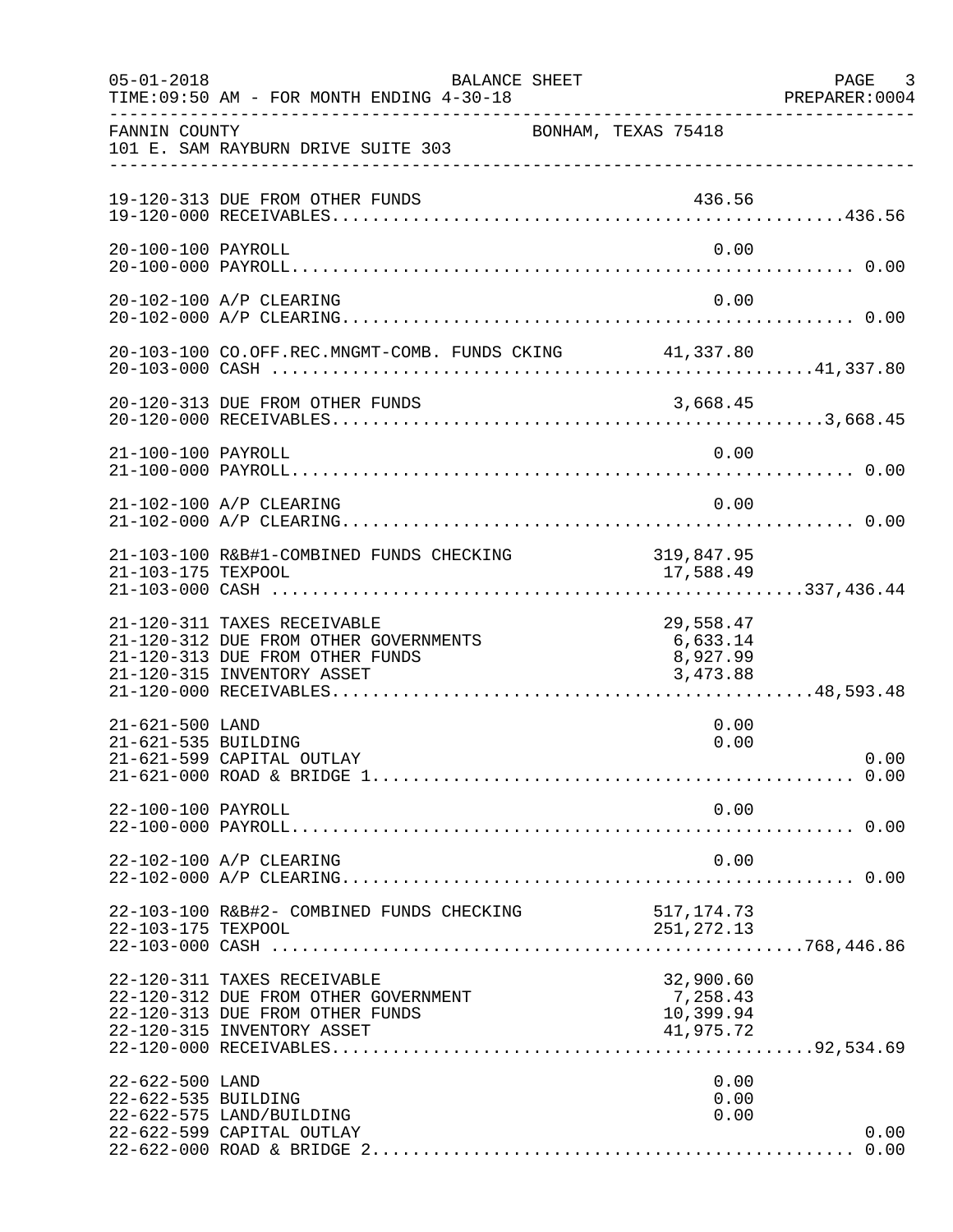| $05 - 01 - 2018$                       | BALANCE SHEET<br>TIME: 09:50 AM - FOR MONTH ENDING 4-30-18                                              |                                                    | PAGE<br>4<br>PREPARER: 0004 |
|----------------------------------------|---------------------------------------------------------------------------------------------------------|----------------------------------------------------|-----------------------------|
| FANNIN COUNTY                          | 101 E. SAM RAYBURN DRIVE SUITE 303                                                                      | BONHAM, TEXAS 75418                                |                             |
| 23-100-100 PAYROLL                     |                                                                                                         | 0.00                                               |                             |
|                                        | 23-102-100 A/P CLEARING                                                                                 | 0.00                                               |                             |
| 23-103-175 TEXPOOL                     | 23-103-100 R&B#3-COMBINED FUNDS CHECKING                                                                | 882, 392.32<br>230,576.78                          |                             |
| 23-120-315 INVENTORY                   | 23-120-311 TAXES RECEIVABLE<br>23-120-312 DUE FROM OTHER GOVERNMENTS<br>23-120-313 DUE FROM OTHER FUNDS | 49, 363. 23<br>11,590.67<br>15,599.90<br>33,404.57 |                             |
| 23-623-500 LAND<br>23-623-535 BUILDING | 23-623-599 CAPITAL OUTLAY                                                                               | 0.00<br>0.00                                       | 0.00                        |
| 24-100-100 PAYROLL                     |                                                                                                         | 0.00                                               |                             |
|                                        | 24-102-100 A/P CLEARING                                                                                 | 0.00                                               |                             |
| 24-103-175 TEXPOOL                     | 24-103-100 R&B#4- COMBINED FUNDS CHECKING                                                               | 368,430.02<br>102,229.77                           |                             |
| 24-120-315 INVENTORY                   | 24-120-311 TAXES RECEIVABLE<br>24-120-312 DUE FROM OTHER GOVERNMENTS<br>24-120-313 DUE FROM OTHER FUNDS | 27,083.12<br>6,597.33<br>8,879.84<br>6,291.25      |                             |
| 24-624-500 LAND<br>24-624-535 BUILDING | 24-624-599 CAPITAL OUTLAY                                                                               | 0.00<br>0.00                                       | 0.00                        |
|                                        | 25-103-100 BEES-COMBINED FUNDS CHECKING                                                                 | 2,177.67                                           |                             |
|                                        | 26-102-100 A/P CLEARING                                                                                 | 0.00                                               |                             |
|                                        | 26-103-100 J.P.#1 JUST.CT.TECH-COMB.FUND CKING 46,011.76                                                |                                                    |                             |
|                                        | 26-120-313 DUE FROM OTHER FUNDS                                                                         | 487.74                                             |                             |
|                                        | 27-102-100 A/P CLEARING                                                                                 | 0.00                                               |                             |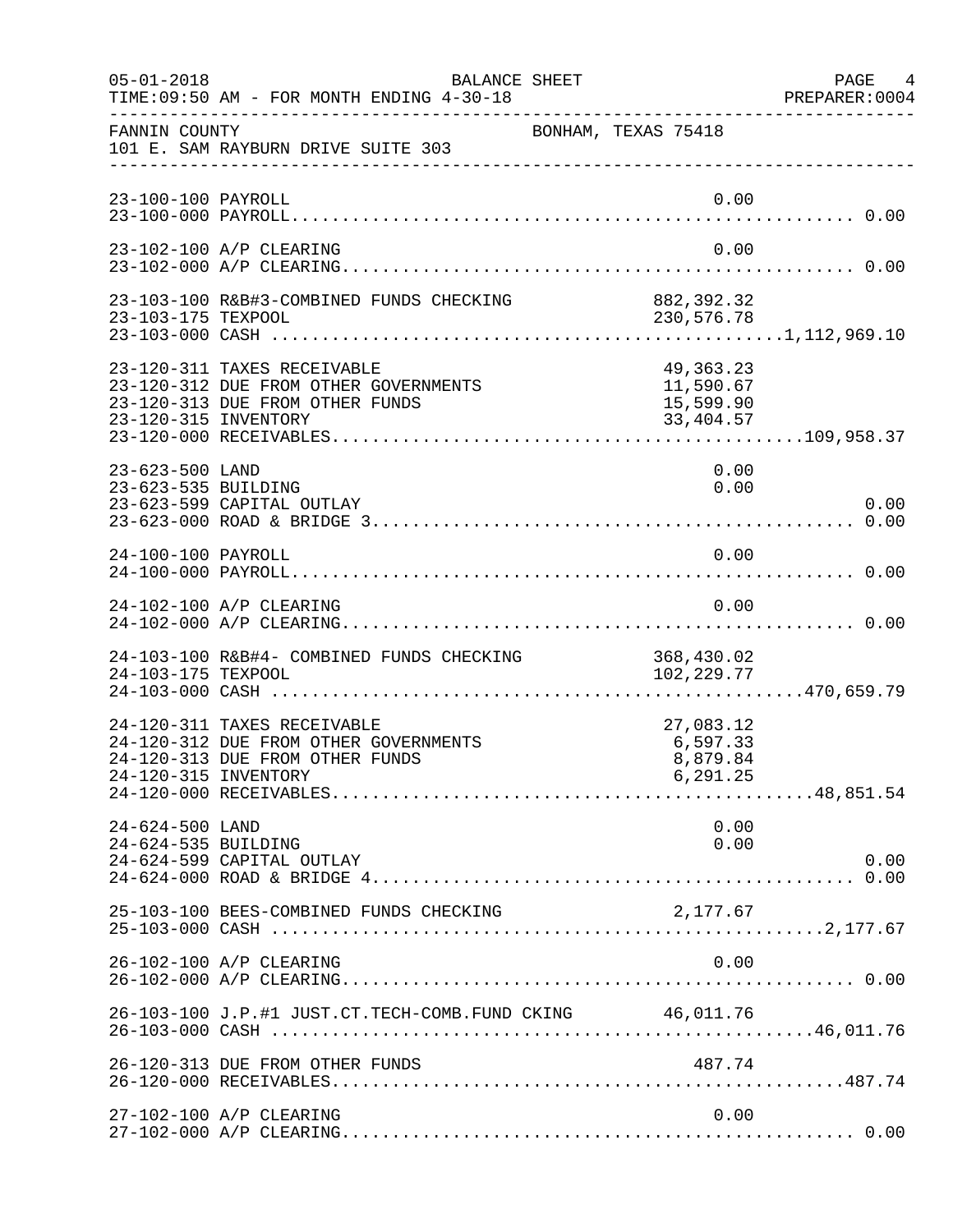| $05 - 01 - 2018$   | <b>BALANCE SHEET</b><br>TIME: 09:50 AM - FOR MONTH ENDING 4-30-18                                      |                       | 5<br>PAGE<br>PREPARER: 0004 |
|--------------------|--------------------------------------------------------------------------------------------------------|-----------------------|-----------------------------|
| FANNIN COUNTY      | BONHAM, TEXAS 75418<br>101 E. SAM RAYBURN DRIVE SUITE 303                                              |                       |                             |
|                    | 27-103-100 J.P.#2 JUST.CT.TECH-COMB.FUND CKING 10,204.20                                               |                       |                             |
|                    | 27-120-313 DUE FROM OTHER FUNDS                                                                        | 84.20                 |                             |
|                    | 28-102-100 A/P CLEARING                                                                                | 0.00                  |                             |
|                    | 28-103-100 J.P.#3 JUST.CT.TECH-COMB.FUND CKING 4,958.30                                                |                       |                             |
|                    | 28-120-313 DUE FROM OTHER FUNDS                                                                        | 156.60                |                             |
|                    | 30-103-100 SHERIFF WORK RELEASE-COMB FUND CKIN                                                         | 983.14                |                             |
| 31-103-175 TEXPOOL | 31-103-100 COURTHOUSE RESTORATION-COMB.FUND                                                            | 115.00<br>0.00        |                             |
|                    | 33-102-100 A/P CLEARING                                                                                | 0.00                  |                             |
|                    | 33-103-100 BAIL BONDSMAN APP.-COMB FUND CKING 8,596.74<br>33-103-000 BAIL BONDSMAN AP.FEE CASH8,596.74 |                       |                             |
| 34-100-100 PAYROLL |                                                                                                        | 0.00                  |                             |
|                    | 34-103-100 DISTRICT CT.REC.ARCHIVE COMB.FUND C 25,366.36                                               |                       |                             |
|                    | 34-120-313 DUE FROM OTHER FUNDS                                                                        |                       |                             |
|                    | 35-103-100 LAW LIBRARY-COMBINED FUND CHECKING 150,653.43                                               |                       |                             |
|                    | 35-120-313 DUE FROM OTHER FUNDS                                                                        | 4,553.07              |                             |
| 36-100-100 PAYROLL |                                                                                                        | 0.00                  |                             |
|                    | 36-102-100 A/P CLEARING                                                                                | 0.00                  |                             |
|                    | 36-103-136 D. A. FEE CASH ACCT.<br>36-103-236 D.A. FEE SEIZURE FUND                                    | 9,669.91<br>14,487.06 |                             |
|                    | 36-999-100 A/P CLEARING ACCOUNT                                                                        | 0.00                  |                             |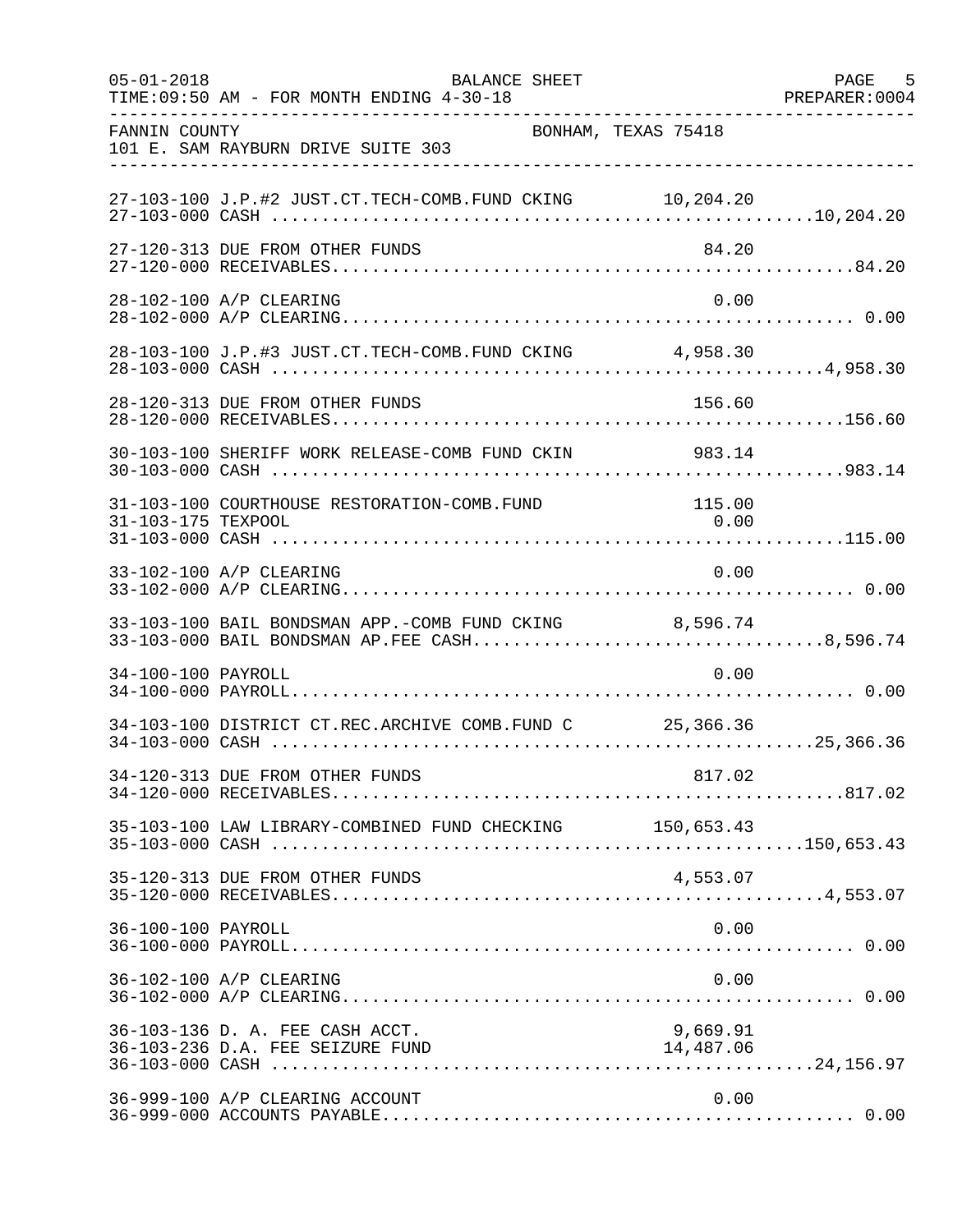| $05 - 01 - 2018$   | <b>BALANCE SHEET</b><br>TIME: 09:50 AM - FOR MONTH ENDING 4-30-18                           |                     | PAGE 6 |
|--------------------|---------------------------------------------------------------------------------------------|---------------------|--------|
| FANNIN COUNTY      | 101 E. SAM RAYBURN DRIVE SUITE 303                                                          | BONHAM, TEXAS 75418 |        |
|                    |                                                                                             |                     |        |
|                    | 38-102-100 A/P CLEARING                                                                     | 0.00                |        |
|                    | 38-103-100 IHC CO-OP GIN-COMBINED FUND CKING                                                | 518.88              |        |
|                    | 39-102-100 A/P CLEARING                                                                     | 0.00                |        |
|                    | 39-103-100 IHC B.R. COOPER-COMB. FUND CHECKING 13, 149.47<br>39-103-175 B.R. COOPER-TEXPOOL | 6, 145.59           |        |
|                    | 40-103-100 NAACHO-COMBINED FUND CKING                                                       | 4,270.79            |        |
|                    | 41-102-100 A/P CLEARING                                                                     | 0.00                |        |
|                    | 41-103-100 CITIZEN CORPS(CERT)-COMB. FUND CKING 300.00                                      |                     |        |
|                    | 41-120-312 DUE FROM OTHER GOVERNMENTS                                                       | 0.00                |        |
|                    | 42-103-100 HAZARD MITIGATION-COMB. FUND CKING. 428.64-                                      |                     |        |
|                    | 44-102-100 A/P CLEARING                                                                     | 0.00                |        |
|                    | 44-103-100 HOMELAND SECURITY-COMB.FUND CHKING 0.00                                          |                     |        |
|                    | 44-120-312 DUE FROM OTHER GOVERNMENT                                                        | 0.00                |        |
| 45-100-100 PAYROLL |                                                                                             | 0.00                |        |
|                    | 45-103-100 CHAPTER 19-COMBINED FUNDS CHECKING                                               | 0.00                |        |
|                    | 45-120-312 DUE FROM OTHER GOVERNMENT                                                        | 0.00                |        |
|                    | 46-103-100 SAFE ROOM REIMB. PROG. - COMB. FUNDS 4,853.44                                    |                     |        |
|                    | 46-120-312 DUE FROM OTHER GOVERNMENTS                                                       | 0.00                |        |
|                    | 48-103-100 ELECTION EQUIP.FUND-COMBINED FUNDS 27,320.18                                     |                     |        |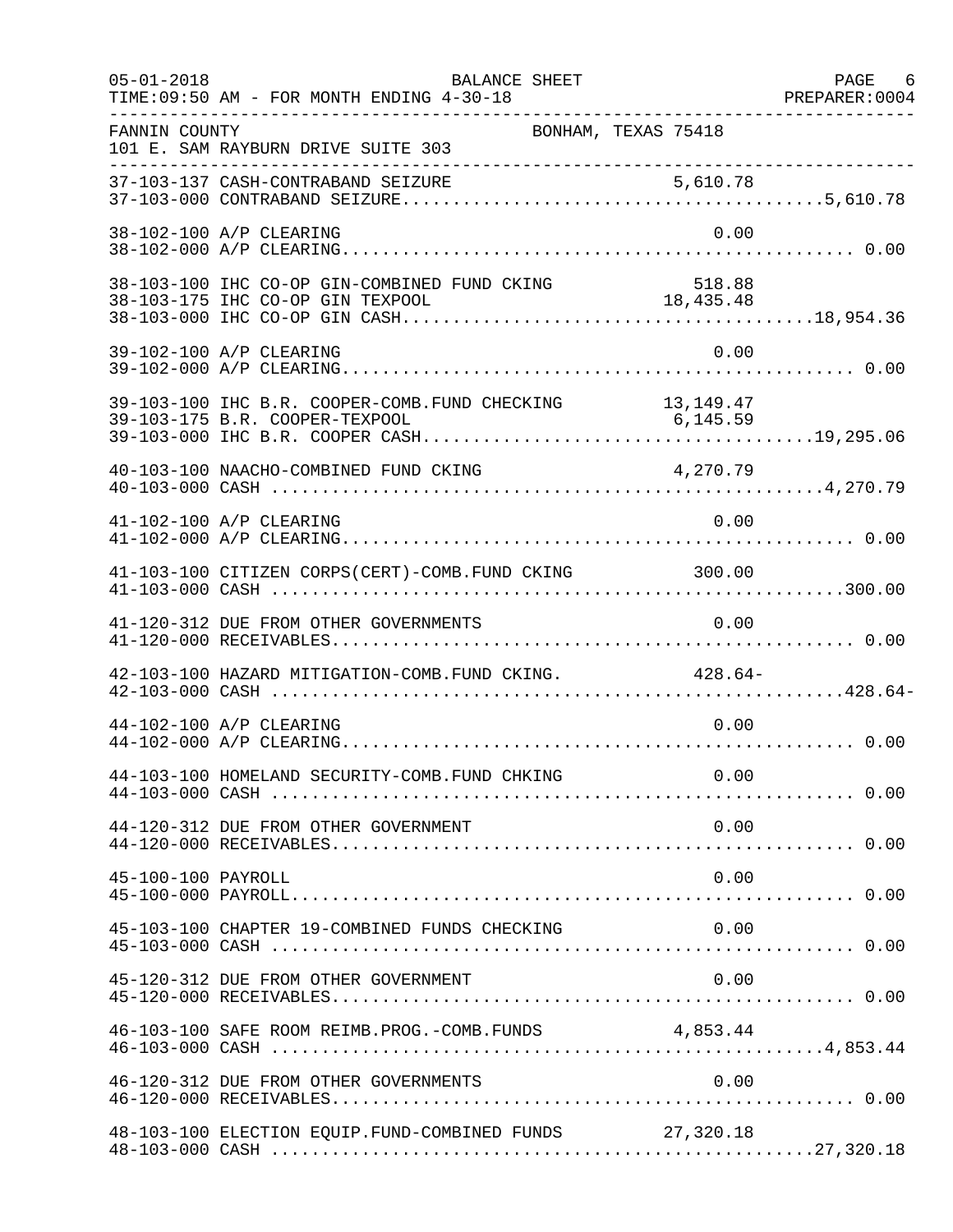| $05 - 01 - 2018$   | <b>BALANCE SHEET</b><br>TIME: 09:50 AM - FOR MONTH ENDING 4-30-18                         |                     | PAGE 7<br>PREPARER: 0004 |
|--------------------|-------------------------------------------------------------------------------------------|---------------------|--------------------------|
| FANNIN COUNTY      | 101 E. SAM RAYBURN DRIVE SUITE 303                                                        | BONHAM, TEXAS 75418 |                          |
| 49-100-100 PAYROLL |                                                                                           | 0.00                |                          |
|                    | 49-103-100 INVESTIGATOR/LEOSE-COMB.FUNDS                                                  | 619.89              |                          |
|                    | 51-103-100 CO.CLK.CO.& DIST.CT.TECHNOLOGY-COMB 7,318.59                                   |                     |                          |
|                    | 51-120-313 DUE FROM OTHER FUNDS                                                           | 356.83              |                          |
|                    | 52-103-100 CO.CLK.COURT RECORDS PRESERVATION-C 12,856.51                                  |                     |                          |
|                    | 52-120-313 DUE FROM OTHER FUNDS                                                           | 900.00              |                          |
|                    | 53-103-100 CO.CLK.REC.ARCHIVE -COMB.FUNDS CKIN 295,013.30                                 |                     |                          |
|                    | 53-120-313 DUE FROM OTHER FUNDS                                                           | 24,590.00           |                          |
|                    | 55-102-100 A/P CLEARING                                                                   | 0.00                |                          |
|                    | 55-103-155 F.C. LAW ENFORCEMENT EDUCATION 2,088.47                                        |                     |                          |
|                    | 55-999-100 A/P CLEARING ACCOUNT                                                           | 0.00                |                          |
| 56-100-100 PAYROLL |                                                                                           | 0.00                |                          |
|                    | 56-102-100 A/P CLEARING                                                                   | 0.00                |                          |
|                    | 56-103-156 CASH-F C SHERIFF FORFEITURE 56-103-159 CASH-FEDERAL FORFEITURE 2018 187,433.26 |                     |                          |
|                    | 56-999-100 A/P CLEARING ACCOUNT                                                           | 0.00                |                          |
|                    | 57-103-100 SHERIFF K-9 UNIT-COMB.FUND CHECKING                                            | 595.29              |                          |
|                    | 59-103-100 DRUG COURT-COMBINED FUNDS                                                      |                     |                          |
|                    | 59-120-313 DUE FROM OTHER FUNDS                                                           | 1,650.01            |                          |
|                    | 60-103-100 SINKING-COMBINED FUND CHECKING                                                 | 172,982.06          |                          |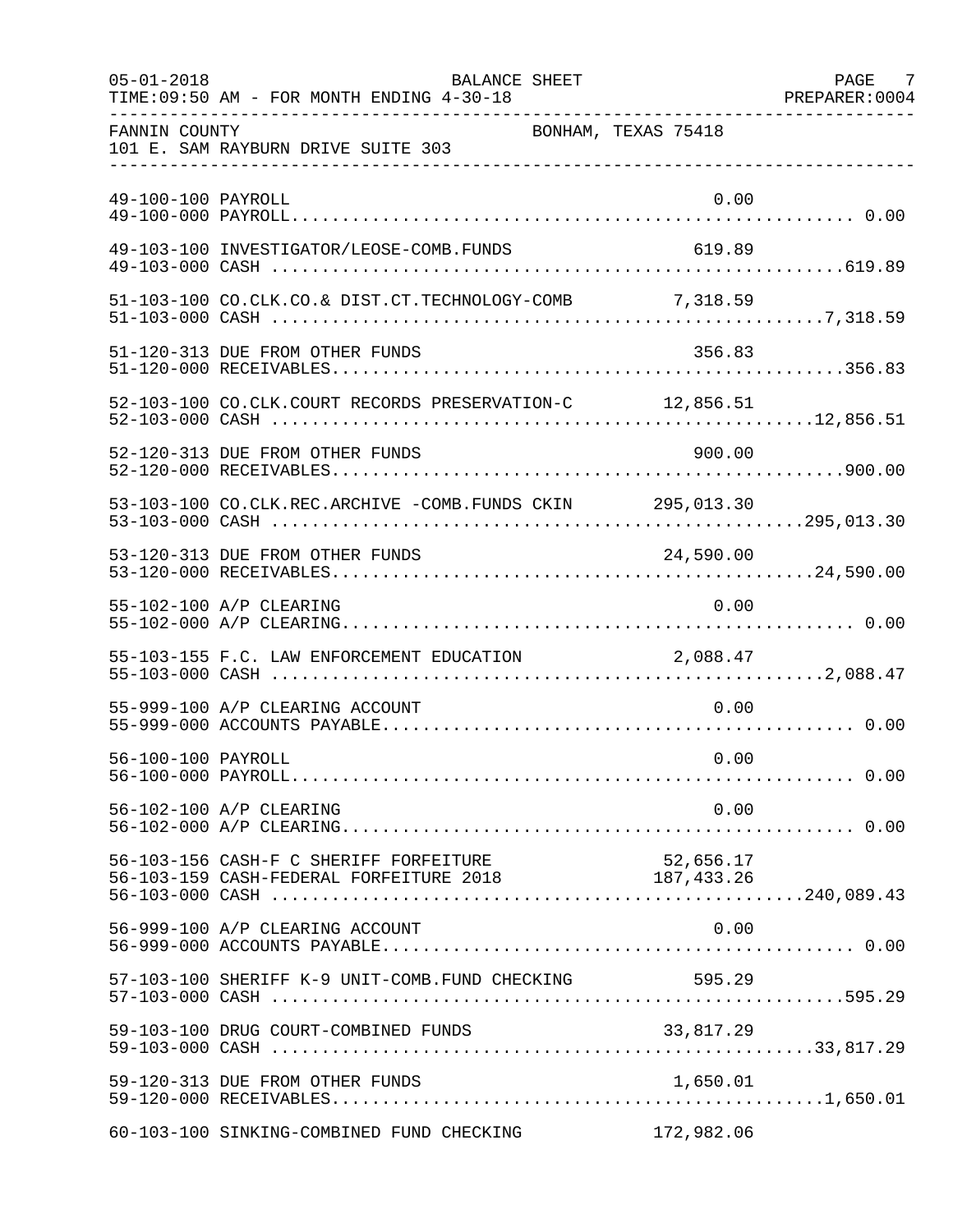| $05 - 01 - 2018$   | BALANCE SHEET<br>TIME: 09:50 AM - FOR MONTH ENDING 4-30-18                                             |                                | PAGE 8<br>PREPARER: 0004 |
|--------------------|--------------------------------------------------------------------------------------------------------|--------------------------------|--------------------------|
| FANNIN COUNTY      | 101 E. SAM RAYBURN DRIVE SUITE 303                                                                     | BONHAM, TEXAS 75418            |                          |
| 60-103-175 TEXPOOL | 60-103-260 SINKING-CASH 1998<br>60-103-275 TEXPOOL-1998 JAIL                                           | 0.00<br>0.00<br>0.00           |                          |
|                    | 60-120-311 TAXES RECEIVABLE<br>60-120-312 DUE FROM OTHER GOVERNMENT<br>60-120-313 DUE FROM OTHER FUNDS | 0.00<br>0.00<br>0.00           |                          |
|                    | 61-103-100 DIST.CLK.CO.& DIST.CT.TECH.-COMBINE 2,582.70                                                |                                |                          |
|                    | 61-120-313 DUE FROM OTHER FUNDS                                                                        | 68.65                          |                          |
|                    | 62-103-100 DIST.CLK.COURT RECORDS PRESERVATION 28,854.37                                               |                                |                          |
|                    | 62-120-313 DUE FROM OTHER FUNDS                                                                        | 609.11                         |                          |
|                    | 63-103-100 LEOSE CONST.#1-COMBINED FUNDS CHECK 2,010.11                                                |                                |                          |
|                    | 64-103-100 LEOSE CONST.#2-COMBINED FUNDS CHECK 678.48                                                  |                                |                          |
|                    | 65-103-100 LEOSE CONST.#3-COMBINED FUNDS CHECK 2,010.11                                                |                                |                          |
| 66-103-175 TEXPOOL | 66-103-100 GO BONDS CONST.-COMBINED FUNDS CHEC 22,377.50-<br>66-103-166 ICS DEPOSIT                    | 6,061,445.40<br>0.00           |                          |
|                    |                                                                                                        |                                |                          |
|                    | 70-102-100 A/P CLEARING                                                                                | 0.00                           |                          |
| 70-103-175 TEXPOOL | 70-103-100 RIGHT OF WAY-COMBINED FUND CHECKING<br>70-103-170 RIGHT OF WAY CASH ACCT.                   | 16,041.56<br>0.00<br>81,441.39 |                          |
|                    | 70-133-010 ADVANCE TO GENERAL<br>70-133-021 ADVANCE TO R&B #1<br>70-133-022 ADVANCE TO R&B #2          | 0.00<br>0.00<br>0.00           |                          |
|                    | 70-999-100 A/P CLEARING ACCOUNT                                                                        | 0.00                           |                          |
| 71-100-100 PAYROLL |                                                                                                        | 0.00                           |                          |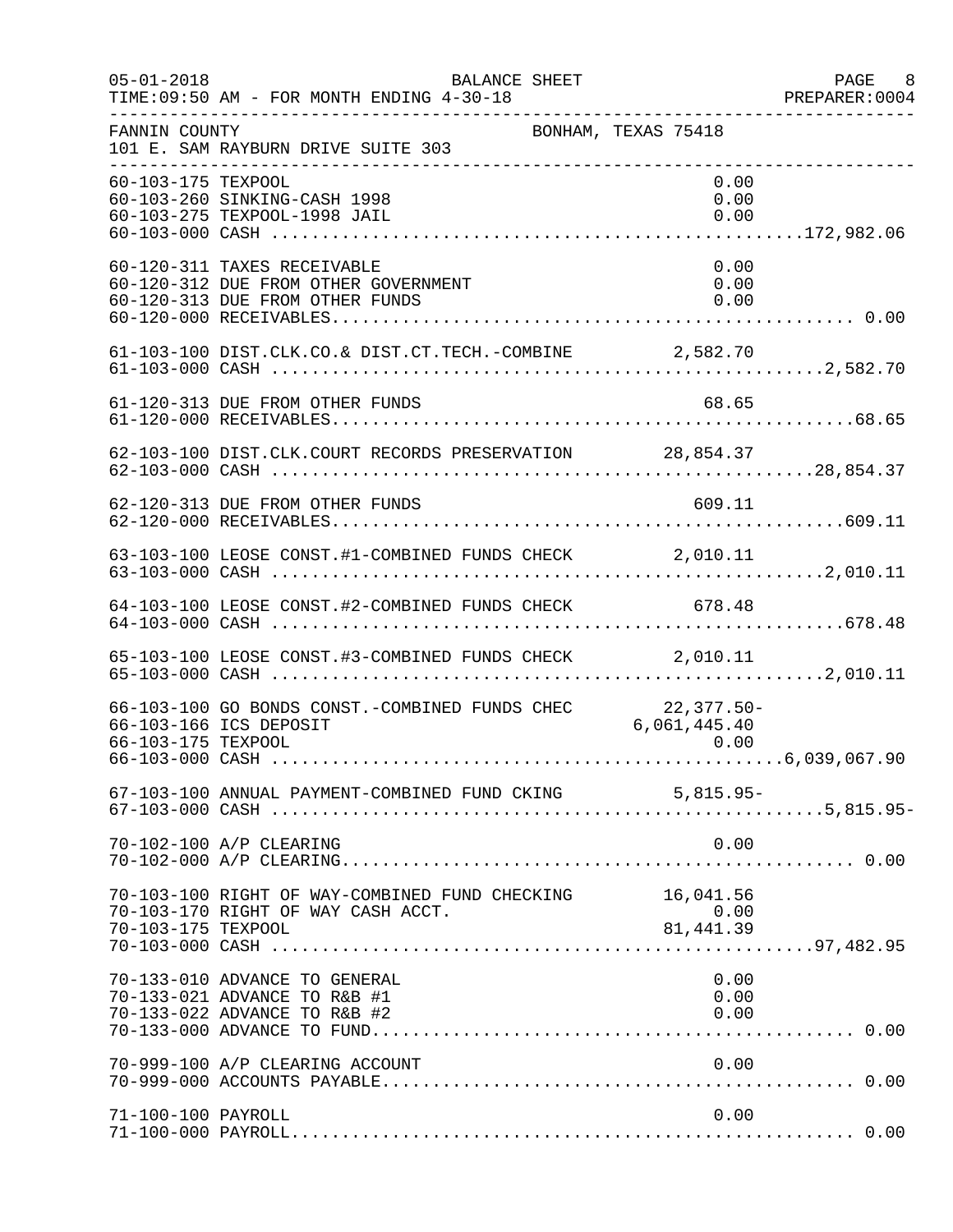| $05 - 01 - 2018$   | BALANCE SHEET<br>TIME: 09:50 AM - FOR MONTH ENDING 4-30-18                                                                                                                                                                                                                                                                                                                                                                                                                                                                              |                                                                        | PAGE 9<br>PREPARER: 0004 |
|--------------------|-----------------------------------------------------------------------------------------------------------------------------------------------------------------------------------------------------------------------------------------------------------------------------------------------------------------------------------------------------------------------------------------------------------------------------------------------------------------------------------------------------------------------------------------|------------------------------------------------------------------------|--------------------------|
| FANNIN COUNTY      | BONHAM, TEXAS 75418<br>101 E. SAM RAYBURN DRIVE SUITE 303                                                                                                                                                                                                                                                                                                                                                                                                                                                                               |                                                                        |                          |
|                    | 71-103-100 INV. CRIMES AGAINST WOMEN-COMB. FUNDS 0.00                                                                                                                                                                                                                                                                                                                                                                                                                                                                                   |                                                                        |                          |
|                    | 71-120-312 DUE FROM OTHER GOVERNMENTS                                                                                                                                                                                                                                                                                                                                                                                                                                                                                                   | 0.00                                                                   |                          |
| 72-100-100 PAYROLL |                                                                                                                                                                                                                                                                                                                                                                                                                                                                                                                                         | 0.00                                                                   |                          |
|                    | 72-103-100 INV. CRIMES AGAINST CHILDREN-COMB. FU 3, 231.40-                                                                                                                                                                                                                                                                                                                                                                                                                                                                             |                                                                        |                          |
|                    |                                                                                                                                                                                                                                                                                                                                                                                                                                                                                                                                         |                                                                        |                          |
|                    |                                                                                                                                                                                                                                                                                                                                                                                                                                                                                                                                         | 200.00                                                                 |                          |
|                    |                                                                                                                                                                                                                                                                                                                                                                                                                                                                                                                                         |                                                                        |                          |
|                    |                                                                                                                                                                                                                                                                                                                                                                                                                                                                                                                                         |                                                                        |                          |
| 89-100-100 PAYROLL |                                                                                                                                                                                                                                                                                                                                                                                                                                                                                                                                         | 0.00                                                                   |                          |
|                    | 0.00    0<br>89-103-689    CASH-STRUCTURAL FAM.THER.GRANT OOG    00<br>89-103-988    CASH-LOCAL FUNDS CARRIED FORWARD    28,991.83<br>89-103-992 CASH-INTEREST INCOME<br>89-103-992 CASH-INTEREST INCOME<br>89-103-993 CASH-BASIC PROBATION SUPERVISION 16,516.67<br>89-103-994 CASH-COMMUNITY PROGRAMS<br>89-103-995 CASH-LOCAL FUNDING FY 2018<br>89-103-996 CASH-PRE/POST ADJUDICATION<br>89-103-997 CASH-COMMITMENT DIVERSION<br>89-103-998 CASH-MENTAL HEALTH SERVICES<br>89-103-999 CASH-REGIONALS DIVERSIONS ALTERNATI 13,929.00 | 13,048.17<br>7,675.20<br>90,908.00<br>1,152.48<br>1,152.48<br>3,223.19 |                          |
| 92-103-175 TEXPOOL | 92-103-100 STATZER-COMBINED FUNDS CHECKING                                                                                                                                                                                                                                                                                                                                                                                                                                                                                              | 3,982.56<br>39,724.93                                                  |                          |
|                    | 92-999-100 A/P CLEARING ACCOUNT                                                                                                                                                                                                                                                                                                                                                                                                                                                                                                         | 0.00                                                                   |                          |
|                    | 93-103-909 CASH- #713169 RANDOLPH                                                                                                                                                                                                                                                                                                                                                                                                                                                                                                       | 100.00                                                                 |                          |
|                    | 93-120-312 DUE FROM OTHER GOVERNMENT                                                                                                                                                                                                                                                                                                                                                                                                                                                                                                    | 0.00                                                                   |                          |
|                    | 95-100-100 PAYROLL CASH                                                                                                                                                                                                                                                                                                                                                                                                                                                                                                                 | 24.36                                                                  |                          |
| 98-160-100 LAND    |                                                                                                                                                                                                                                                                                                                                                                                                                                                                                                                                         | 341,561.30                                                             |                          |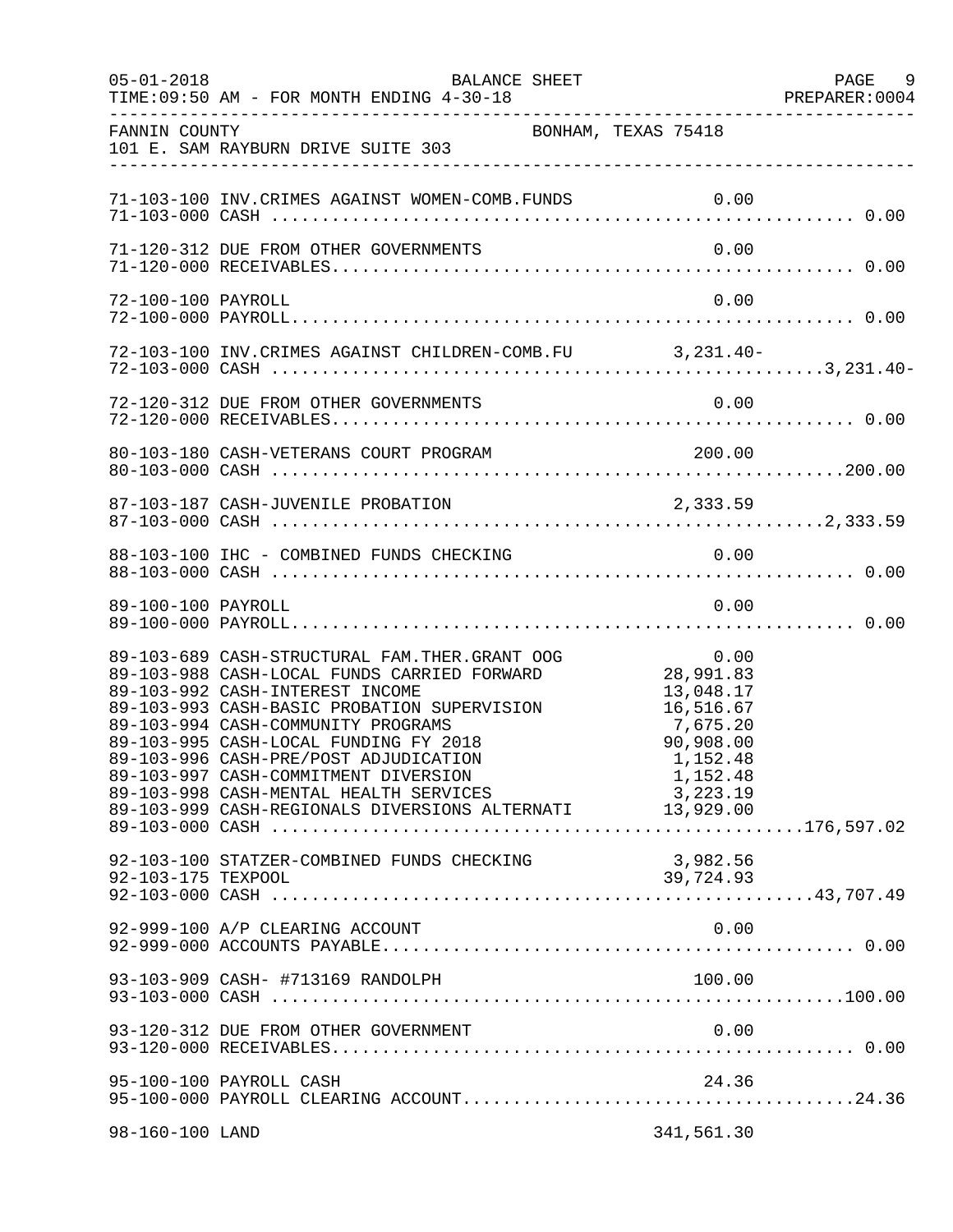| $05 - 01 - 2018$                           | TIME: 09:50 AM - FOR MONTH ENDING 4-30-18                                                                                                                                                                                                                                                                                                                                                                                                                                                                                                                                                                                                                                  | <b>BALANCE SHEET</b> |                                                                                                                       | PAGE 10<br>PREPARER: 0004 |
|--------------------------------------------|----------------------------------------------------------------------------------------------------------------------------------------------------------------------------------------------------------------------------------------------------------------------------------------------------------------------------------------------------------------------------------------------------------------------------------------------------------------------------------------------------------------------------------------------------------------------------------------------------------------------------------------------------------------------------|----------------------|-----------------------------------------------------------------------------------------------------------------------|---------------------------|
|                                            | FANNIN COUNTY<br>101 E. SAM RAYBURN DRIVE SUITE 303                                                                                                                                                                                                                                                                                                                                                                                                                                                                                                                                                                                                                        |                      | BONHAM, TEXAS 75418                                                                                                   |                           |
| 98-160-200 BUILDINGS<br>98-160-235 BRIDGES | 98-160-201 ACCUM.DEPRECIATION-BUILDINGS<br>98-160-210 AUTOMOBILES AND TRUCKS<br>98-160-211 ACCUM.DEPR.AUTOS AND TRUCKS 1,280,042.46-<br>20-100-215 COMPUTER EQUIPMENT<br>98-160-216 ACCUM.DEPR.-COMPUTER EQUIPMENT<br>98-160-220 OFFICE EQUIPMENT<br>99,653.24<br>98-160-221 ACCUM.DEPR.-OFFICE EQUIPMENT<br>99,653.24<br>98-160-225 RADIO EQUIPMENT<br>98-160-226 ACCUM.DEPR.-RADIO<br>98-160-227 SECURITY EQUIPMENT<br>98-160-228 ACCUM.DEP.-SECURITY EQUIPMENT 0.00<br>98-160-230 ROADS 17,817,815.13<br>98-160-231 ACCUM. DEPRECIATION-ROADS<br>98-100-233 BRIDGED<br>98-160-236 ACCUM. DEPRECIATION-BRIDGES<br>99-160-300 ROAD EOUIDMENT<br>98-160-300 ROAD EQUIPMENT |                      | 4,737,000.00<br>3, 258, 911.08-<br>1,836,648.71<br>14,263,594.24-<br>9,726,252.91<br>3,125,306.71-<br>3, 282, 441. 12 |                           |
|                                            |                                                                                                                                                                                                                                                                                                                                                                                                                                                                                                                                                                                                                                                                            |                      |                                                                                                                       |                           |
|                                            | 99-170-200 DEFERRED PENSION OUTFLOW 2,147,956.00<br>99-170-000 DEFERRED PENSION OUTFLOW2,147,956.00                                                                                                                                                                                                                                                                                                                                                                                                                                                                                                                                                                        |                      |                                                                                                                       |                           |
|                                            |                                                                                                                                                                                                                                                                                                                                                                                                                                                                                                                                                                                                                                                                            |                      |                                                                                                                       |                           |
|                                            | ***** LIABILITIES *****                                                                                                                                                                                                                                                                                                                                                                                                                                                                                                                                                                                                                                                    |                      |                                                                                                                       |                           |
|                                            | 10-200-097 DUE TO OTHER GOVERNMENTS-FINES 687,325.47<br>10-200-099 DUE TO OTHERS-FINES 2,362,259.68<br>10-200-150 ACCRUED SALARY PAYABLE 143,544.58<br>10-200-155 ACCRUED FRINGE BENEFITS<br>10-200-200 DEFERRED TAX REVENUE<br>10-200-205 DEFERRED FINE REVENUE                                                                                                                                                                                                                                                                                                                                                                                                           |                      | 60,521.29<br>523,638.82<br>1,263,661.78                                                                               |                           |
| 10-207-090 DUE TO CJD                      | 10-207-070 DUE TO R.O.W.<br>10-207-089 DUE TO T.J.P.C.<br>10-207-970 DUE TO OTHER GOVERNMENTS<br>10-207-990 DUE TO OTHERS                                                                                                                                                                                                                                                                                                                                                                                                                                                                                                                                                  |                      | 0.00<br>0.00<br>1,794.00<br>0.00<br>344.79                                                                            |                           |
|                                            | 10-225-510 TIME PYMT. WARRANTS ON COMPUTERS                                                                                                                                                                                                                                                                                                                                                                                                                                                                                                                                                                                                                                |                      | 0.00                                                                                                                  |                           |
|                                            |                                                                                                                                                                                                                                                                                                                                                                                                                                                                                                                                                                                                                                                                            |                      |                                                                                                                       |                           |
|                                            | 11-200-910 SYSTEM ADDED LIABILITY LINE-ITEM<br>11-200-000 SYSTEM ADDED LIABILITY DEPARTMENT 0.00                                                                                                                                                                                                                                                                                                                                                                                                                                                                                                                                                                           |                      | 0.00                                                                                                                  |                           |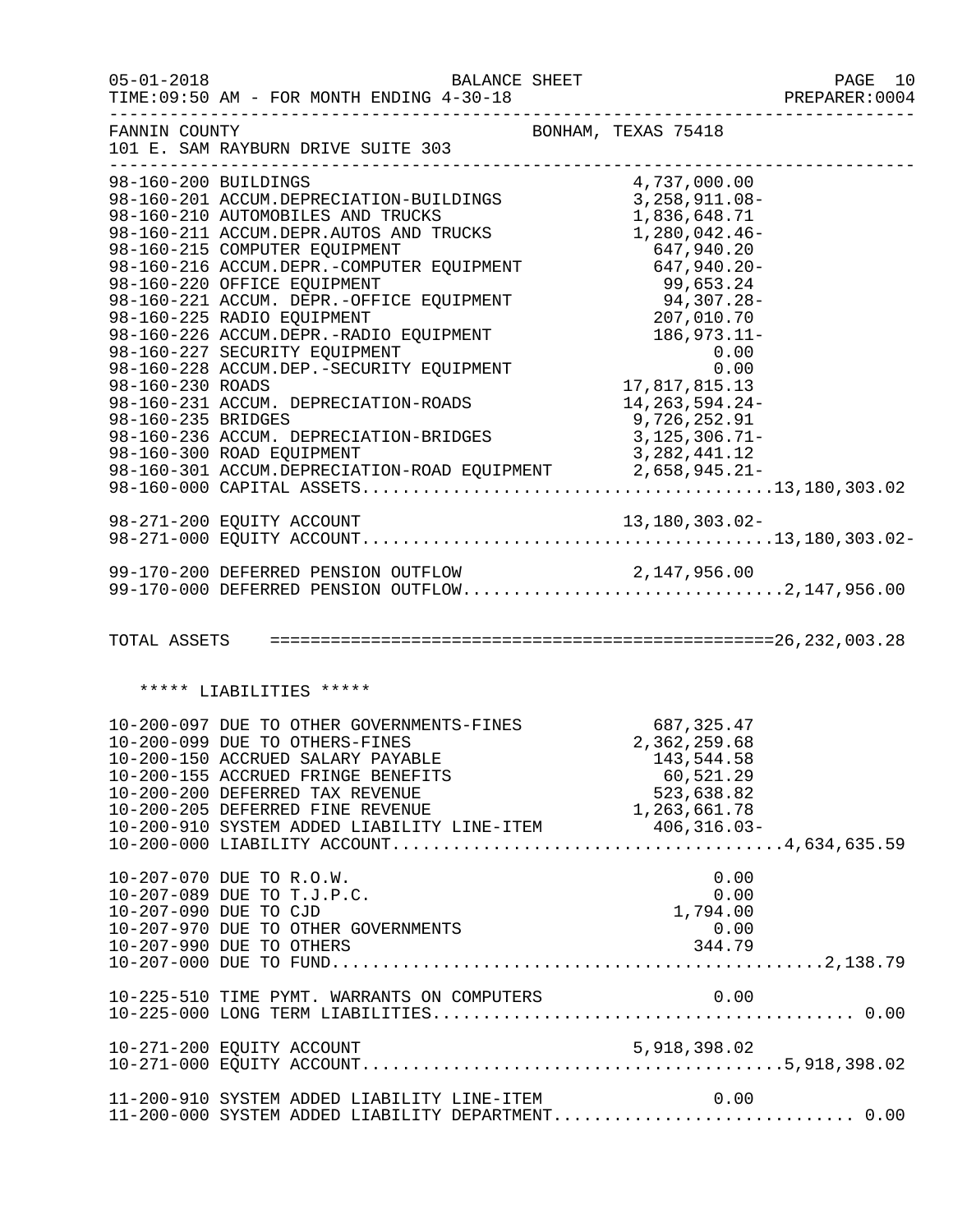| $05 - 01 - 2018$ | BALANCE SHEET<br>TIME: 09:50 AM - FOR MONTH ENDING 4-30-18<br>-----------------------------------                                                                                                                                            | PREPARER: 0004                      | PAGE 11 |
|------------------|----------------------------------------------------------------------------------------------------------------------------------------------------------------------------------------------------------------------------------------------|-------------------------------------|---------|
| FANNIN COUNTY    | BONHAM, TEXAS 75418<br>101 E. SAM RAYBURN DRIVE SUITE 303<br>________________________                                                                                                                                                        |                                     |         |
|                  |                                                                                                                                                                                                                                              |                                     |         |
|                  | 12-200-910 SYSTEM ADDED LIABILITY LINE-ITEM<br>12-200-910 SYSTEM ADDED LIABILITY LINE-ITEM 0.00<br>12-200-000 SYSTEM ADDED LIABILITY DEPARTMENT 0.00                                                                                         | 0.00                                |         |
|                  |                                                                                                                                                                                                                                              |                                     |         |
|                  | 13-207-097 DUE TO OTHER GOVERNMENTS                                                                                                                                                                                                          | 5,100.00                            |         |
|                  | 13-271-200 EQUITY ACCOUNT                                                                                                                                                                                                                    | 210.00                              |         |
|                  | 14-200-910 SYSTEM ADDED LIABILITY LINE-ITEM                                                                                                                                                                                                  |                                     |         |
|                  | 14-271-200 EQUITY ACCOUNT                                                                                                                                                                                                                    | 16,296.52                           |         |
|                  | 16-200-910 SYSTEM ADDED LIABILITY LINE-ITEM<br>16-200-000 SYSTEM ADDED LIABILITY DEPARTMENT 0.00                                                                                                                                             | 0.00                                |         |
|                  |                                                                                                                                                                                                                                              |                                     |         |
|                  | 17-271-200 EQUITY ACCOUNT<br>5,052.40                                                                                                                                                                                                        |                                     |         |
|                  | 18-200-150 ACCRUED SALARY PAYABLE<br>1,090.97 18-200-150 ACCRUED SALARY PAYABLE<br>18-200-155 ACCRUED FRINGE BENEFITS 584.39<br>18-200-910 SYSTEM ADDED LIABILITY LINE-ITEM 1,867.20-<br>18-200-000 SYSTEM ADDED LIABILITY DEPARTMENT191.84- | 1,090.97                            |         |
|                  | 18-271-200 EQUITY ACCOUNT                                                                                                                                                                                                                    | 77,616.96                           |         |
|                  | 19-200-150 ACCRUED SALARY PAYABLE<br>19-200-155 ACCRUED FRINGE BENEFITS<br>19-200-133 ACCROSS FRIRES SERIETY LINE-ITEM<br>19-200-910 SYSTEM ADDED LIABILITY LINE-ITEM                                                                        | 0.01<br>0.00<br>0.00                |         |
|                  | 19-271-200 EQUITY ACCOUNT                                                                                                                                                                                                                    | 8,892.95                            |         |
|                  | 20-200-150 ACCRUED SALARY PAYABLE<br>20-200-155 ACCRUED FRINGE BENEFITS<br>20-200-155 ACCROED FRINGE BENEFITS<br>20-200-910 SYSTEM ADDED LIABILITY LINE-ITEM 6.00<br>20-200-000 SYSTEM ADDED LIABILITY DEPARTMENT335.22                      | 283.09<br>52.13                     |         |
|                  | 20-271-200 EQUITY ACCOUNT                                                                                                                                                                                                                    | 46,095.85                           |         |
|                  | 21-200-150 ACCRUED SALARY PAYABLE<br>21-200-155 ACCRUED FRINGE BENEFITS<br>21-200-200 DEFERRED TAX REVENUE                                                                                                                                   | 11,068.97<br>4,896.71<br>27, 352.33 |         |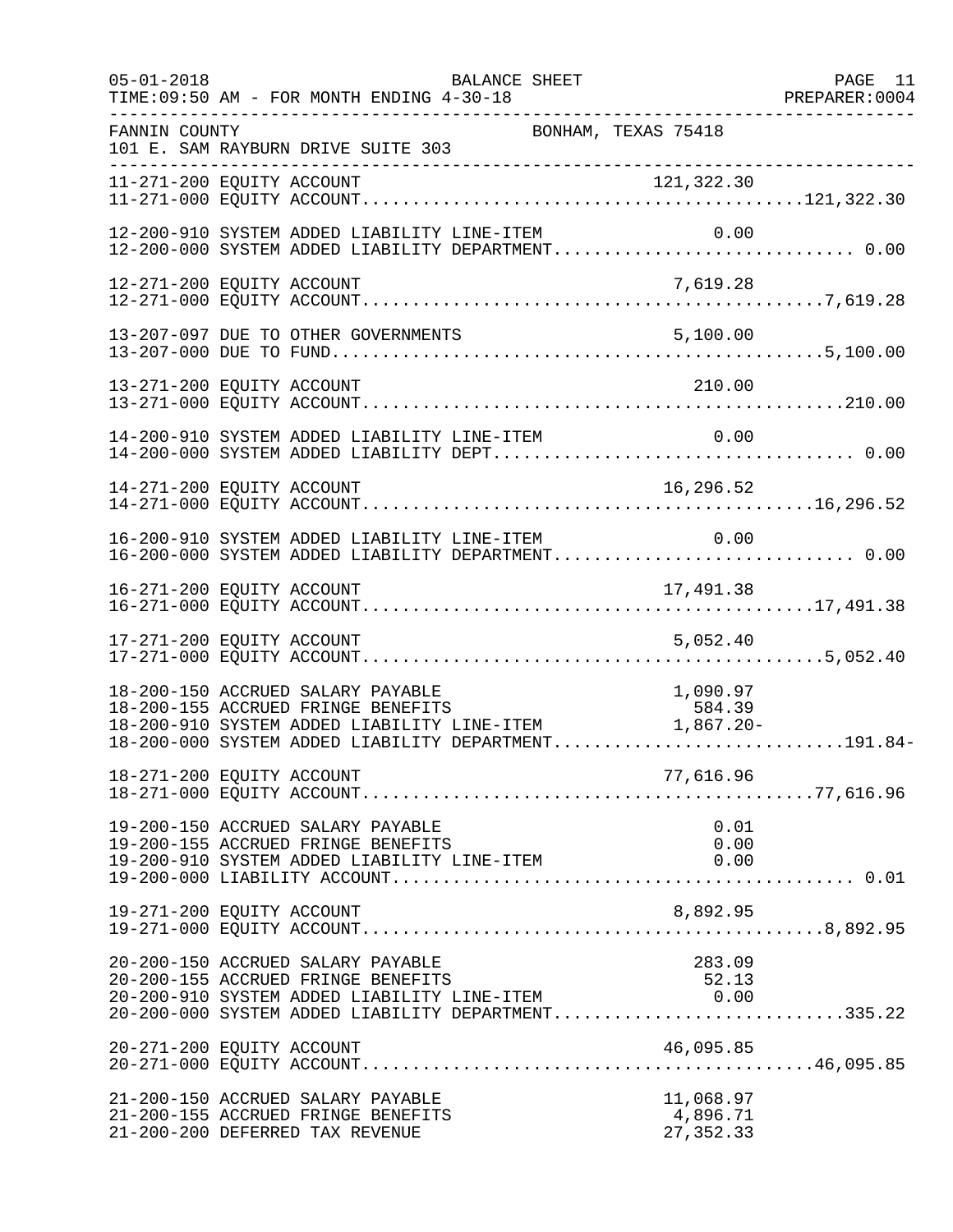| $05 - 01 - 2018$ | BALANCE SHEET<br>TIME: 09:50 AM - FOR MONTH ENDING 4-30-18                                                                                                                                             |                                    | PAGE 12<br>PREPARER:0004 |
|------------------|--------------------------------------------------------------------------------------------------------------------------------------------------------------------------------------------------------|------------------------------------|--------------------------|
| FANNIN COUNTY    | BONHAM, TEXAS 75418<br>101 E. SAM RAYBURN DRIVE SUITE 303                                                                                                                                              |                                    |                          |
|                  | 21-200-910 SYSTEM ADDED LIABILITY LINE-ITEM 12,796.59-                                                                                                                                                 |                                    |                          |
|                  | 21-207-070 DUE TO RIGHT OF WAY<br>21-207-131 DUE TO RD. DIST. 17A                                                                                                                                      | 0.00<br>0.00                       |                          |
|                  | 21-231-100 LOAN BSB EQUIPMENT                                                                                                                                                                          | 0.00                               |                          |
|                  | 21-271-200 EQUITY ACCOUNTY                                                                                                                                                                             | 187,556.03                         |                          |
|                  | 22-200-150 ACCRUED SALARY PAYABLE<br>22-200-155 ACCRUED FRINGE BENEFITS<br>22-200-200 DEFERRED TAX REVENUE<br>22-200-200 DEFERRED TAX REVENUE<br>22-200-910 SYSTEM ADDED LIABILITY LINE-ITEM 9,878.53- | 10,638.97<br>5,217.20<br>29,990.98 |                          |
|                  | 22-207-070 DUE TO RIGHT OF WAY                                                                                                                                                                         | 0.00                               |                          |
|                  | 22-271-200 EQUITY ACCOUNT                                                                                                                                                                              | 604,970.06                         |                          |
|                  | 23-200-150 ACCRUED SALARY PAYABLE<br>23-200-155 ACCRUED FRINGE BENEFITS<br>23-200-200 DEFERRED TAX REVENUE<br>23-200-910 SYSTEM ADDED LIABILITY LINE-ITEM 21,436.11-                                   | 12,205.75<br>5,919.66<br>44,999.39 |                          |
|                  | 23-231-571 LOAN OF CAPITAL EQUIP. PURCHASE                                                                                                                                                             | 0.00                               |                          |
|                  | 23-271-200 EQUITY ACCOUNT                                                                                                                                                                              | 768,250.71                         |                          |
|                  | 24-200-150 ACCRUED SALARY PAYABLE<br>24-200-155 ACCRUED FRINGE BENEFITS<br>24-200-200 DEFERRED TAX REVENUE<br>24-200-200 DELENGED THE REVENUE LINE-ITEM 10,901.61-                                     | 10,235.35<br>5,173.21<br>24,598.77 |                          |
|                  | 24-271-200 EQUITY ACCOUNT                                                                                                                                                                              | 332,767.56                         |                          |
|                  | 25-271-200 EQUITY ACCOUNT                                                                                                                                                                              | 2,177.67                           |                          |
|                  | 26-200-910 SYSTEM ADDED LIABILITY LINE-ITEM $0.00$<br>26-200-000 SYSTEM ADDED LIABILITY DEPARTMENT0.00                                                                                                 |                                    |                          |
|                  | 26-271-200 EQUITY ACCOUNT                                                                                                                                                                              | 46,936.97                          |                          |
|                  | 27-271-200 EQUITY ACCOUNT                                                                                                                                                                              | 11,108.44                          |                          |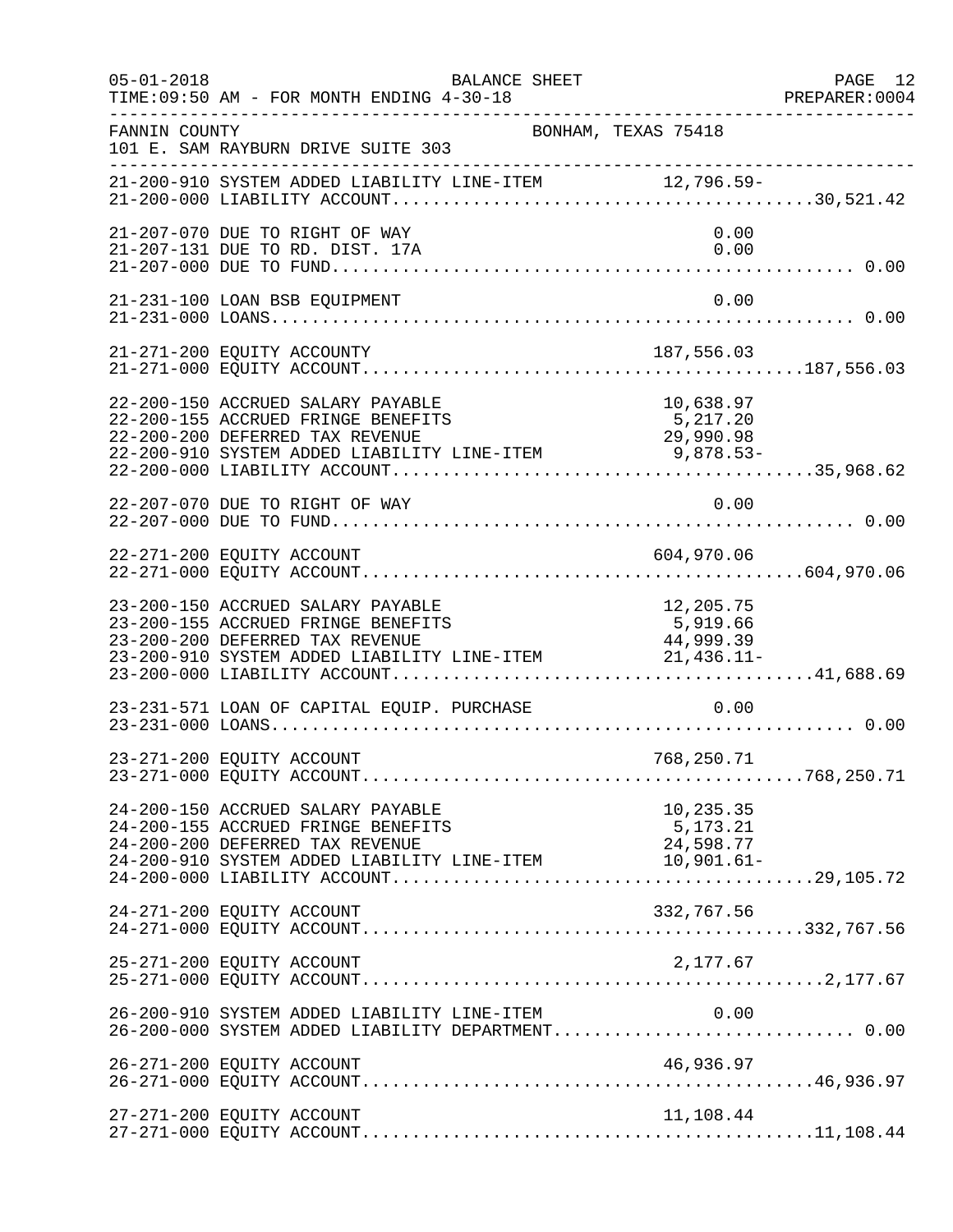| $05 - 01 - 2018$ | BALANCE SHEET<br>TIME: 09:50 AM - FOR MONTH ENDING 4-30-18                                                                                                                                    | PAGE 13<br>PREPARER: 0004 |
|------------------|-----------------------------------------------------------------------------------------------------------------------------------------------------------------------------------------------|---------------------------|
| FANNIN COUNTY    | BONHAM, TEXAS 75418<br>101 E. SAM RAYBURN DRIVE SUITE 303                                                                                                                                     |                           |
|                  | 28-200-910 SYSTEM ADDED LIABILITY LINE-ITEM 0.00<br>28-200-000 SYSTEM ADDED LIABILITY DEPARTMENT 0.00                                                                                         |                           |
|                  | 28-271-200 EQUITY ACCOUNT<br>4,719.24                                                                                                                                                         |                           |
|                  | 30-271-200 EQUITY ACCOUNT<br>983.14                                                                                                                                                           |                           |
|                  | 115.00<br>31-271-200 EQUITY ACCOUNT                                                                                                                                                           |                           |
|                  | 33-271-200 EQUITY ACCOUNT<br>8,596.74                                                                                                                                                         |                           |
|                  |                                                                                                                                                                                               |                           |
|                  | 35-200-910 SYSTEM ADDED LIABILITY LI<br>0.00                                                                                                                                                  |                           |
|                  | 148,183.56<br>35-271-200 EQUITY ACCOUNT                                                                                                                                                       |                           |
|                  | 36-200-150 ACCRUED SALARY PAYABLE<br>0.00<br>36-200-155 ACCRUED FRINGE BENEFITS<br>0.01<br>36-200-910 SYSTEM ADDED LIABILITY LINE-ITEM<br>36-200-910 SYSTEM ADDED LIABILITY LINE-ITEM<br>0.00 |                           |
|                  | 36-271-200 EQUITY ACCOUNT<br>22,840.34                                                                                                                                                        |                           |
|                  | 0.00<br>37-200-910 SYSTEM ADDED LIABILITY LINE-ITEM                                                                                                                                           |                           |
|                  | 37-207-099 HELD IN TRUST<br>3,209.46                                                                                                                                                          |                           |
|                  | 37-271-200 EQUITY ACCOUNT<br>2,401.00                                                                                                                                                         |                           |
|                  | 38-271-200 EQUITY ACCOUNT<br>18,825.59                                                                                                                                                        |                           |
|                  | 39-271-200 EQUITY ACCOUNT<br>18,067.34                                                                                                                                                        |                           |
|                  | 40-200-910 SYSTEM ADDED LIABILITY LINE-ITEM<br>0.00<br>40-200-000 SYSTEM ADDED LIABILITY DEPARTMENT 0.00                                                                                      |                           |
|                  | 40-271-200 EQUITY ACCOUNT<br>4,672.73                                                                                                                                                         |                           |
|                  | 41-200-910 SYSTEM ADDED LIABILITY LINE-ITEM<br>0.00<br>41-200-000 SYSTEM ADDED LIABILITY DEPARTMENT 0.00                                                                                      |                           |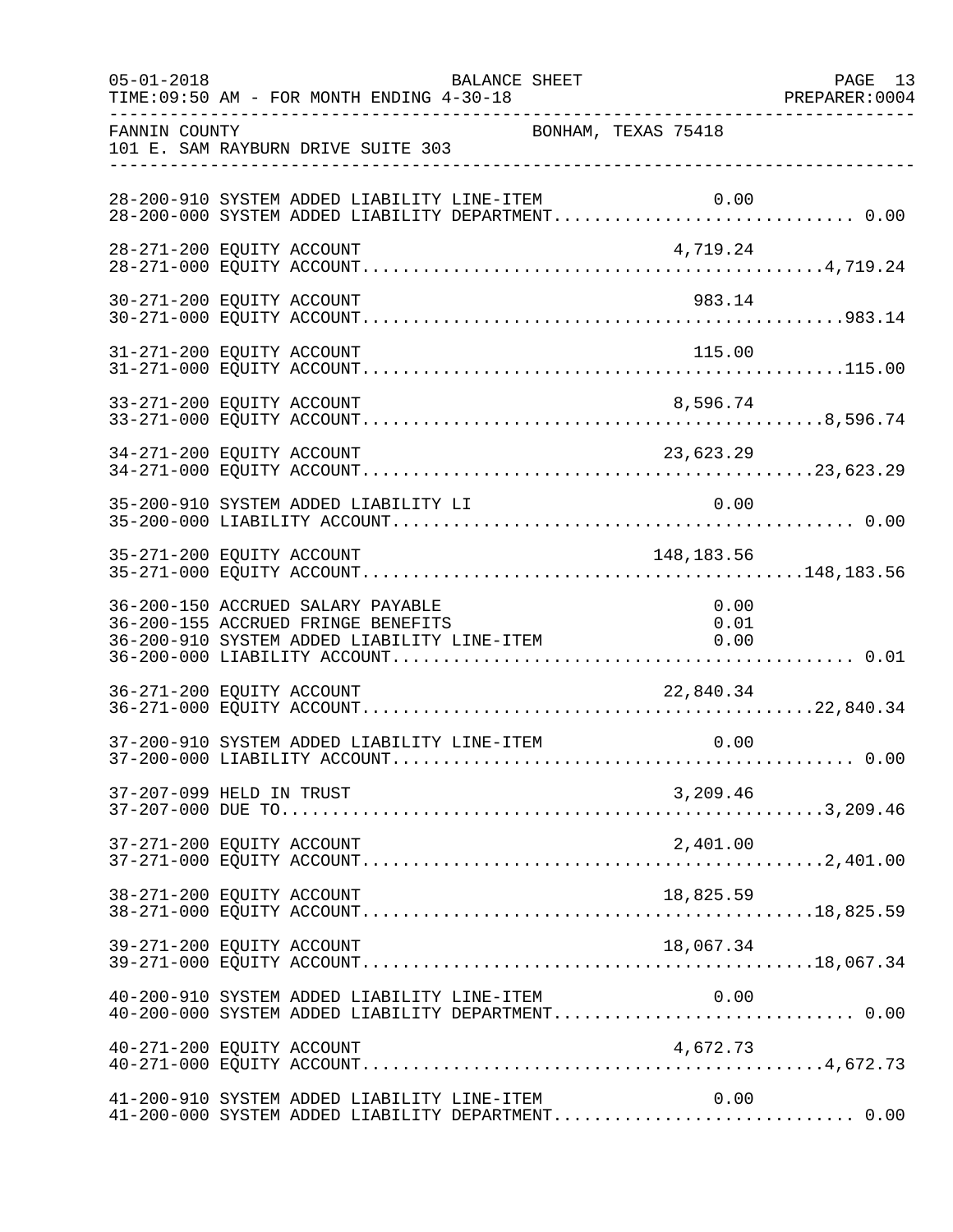| $05 - 01 - 2018$                                    | BALANCE SHEET<br>TIME: 09:50 AM - FOR MONTH ENDING 4-30-18                                                                                                                                                                          |                     | PAGE 14 |
|-----------------------------------------------------|-------------------------------------------------------------------------------------------------------------------------------------------------------------------------------------------------------------------------------------|---------------------|---------|
| FANNIN COUNTY<br>__________________________________ | 101 E. SAM RAYBURN DRIVE SUITE 303                                                                                                                                                                                                  | BONHAM, TEXAS 75418 |         |
| 41-207-095 DUE TO OTHER FUNDS                       |                                                                                                                                                                                                                                     |                     |         |
| 41-271-200 EQUITY ACCOUNT                           |                                                                                                                                                                                                                                     | 0.00                |         |
|                                                     | 42-200-910 SYSTEM ADDED LIABILITY LINE-ITEM<br>42-200-000 SYSTEM ADDED LIABILITY DEPARTMENT 0.00                                                                                                                                    | 0.00                |         |
| 42-271-200 EQUITY ACCOUNT                           |                                                                                                                                                                                                                                     | $428.64-$           |         |
|                                                     | 44-200-910 SYSTEM ADDED LIABILITY LINE-ITEM 0.00<br>44-200-000 SYSTEM ADDED LIABILITY DEPARTMENT 0.00                                                                                                                               |                     |         |
| 44-207-095 DUE TO OTHER FUNDS                       |                                                                                                                                                                                                                                     | 0.00                |         |
| 44-271-200 EQUITY ACCOUNT                           |                                                                                                                                                                                                                                     | 0.00                |         |
|                                                     | 45-200-150 ACCRUED SALARY PAYABLE<br>45-200 150 ACCRUBE BALANT THIRDER<br>45-200-155 ACCRUED FRINGE BENEFITS 0.00<br>45-200-910 SYSTEM ADDED LIABILITY LINE-ITEM 3,975.00-<br>45-200-000 SYSTEM ADDED LIABILITY DEPARTMENT3,673.00- | 302.00              |         |
| 45-207-095 DUE TO OTHER FUNDS                       |                                                                                                                                                                                                                                     | 0.00                |         |
| 45-271-200 EQUITY ACCOUNT                           |                                                                                                                                                                                                                                     | $302.00 -$          |         |
|                                                     | 46-200-910 SYSTEM ADDED LIABILITY LINE-ITEM<br>46-200-000 SYSTEM ADDED LIABILITY DEPARTMENT634.95-                                                                                                                                  | 634.95-             |         |
| 46-271-200 EQUITY ACCOUNT                           |                                                                                                                                                                                                                                     | 5,574.20            |         |
|                                                     | 48-200-910 SYSTEM ADDED LIABILITY LINE-ITEM 392.75-<br>48-200-000 SYSTEM ADDED LIABILITY DEPARTMENT392.75-                                                                                                                          |                     |         |
| 48-271-200 EQUITY ACCOUNT                           |                                                                                                                                                                                                                                     | 35, 128. 73         |         |
| 49-271-200 EQUITY ACCOUNT                           |                                                                                                                                                                                                                                     | 682.59              |         |
| 51-271-200 EQUITY ACCOUNT                           |                                                                                                                                                                                                                                     | 7,332.75            |         |
| 52-271-200 EQUITY ACCOUNT                           |                                                                                                                                                                                                                                     | 13,001.07           |         |
|                                                     | 53-200-910 SYSTEM ADDED LIABILITY LINE-ITEM<br>53-200-000 SYSTEM ADDED LIABILITY DEPARTMENT 0.00                                                                                                                                    | 0.00                |         |
| 53-271-200 EQUITY ACCOUNT                           |                                                                                                                                                                                                                                     | 282,603.30          |         |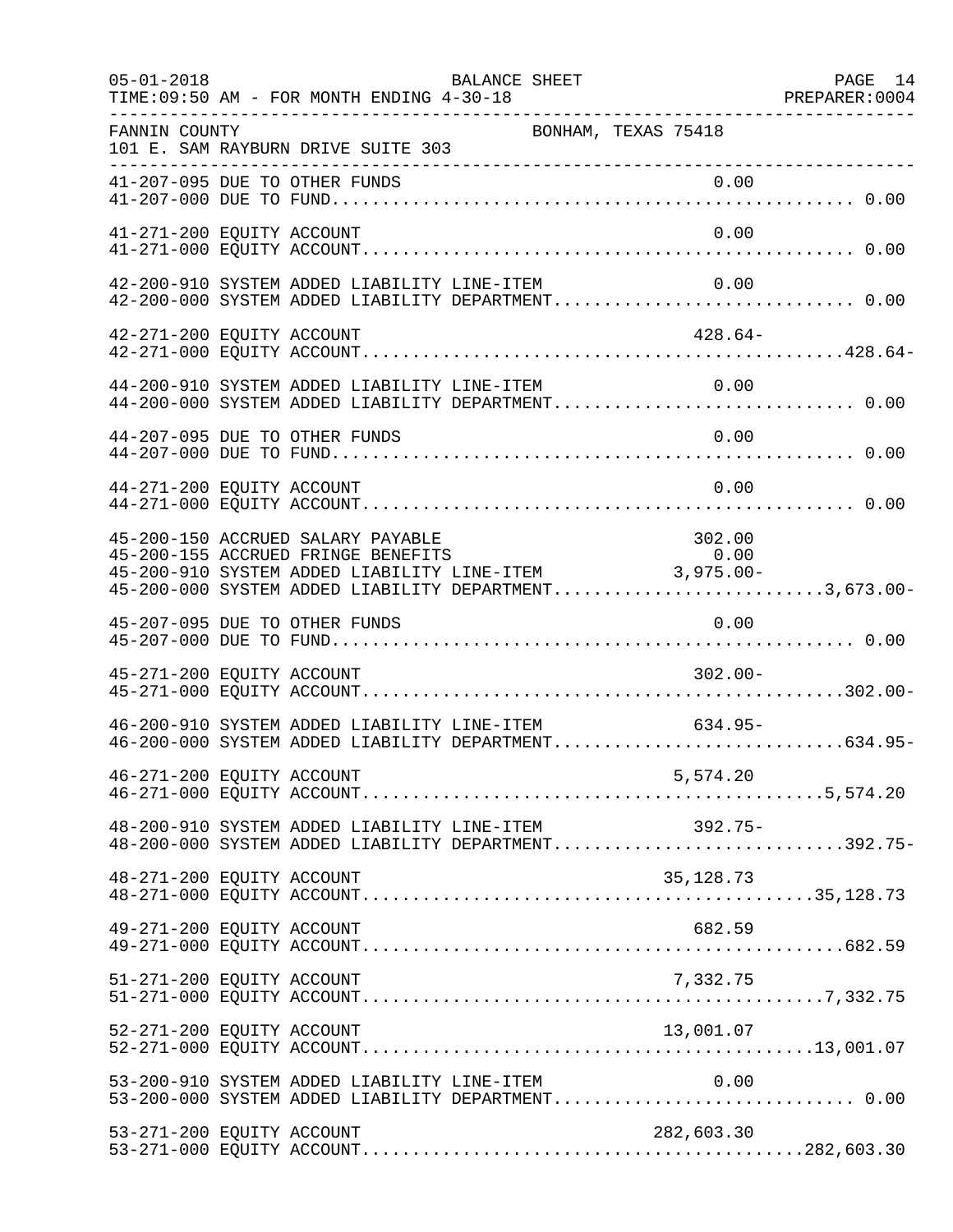| $05 - 01 - 2018$ | BALANCE SHEET<br>TIME: 09:50 AM - FOR MONTH ENDING 4-30-18                                                     |           | PAGE 15 |
|------------------|----------------------------------------------------------------------------------------------------------------|-----------|---------|
| FANNIN COUNTY    | BONHAM, TEXAS 75418<br>101 E. SAM RAYBURN DRIVE SUITE 303                                                      |           |         |
|                  | 55-200-910 SYSTEM ADDED LIABILITY LINE-ITEM                                                                    |           |         |
|                  | 55-271-200 EQUITY ACCOUNT                                                                                      | 246.50    |         |
|                  | 56-200-910 SYSTEM ADDED LIABILITY LINE-ITEM                                                                    | 0.00      |         |
|                  | 56-271-200 EQUITY ACCOUNT                                                                                      | 17,860.19 |         |
|                  | 57-200-910 SYSTEM ADDED LIABILITY LINE-ITEM<br>57-200-000 SYSTEM ADDED LIABILITY DEPARTMENT 0.00               | 0.00      |         |
|                  | 57-271-200 EQUITY ACCOUNT                                                                                      | 595.29    |         |
|                  | 59-200-910 SYSTEM ADDED LIABILITY LINE-ITEM 1,350.00-<br>59-200-000 SYSTEM ADDED LIABILITY DEPARTMENT1,350.00- |           |         |
|                  | 59-271-200 EQUITY ACCOUNT                                                                                      | 36,079.67 |         |
|                  | 60-200-200 DEFERRED REVENUE<br>60-200-910 SYSTEM ADDED LIABILITY LINE-ITEM 0.00                                | 0.00      |         |
|                  | 60-271-200 EQUITY ACCOUNT                                                                                      | 26,909.38 |         |
|                  | 61-271-200 EQUITY ACCOUNT                                                                                      | 3,194.36  |         |
|                  | 62-271-200 EQUITY ACCOUNT                                                                                      | 27,517.43 |         |
|                  |                                                                                                                |           |         |
|                  | 63-271-200 EQUITY ACCOUNT                                                                                      | 1,331.81  |         |
|                  | 64-200-910 SYSTEM ADDED LIABILITY LINE ITEM                                                                    | 0.00      |         |
|                  | 64-271-200 EQUITY ACCOUNT                                                                                      | 0.00      |         |
|                  | 65-200-910 SYSTEM ADDED LIABILITY LINE ITEM                                                                    |           |         |
|                  |                                                                                                                |           |         |
|                  | 66-200-910 SYSTEM ADDED LIABILITY LINE-ITEM                                                                    | 0.00      |         |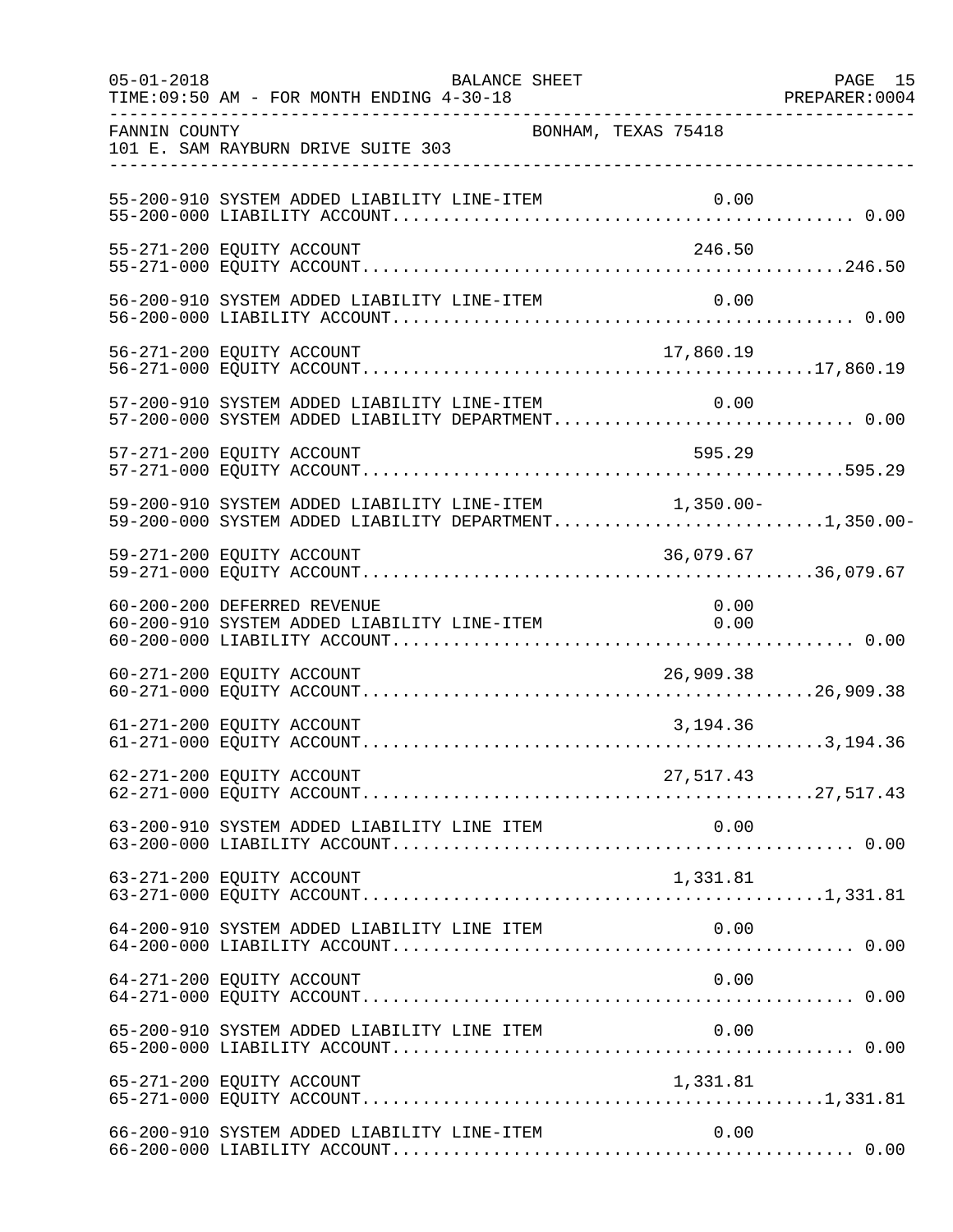| $05 - 01 - 2018$ | BALANCE SHEET<br>TIME: 09:50 AM - FOR MONTH ENDING 4-30-18                                                | PAGE 16<br>PREPARER: 0004 |
|------------------|-----------------------------------------------------------------------------------------------------------|---------------------------|
| FANNIN COUNTY    | BONHAM, TEXAS 75418<br>101 E. SAM RAYBURN DRIVE SUITE 303                                                 |                           |
|                  |                                                                                                           |                           |
|                  | 66-271-200 EQUITY ACCOUNT<br>0.00                                                                         |                           |
|                  | 67-200-910 SYSTEM ADDED LIABILITY LINE-ITEM<br>0.00<br>67-200-000 SYSTEM ADDED LIABILITY DEPARTMENT 0.00  |                           |
|                  | 0.00<br>67-271-200 EQUITY ACCOUNT                                                                         |                           |
|                  | 70-200-910 SYSTEM ADDED LIABILITY LINE-ITEM<br>0.00                                                       |                           |
|                  | 70-271-200 EQUITY ACCOUNT<br>96,908.56                                                                    |                           |
|                  | 0.00<br>71-200-910 SYSTEM ADDED LIABILITY LINE-ITEM<br>71-200-000 SYSTEM ADDED LIABILITY DEPARTMENT 0.00  |                           |
|                  | 0.00<br>71-271-200 EQUITY ACCOUNT                                                                         |                           |
|                  | 72-200-910 SYSTEM ADDEND LIABILITY LINE-ITEM<br>0.00<br>72-200-000 SYSTEM ADDED LIABILITY DEPARTMENT 0.00 |                           |
|                  | 72-271-200 EQUITY ACCOUNT<br>0.00                                                                         |                           |
|                  | 80-200-910 SYSTEM ADDED LIABILITY LINE-ITEM<br>0.00                                                       |                           |
|                  | 80-271-200 EQUITY ACCOUNT<br>0.00                                                                         |                           |
|                  | 87-200-910 SYSTEM ADDED LIABILITY LINE-ITEM 0.00<br>87-200-000 SYSTEM ADDED LIABILITY DEPARTMENT 0.00     |                           |
|                  | 87-202-319 A/P RESTITUTION-JUVENILE PROBATION<br>0.00                                                     |                           |
|                  | 87-271-200 EQUITY ACCOUNT<br>1,849.21                                                                     |                           |
|                  | 88-271-200 EQUITY ACCOUNT<br>0.00                                                                         |                           |
|                  | 89-220-189 DEFERRED REVENUE<br>0.00                                                                       |                           |
|                  | 89-271-200 EQUITY ACCOUNT<br>45,922.93                                                                    |                           |
|                  | 92-200-910 SYSTEM ADDED LIABILITY LINE-ITEM<br>0.00<br>92-200-000 SYSTEM ADDED LIABILITY DEPARTMENT 0.00  |                           |